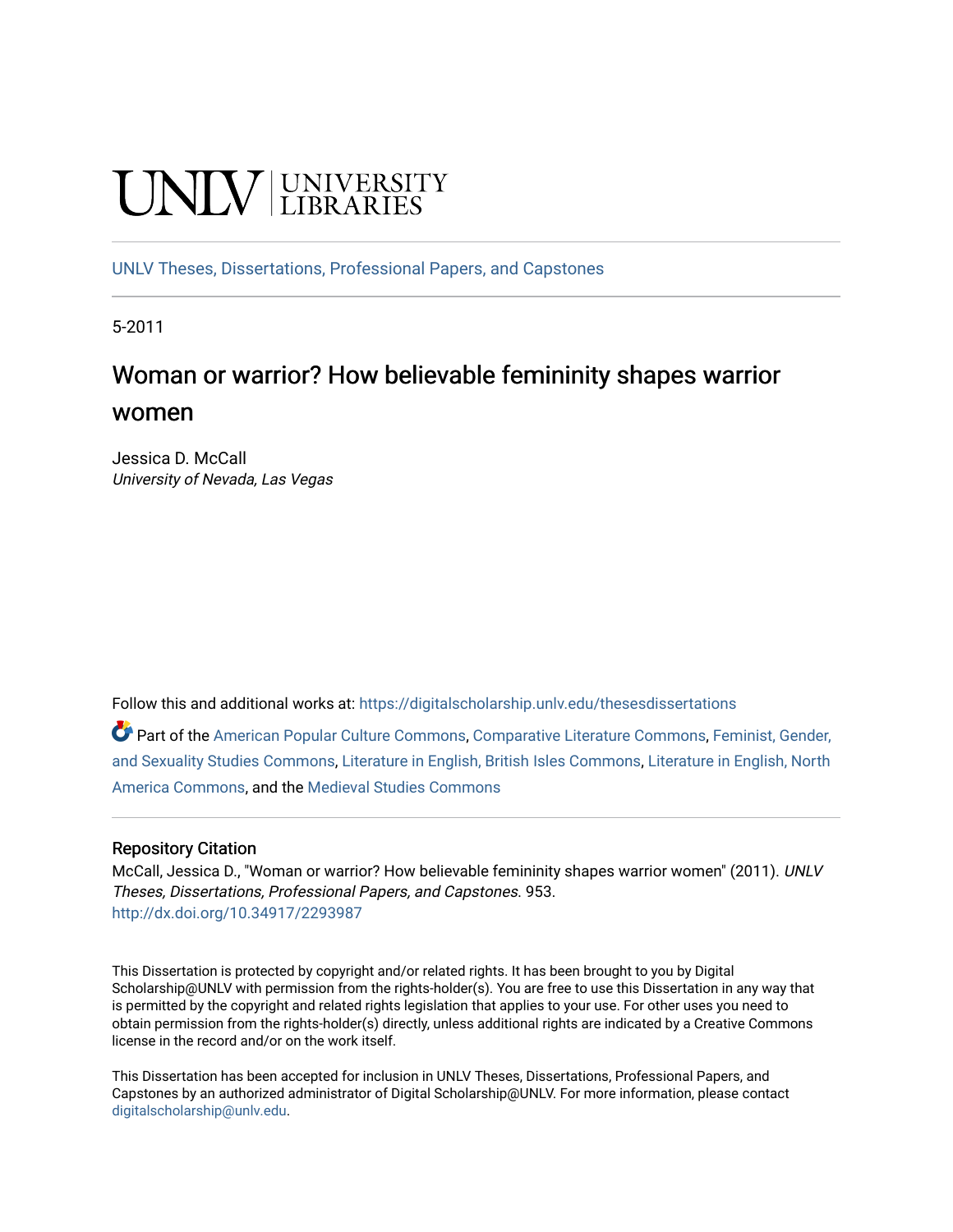#### WOMAN OR WARRIOR?

#### HOW BELIEVABLE FEMININITY SHAPES WARRIOR WOMEN

by

Jessica D. McCall

Bachelor of Arts Western Illinois University 2003

Master of Arts University of Massachusetts, Boston 2007

A dissertation submitted in partial fulfillment of the requirements for the

> **Doctor of Philosophy in English Department of English College of Liberal Arts**

> **Graduate College University of Nevada, Las Vegas May 2011**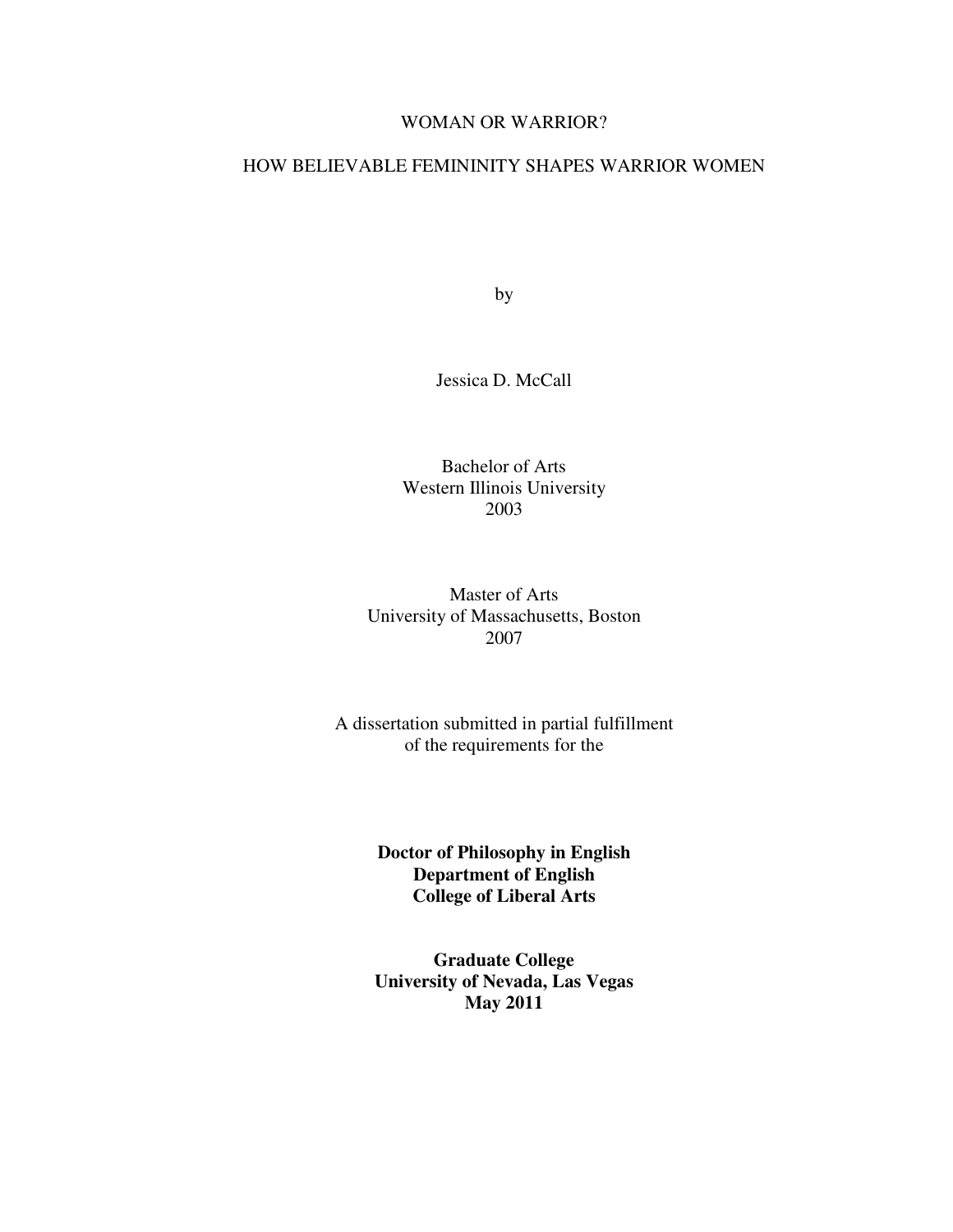Copyright by Jessica D. McCall 2011 All Rights Reserved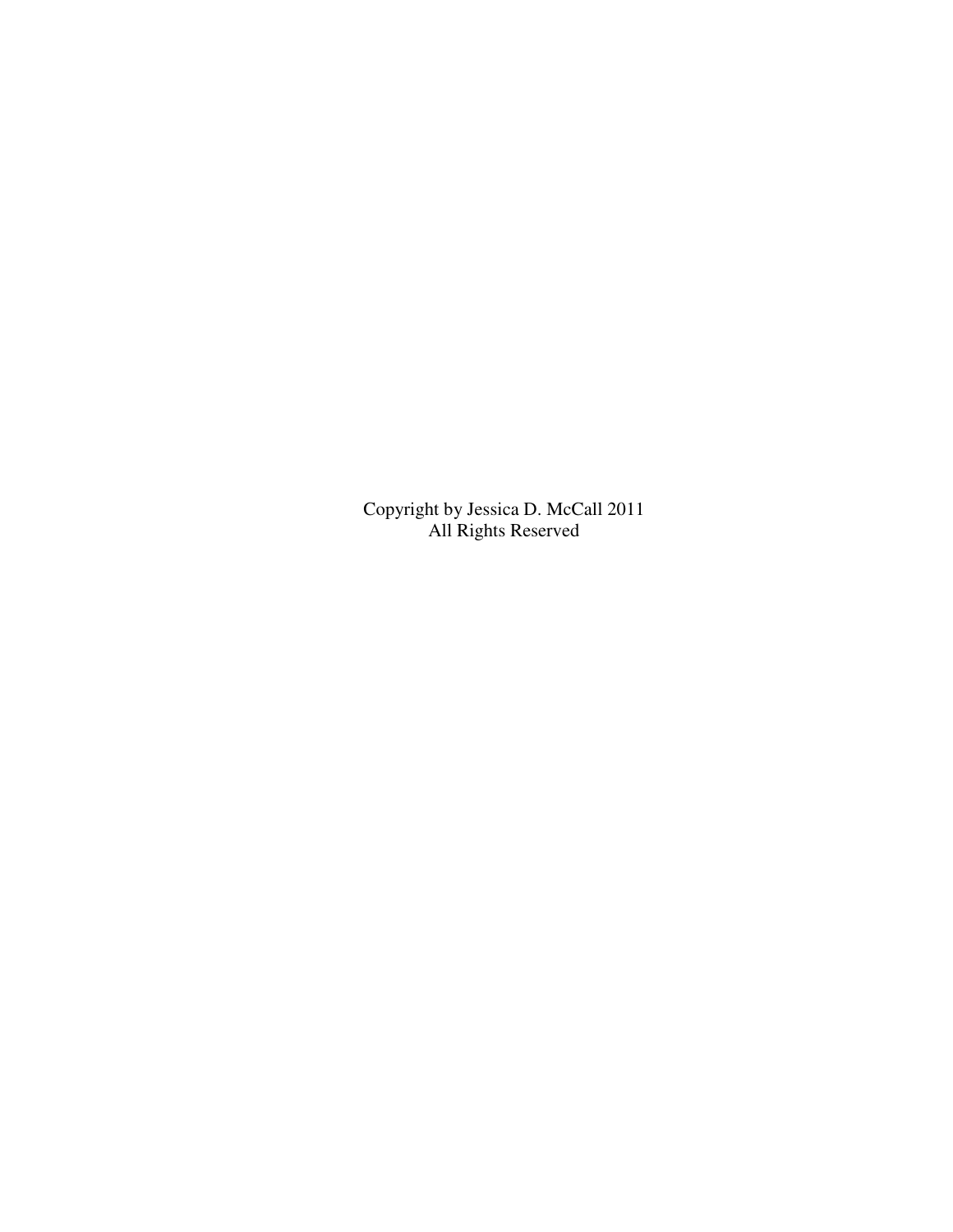

## THE GRADUATE COLLEGE

We recommend the dissertation prepared under our supervision by

## **Jessica D. McCall**

entitled

## **Woman of Warrior? How Believable Femininity Shapes Warrior Women**

be accepted in partial fulfillment of the requirements for the degree of

## **Doctor of Philosophy in English**

Department of English

Evelyn Gajowski, Committee Chair

Stephen Brown, Committee Member

Megan Becker-Leckrone, Committee Member

Marta Meana, Graduate Faculty Representative

Ronald Smith, Ph. D., Vice President for Research and Graduate Studies and Dean of the Graduate College

**May 2011**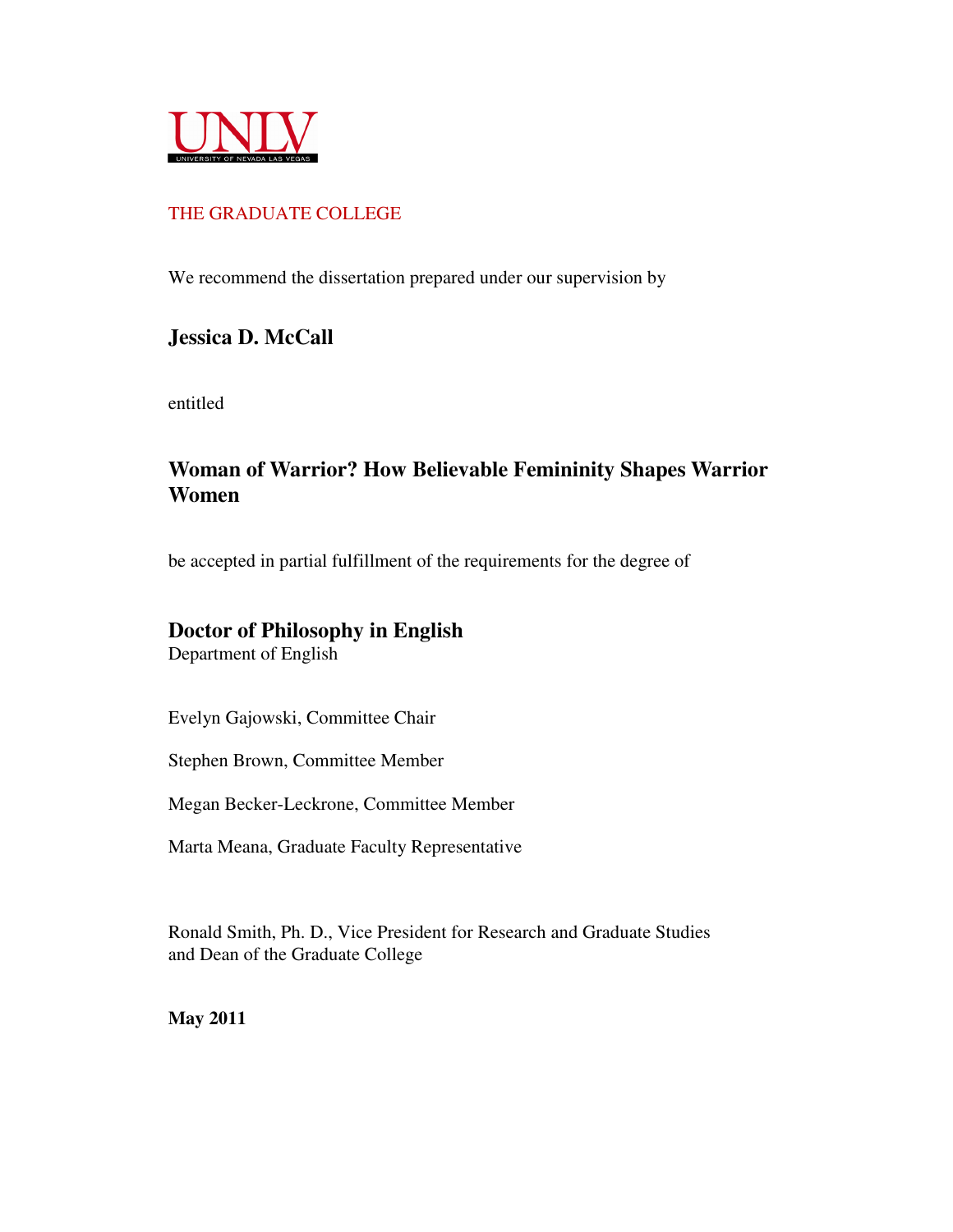#### ABSTRACT

#### **Woman or Warrior? How Believable Femininity Shapes Warrior Women**

by

Jessica D. McCall

Dr. Evelyn Gajowski, Examination Committee Chair Professor of English University of Nevada, Las Vegas

 My dissertation is an exploration of how femininity is constructed in the characters of warrior women. I define and apply my theory of believable femininity: the notion that in order for characters gendered female to be accepted by an audience, specific textual markers must render them submissive to a dominating male figure. I examine the following warrior women at length: Britomart and Radigund from Spenser's *The Faerie Queene*; Christine de Pizan's treatment of Amazons in her *Book of the City of Ladies* and Hippolyta's specific portrayal by de Pizan in comparison to Shakespeare's *Midsummer Night's Dream*, and the modern recreation of Hippolyta in DC Comics' *Wonder Woman* series; Joan of Arc as she appears in Shakespeare's *1 Henry VI* and Bernard Shaw's *Saint Joan*; the figure of Wonder Woman herself as a comic book and cultural phenomenon. My purpose is to illuminate what I feel is an unexamined requirement in warrior women that their strength always be subsumed by their femininity.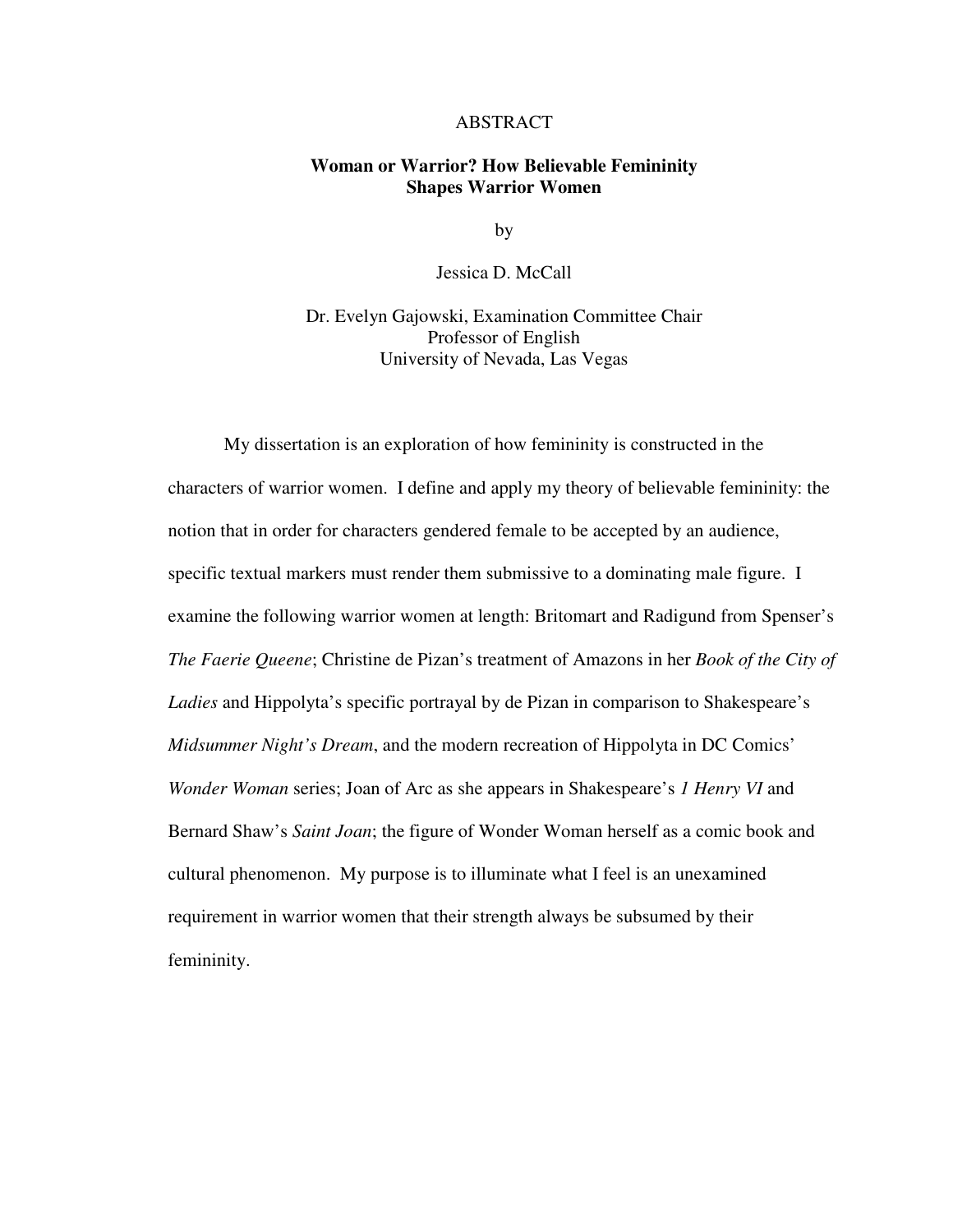#### ACKNOWLEDGMENTS

 First and foremost I would like to thank Dr. Evelyn Gajowski, without whose help I would never have made it this far, let alone completed my work. Also my thanks to Dr. Megan Becker-Leckrone, Dr. Stephen Brown, and Dr. Marta Meana, whose time was graciously donated to this project.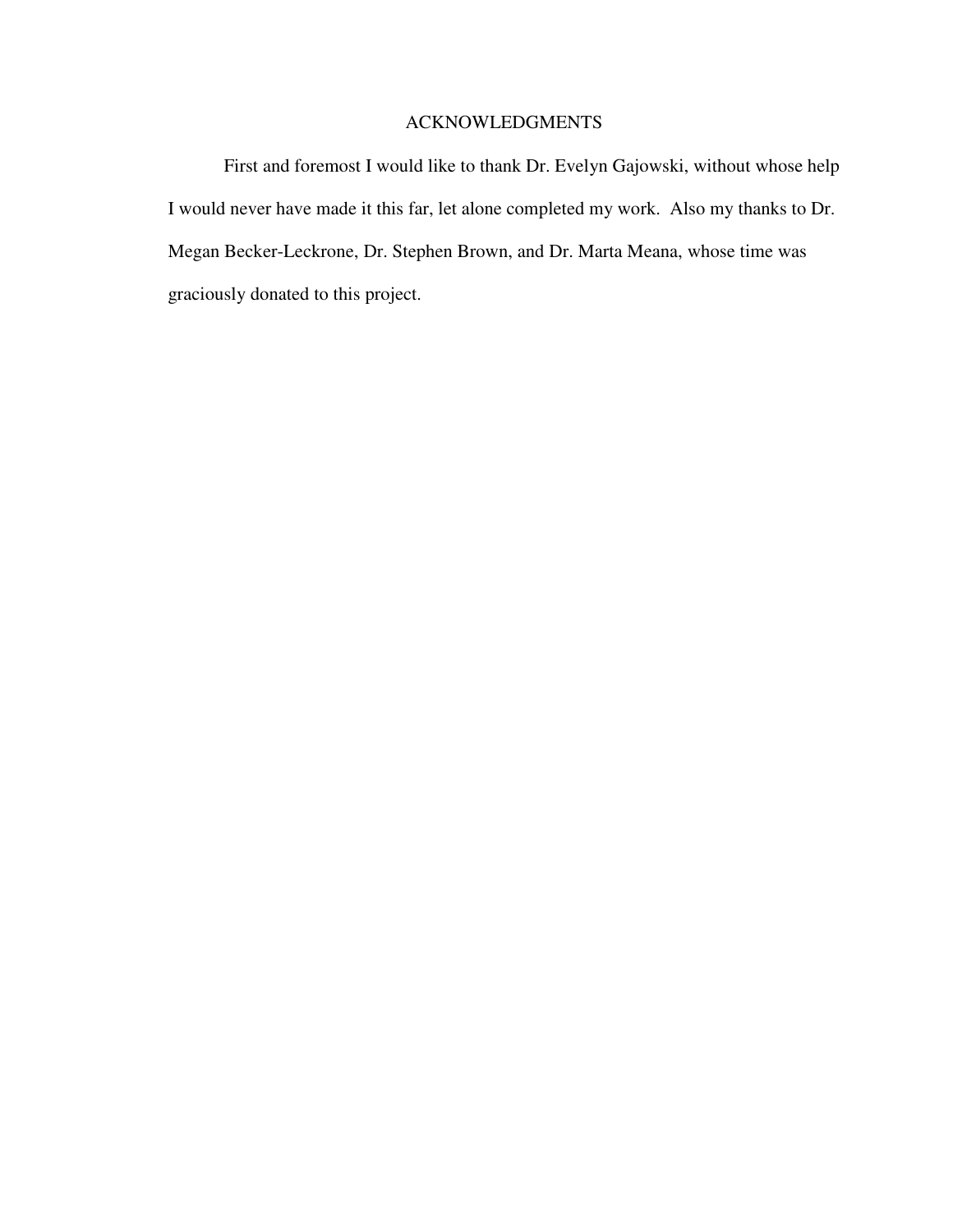### DEDICATION

 This one is for my grandparents. To Grandma and Grandpa McCall and Grandma and Grandpa Wallace—I love you all.

 And for my parents, Mike and Jeanette, I never would have made it here without you.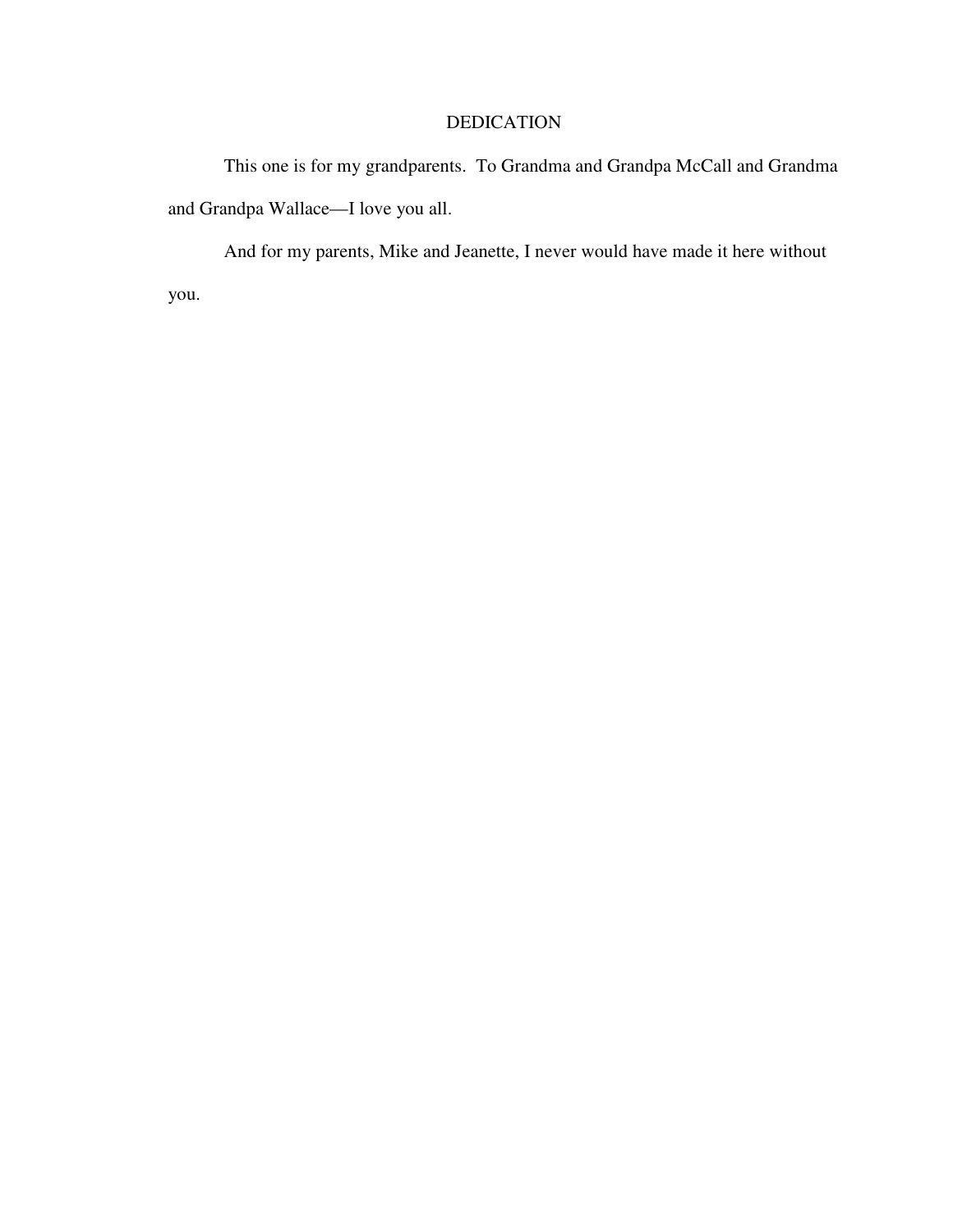## **TABLE OF CONTENTS**

| CHAPTER 2 BRITOMART: BELIEVABLE FEMININITY AND THE WARRIOR    |  |
|---------------------------------------------------------------|--|
| CHAPTER 3 HIPPOLYTA: BELIEVABLE FEMININITY AND THE AMAZON41   |  |
| CHAPTER 4 JOAN OF ARC: BELIEVABLE FEMININITY AND THE SAINT 68 |  |
| CHAPTER 5 WONDER WOMAN: BELIEVABLE FEMININITY AND THE         |  |
|                                                               |  |
|                                                               |  |
|                                                               |  |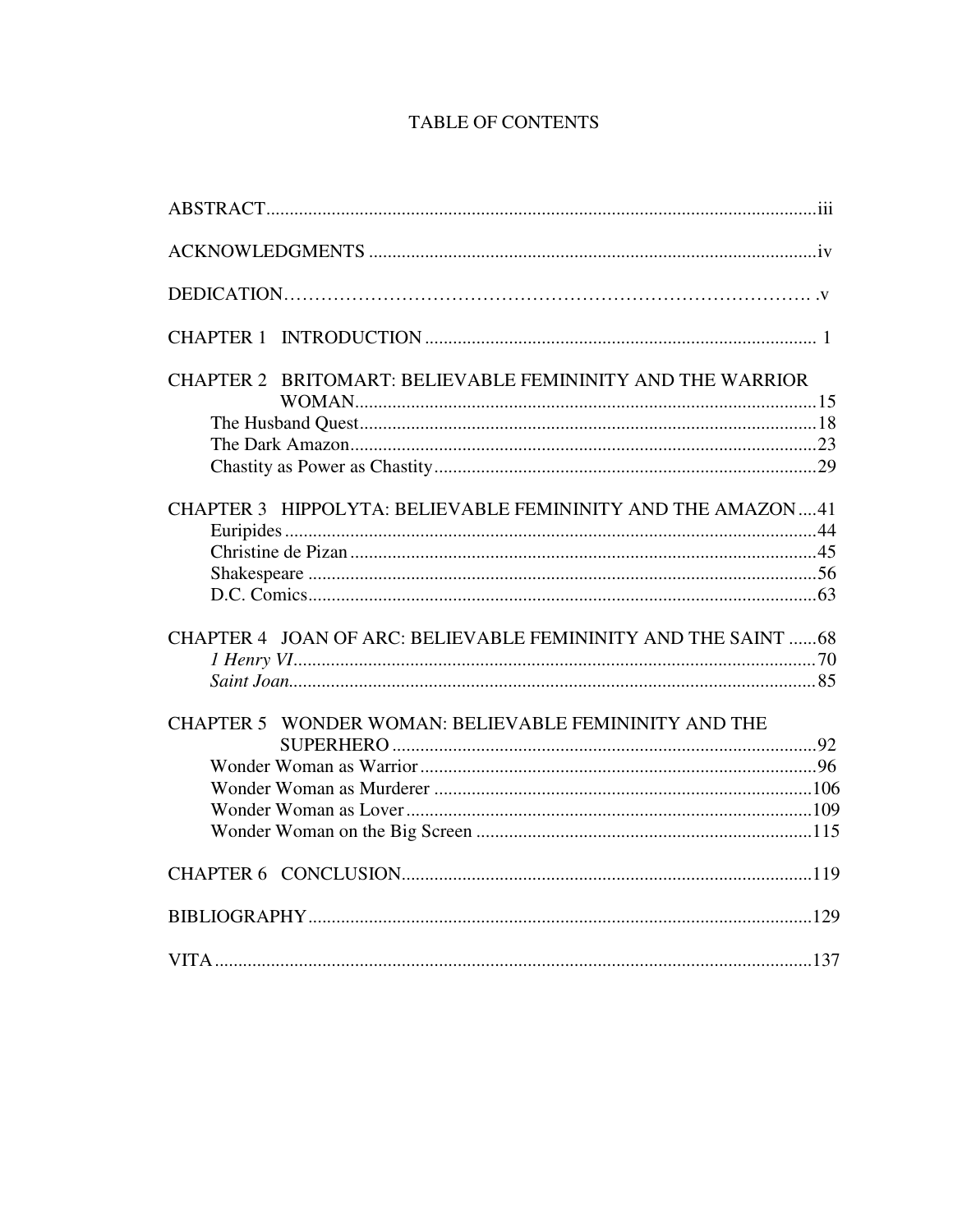#### CHAPTER 1

#### INTRODUCTION

The notion that women possess inherent qualities of femininity has dominated much of human history. Because patriarchal societies have objectified women as Other, specific traits--nurturing, passivity, and emotionality--have come to signify the *feminine*. *Feminine* denotes the weaker, more unstable side of humanity, a necessary but unfortunate set of emotions that require masculine virtues to balance them out. Due to this bifurcating of emotion as masculine and feminine, good and bad, many adolescent females face an identity crisis as they attempt to fulfill the role of a "real" woman. The feminine qualities are negative but seem necessary to one's identity, not as a female, but as a heterosexual woman--a fully functioning, fully feminine, heterosexual woman.

In recent decades, different feminist theorists have worked to disprove this notion of the universality of an inherent femininity. Monique Wittig, in her essay, "One Is Not Born a Woman," argued in September of 1979 that lesbians who refused the social label of "woman" and all its inherent meanings were accused of not being "real" women (546). This experience, states Wittig, is similar for every woman who refuses to personify the "classic" feminine virtues as defined by patriarchal society. Females are caught in the trap of proving themselves to be "real" women, but this trap is constructed, not destined. As Wittig points out, if one has to question how to be a woman, then being a woman is not a universal state of being. Simone de Beauvoir, from whom Wittig gets her title, succinctly described the problem of being a woman in 1949: "One is not born, but rather becomes a woman. No biological, psychological, or economic fate determines the figure that the human female presents in society; it is civilization as a whole that produces this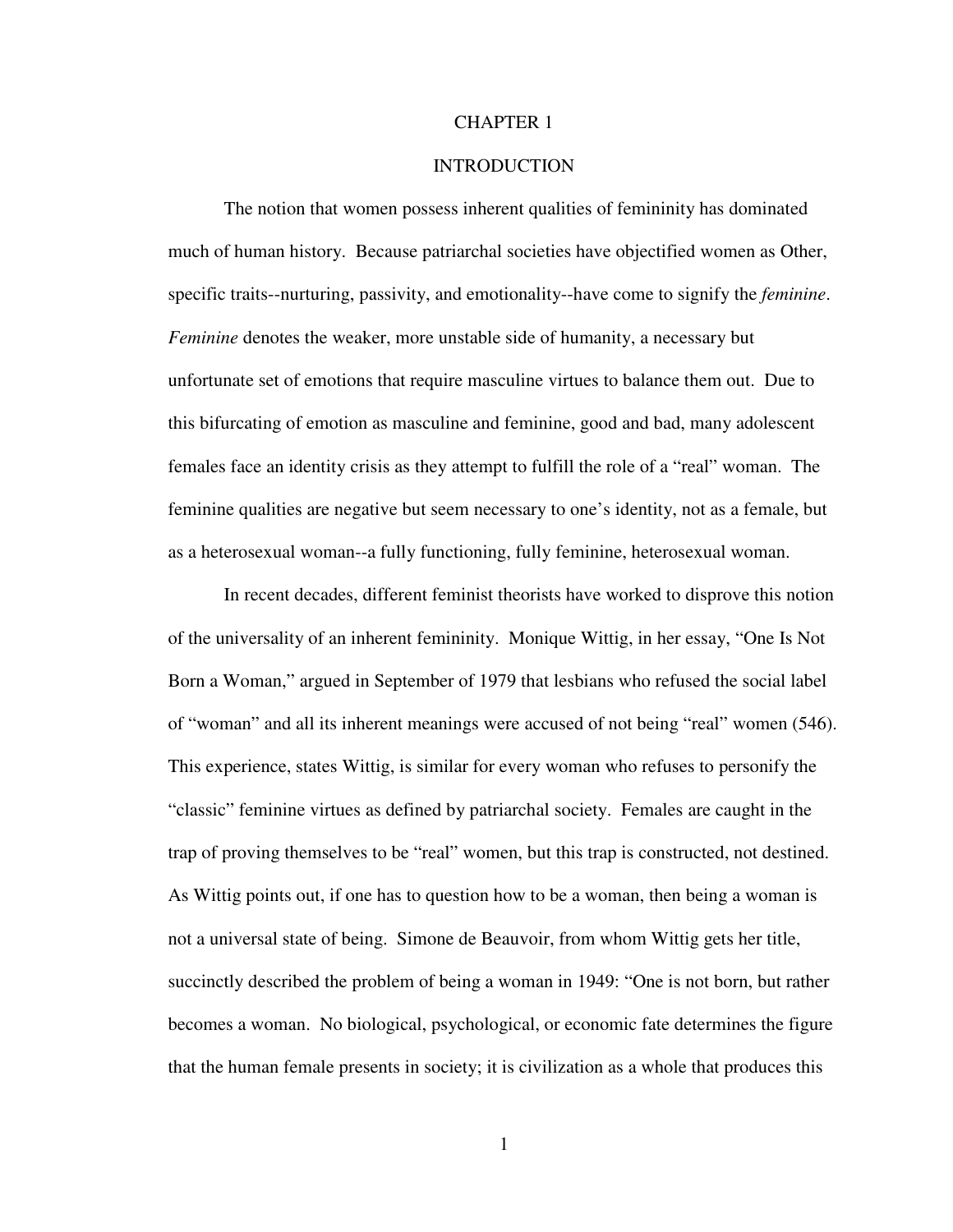creature, intermediate between male and eunuch, which is described as feminine" (267). According to de Beauvoir, to be a woman, as constructed by society, is to exist as an Other that personifies all the constructed meanings, good and bad, of femininity. *Woman* does not mean the same thing as *female*; *woman* signifies gender, while *female* signifies sex. One is biologically born a female, but, as de Beauvoir states, one becomes a woman.

This difference is an important one, especially in the reading of literature; characters in texts possess no physical body to identify them biologically as female, resulting in their possessing a "constructed status of gender," which Judith Butler demonstrates destroys the meanings of *woman* and *feminine*. Redefining notions of gender in 1990, Butler claimed, "when the constructed status of gender is theorized as radically independent of sex, gender itself becomes a free-floating artifice, with the consequence that *man* and *masculine* might just as easily signify a female body as a male one, and *woman* and *feminine* a male body as easily as a female one" (9). Specific textual signifiers, therefore, must identify characters as feminine women proving their sex through their gender. It is through the signifiers in the text of the character's femininity that her existence as woman is qualified. There is only text and her creation through it that allows her to *become* a woman, with all the feminine qualities that word implies, to the reader.

 This pressure to create a female character that fulfills the patriarchal definition of *woman* gives birth to what I have named *believable femininity*, by which I mean the presence of specifically feminine traits—submissiveness and a yearning to surrender and be dependent on a dominant masculine figure—that work in a text to create a satisfactorily feminine character. Believable femininity is the result of requiring females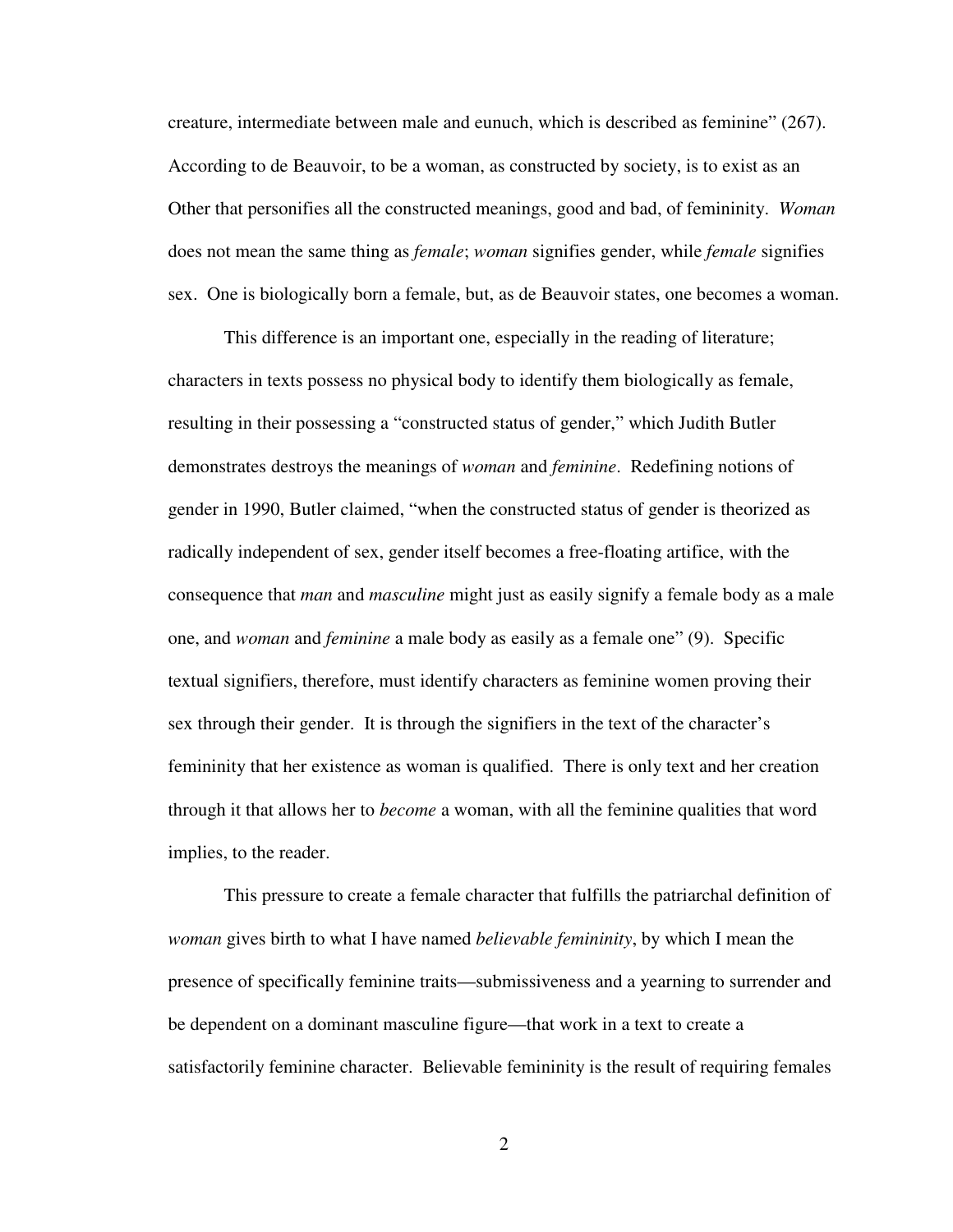to exist as "real" women, "real" being defined as the patriarchal myth that has defined Woman as Other.

 No text is as ripe with examples of believable femininity as modern U.S. cinema. Among these, the James Bond franchise has succeeded in identifying and defining the extreme masculinity of its main character, James Bond, by presenting him opposite believably feminine "Bond Girls." In the 1964 film, *Goldfinger*, Pussy Galore, the erstwhile Bond Girl, is more independent and more resistant to Bond's sexual seduction than any previous love interest. James Bond wrestles her into submission before kissing her. Pussy Galore feebly attempts to strangle Bond as he slowly, inexorably descends for the kiss. She is helpless once he dominates her feminine body with his masculine one. His face smashes into hers, and her expression changes from one of resistance to one of pleasure in a matter of seconds. Pussy Galore for the remainder of the movie is more passive, more tender, and more dependent on Bond. She is the Amazon happily domesticated post-heterosexual encounter and—forced or not—his domination identifies female independence as the assumed role of a social outcast instead of an expression of subjectivity.

 But Bond is not the only franchise to emphasize the power of its male characters at the expense of its females. Jean Grey, a founding character of Marvel's *X-Men* series, has died four times, held the power of a god, and sacrificed herself to protect the world. *X-Men 3: The Last Stand* was released in 2006, and it rewrote Jean Grey, the lead character and both hero and villain of Chris Claremont's *Dark Phoenix Saga*. In Claremont's original text, Dark Phoenix, an anti-hero caught in the beguiling seduction of too much power, stops herself from destroying the universe. When her lover, Cyclops,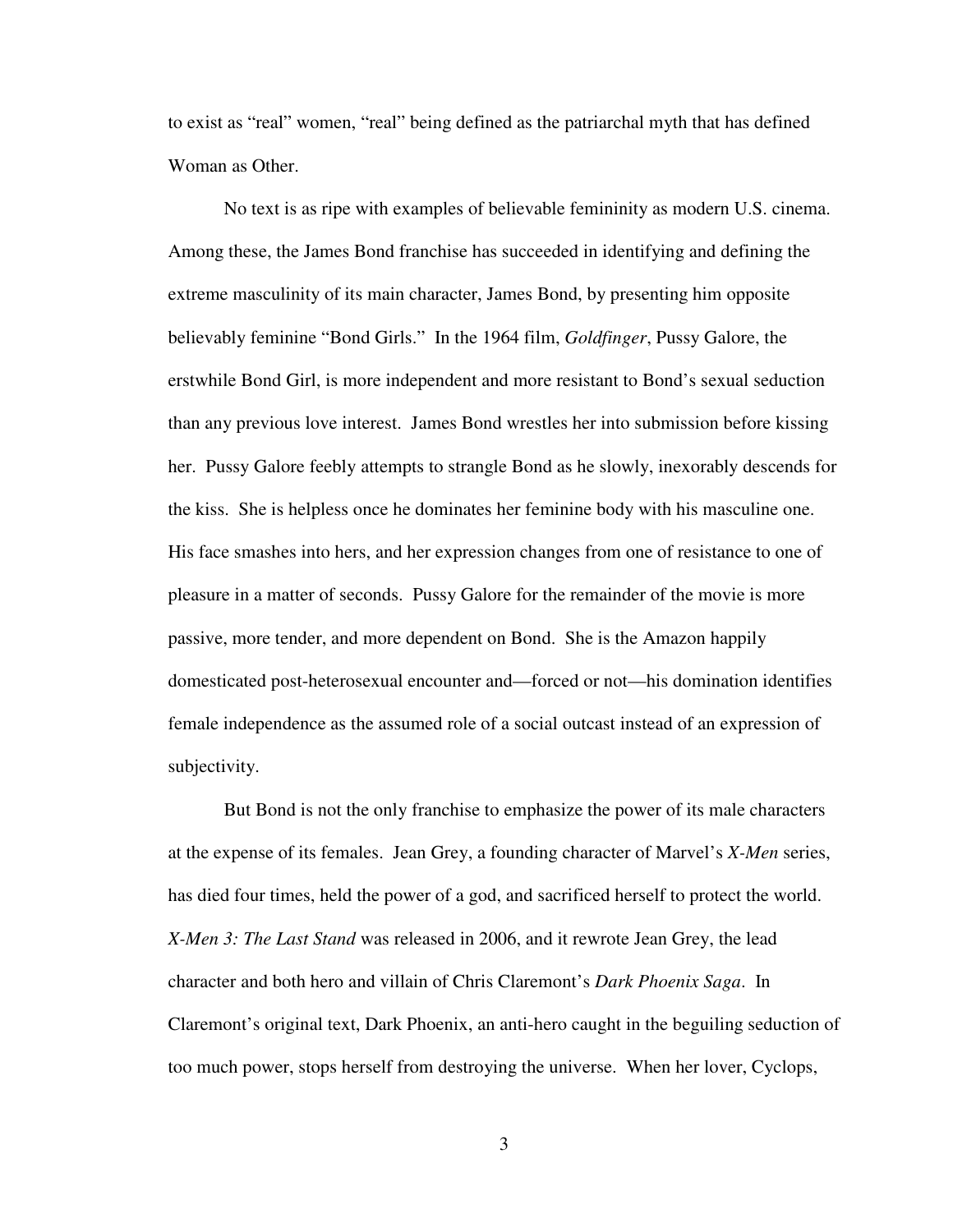pleads: "Jean—Wait!! You're not giving us any choice!" Jean Grey—Dark Phoenix replies, "The choice was never yours to begin with" (181). Unable to contain her cosmic powers, she controls herself by killing herself; it is a powerful moment for women in literature—she is a chaotic goddess but also a hero through her fight for self-control when faced with absolute power. *X3*, by contrast, changes Jean Grey's choice to stop herself from murdering everyone around her into Wolverine's defeat of her and the visual depiction of his power as stronger than hers. Grey, overcome by the lust for destruction, is stopped only when Wolverine—her partner and the one male who can dominate her- gets close enough to stab her in the abdomen with his claws.

 Each of these films represents the believably feminine heroine in popular U.S. culture. The believably feminine warrior woman is a character who chooses to quest for a "love" that is defined by its construction as a hierarchal heterosexual relationship. She is rendered believably feminine through her craving and desire for a male who is stronger than she and her quest for containment in a dominating marriage. Believable femininity operates primarily in the warrior woman to define her as the female hero within the compulsory heterosexual matrix and to refigure the male hero quest into its female counterpart—what Pierrette Daly labels the "double quest for love and knowledge" (13). Daly, writing in 1993 in the shadow of Butler's *Gender Trouble*, recognizes the compulsory heterosexual requirement placed on warrior women, but fails to consider the ramifications of the female hero quest as a "double quest." The double quest is actually a husband quest. The requirement of the warrior woman to contain herself in a dominating male love relationship centers female maturity within a patriarchal marriage and restricts female heroism through compulsory heterosexuality. Adrienne Rich labels the institution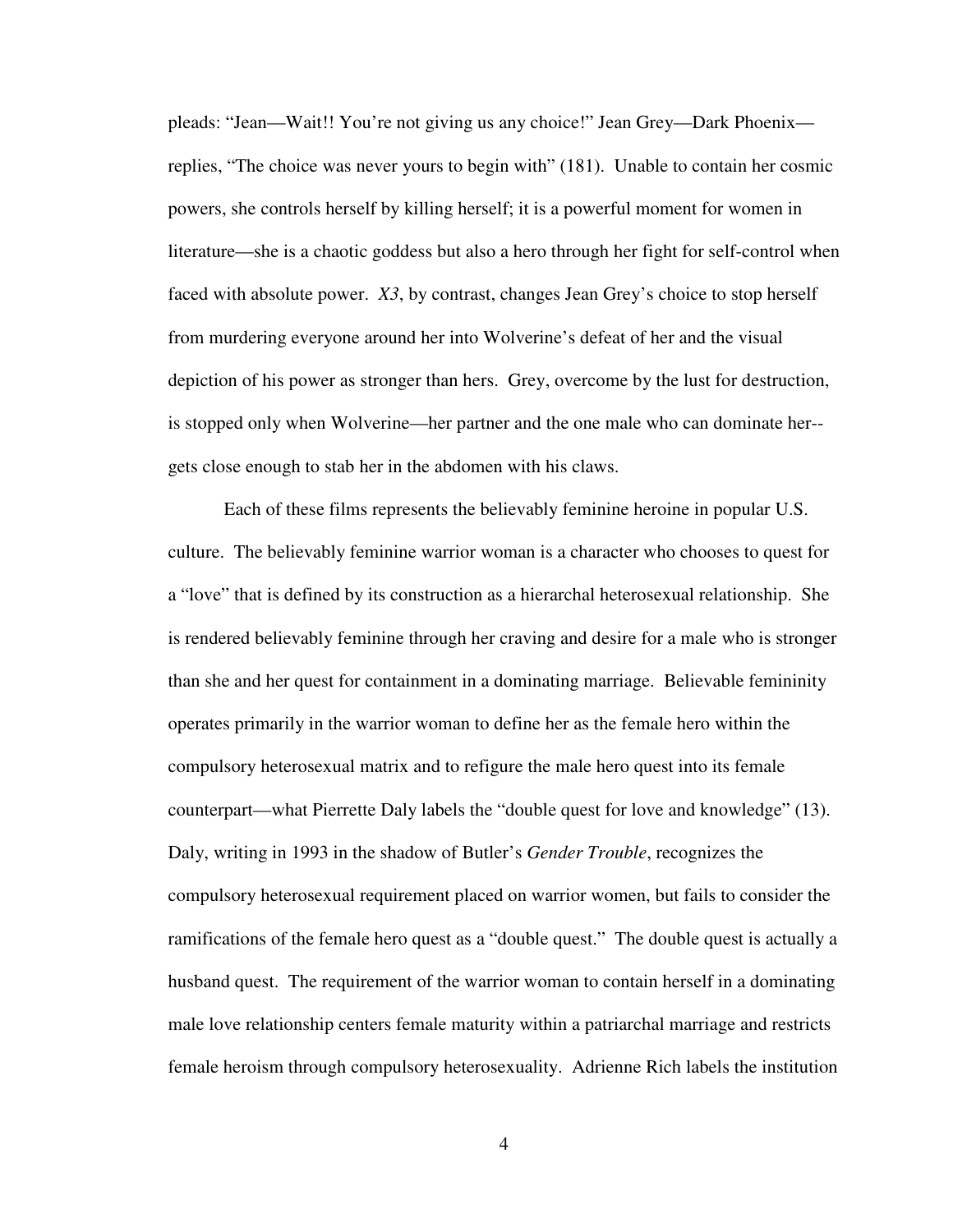of female compulsory heterosexuality as "the assumption that 'most women are innately heterosexual' and declares that it stands as a theoretical and political stumbling block for feminism" (1774). Compulsory heterosexuality isn't only expected of the warrior woman; it is her quest.

 In the male hero quest, the hero gains mastery over himself and his surroundings; like King Arthur or the more modern hero, Luke Skywalker, the male hero represents wisdom and power represented by extreme independence and "inner strength." The male hero, from his unique birth to his apotheosis, always has the power he needs--his questing simply allows him to discover it within himself. The warrior woman, on the other hand, is questing not for wisdom and apotheosis, but for love and knowledge--the love is primary and defines whatever knowledge she gains within its parameters and her submissive relationship to the superior male hero. Like Britomart, her power is located outside of herself in a magical spear, sword, or god-imbued talents. The male hero simply *is*--his power comes from inside himself and whatever magical help he receives in his quest enhances his already remarkable strength. The warrior woman, however, borrows power for the duration of her quest, giving it back once her husband has been found and his love secured.

 This refiguring of the hero quest into the husband quest means the warrior woman can only achieve ultimate apotheosis (Campbell 148)--her full potential as an adult, as well as iconic status--after being validated by her male romantic interest, a male who is her superior in strength and power. Because masculinity is constructed as stronger, more aggressive, and more heroic than femininity, a male who can physically defeat the warrior woman forces acknowledgment of her femininity by conquering her. Her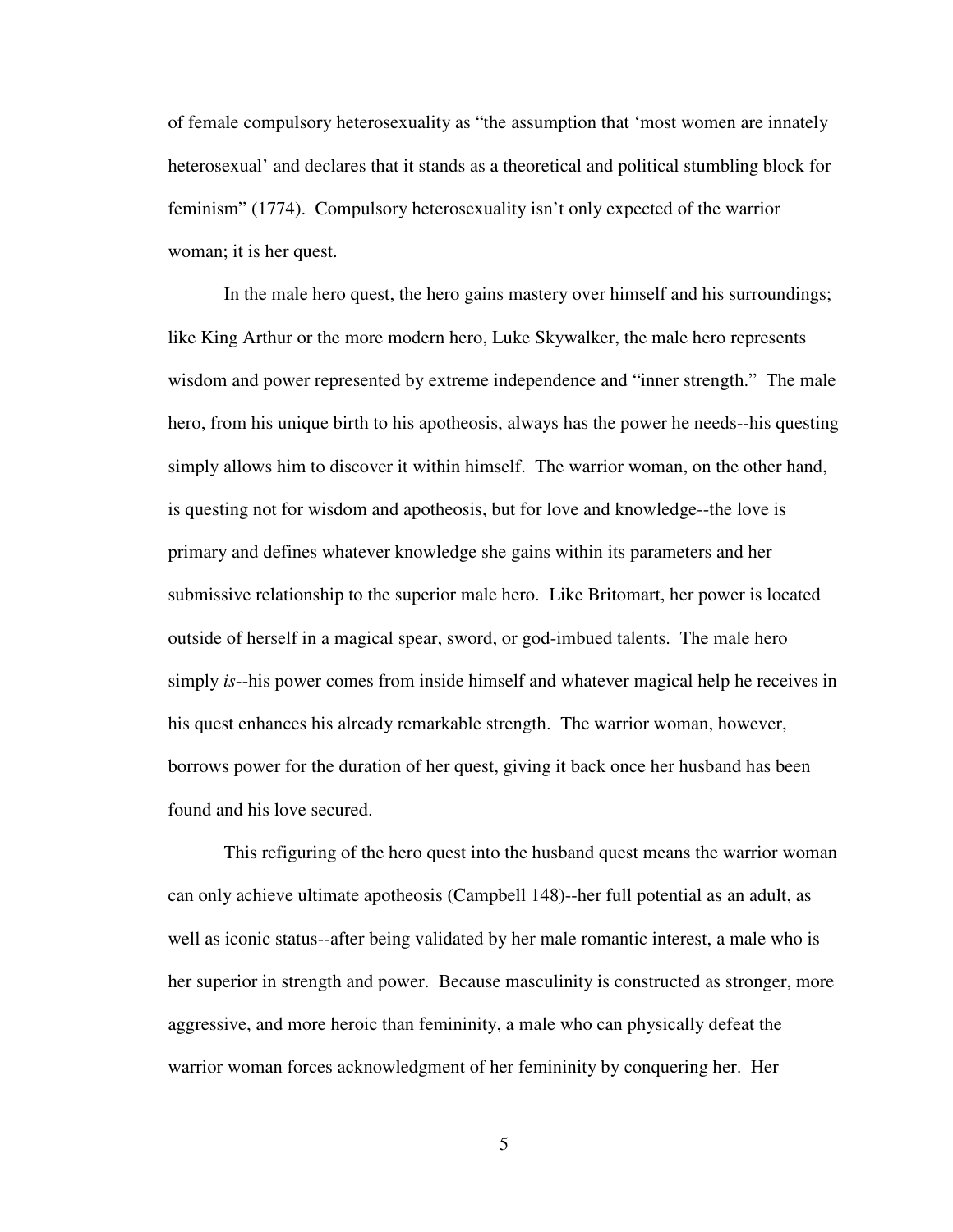validation comes in the form of the heterosexual union of marriage. Once married, she completes the husband quest and gains mastery over her two worlds: the domestic and the feminine.

 This redefines the apotheosis of the female hero quest from self-enlightenment to the warrior woman's attainment of femininity through a superior male force that accepts, justifies, and names her *Woman*. While the ultimate construction of the male hero is to find inner strength and wisdom over self and the world, the ultimate construction of the warrior woman is to find containment in marriage to a male who is stronger, smarter, and wiser than she.

 Unlike the warrior woman who, like Britomart, is considered a positive example of femininity within the patriarchal structures of history, the Amazon refuses to quest for completion of herself in a dominating husband and instead fights for her own independence. The warrior woman's husband quest supports the naturalization of male over female and female completion in the male and for the Amazon a powerful line is drawn between those that accept domesticity and settle down with a husband and family, and those, like Radigund, who refuse to submit. The choice for domesticity is naturalized as the correct choice and domestic life is always figured within a male dominant structure, while the choice to live independently becomes labeled monstrous and immoral despite the powerful subjectivity found in Amazons such as Radigund and Hippolyta. Believable femininity resists the Amazon's independence. Believable femininity defines the Amazon as a character who is fighting against her inherent femininity; in refusing to accept her "natural" sexual desires for a man who can and will dominate her, she makes herself unhappy and in turn unleashes that unhappiness on men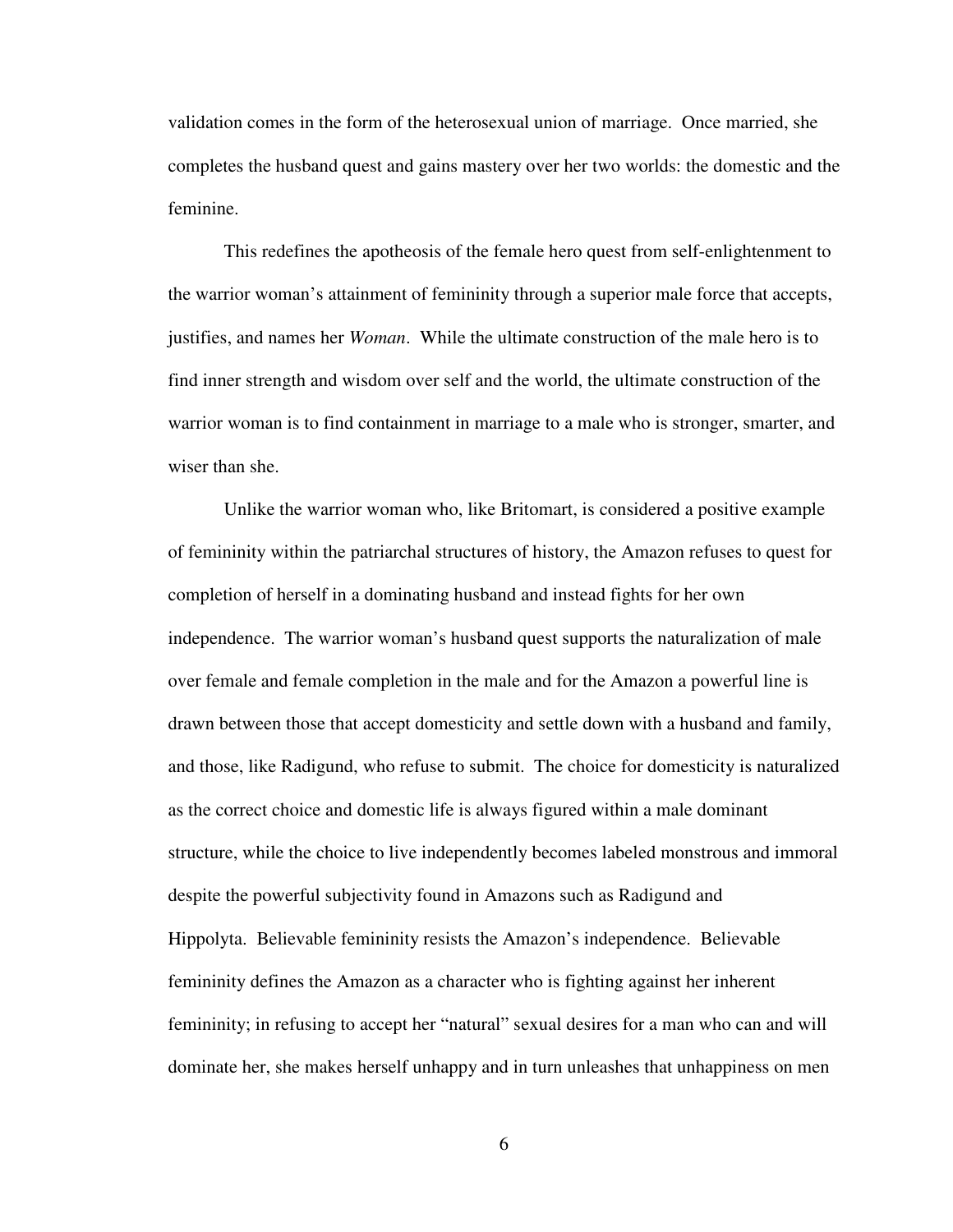through war-acts. Like Bond domesticating Pussy Galore, the Amazon needs merely to be shown the happiness that awaits her in patriarchal containment and she will assume her proper role as a submissive and loving male reflection.

 The problem is precisely this Western patriarchal notion of "love." It is a necessary love that ensures that the warrior *must* succeed in her husband quest and hierarchical love that domesticates the Amazon. According to Rich and Robinson, Western romance places women as always forced to choose submission to a dominant male figure and wanting that forced choice. This is the problem with representations of heterosexual romantic relationships: how can a strong female, aware of compulsory heterosexuality and the constructs of gender and femininity, willfully engage in a romantic, heterosexual relationship without falling, however slightly or unintentionally, into one of these same ideologies of constructed femininity she is struggling to escape?

 This problem plays itself out with current representations of warrior women and Amazons in film, television, and literature; these women represent the shifting cultural attitudes towards empowered women and what such empowerment must look like. Dawn Heinecken, in her book, *The Warrior Women of Television,* states, "Looking at how popular media like film and television represent gender relationships, women, and the female body can thus tell us much about the governing ideologies of the culture itself" (3). Heinecken examined warrior women on television in 2003 at the height of the cultural revolution spawned by such characters as Xena and Buffy. The reemergence of the warrior woman figure and what it reveals about underlying cultural constructions of femininity and romance reveal much about believable femininity.

Lillian Robinson examined female roles in comic books in 2004 in her book,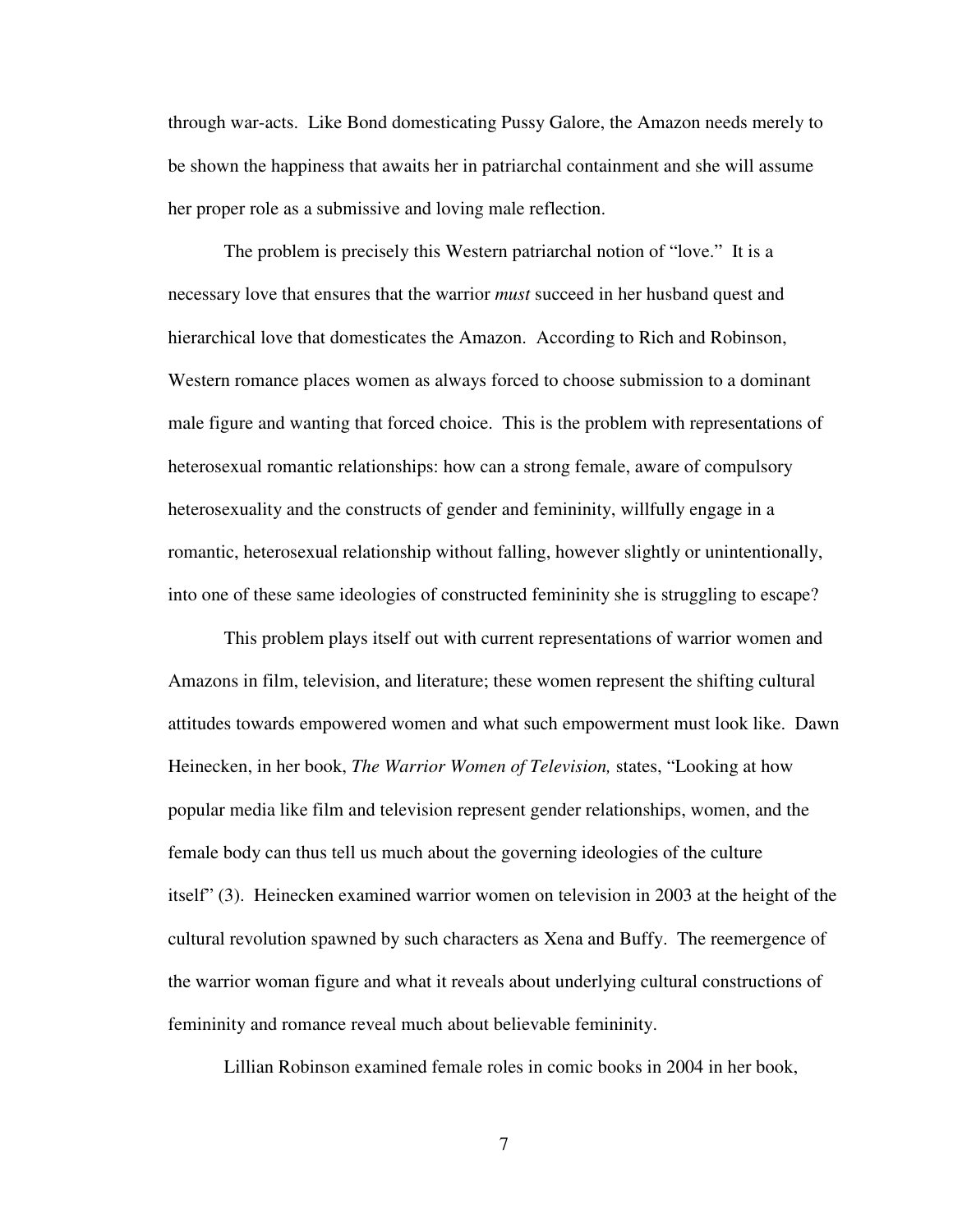*Wonder Women: Feminisms and Superheroes*. According to Robinson, the popular culture of comic books pulls from myth and reestablishes heroic qualities for modern society; Robinson states her purpose as a "plan to argue that stories of female superheroes make another, more transgressive use of mythological sources, borrowing from various traditions and creating new ones in order to tell different stories about gender" (6), but even while attempting this she acknowledges that the gender dichotomy is still extant in the works she is criticizing. As Robinson points out, "traditional gender roles are open to interrogation and challenge. The ambiguity has its limits, though, within which the polarities of Good versus Evil—now sometimes called Life versus Death—are still operative" (5). This seems to be a common problem among scholars, idio-symptomatic of the inability to conceive of warrior women as complete subjects capable of romantic, heterosexual relationships without male domination. Robinson, like others, can recognize the power dynamic between warrior women and their male counterparts, but cannot put forth, or perhaps even conceive, what a different dynamic in the case of heterosexual romance would look like.

 When it comes to warrior women and Amazons, however, not all scholars agree that gender is a necessary ingredient for an examination of the female hero or warrior. In a 2005 anthology of essays on the philosophy of superheroes, Rebecca Housel's essay, "Myth, Morality, and the Women of the X-Men," states, "Female heroes are just as necessary as male heroes--in fact, according to Campbell's conception of heroism, it lies within every one of us to be a hero" (81). This statement seems to acknowledge that female heroes have been short-shrifted in relationship to male heroes, but completely denies the gender politics underlying such a decision. Pierrette Daly had already looked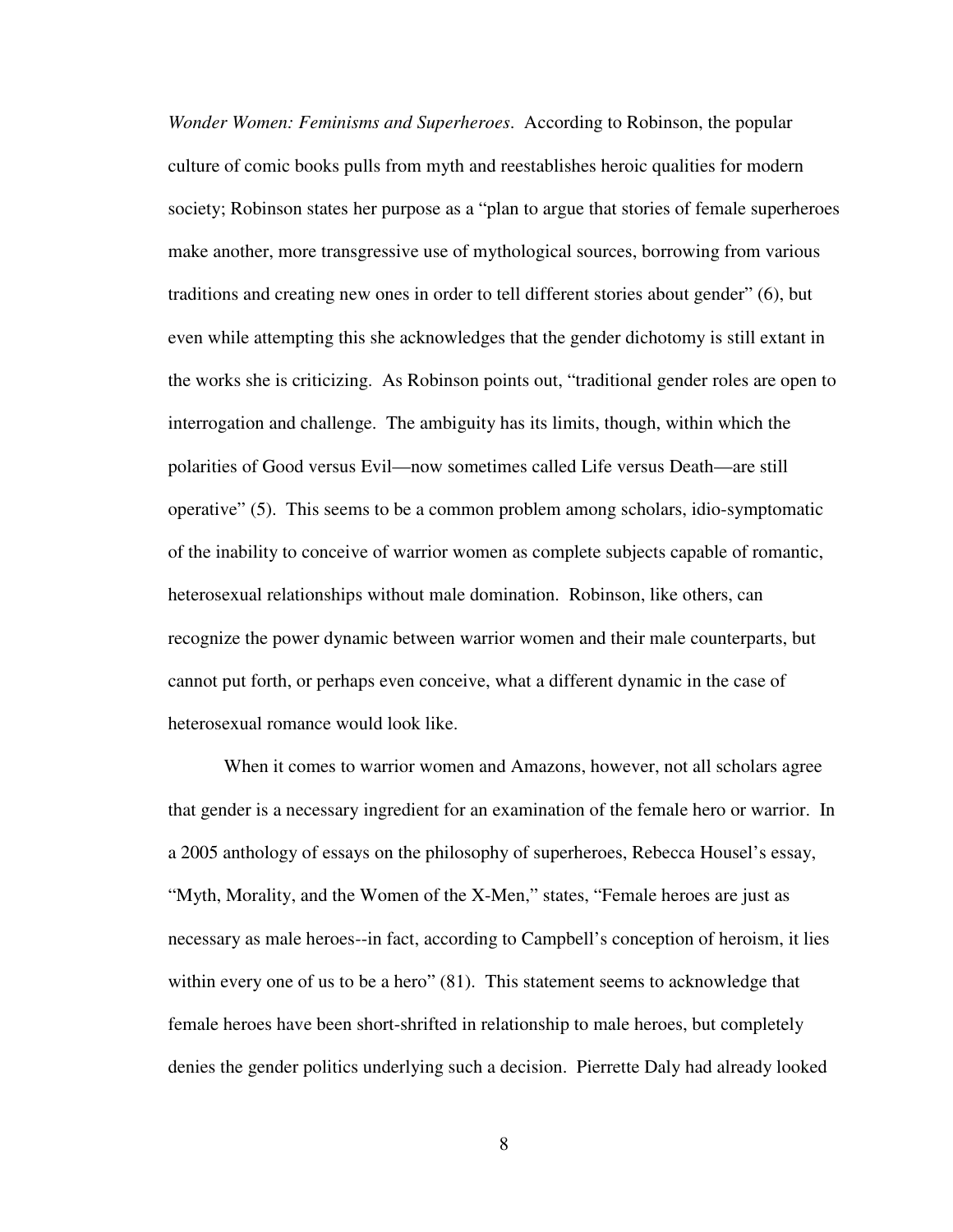specifically at female heroes in her book, *Heroic Tropes: Gender and Intertext,* and found that "sexual identity of fictional characters is an important factor in the invention of narratives and that the esthetic of storytelling has been guided by sexual biases since the dawn of Western civilization" (13). The sexual identity of a fictional character decides whether that character undertakes a hero quest or a husband quest. What Daly recognizes that Housel does not, is that Campbell's conception of heroism is gender specific, and "what lies within every one of us" is defined and limited by the gender of the character questing. Essays such as Housel's attempt to nullify the gender inequalities by ignoring them, stating they don't matter, but—as has been convincingly proved by Rich, Butler, de Beauvoir, Daly and others—ignorance of gender inequalities and social institutions does not negate the power they have on construction of identity within culture and the resulting power hierarchies. The creations of *woman* and *feminine* within text must be acknowledged and dealt with so that females, superheroes and otherwise, can self-create an identity instead of having one thrust upon them.

 The problem with warrior women is that within modern notions of femininity their strength is constructed as dependent upon a masculine dominated existence. A character may be strong, but to be a natural, heterosexual, and feminine representation she must crave a man's domination. Dominique Mainon, writing in 2006, recognized the conflicting themes present in popular representations of warrior women; she states, "Many writers and filmmakers are torn between erotic fascination with the idea of powerful female warriors who don't depend on men and the threat of such a concept to a patriarchal society" (5). To deal with this tension, Mainon says, "We see numerous more 'comfortable' depictions of Amazon women on film as being wildly beautiful but with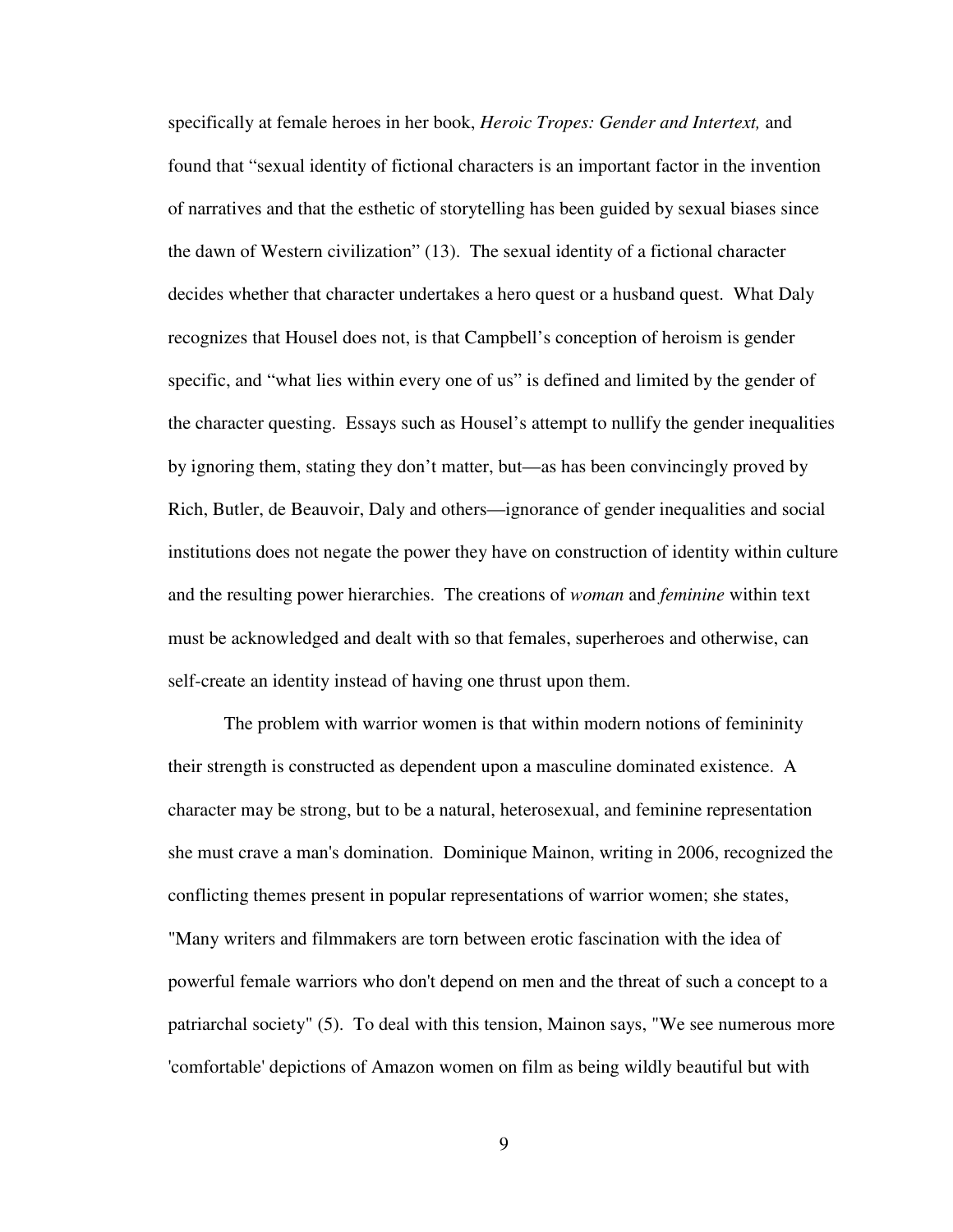rather childlike mentalities" (6). The socially constructed ideology of heterosexual feminism in Western culture depends on a woman who can "learn" from, submit to, or be dominated, sexually or physically, by a heterosexual man.

 Jeffrey Brown argues against this paradoxical identity in female heroines. He states that, "The action heroine does enact both masculinity and femininity. But rather than swapping a biological identity for a performative one, she personifies a unity of disparate traits in a single feature. She refutes any assumed belief in appropriate gender roles via an exaggerated use of those very roles" (49). What Brown fails to realize, I would argue, is that all of the action heroines of modern culture that engage in successful heterosexual relationships with men are dominated by that man in some meaningful way. Because of that domination, her "unity of disparate traits" are contained and reinserted into the cultural ideology as typically feminine and safely controlled.

 Frances Early and Kathleen Kennedy state that point directly in their introduction to *Athena's Daughters: Television's New Women Warriors,* published in 2003. Early and Kennedy state, "acceptable boundaries for female violence constrained each [warrior] ... this version of the woman warrior was seldom given an existence independent of a male boss or protector … In each case, the woman warrior's heterosexuality played a fundamental role in constraining her agency and liminality" (4). The question prompted by all of this scholarship, therefore, is what would a romantic, sexual, heterosexual relationship look like between a warrior woman and a male where domination did not exist? The idea of warrior women needing to be contained through heterosexual maledominated relationships restricts female heterosexuality.

This notion of male-domination as necessary is not new to literature. By looking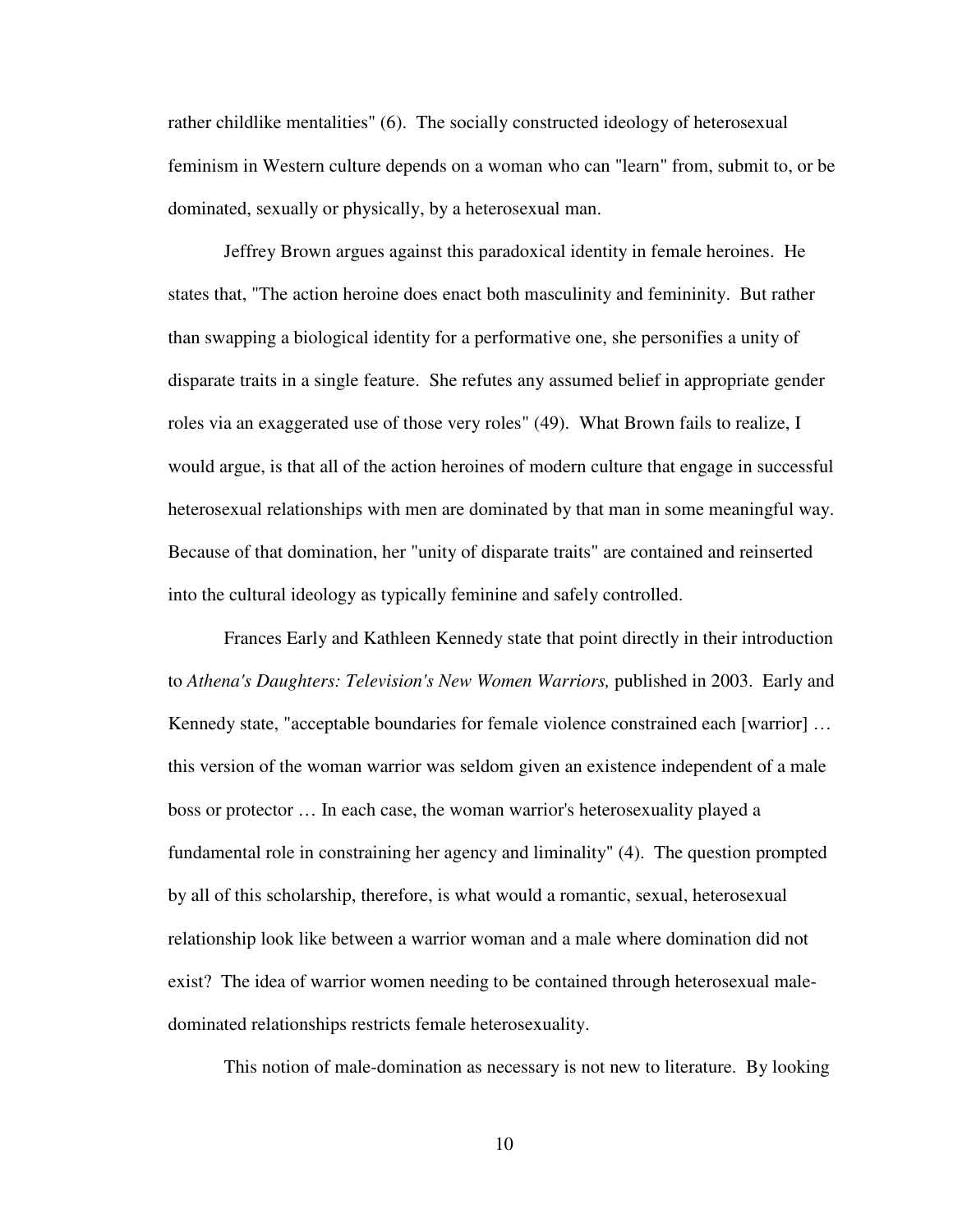back at Early Modern representations of warrior women, Lillian Robinson demonstrates the historicity of these myths. Robinson examines Ariosto, Tasso, and Spenser in her study, *Monstrous Regiment: The Lady Knight in Sixteenth-Century Epic*, published in 1985; these authors' depictions of women warriors are startlingly similar to television's "new" women warriors. Robinson explains,

With the exception of Marfisa, who is not Ariosto's chief heroine, each of the knightly heroines engages her lover in battle, on terms approaching equality. Where the military balance between the two combatants is imperfect, in fact, it is because of the disruptive effects of love itself. When a couple duels more than once, it is only the last time that the man wins, and, in any event, his victory is a narrow one. (3)

Robinson zooms in on the romance as the chief demonstration of male dominance as necessary. The warrior woman may be strong, but she may never be the strongest or she is an unnatural figure without male domination. The "heroine engages her lover in battle, *on terms approaching equality*" (emphasis mine). Approaching equality, but never achieved specifically because in the end, no matter how hard-fought the battle or narrow the victory, the man wins. These are the myths upon which modern representations of warrior women are founded.

 Robinson looks at the political implications of these myths in her book; Early and Kennedy recognize the ongoing inequality between gender power dynamics in theirs. No study has yet to name this ideology of romantic depictions of heterosexual femininity as craving confinement in male-dominated relationships. This underlying ideology is so apparent in the case of warrior women because these women challenge the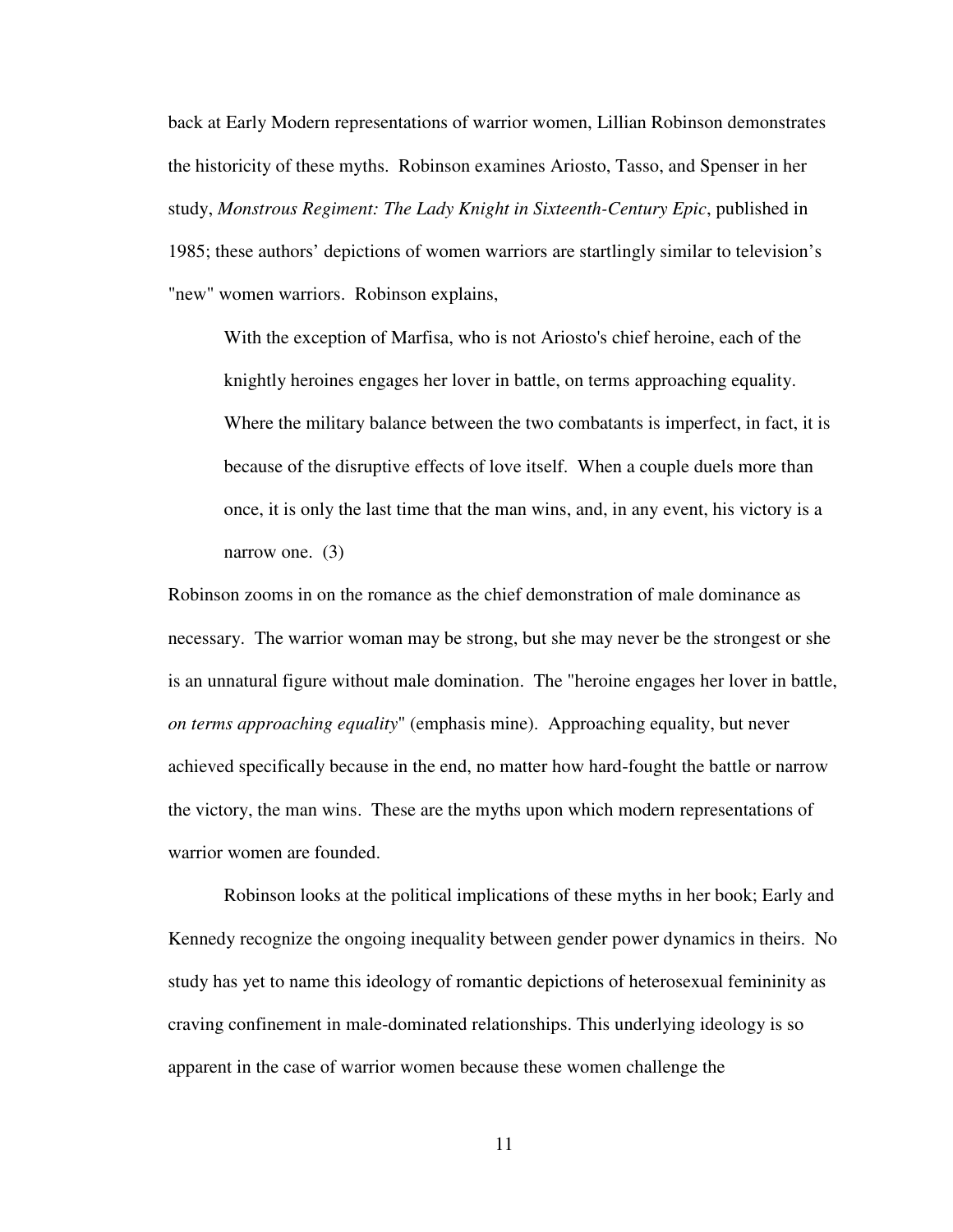unacknowledged requirements of believable femininity. Warrior women challenge femininity through their power and independence. Heroism is, therefore, not something every woman may aspire to; the more successful the warrior woman, the more necessary her defeat and containment.

 Because of believable femininity, action heroines, warrior women and Amazons engaged in romantic heterosexual relationships never successfully personify "a unity of disparate traits in a single figure" or come closer than "approaching equality." My research attempts to answer the question asked by Robinson, Mainon, Early, Kennedy, Heinecken, and others: what must women become, and what are they once that transformation is complete, to be strong, independent, free warriors? I take this question one step further to ask: what do we as readers demand of our female heroes as they represent cultural gender ideologies to accept them as "real" heterosexual women, and, most importantly, what have we *been* demanding of them?

 In the chapters that follow, I attempt to define and apply my theory of believable femininity: the notion that for characters gendered female to be accepted by an audience, specific textual markers must render them submissive to a dominant male and contain them through their desire for that submission. I examine the following warrior women at length: Britomart and Radigund from Spenser's *The Faerie Queene*; Christine de Pizan's treatment of Amazons in her *Book of the City of Ladies* and Hippolyta's specific portrayal by de Pizan in comparison to Shakespeare's *Midsummer Night's Dream;* Joan of Arc as she appears in Shakespeare's *1 Henry VI* and Bernard Shaw's *Saint Joan*, and the modern recreation of Hippolyta in DC Comic's *Wonder Woman* series; the figure of Wonder Woman herself as a comic book and cultural phenomenon. My purpose is to illuminate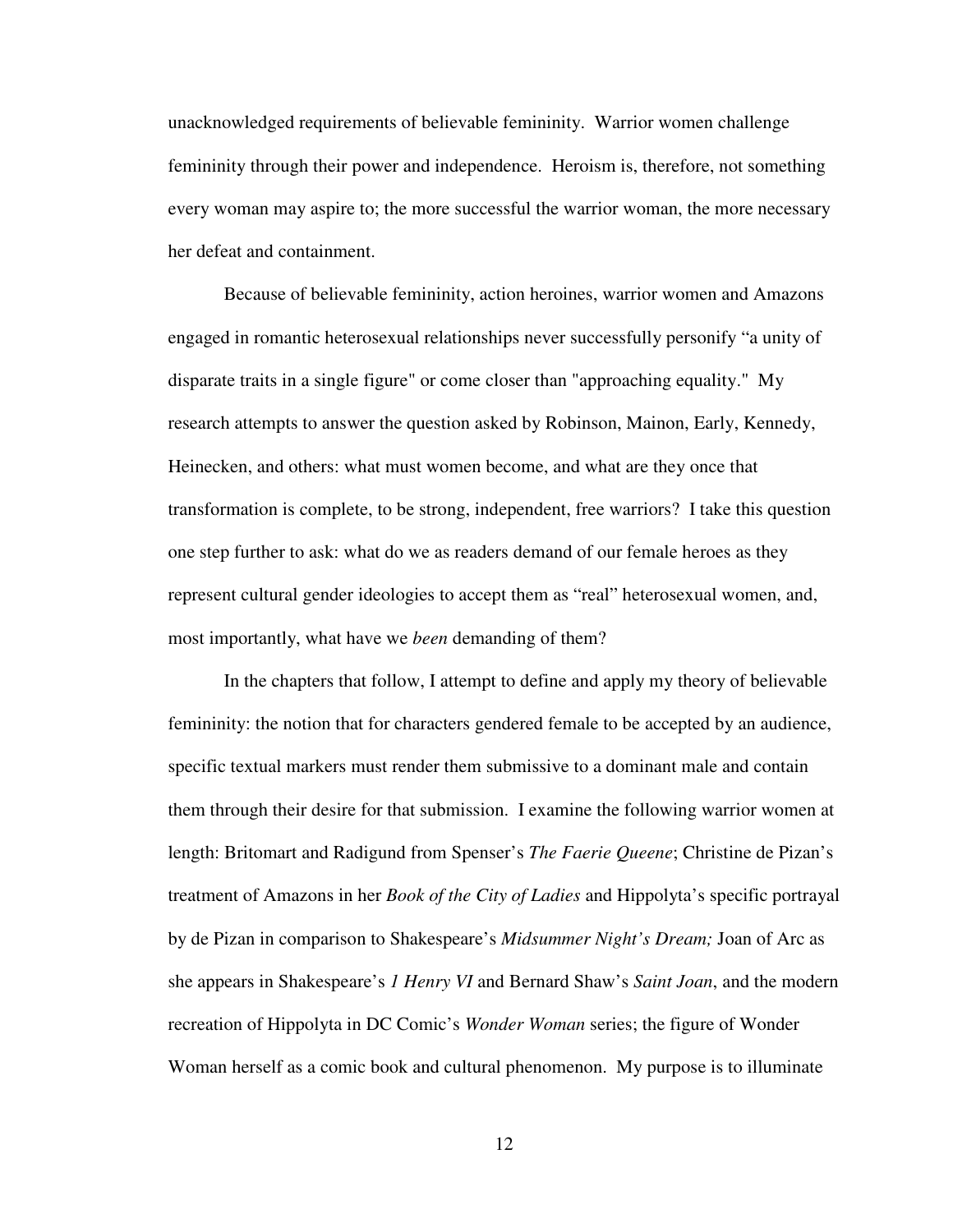what I feel is an unexamined requirement in warrior women that their strength always be subsumed by their femininity.

 My first chapter focuses on Britomart and Radigund from Spenser's *Faerie Queene* and begins my exploration of believable femininity in earnest. Both female characters fight; Radigund is the Amazonian queen and Britomart assumes the mantle of patriarchal queen after defeating Radigund and completing her husband quest. My second chapter focuses on Hippolyta, a more fully realized Amazon character than Spenser's Radigund. Shepherd argues that in the Renaissance Spenser's Radigund changed the heteroglossia of "Amazon." He states that "with Radigund we encounter a new variant on the meaning of the word…it can indicate aggressive lust, unbridled will, disobedience" (14). While Shepherd is correct that Radigund is a far cry from the noble Penthesilea, he seems to discount the violence and bloodshed throughout Amazonian history. Radigund was not the first Amazon to be described as aggressive and lustful, as I hope my reading of Hippolyta and the larger Amazonian history that created her shows.

 Chapter three leaves husband quests and Amazons behind for the virtuous saint as embodied by Joan of Arc. I examine her as she is portrayed by Shakespeare in *1 Henry IV* and Bernard Shaw in *Saint Joan*. In both texts, Joan of Arc fights alongside the French troops donning the armor of the male soldiers and refusing romantic or sexual encounters; her chastity leads her to being nicknamed "the Maid." This chapter demonstrates how warrior women can be recognizably women and escape containment in a patriarchal heterosexual relationship only if they replace their problematic female sexuality with a Christian chastity and piousness bordering on insanity.

My last chapter moves to the long-debated field of comic books, as I consider the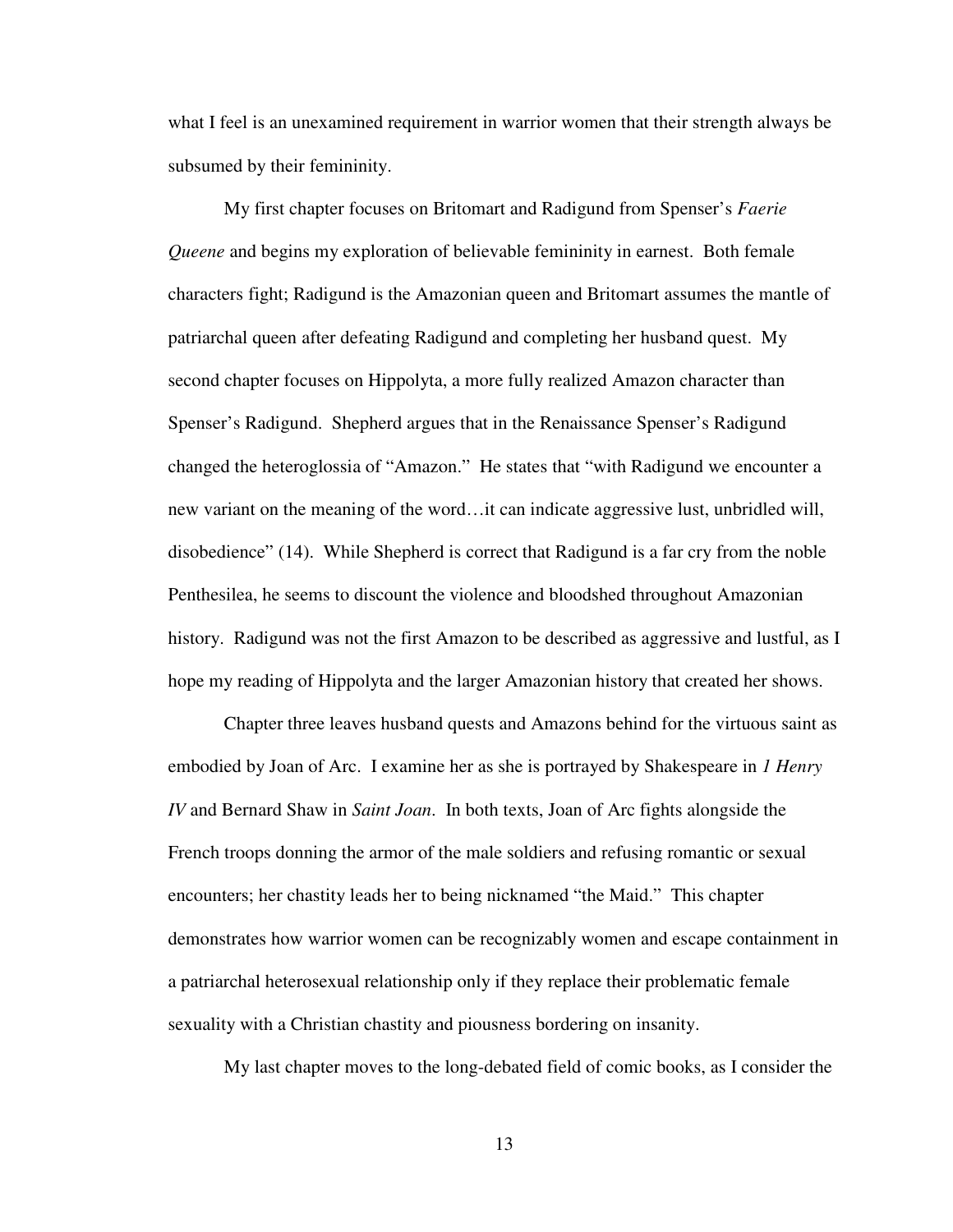iconic figure of Wonder Woman. Wonder Woman stands apart from the other characters in my dissertation as the only one created in the twentieth century. Wonder Woman provides a vehicle for a broader cultural critique of how warrior women have always been problematic, and, furthermore, how they continue to be problematic in contemporary representations.

 My goal is to trace the history of warrior women and prove the necessity of this recognition by realizing how believable femininity suffuses popular culture. This realization is necessary because contemporary culture and the mythology of warrior women are constantly in conversation with each other, each shaping how the other is read. It is important, therefore, to recognize the ubiquity of believable femininity in popular culture today.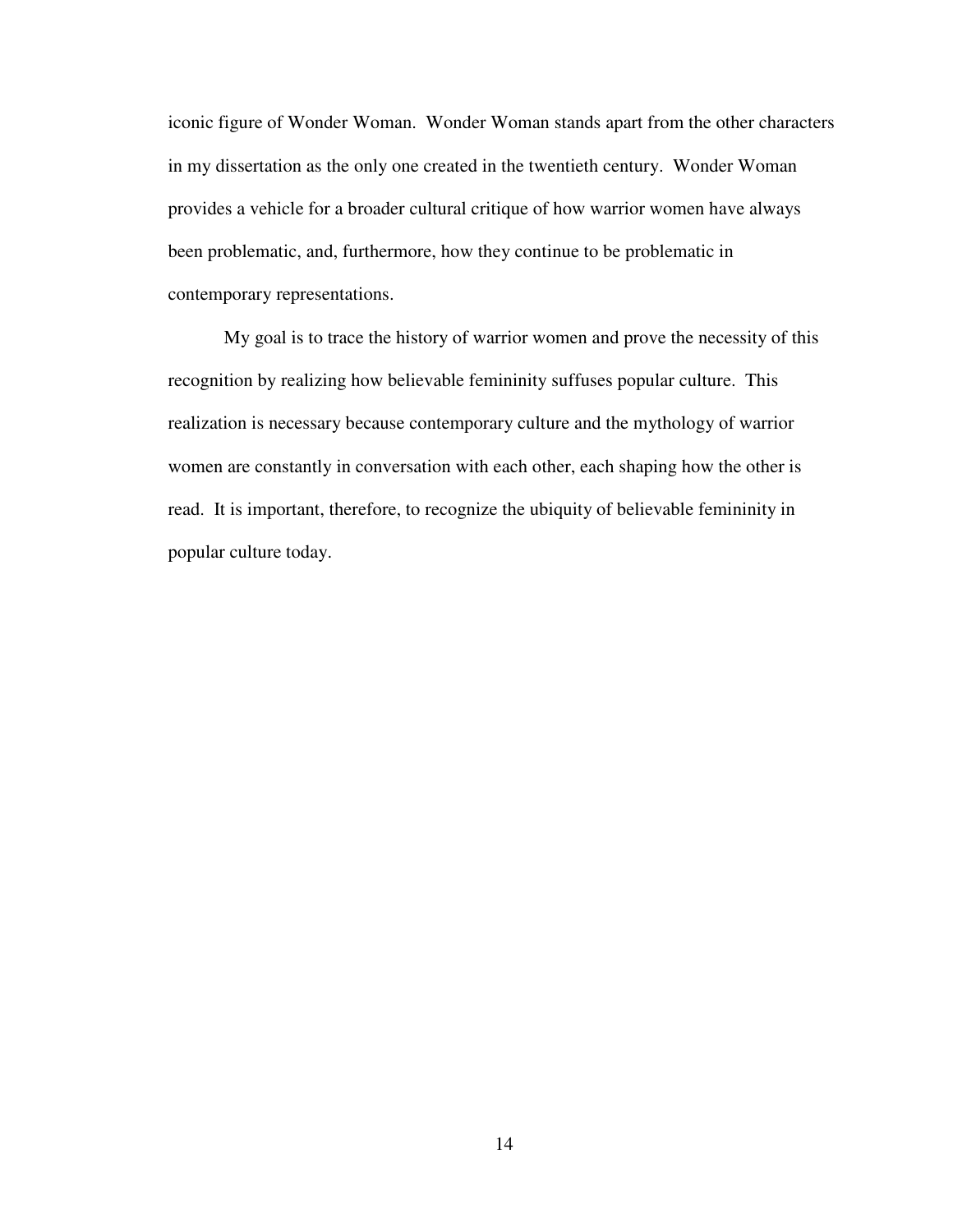#### CHAPTER 2

#### BRITOMART: BELIEVABLE FEMININITY AND THE WARRIOR WOMAN

The myth of the believably feminine Warrior Woman operates primarily to redefine the female hero within the compulsory heterosexual matrix and to refigure the female hero quest into what Pierrette Daly labels the "double quest for love and knowledge" (13). Historically, the hero quest has culminated in the mastery of self and surroundings. The hero, almost exclusively gendered male, is an iconic character because of his attainment of knowledge and independence. The refiguring of the hero quest into the double quest, however, means the Warrior Woman only achieves ultimate apotheosis (Campbell 148)—her full potential as an adult and iconic status--after being validated by her male romantic interest--a male who is her superior in strength and power—and this contains her in an appropriate heterosexual union. The double quest, therefore, is actually a husband quest.

 The Warrior Woman and her husband quest stands in opposition to the Amazon who—especially in Spenser—is depicted as monstrous, scornful of heterosexual desire, and constantly seeking to prove female dominance over the male. Whereas the Warrior Woman quests for love and a husband, the Amazon willfully fights against male control. The Amazon must then be broken and conquered; she realizes once her domination is complete that she always craved the male superiority and her power is constructed as discontent stemming from her independent lifestyle. The Amazon is the Warrior Woman's darker half, the expression of uncontrollable femininity that must be defeated and contained in order for the Warrior Woman to successfully control herself in anticipation of her husband.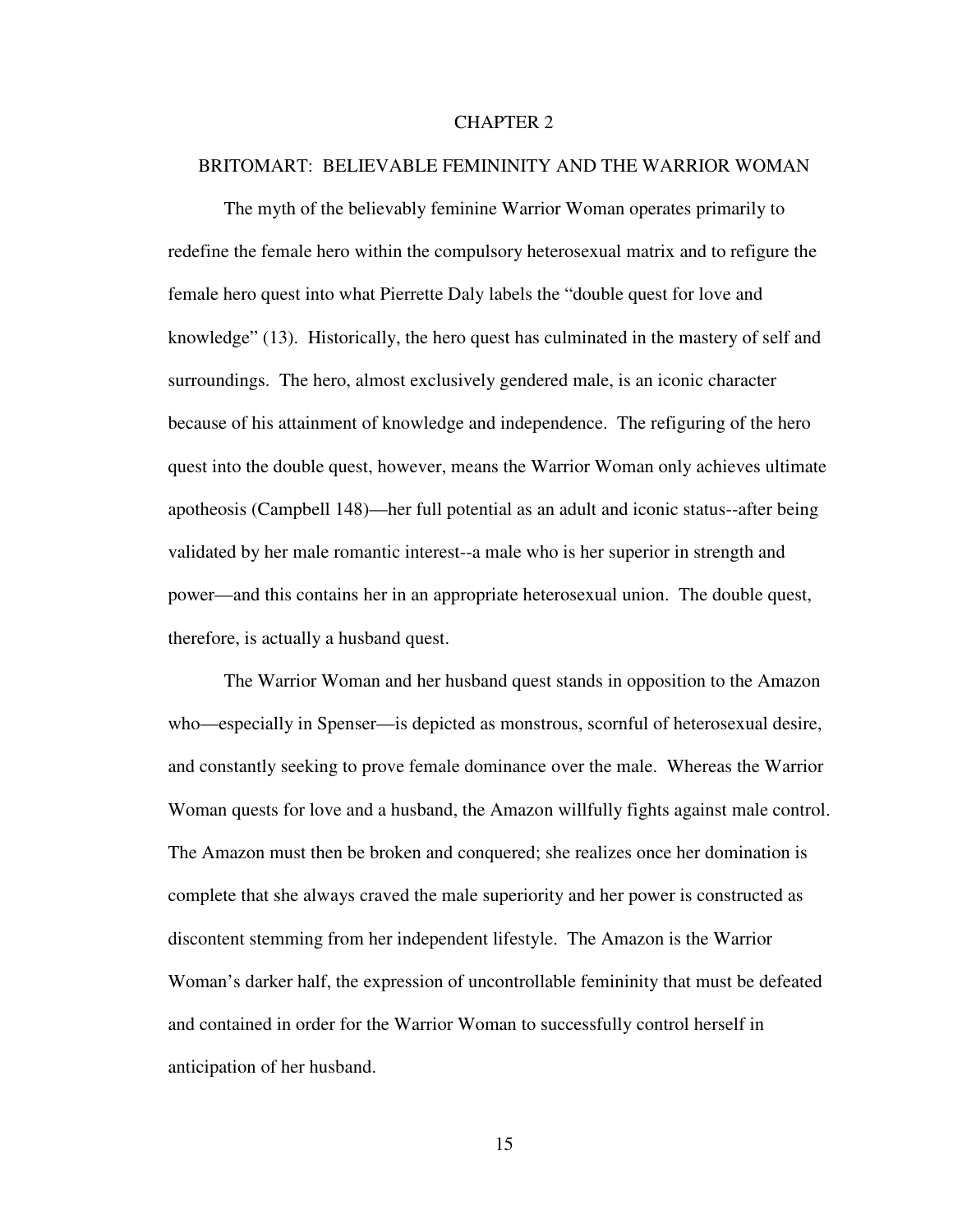For the Warrior Woman, her quest for love has naturalized the proof that women need heterosexual marriage to be complete, adult, and happy. Adrienne Rich argues that this lie "asserts that women are inevitably, even if rashly and tragically, drawn to men; that even when that attraction is suicidal … it is still an organic imperative" (1778). This nebulous myth of love perpetuates the belief "women *need* men as social and economic protectors, for adult sexuality, and for psychological completion" (Rich 1778). When the Warrior Woman quests for love and knowledge she is actually questing for her completion in the male hero, the physically superior character who will marry her. Through this female heroism is always constructed as less powerful than male heroism and incomplete without a dominating heterosexual love.

 In the case of Britomart and Radigund, Britomart's quest is completed only when she meets and defeats the Amazon; Radigund is not simply the villain of Britomart's quest, she is her dark side, her untamed femininity that must be defeated and controlled in the completion of the husband quest. According to Simon Shepherd, the term 'Amazon' generally denoted "Amazons of classical antiquity, virtuous fighting women" (1-2). However, as Shepherd goes on to explain, "The Amazon that constitutes a harmful antithesis to the warrior woman, the figure such as Radigund, was a coinage peculiar to the period" (13). Where the Amazon seeks autonomy and independence, two characteristics historically attributed to men, the Warrior Woman seeks only a man who will dominate her and in so doing, justify her submission. Britomart and Radigund represent the barely controlled femininity believed to be inherent in every woman. Carol Rupperch argues the duel between Britomart and Radigund is Britomart's "confrontation with her shadow, the unacknowledged and undermining tendencies within herself" (581),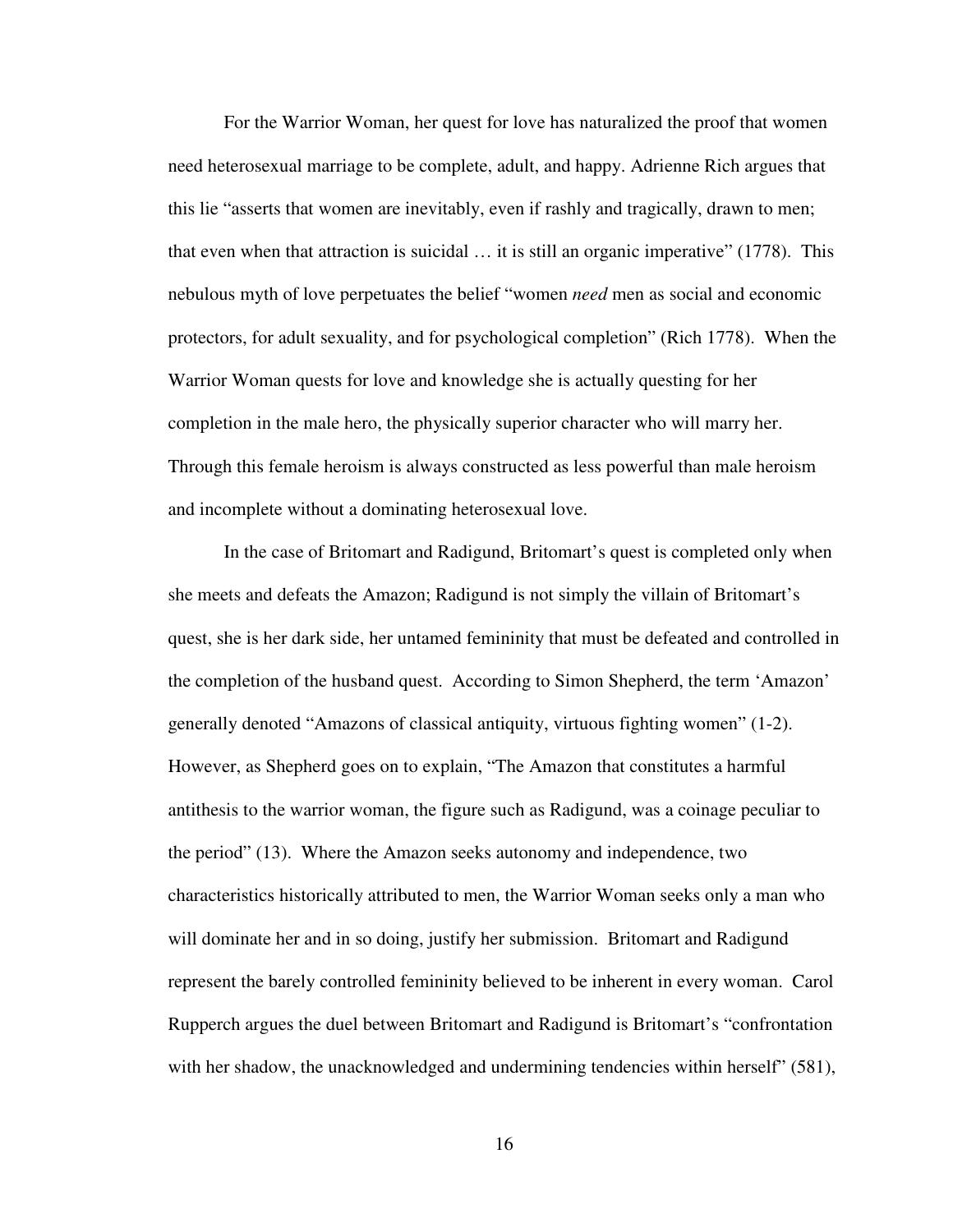and Britomart must defeat Radigund because Radigund is anarchistic sexuality. She represents the fear of the Amazon who is "the image of female masculinity precipitating a crisis at the intersection of sociality and sex" (Schwarz 6); Amazons perpetuate female masculinity and work against the husband quest representing historically male traits such as independence, wisdom, and self-knowledge. The culmination of the husband quest the finding and securing of a husband—is only satisfying if it fulfills the requirements of love and believable femininity. The Warrior Woman, already contrasted to the Amazon by questing for a husband is still in danger of devolving into Amazonian behavior; questing grants her independence, fighting grants her strength, and in learning to accept her husband, she might throw away the husband quest entirely for self-knowledge. By defeating the Amazon as the ultimate trial of her quest, the Warrior Woman defeats her Amazonian possibilities and the completion of her quest naturalizes her need for domination.

 The Amazon chooses limnality and demands equality, or sometimes superiority, over the male and this conscious fighting against believable femininity makes her the undesirable character; when the Amazon is the protagonist of her own story, she is beaten and broken by the male protagonist until she accepts and "loves" him. The Warrior Woman craves this "love" and accepts her "call to adventure" (Campbell) where her femininity, like Britomart's in Book 3, Canto iii, must be subsumed beneath a warrior façade. This subsuming separates her femininity from her warrior qualities maintaining the separation of femininity as passive and masculinity as aggressive. Unlike the Amazon, her identity as a woman warrior is only useful in so much as it leads to love, a husband, and domination. The "assuming" of the warrior mantle keeps her power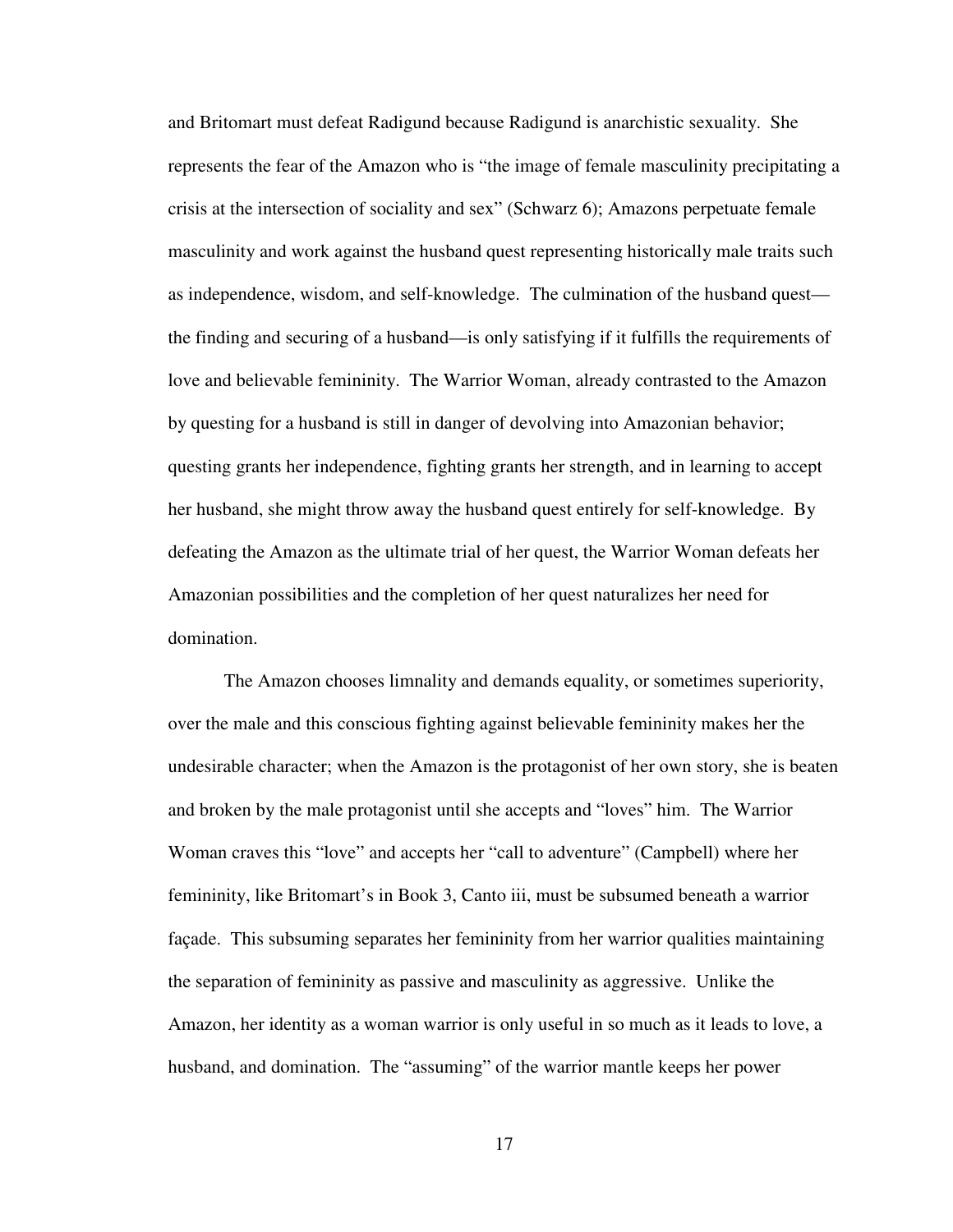carefully located outside herself.

#### The Husband Quest

 Spenser's Britomart is the quintessential example of the Warrior Woman on a husband quest. After seeing Artegall's visage in a mirror Britomart is so overwhelmed with emotion she begins to die before her quest is undertaken. She needs Artegall for her survival, and once she sets upon the quest her health is rejuvenated by her mission of marriage. Britomart gains self-awareness as a result of Artegall appearing in the magic mirror his appearance defines her quest, even before the quest is undertaken, as a husband quest--one that begins and ends with Britomart's identity as necessarily completed and defined by Artegall. Britomart stares into the mirror:

One day it fortuned, fayre *Britomart*

Into her fathers closet to repayre;

For nothing he from her reseru'd apart,

Being his onely daughter and his hayre;

Where when she had espyed that mirrhour fayre,

Her selfe awhile therein she viewed in vaine;

Tho her auizing of the vertues rare,

Which thereof spoken were, she gan again

Her to bethinke of, that mote to her selfe pertaine (3.2.22).

This canto is glossed by A.C. Hamilton as indicative of Britomart seeing in herself her love for Artegall: "Britomart's inward-looking gaze projects an image of beauty an idealized self-projection, which arouses love for Artegall; hence the vision of him that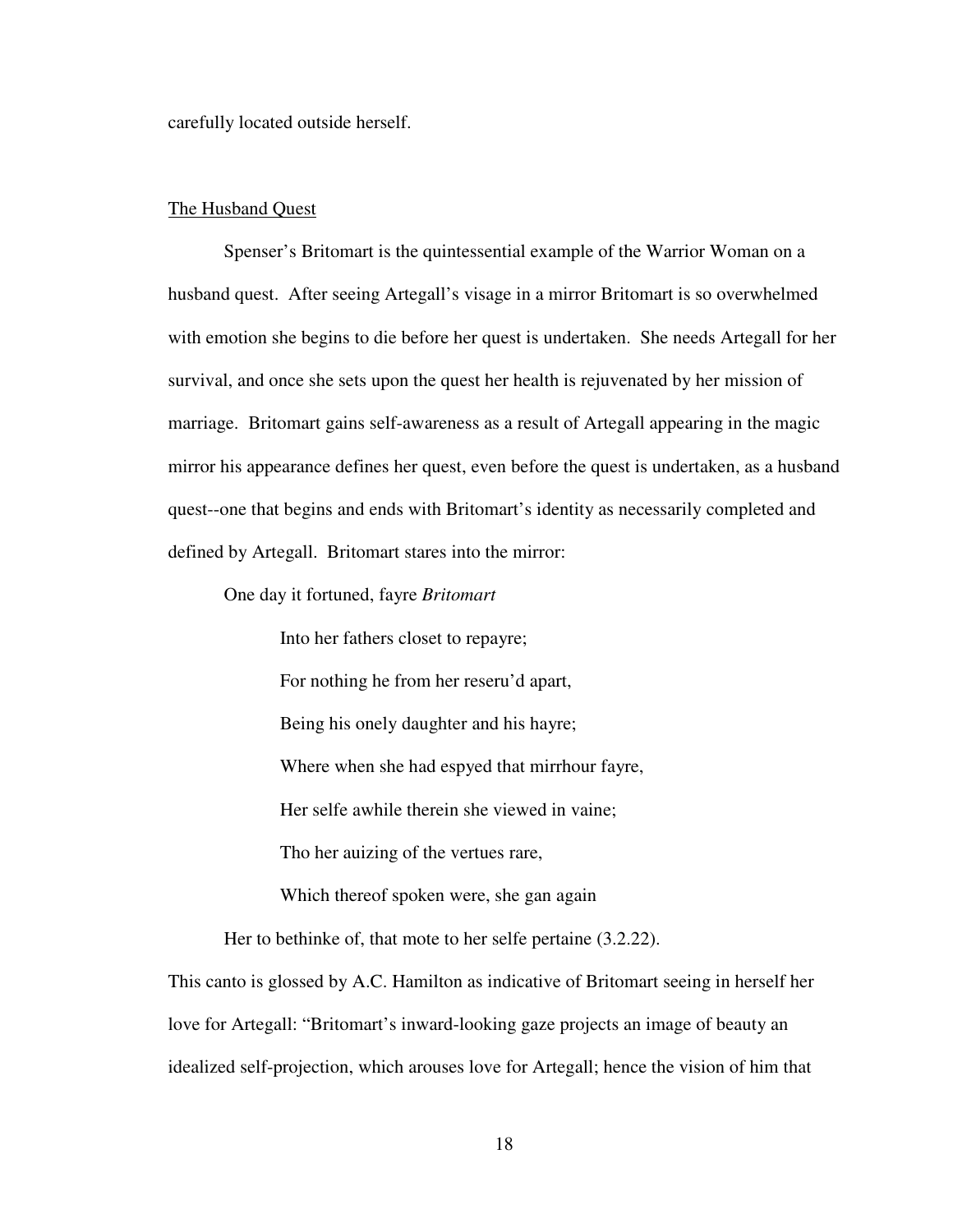follows" (305). And indeed, in the very next stanza, when Britomart does see Artegall, "Whom fortune for her husband would allot" (3.2.23.6), she is overwhelmed by his "Heroicke grace, and honorable gest" (3.2.24.8). Britomart is left "pallid" and "she did but wayle, and often steepe / Her dainty couch with teares, which closely she did weepe" (3.2.28) so overwrought was she by his majesty. From her traditional existence as a protected, cloistered female in her father's castle, Britomart is forced to undertake a husband quest because even though she had not yet "lusted after any one;/ For she was pure from blame of sinfull blot,/ Yet wist her life at last must lincke in that same knot" (3.2.23.7-9). Her transition into sexual awareness and adulthood requires a husband; she cannot exist without Artegall. The requirement of marriage is placed on Britomart here and, because she first sees Artegall while examining herself, her identity is indelibly linked to him; indeed, her very happiness is impossible unless she may have him for a husband.

 For Britomart's husband quest, all the aspects sought after in the male hero quest—independence, strength, and a greater consciousness of the world—are reconfigured through the lenses of love and marriage. One of Britomart's most believably feminine qualities is how much she wants to love and be loved by someone stronger than she. She is so incomplete without Artegall that she literally wastes away. She is rashly and tragically drawn to Artegall; her love for Artegall is killing her, so she must quest for him in order to achieve happiness, self-knowledge, and mastery over herself.

 Because of Britomart's extreme naiveté, "she was pure from sinfull blot" (3.2.23.7), her quest centers her discovery of self-knowledge in Artegall. It is through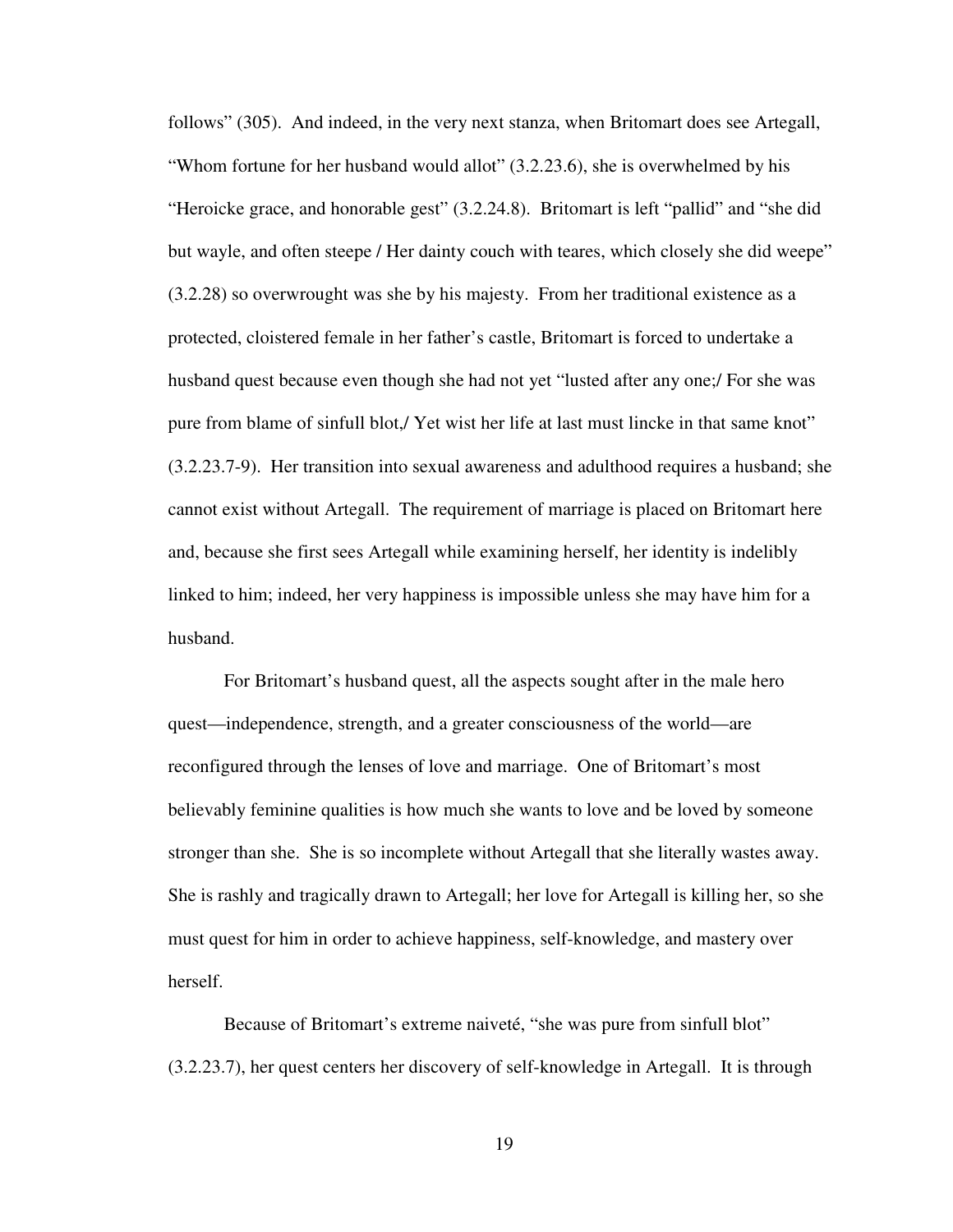Artegall that she will discover sex, motherhood, and adulthood; her self-identity is meaningless. Unlike the male hero quest, in which the culmination is the hero rising to become the master of two worlds, the physical and spiritual—completion of the husband quest culminates for Britomart in her mastery of the domestic world through the roles of wife and mother. She conquers herself through Radigund, and learns to see herself through Artegall's eyes; her acceptance of his perception is presented as successful selfmastery. That Artegall does not know she exists when she begins her quest does not matter; part of her quest is to make him aware of his love for her. Making Artegall love her through her beauty, her strength, and her love is the ultimate test of her believable femininity; he must define her as undeniably feminine through his possession of her with his superior male force. When finally Artegall and Britomart do meet "So well he woo'd her, and so well he wrought her," that "to be his loue, and take him for her Lord," (4.6.41.1-8) is Britomart's pleasure. By defeating her in battle he has earned the right to take care of her as her husband.

 The husband quest, in combination with believable femininity, prevents Britomart's questing from becoming centered around her individual apotheosis; Spenser constructs a feminine hero in Britomart by emphasizing her beauty, her chastity, and her wasting away from unrequited love. As Robinson states, Spenser's epic "involves a fixed set of polarities between masculine and feminine qualities" and he "makes use of these concepts as if they were forces of nature" (314). Britomart's role as the Knight of Chastity is an assumed role, not a power she carries inherently, and her need for Artegall contrasts her femininity against his masculinity. Her autonomy as a questing knight is temporary from the first meeting with Merlin. Taken to see him by her nurse Glauce who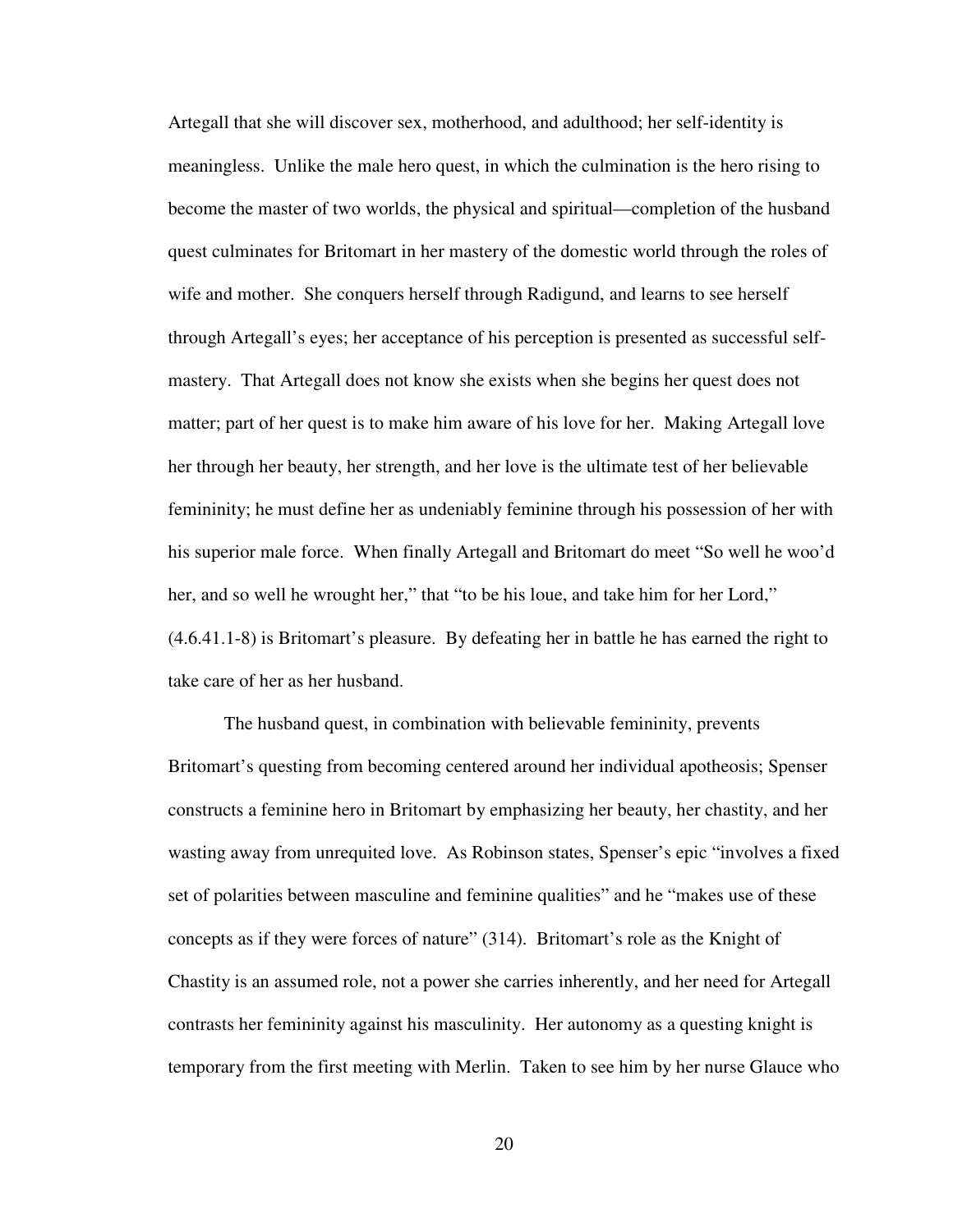is so worried for Britomart's health—it is steadily disintegrating with her pining—that she takes Britomart to Merlin, he who tells Britomart "from thy wombe a famous Progenee / Shall spring" and "Therefore submit thy wayes unto his will, / And doe by all dew meanes thy destiny fulfill" (3.2.22-24). Merlin, here the wise old figure that often sets the young hero on her quest, forces Britomart into the liminal area where she will find the man she must marry and "submit [her] wayes unto his will." This quest to submit stands in stark contrast to the Red Crosse Knight who quests to win "worshippe" (1.1.3.4) or Guyon's quest, which revolves around "sustained moral effort and eternal vigilance" (Evans 343). Britomart's undertaking of the husband quest establishes her as a Warrior Woman from the beginning and maintains her believable femininity by successfully containing her victory within Artegall's control. The surety of Britomart's nuptials removes any worries her power will continue after marriage (3.2) and defines her heroic nature as borrowed instead of inherent.

 There is evidence that Spenser revised Britomart's motivations and later inserted the scene with Merlin. In 3.3.53 Britomart is convinced by her nurse Glauce to don the warrior façade: "feigned armes our selues disguzie,/ An our weake hands (need makes good schollars) teach/ The dreadful speare and shield to exercize" (3-5). This is in contrast to 2.6 when Britomart tells Redcrosse that she has "beene trained vp in warlike stowre,/ To tossen speare and shield, and to affray/ The warlike ryder to his most mishap" (3-5). This difference has been argued by Joseph Candido as evidence of revision on Spenser's part (Hamilton 320). A Britomart who was raised to fight versus a Britomart who dons a disguise and fights with a magic spear deriving its power from her chastity is the difference between a Warrior Woman and an Amazon; if she is set on her quest as a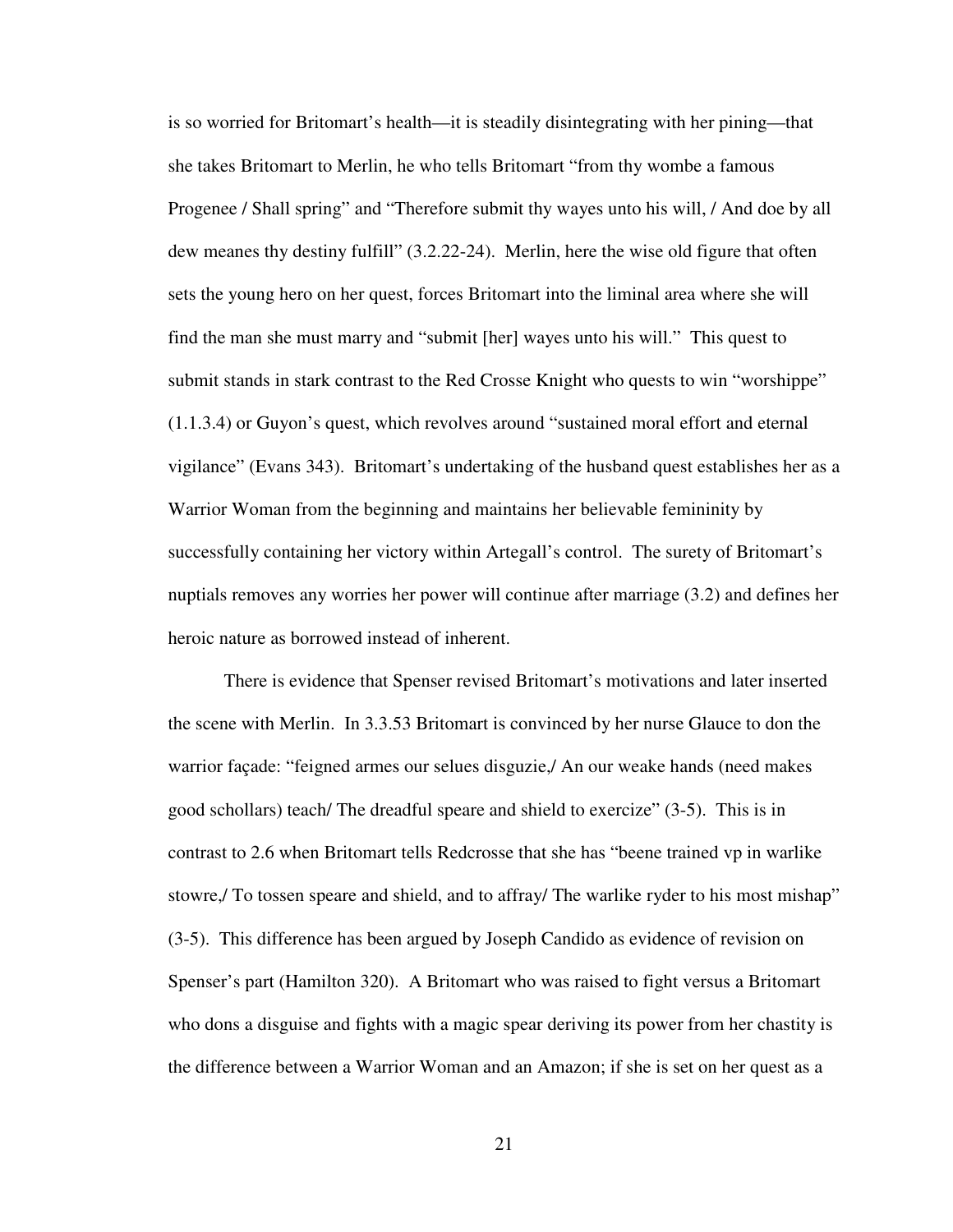Warrior Woman, she both seeks and craves the heterosexual domination found in Artegall. If she chooses her quest as an Amazon, Artegall must defeat her and force her to realize her love and happiness in containment. In order to prevent her quest from becoming reconfigured within her and focusing on her growth and power, her need to marry Artegall is her power. Kathryn Schwarz comments on this: "as Britomart's selfsufficient doubleness might displace Artegall, not by drawing her into narcissism or monstrosity, but by making the quest irrelevant: What, unwary readers could be tempted to ask, does she need *him* for?" (144). By revising Britomart's motivations, Spenser creates a Warrior Woman who becomes believably feminine through her need for Artegall.

But Britomart's masculine qualities still contain the possibility of problematizing Spenser's carefully constructed gender roles. Donning armor and fighting, even with a magic spear that places her power outside of herself, is a dangerous characterization for Britomart; she is only a believably feminine character if she craves the domination of a male. The myth is only effective if Britomart successfully destroys her Amazonian possibilities and reestablishes traditional gender roles by the end of her quest. Britomart's masculine qualities, her strength, her fighting, and her mistaken appearance denaturalize masculinity (Schwarz 147) but "the revelation that one of those bodies is a woman's gives desire an acceptable place to go" (Schwarz 146). The revelation of her beauty, always carefully calculated to lessen the importance of her victories of the male knights (3.1.4), reinforces her fighting skills as temporary and continuously defines her body as feminine. By giving Britomart power configured in a husband quest, Spenser creates the illusion of female agency. She can fight, she can travel, and she can quest but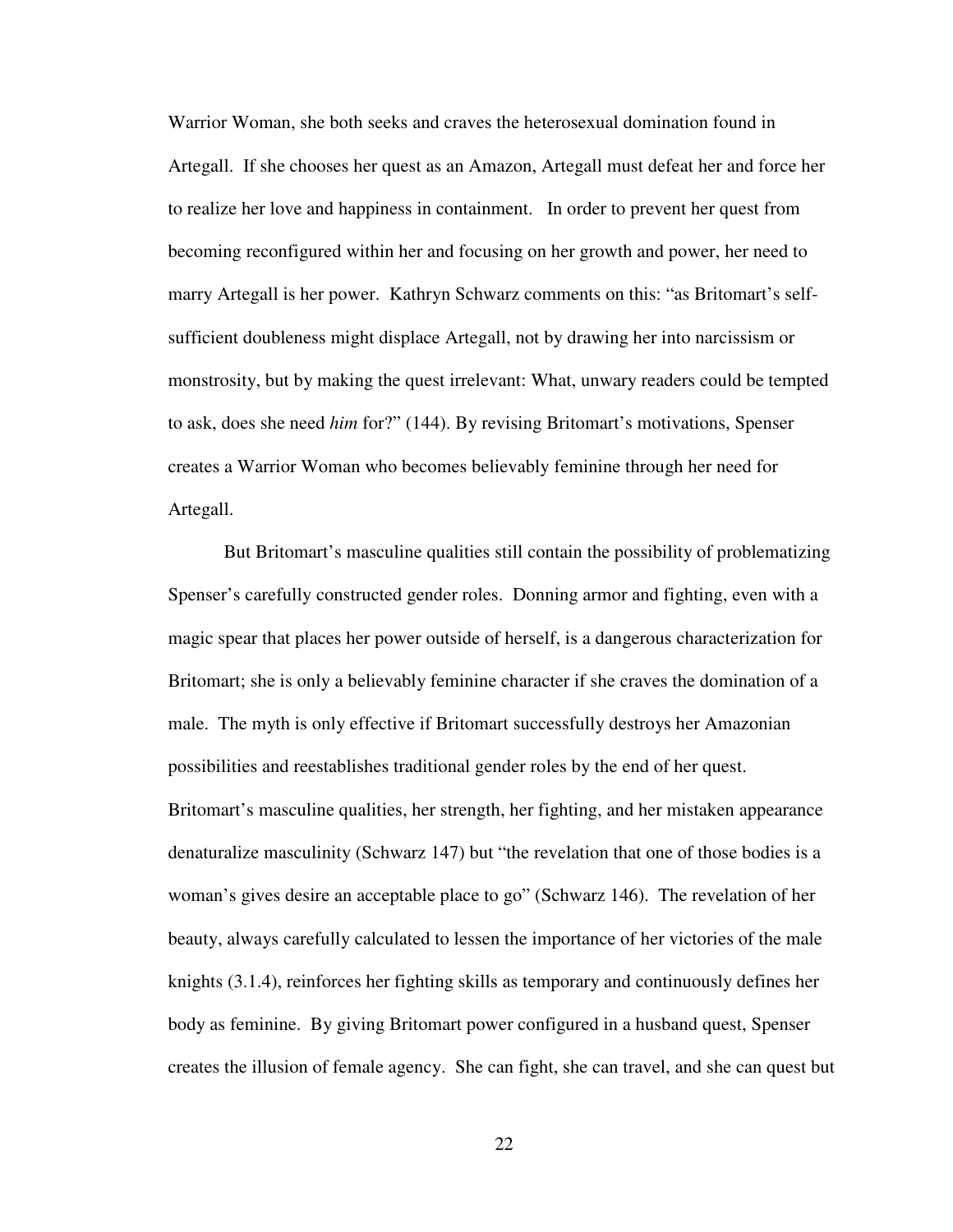only in as much as those things garner her Artegall; as Schwarz states, "the possibility of Britomart's iconographic self-completion runs counter to her quest" (144). Her strength is merely a test of Artegall's masculinity, never constructed or intended to upset him. The Amazon has no interest in heterosexual marriage and must be forced into acceptance at which point she is domesticated. The Warrior Woman is not forced into love; she is questing for it.

#### The Dark Amazon

 Radigund is the perfect Amazon contrast to Britomart's Warrior Woman, and this issue of domination is portrayed through their different responses to love for Artegall. Britomart was ordered to "submit thy wayes unto his will, / And doe by all dew meanes thy destiny fulfill" (3.2.22-24) and by the end of 5.7 it appears that she is following that order wholly; once Radigund is defeated, Britomart is set up as the Princess, but she is not an Amazon. Instead she begins to change the Amazonian society into something more appropriate: "During which space she there as Princess rained, / And changing all that forme of common weale, / The liberty of women did repeale, / Which they had long vsurpt; and them restoring to men's subiection, did true Iustice deale" (3-6). Britomart's complete surrender of autonomy to Artegall is directly challenged by Radigund, who is described as too prideful to submit: "Yet would she not thereto yeeld free accord, / To serue the lowly vassall of her might, / And of her seruant make her souerayne Lord: / So great her pride, that she such basenesse much abhord" (5.5.27.6-9). Radigund would rather maintain a liminal existence than submit to a love that eclipsed her own will. Britomart, however, is so happy to submit that she stops questing following the defeat of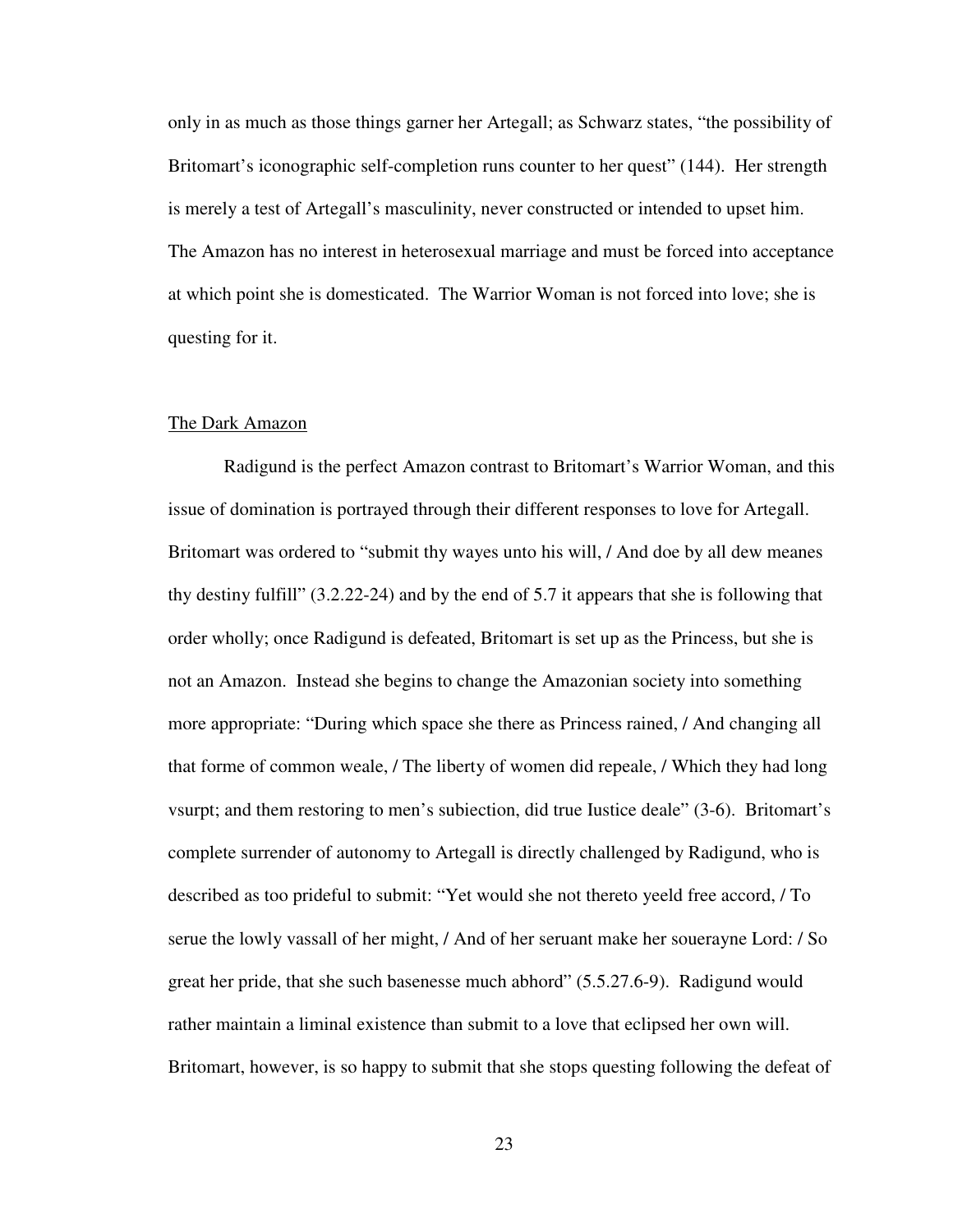Radigund:

There she continu'd for a certaine space,

 Till through his want her woe did more increase: Then hoping that the change of aire and place Would change her paine, and sorrow somewhat ease, She parted thence, her anguish to appease. Meane while her noble Lord sir *Artegall* Went on his way, ne euer howre did cease, Till he redeemed had that Lady thrall:

That for another Canto will more fitly fall (5.7.45).

Radigund is Britomart's dark reflection, one she must destroy and, in doing so, contain herself; for Britomart, the road to love and knowledge involves the systematic defeat and triumph over her dark and vicious nature. In completing her husband quest, Britomart destroys her own agency.

 The Warrior Woman (Britomart) learns subservience that allows her to love and be loved through the destruction and defeat of her unacceptable feminine traits: she is forced into the liminality (Faeryland) where she meets and defeats her inherent femininity (Radigund) and returns to society having proven herself an acceptable wife, and then marries the dominating male hero (Artegall). She comes full circle with a marriage and re-embracement into society as an exceptional woman; this marriage and acceptance is her "Ultimate Boon" (Campbell). Defeat of the Amazon by the more acceptable Warrior Woman allows Britomart's apotheosis.

Making Radigund a manifestation of Britomart's unchecked femininity raises the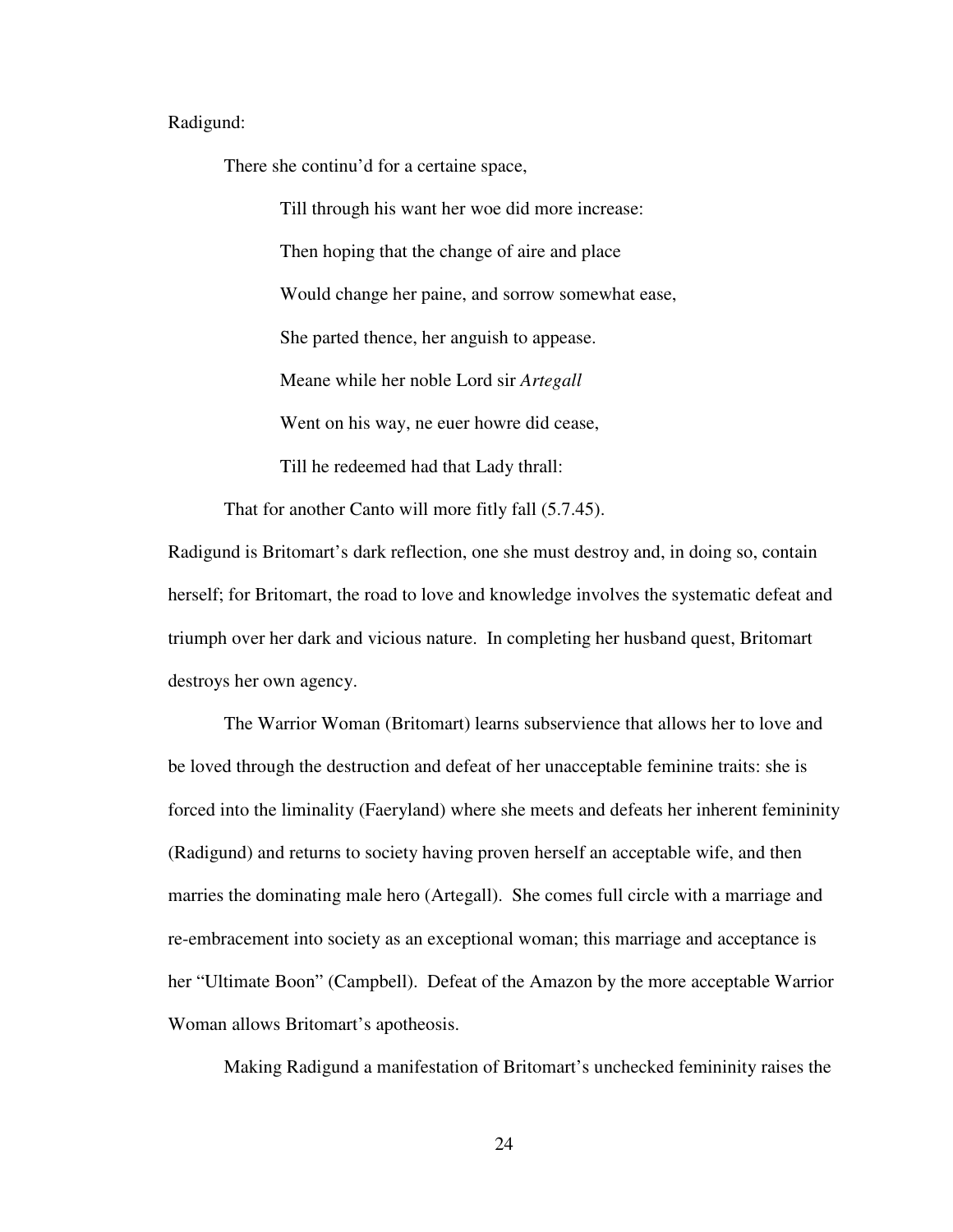stakes of her victory and increases the patriarchal containment of her character. While all "the enemies are revealed more often than not to be weirdly dissociated aspects of the knights themselves" (Logan and Greenblatt 714), Britomart's victory makes her appear more "real." This is the true horror of believable femininity; the more believably feminine a character is, the more realism she appears to represent. Judith Anderson states that Britomart "looks and is more human than her predecessors among the poem's protagonists" (114) and Susan Woods claims "Britomart's character is unusual in its fullness and centrality" and that "probably more than any of the other major *Faerie Queene* characters, she carries with her a resounding humanity" (115-2). Nor are they the only ones; Maurice Evans disturbingly argues that "Britomart must first lean to be a woman" (152) and Elizabeth Heale that Britomart's difference from other knights "derives in part from the degree of idiosyncratic characterization Spenser gives her…Britomart's emotions are handled with a degree of detail and humor which is unusual" (79). Believable femininity demands that all women, fictional and not, find satisfaction in heterosexual relationships only with a partner who can dominate them, and the more successfully Britomart is believably feminine the more she appears to be mimicking the actions of non-fictional women. Britomart's quest for Artegall, her acceptance only of him, the one knight who can defeat her while she is powered by Chastity, and her defeat of Radigund is the victory of asserting power and finding a husband who is stronger yet. Believable femininity is the myth of agency; Britomart can be as powerful as she wants, as long as there is at least one man who can defeat her.

 Surprisingly, Radigund's bitterness over Belladant renders her as believably feminine as Britomart despite her status as an Amazon, and this believable femininity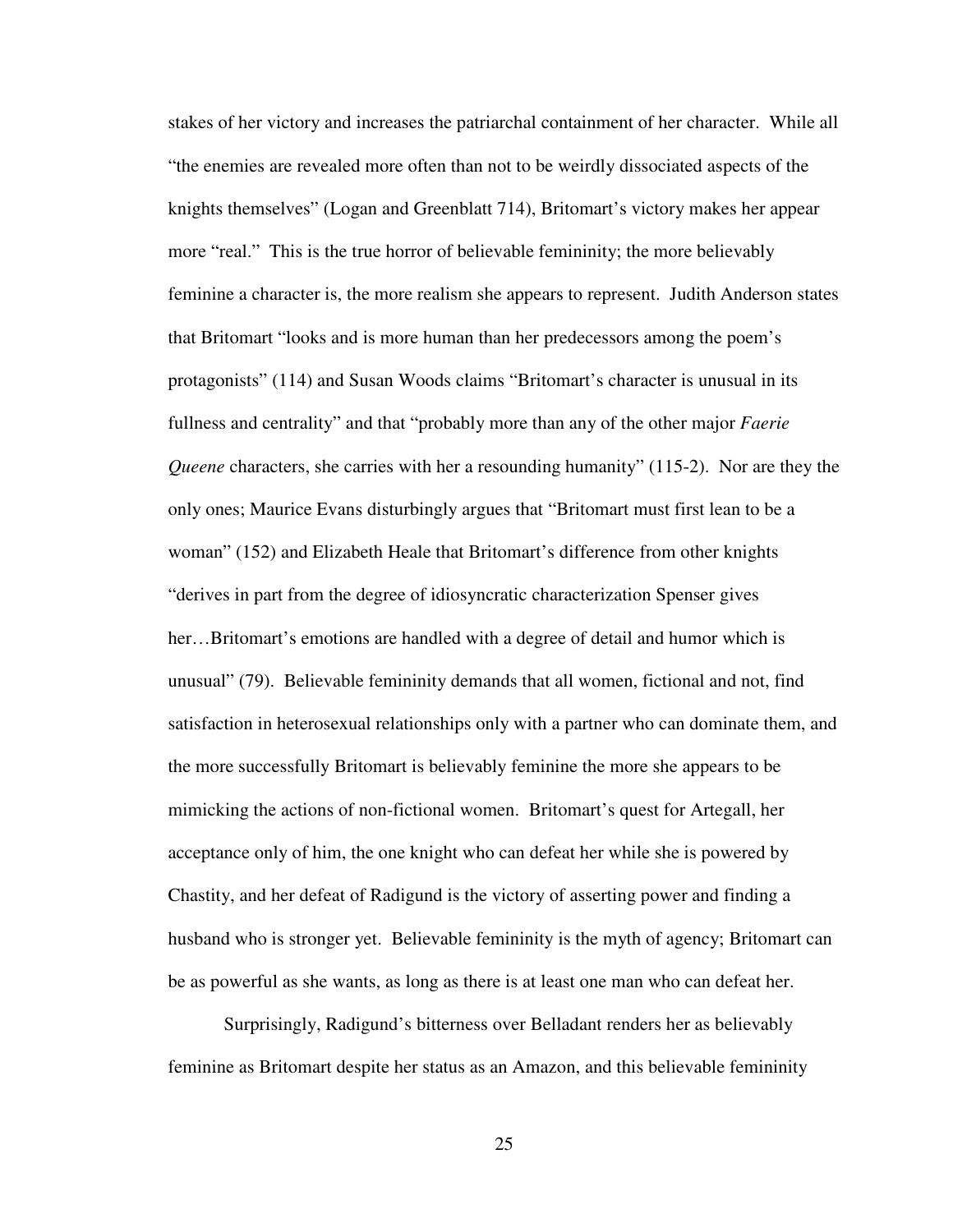supports the argument for Radigund as an aspect of Britomart's character instead of an autonomous creation or one more hurdle in her quest. As a monstrous representation of female sexuality, Radigund kidnaps knights out of jealousy:

The cause, they say, of this her cruell hate,

 Is for the sake of *Belladant* the bold, To whom she bore most feruent loue of late, And wooed him by all the waies she could: But when she saw at last, that he ne would For ought or nought be wonne vnto her will, She turn'd her loue to hatred manifold, And for his sake vow'd to doe all the ill

Which she could doe to Knights, which now she doth fulfill (5.4.30).

Radigund is a woman scorned, lashing out in spite. Robinson states, "Radigund's vendetta against the male sex originates in a frustrated love that presumably remained unrequited because she pursued it too aggressively" (322). Radigund becomes believably feminine first through her love of Belladant and later through her love for Artegall (5.5.27) but remains monstrous because her love is aggressive, violent, and masculine. Hamilton glosses Spenser's depictions of Radigund as stemming from Ariosto and "sexual frustration" (535) and Robinson comments that "one reason it [Radigund's sexuality] is an illicit emotion is that her feelings do not subdue her "pride" and make her willing to be dominated by him, as is 'right'" (332-3). Radigund and the rest of her Amazons' sexual desire is twisted here by believable femininity and mutated from heterosexual desire into monstrous violence. Their powerful character subjectivity is thus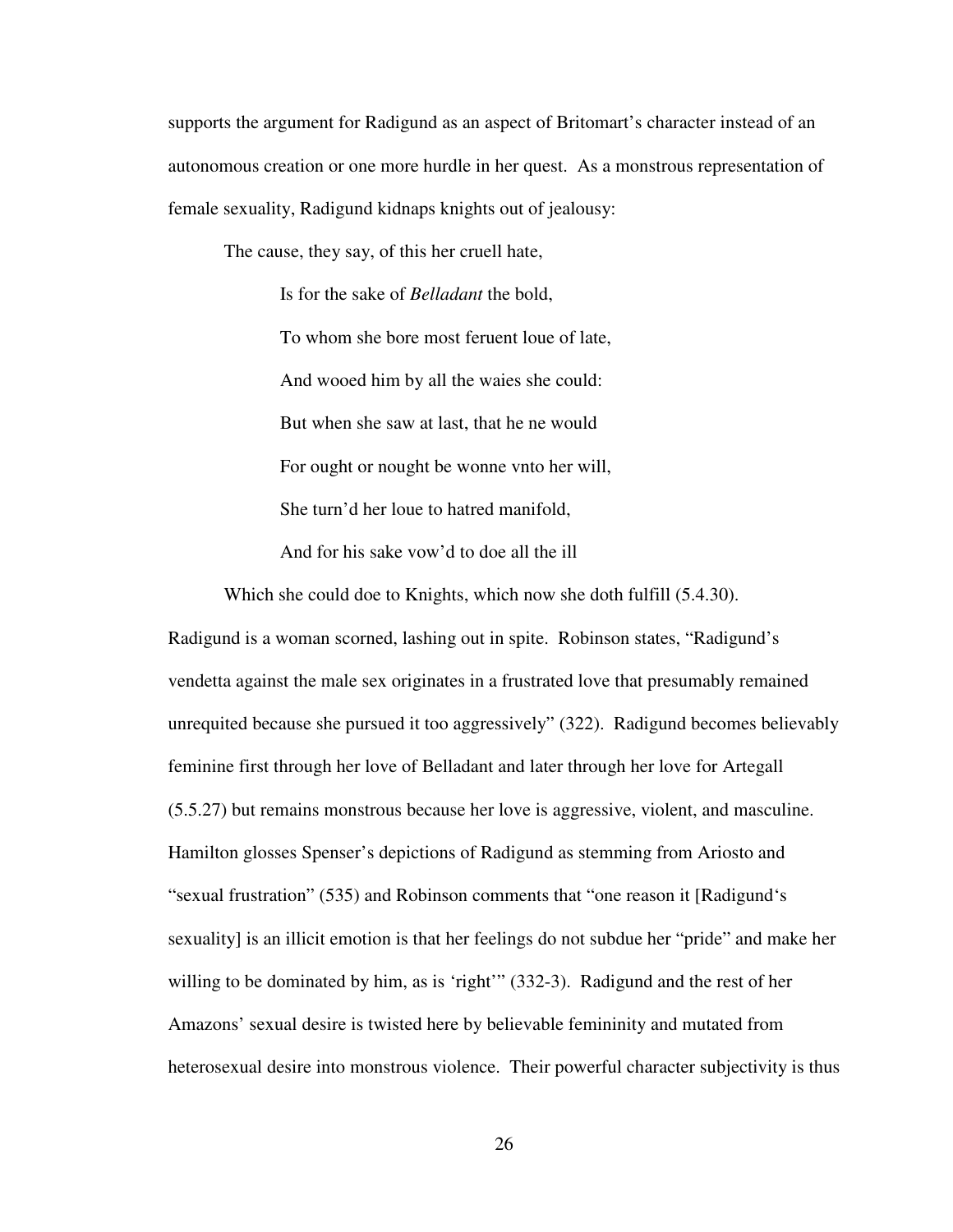reduced to mere bitterness.

 Radigund is also the cautionary tale of Britomart's husband quest. If Britomart were to fail in her quest to secure Artegall or to stray from her appointment as Chastity's Knight and become powerful in her own right, the monstrous Amazon always lurks as her unwanted fate. This tragic possibility for Britomart's future has been argued as Spenser's commentary on the *Querelle des Femmes* (Wynne-Davies 92). In 5.5.25 Spenser warns against female empowerment while simultaneously justifying Britomart's—and through Britomart, Queen Elizabeth's—actions. Spenser warns:

Such is the crueltie of womankind,

When they haue shaken off the shame fast band,

With which wise Nature did them strongly bynd,

T'obay the heasts of mans well ruling hand,

That then all rule and reason they withstand,

To purchase a licentious libertie.

But virtuous women wisely vnderstand,

That they were borne to base humilitie,

Vnless the heavens them lift to lawfull soueraintie (5.5.25).

What is particularly impressive here is the way women are declared virtuous only should they remain submissive, while offering a turnabout in the last line that excuses Britomart's questing and Elizabeth's rule.

 Shepherd explains, "The habit of seeing Elizbaeth as a female warrior was quite common" (22). The Querelle des Femmes, a debate about the nature of women and the pamphlet wars of Renaissance England, saw an increase in both the attacks on and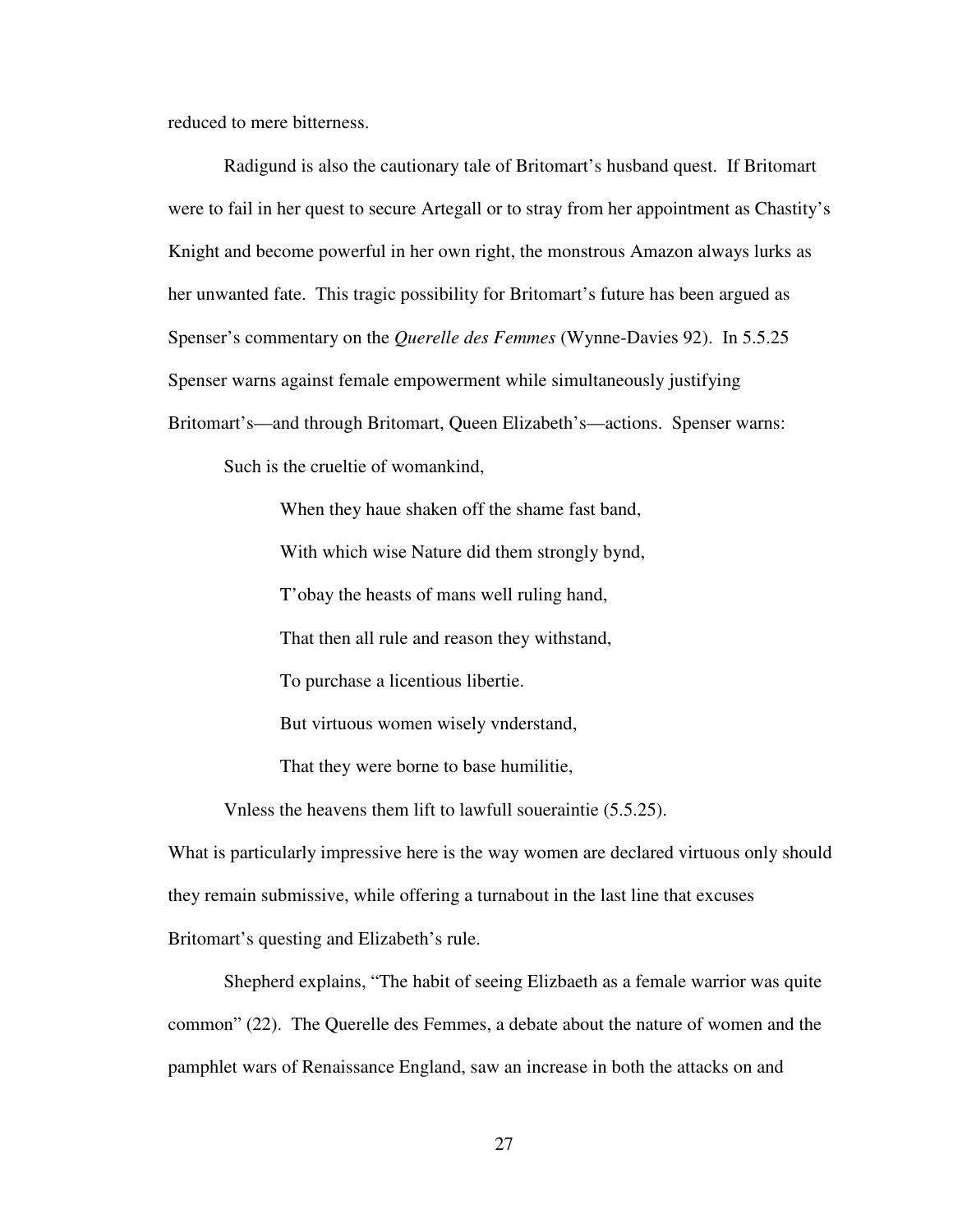defenses of women (Henderson and McManus 11). The ascension of Queen Elizabeth to the throne in 1558 directly challenged the myth of femininity and while destabilization had already started with the rules of Mary Queen of Scots and Mary I of England, Elizabeth compounded the problem by publicly refusing to marry. Because the religious basis for female subordination was so strong in the Renaissance, it was nearly impossible to argue against "accepted men's rule over women as part of the God-given order of the world" (Henderson and McManus 27).Elizabeth ruled in direct contradiction to these naturalized truths and become a demythologizing force that directly challenged the historicity and naturalizing powers of the feminine myth; she was realistically a female without fulfilling the requirements of believable femininity.

 The association of Elizabeth and Amazons was not, I believe, mistakenly overlooked by Spenser in his drawing of the Warrior Woman versus the Amazon. As Barthes explains, "the world supplies to myth … an historical reality, defined, even if it goes back quite a while, by the way in which men have produced or used it; and what myth gives in return is a *natural* images of this reality" (142). The myth of femininity that women were emotional, illogical, and ill-suited to rule—seemed both proven by history and the natural course of evolution. Spenser, who "says it is 'wise Nature' that binds women to obey men" (Shepherd 24), arguably crafted an epic that both supports Elizabeth's reign while simultaneously warning against unchecked female power.

 Believable femininity served Elizabeth well; as a warrior queen she could not be expected to marry a man who could not fulfill the requirements of protection through domination, and as the Queen she could not be dominated. In answer to this paradox she became the Virgin Queen and redefined her husband quest as saintly, thereby excusing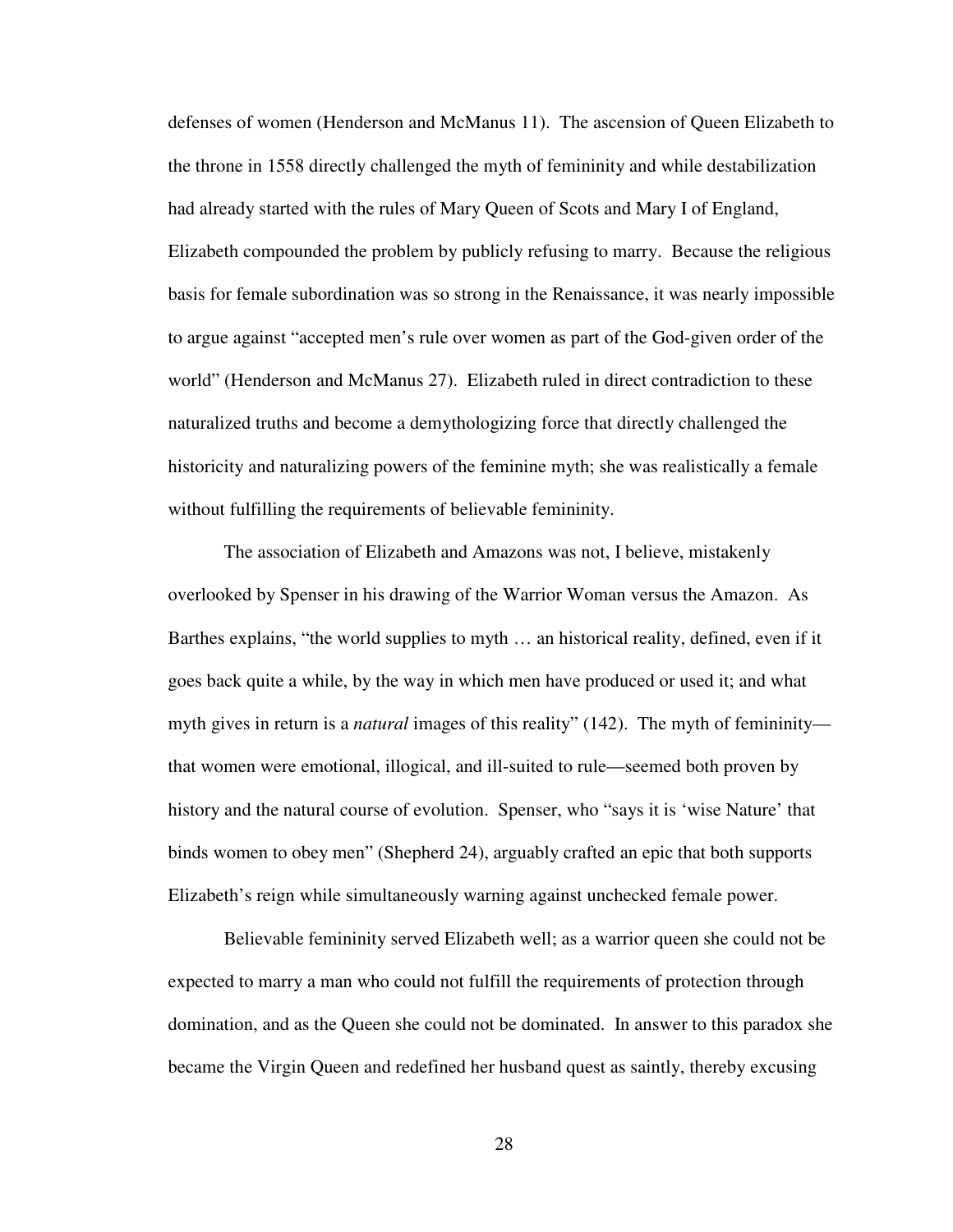herself from marriage that "at last must lincke in that same knot" (3.2.23.9). Elizabeth Mazzola argues that "Elizabeth shaped a legacy of femaleness that continually undermined itself, a tradition that left no heirs but an ever-widening array of repressed material" (387). Elizabeth remythologized the myth of femininity while living it—an amazing act, but one that threatened the perceived stability of the society. Spenser's choice in having Britomart replace Radigund at the end of 5.7 comments directly on Elizabethan politics. Britomart's usurpation of Radigund's Amazonian city where she "the liberty of women did repeale" and "restoring/ To mens subiection" (5.7.42.5-7) follows Spenser's wisdom and reasserts the patriarchal reign over women. It also reframes Elizabeth's rule as one that was merely holding England steady in between male kings. The historicity of England is preserved and the natural rule of men over women unbroken, merely paused.

#### Chastity as Power as Chastity

 Britomart's placement as the Knight of Chastity also comments on, and is commented on in turn, by Elizabeth's assumption of the "virgin" mantle. While it is true Spenser held his male knights accountable to chastity as well, their power was not tied specifically to their sexuality. Britomart's magic, arising from her sex, or in this case lack thereof, identifies her as a Mary figure. She will eventually birth the blessed progeny (3.3.22) and she is inhumanly powerful because of her chastity. The end of her quest signals the end of her association with the Heben Speare—the weapon that allows her to triumph over the male knights. Without it, Britomart would be as powerless and weak as any other woman in the epic. The spear will be given up as soon as she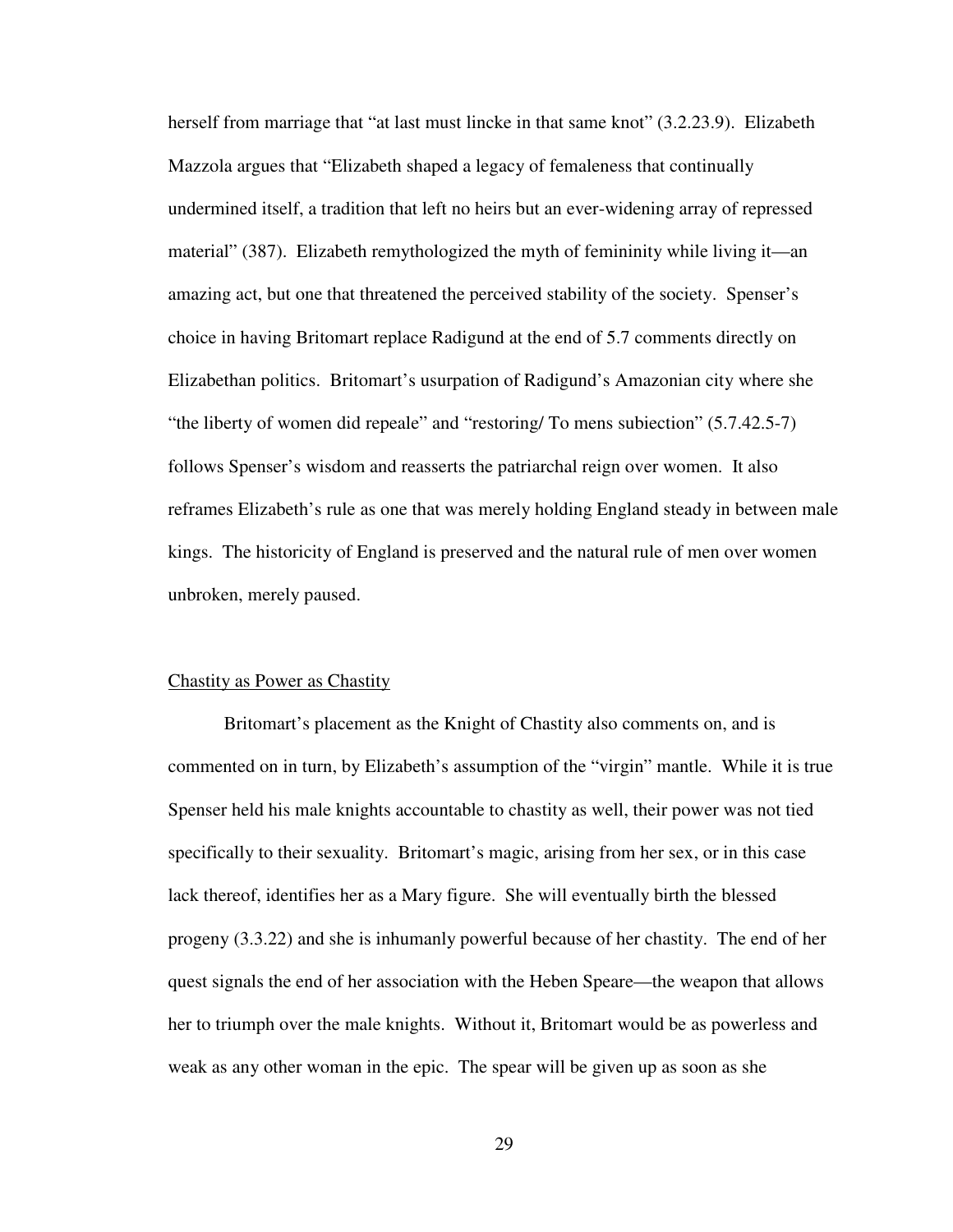completes her quest, however, because she cannot complete her quest without marrying Artegall and she cannot marry Artegall and still be a hero questing. Unlike Redcrosse, Guyon, or Artegall himself, Britomart is not an independent hero whose power is her own, but a hero whose power is constructed specifically to find containment in another: she is a temporary hero with temporary powers.

 This is in some ways a scathing commentary on Elizabeth's reign and fashions in Britomart a type of chastity that is particularly feminine in nature. Kaske touches on the problematic nature of Spenser's construction:

In *The Faerie Queene*, the state of two kinds of chastity are seen in the two females who possess it: as a chaste wife, Venus possessed it; after her adultery, it devolved upon the virgin Florimell (IV V). Whether these two chastities represent two chronological stages of one life or two intrinsically different attitudes towards sex, is a matter of dispute (142).

Britomart and Radigund are the two representations of female sexuality; Britomart is chaste before marriage, and her repeal of Amazonian rule indicates she will be chaste following marriage. Radigund refuses chastity. More importantly, however, it is the chastity that gives Britomart her power, and that same power that defeats the Amazons. She may still be chaste once married, but not only will her duties as a wife and mother prevent her from adventuring, the power granted her by chastity will abandon her and be replaced by her husband's power. There will be no quest for her to fulfill as she will have already obtained her husband.

 Britomart's extreme naiveté protects the power dynamic while wielding the spear as well. Because of the husband quest, a woman cannot be an adult without marriage and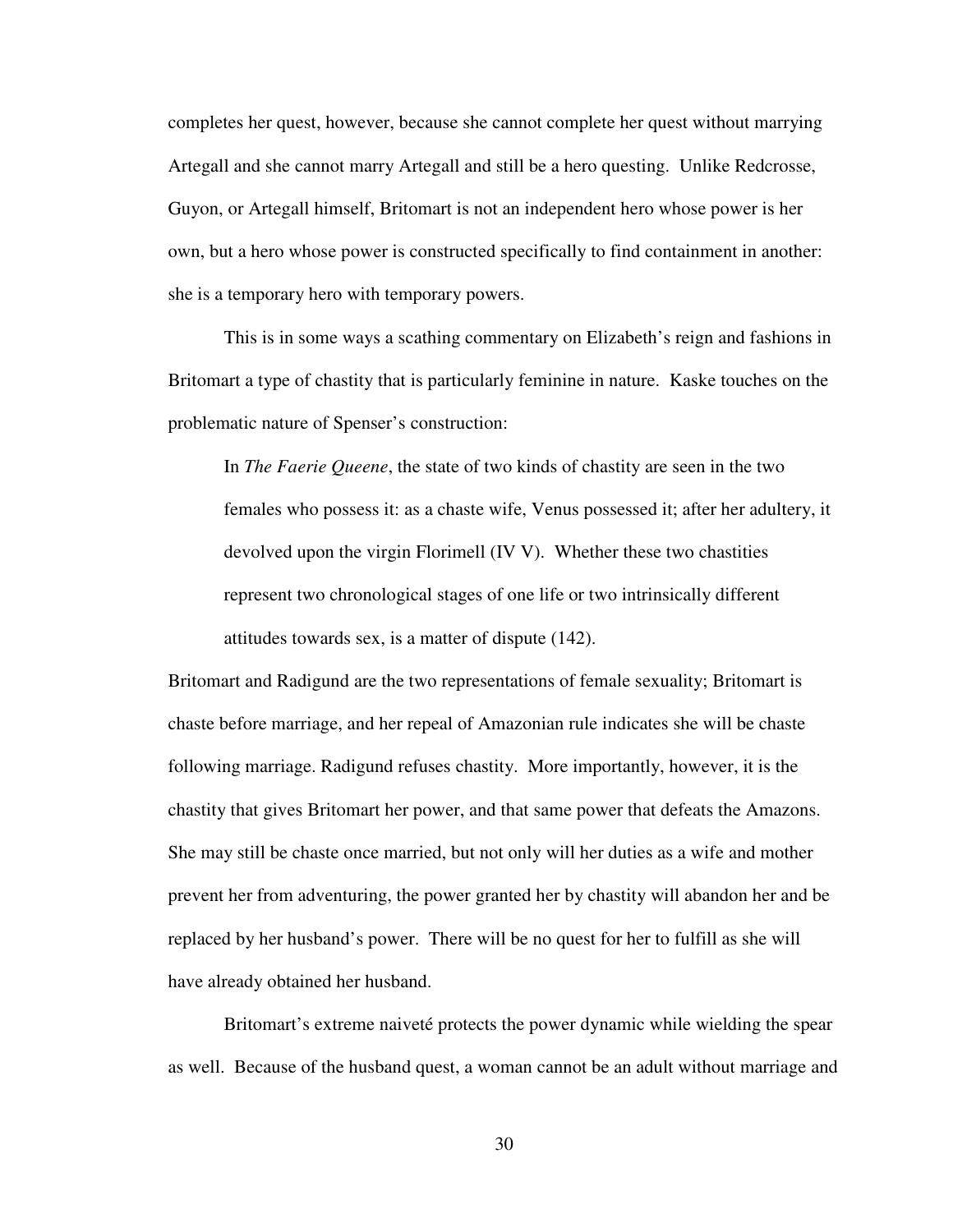consummation and because of believable femininity she cannot/should not marry a man who cannot dominate her. Self-awareness stands as one of the biggest identifiers of heroes; if a woman is sexually naïve, no matter how physically strong she is she remains childlike and therefore, no hero, and no real threat to the power structure. For Britomart, the implication is that once she marries and consummates her marriage with Artegall the spear will no longer need to serve her—the cause for her adventure, finding and securing Artegall as her husband, is fulfilled—and so the spear will pass to another single virgin. No one woman ever gains both power and enlightenment; Britomart is no real threat to any of the male knights in the epic.

 This power portrayed through Britomart's wielding of the spear is yet another aspect of her believable femininity. When Britomart is first seen in the text through Guyon and Arthur in Book 3, Canto I, she and Guyon immediately joust; Guyon, though, is the loser (3.1.4). In the very next canto Spenser immediately assuages the reader while comforting Guyon:

ah gentlest knight

that euer armor bore,

Let not thee grieue dismounted to haue been,

And brought to gownd, that neuer wast before;

For not thy fault, but secret powere vnseene,

That speare enchaunted was, which layd thee on the greene (vii 4-8).

Britomart's defeat of Guyon is not because she is a superior warrior, but because her spear is magical. Britomart's power is thus simultaneously presented and contained in the space of a few cantos. That her containment is made clear, even with Guyon, is proof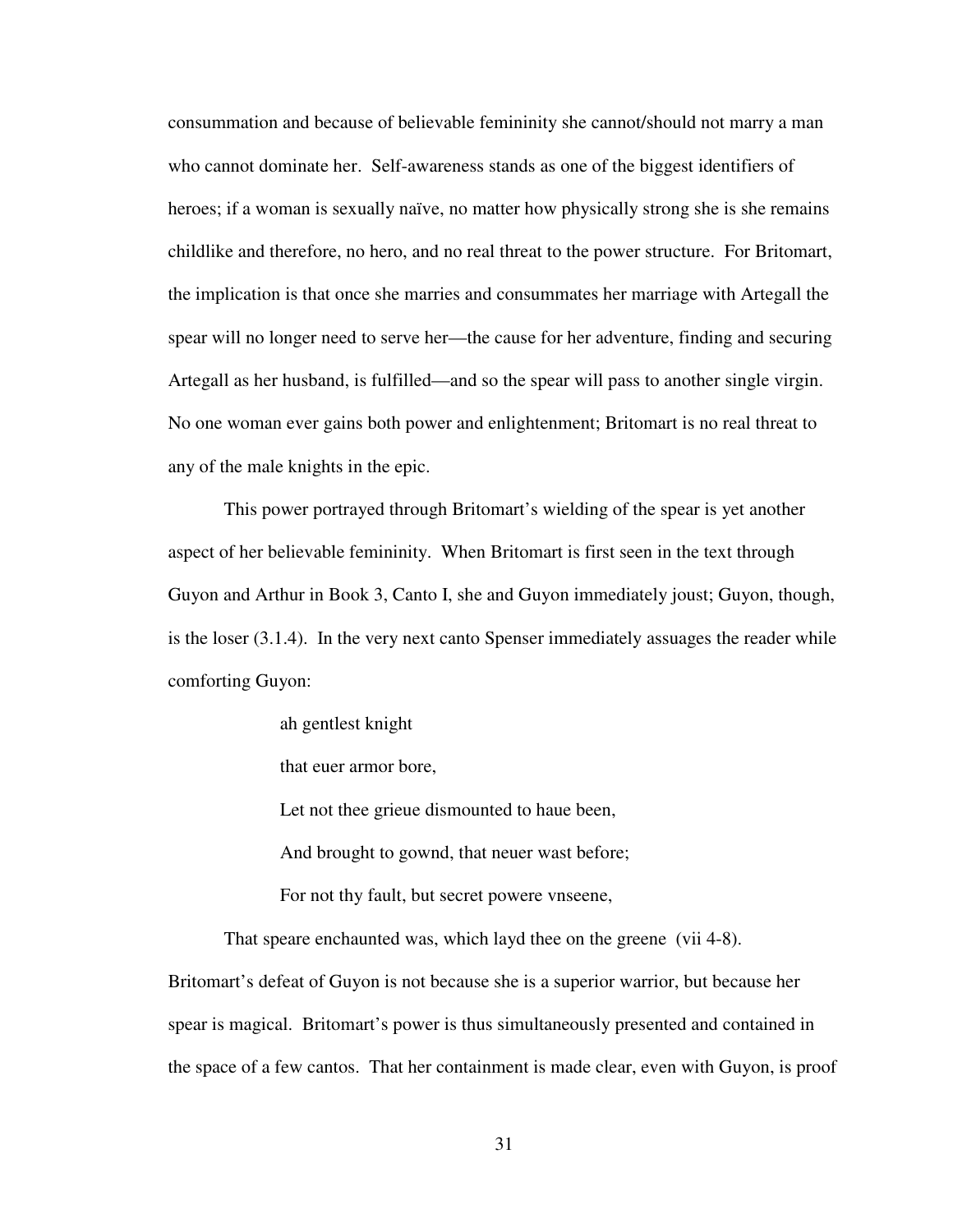of Britomart's temporary heroic status and limited power. She is always imagined appropriately within the parameters dictated by the husband quest and believable femininity.

 Britomart's defeat of Guyon sets up the contrast of Artegall's victory; her believability is powered through Chastity and the magic spear, but Artegall is proven to be her true match because no matter how powerful Britomart may be with the spear, she is still no match for him. Unlike the other knights of the epic, Britomart cannot best Artegall in battle; it is important that Artegall always be stronger than Britomart no matter the situation. Artegall's personification as a force of nature counteracts the independence hinted at by Britomart's questing:

Till that there entered on the other side,

 A straunger knight, from whence no man could reed, In quyent disguise, full hard to be descride. For all his armour was like saluage weed, With woody mosse bedight, and all his steed With oaken leaues attrapt, that seemed fit For saluage wight, and thereto well agreed His word, which on his ragged shield was writ,

*Saluagesse sans finesse*, shewing secret wit (4.4.39).

Artegall is the "savage man" without refinement or art (Hamilton 442). His hair and beard are unkempt and he represents barely restrained power. He is Justice and he "neede haue mightie hands…For powre is the right hand of Iustice truly hight" (5.4.1.3- 8). Artegall's domination of her begins with his physical superiority and is completed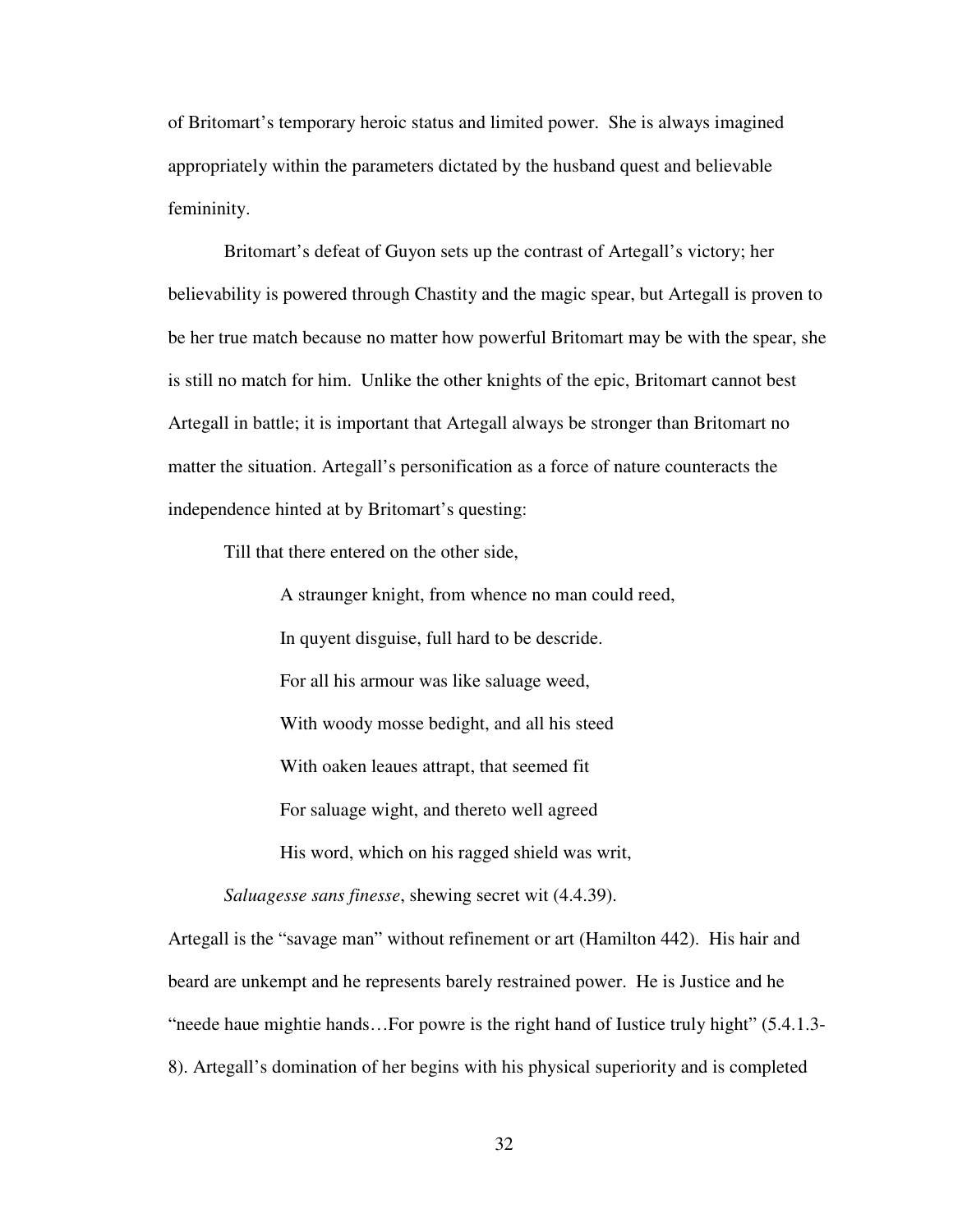through his raging masculinity.

 When Artegall and Britomart fight in Book 4, Canto vi Britomart runs out of steam first (4.6.16) and Artegall presses his advantage (4.6.18). When he finally chops her helmet off her head in 4.6.18, he is rendered powerless when confronted by her beauty (4.6.21). Like Medusa having her head chopped off by Perseus, Britomart's power, unchecked up till now, is defeated by Artegall and even though Artegall stops fighting he has still defeated her. Schwarz states that "when Artegall strikes off Britomart's helmet with his sword, when sameness becomes difference and the martial body has a woman's face, he quite literally loses his grip" (147). Being overcome by beauty seems to be an especial weakness of Artegall; he fails to defeat Radigund for the same reason and Artegall "is less like Narcissus here than a victim of Medusa" (Schwarz 147). Choosing to have Artegall stopped not by their martial skill, but by their beauty, however, further refigures their power in their appearance and not their ability. Like Medusa, Britomart and her dark shadow Radigund are objects whose looks incapacitate Artegall, rather than warriors who successfully defeat him.

 Britomart's beauty is the most powerful weapon she has; her beauty—described here through her hair, eyes, and skin, a beauty Shepherd describes as a "rose with thorns" (7)—renders her undeniably a woman and therfore believably feminine; Schwarz, however, argues that "if Medusa is both beautiful and deadly, Britomart possesses this doubleness as well, her body continuing to signify violence even as it is erotically transformed" (147). Britomart's violent doubleness, though, is shelved once she recognizes the superior male hero in Artegall; nine Cantos later after staring at each other, Britomart drops her arm and falls silent: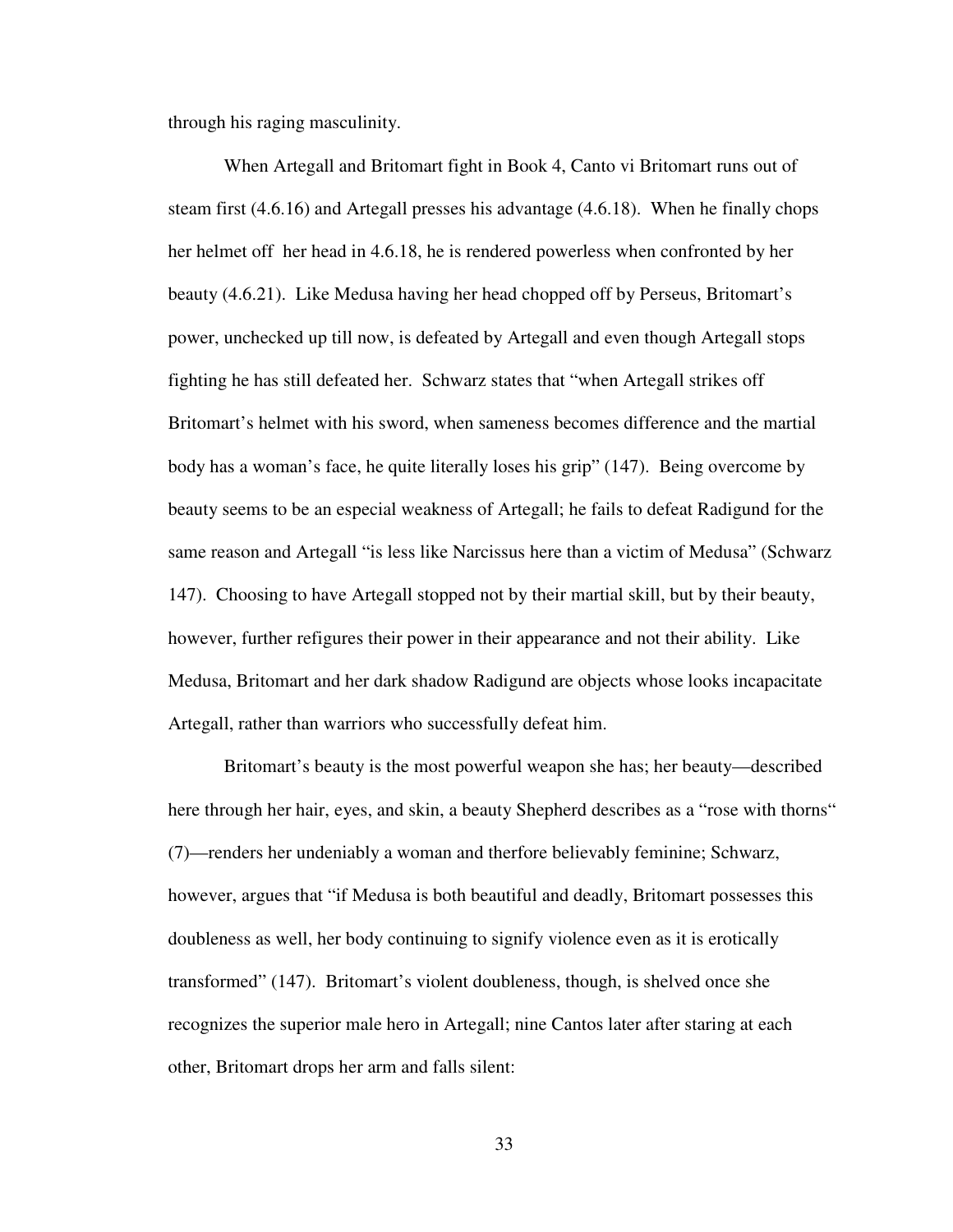Yet she it forst to haue againe upheld,

 As fayning choler, which was turn'd to cold: But euer when his visage she beheld, Her hand fell downe, and would no longer hold The wrathfull weapon gainst his countnance bold: But when in vaine to fight she oft assayd, She arm'd her tongue not to her will obayd,

But brought forth speeches myld, when she would haue missed (4.6.27). Here is the greatest proof of Britomart's craved domination. As a Warrior Woman she seeks a husband and reinstatement into society; Artegall is her goal in both. While she wants to fight him, her independence and power is already faltering once Artegall enters her world. Lillian Robinson comments on this: "she was his equal in chivalry while her love remained one-sided, but, once her beloved shares her feelings and enters into an engagement with her, she sits quietly at home and awaits his return from active duty" (320). The transience of her power becomes apparent from the moment she and Artegall both recognize the other.

 Artegall is also the catalyst for Britomart's fight with Radigund and the destruction of her darker self. A husband is the only motivation great enough to encourage such an act, as the husband quest does not allow for self-motivated actualization. Furthermore, while Radigund captures Artegall and Britomart saves him, even this apparent switch of roles does not actually change the power dynamic between them. Shepherd describes Artegall's imprisonment as "demeaning" and claims "his fate is decided by female warriors" (5). It is clear, however, in 5.4.44 that Artegall is a match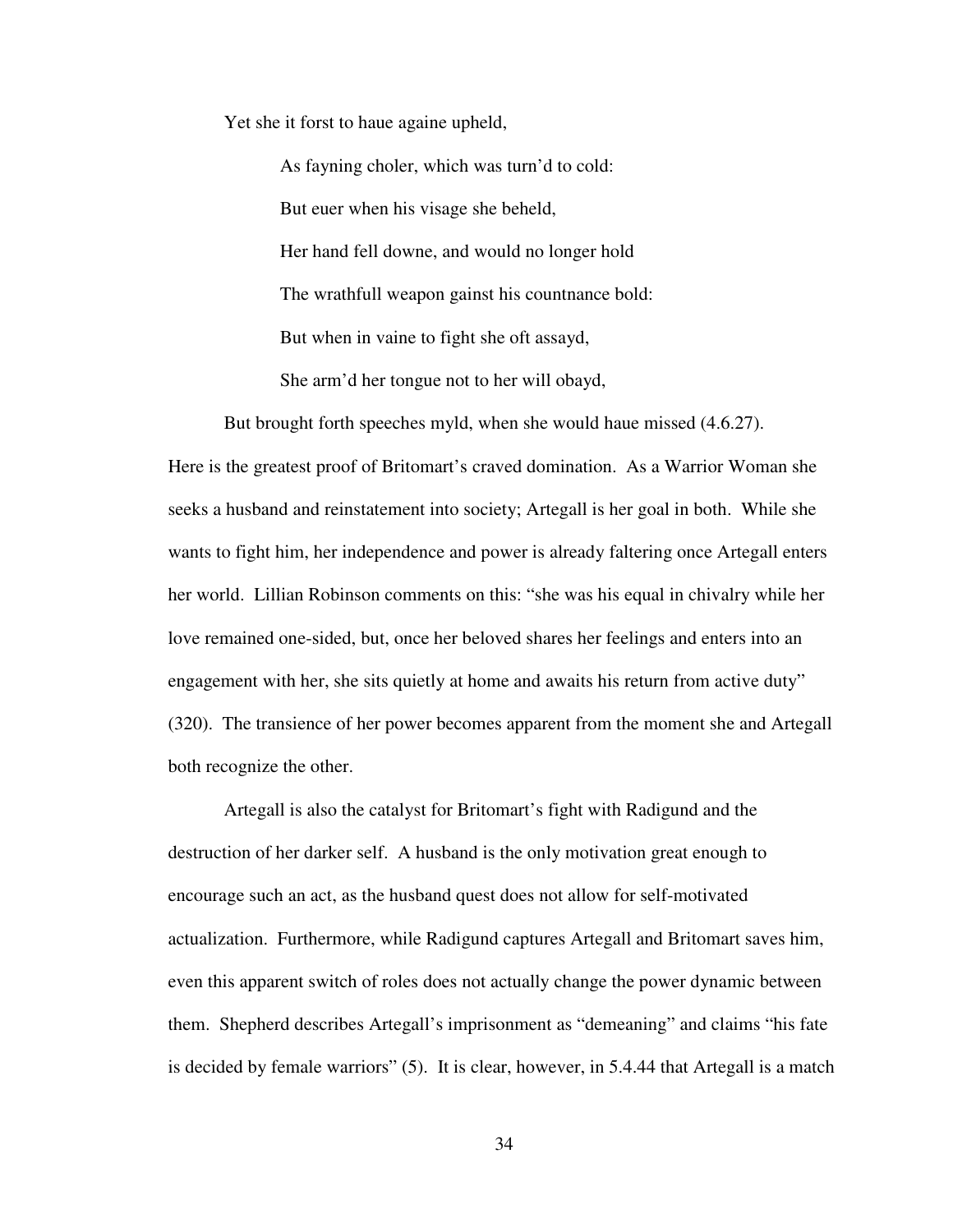for the Amazons:

And euery while that mighty yron man,

 With his strange weapon, neuer wont in warre, Them sorely vext, and courst, and ouerran, And broke their bowes, and did their shooting marre, That none of all the many once did darre Him to assault, nor once approach him nie, But like a sort of sheepe dispersed farre For dread of their deuouring enemie,

Through all the fields and vallies did before him flie.

It is only because Radigund calls for retreat that any Amazons survive that first battle. When Radigund and Artegall duel, Artegall tosses down his sword upon revelation of Radigund's face. "But when as he discouered had her face, / He saw his senses straunge astonishment, / A miracle of natures goodly grace" (5.5.12.1-3). This episode eerily parallels the fight with Britomart and is further proof of the Amazon and Warrior Woman as two sides of the same mythic female; the power of the female hero lies only in her objectification through beauty or monstrousness, not in her agency. Artegall's defeat by appearance shows the masculine force being defeated only by the deceitfulness of feminine appearance and not by greater power; it is clear here that Radigund is no more capable of defeating Artegall than Britomart.

 Artegall, despite his clear advantage, tosses his sword down: "At sight thereof his cruell minded hart/ Empierced was with pittifull regard, / That his sharpe sword he threw from him apart, / Cursing his hand that had that visage mard" (5.5.13.1-4). Radigund's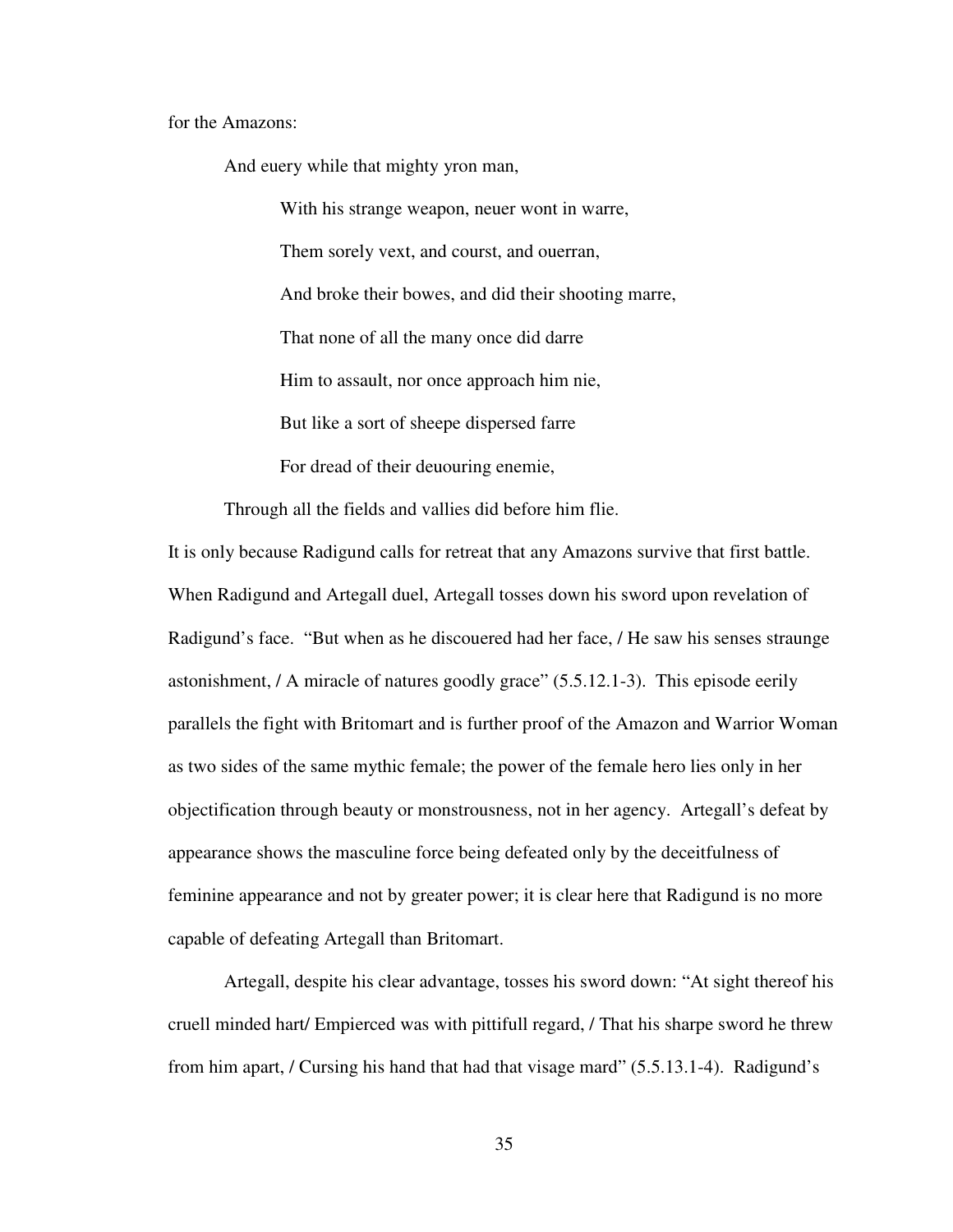beauty, like that of Britomart, identifies her as an obvious woman and stays Artegall's hand. That Radigund goes on to attack Artegall while he is defenseless and takes him hostage is not a sign of Artegall's weakness, but his virtue: "So he was ouercome, not ouercome, / But to her yeelded of his own accord" (5.5.17.1-2).

 Artegall's captivity with Radigund does not feminize him, as critics such as Shepherd or Harvey argue; instead, it is one more instance of his astounding masculinity. Artegall is so noble, brave, and manly that Radigund begins to lust after him: "the warlike Amazon,/ Whose wandering fancie after lust did range, / Gan cast a secret liking to this captiue strange" (5.4.26.7-9). Artegall is so tremendous, in fact, that Radigund recognizes his surrender as the cause of his captivity: "thou seest yond Fayry Knight, / Whom not my valour, but his owne braue mind / Subiected hath to my vnequall might" (5.5.32.1-3). If the other descriptors of Radigund--that she is cruel, spiteful, and prideful—are true then she should not so freely admit her own failure in capturing the knight. That she does reflects on Artegall's power and further supports Britomart's believable femininity in being dominated by that power.

 Artegall's capture also provides the opportunity for Britomart to come to Isis Church. Her stay in the church is her descent into the underworld, or the moment when she is destroyed and reborn anew as a master of two worlds (Campbell). However, because Britomart is on a husband quest instead of a hero quest, the scene in Isis Church is more similar to a descent into sensuality and her rebirth as a fully matured and sexual woman. Her virginity is not compromised in this episode, but her dream of fire and being impregnated by the Crocodile is the final step in preparing her for her position as wife and mother. Unlike Radigund, Britomart cannot lust, but her sexual awakening as a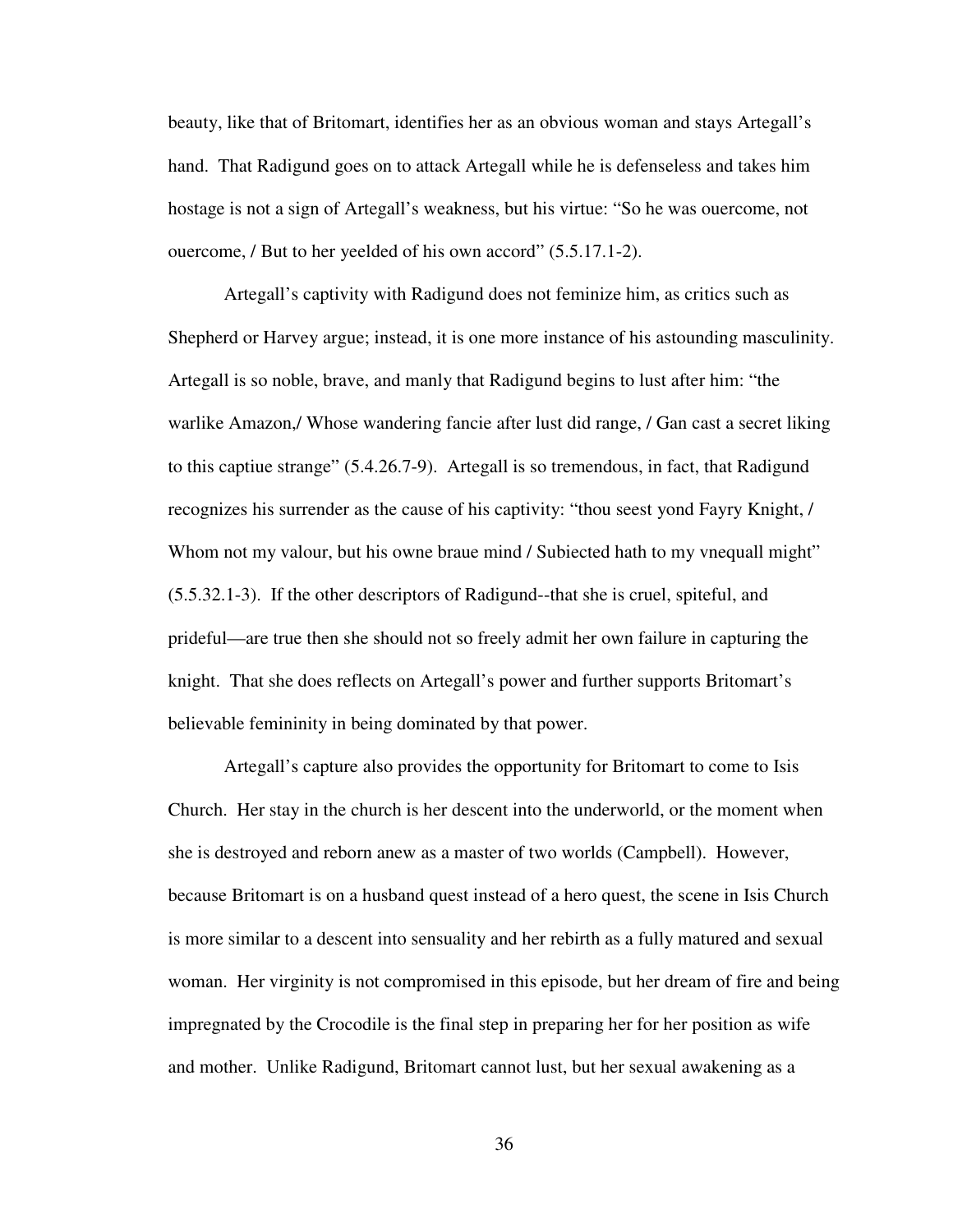goddess solidifies her sexuality as both chastely submissive and divinely inspired.

 Britomart falls asleep "vnder the wings of *Isis* all that night" (5.7.12.2) and "in the midst of her felicity, / An hideous tempest seemed from below, / To rise through all the Temple sodainely, / That from the Altar all about did blow" (5.7.14.1-4). The Crocodile (5.7.15.1) wakes and "gaping greedy wide, did streight deuoure/ Both flames and tempest: with which growen great, / And swolne with pride of his owne peerelesse powre, / He gan to threaten her likewise to eat;" (5.7.15.5-8). Britomart is saved by the Goddesse who "with her rod him backe did beat" (5.7.15.9). Once the Crocodile has returned to "humblesse meeke" (5.7.16.1) he places himself at Britomart's feet "And gan for grace and loue of her to seeke :/ Which she accepting, he so neare her drew, / That of his game she soone enwombed grew, / And forth did bring a Lion of great might" (5.7.16.3-6). The Crocodile is glossed here as the dragon, typically the "guardian of chastity but here swollen with pride (in the sexual sense)" (Hamilton 556). This is the most powerful manifestation of femininity in Spenser's epic, and the representation of the Goddess and Britomart's communing with her possesses the power to completely alter Britomart's quest.

 While Spenser uses the pagan imagery to reveal Britomart's future marriage and Queen Elizabeth's ancestry (Davidson 408), the possibility exists in Britomart's joining with Isis to give up her husband quest for her own exploration of self. Riane Eisler argues that when the "supreme power in the universe" is conceptualized as a Goddess women "tend to internalize a very different self-image" (67). For Eisler, the scene at Isis Church represents the possibility for Britomart to see herself as "competent" and "independent" (67); scholarship, however, reads this scene as Britomart's recognition of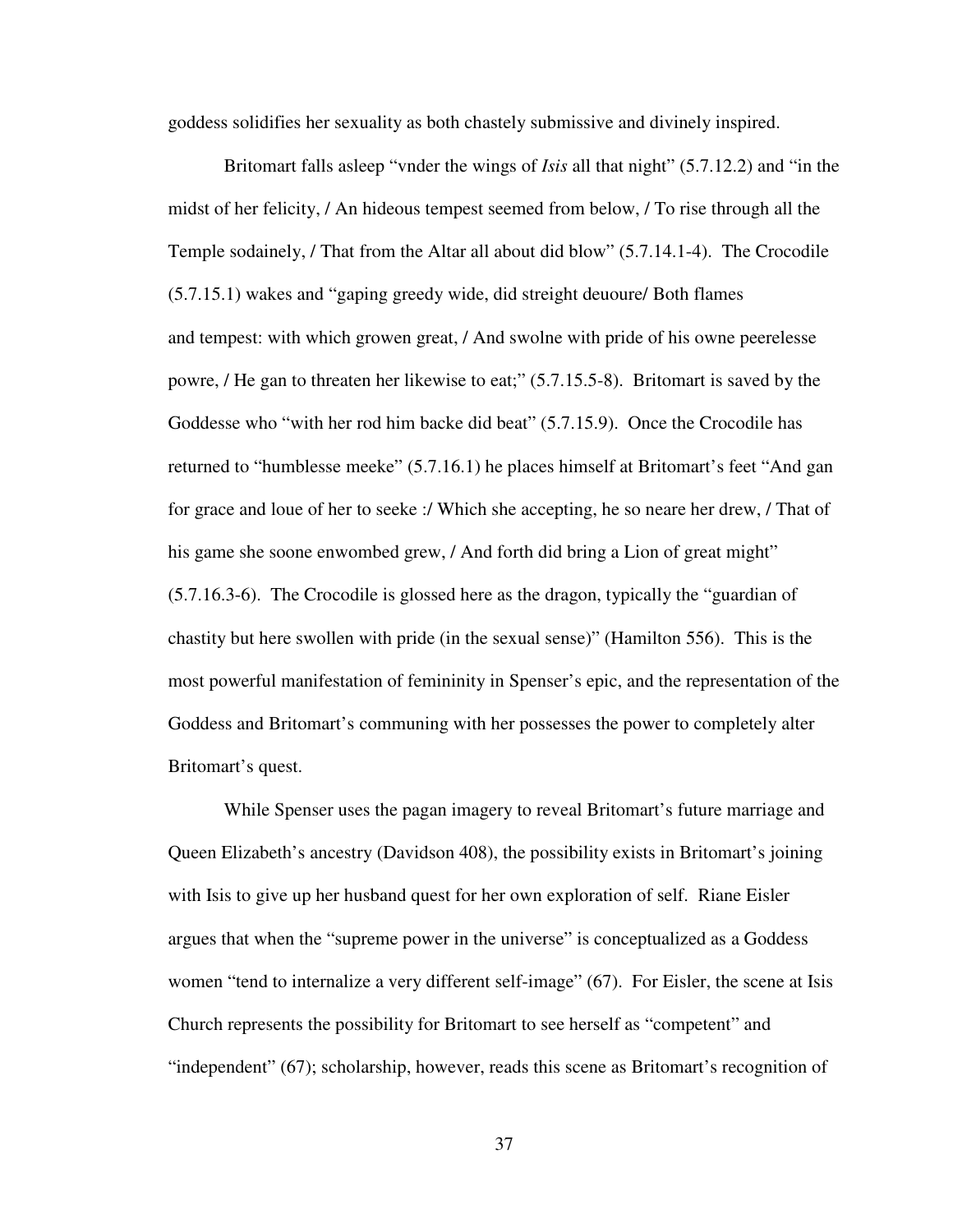her place by Artegall's side.

 Britomart meets and defeats (with the Goddess' help) the enemy of chastity and accepts him only after he has become humble and meek. She is prepared now for Artegall with whom she will be sexual only after he has married her and whose child she will bear from within the appropriate containment of that marriage. However, whereas the Crocodile is forced back by the Goddess, both the Crocodile and Artegall are stronger than Britomart and their meekness is merely the acceptance of Chastity's constraints, not their defeat by it. Davidson states that "Britomart appropriately enters 'with great humility,' an attitude that is also important for her role as the feminine liberator of Artegall, victim of the proud Radigund. Justice must be restrained from excess by the principle of equity" (408). Britomart's femininity will placate Artegall's masculinity in this reading, and the episode at Isis Church is read not as Britomart's gaining of power over Artegall, but instead her pilgrimage through self-awareness to accept that she will only achieve true heroism through her husband.

 That even those instances in *The Faerie Queene* where interpretive possibilities for Britomart's agency exist have consistently been read as only proof of her acceptance of Artegall is the greatest proof of her believable femininity. The Warrior Woman has been ceaselessly embarking on the husband quest for centuries and that husband quest has successfully masqueraded as a hero quest for all that time. Simultaneously, believable femininity has convinced readers such a characterization is the only imaginative possibility. Female heroes must find and secure a husband or be perceived as unrealistic. Daly states that "scholars have assumed that their [women's] heroic tropes were simply a *revers* of men's" (11), but the recognition of Britomart's rendering as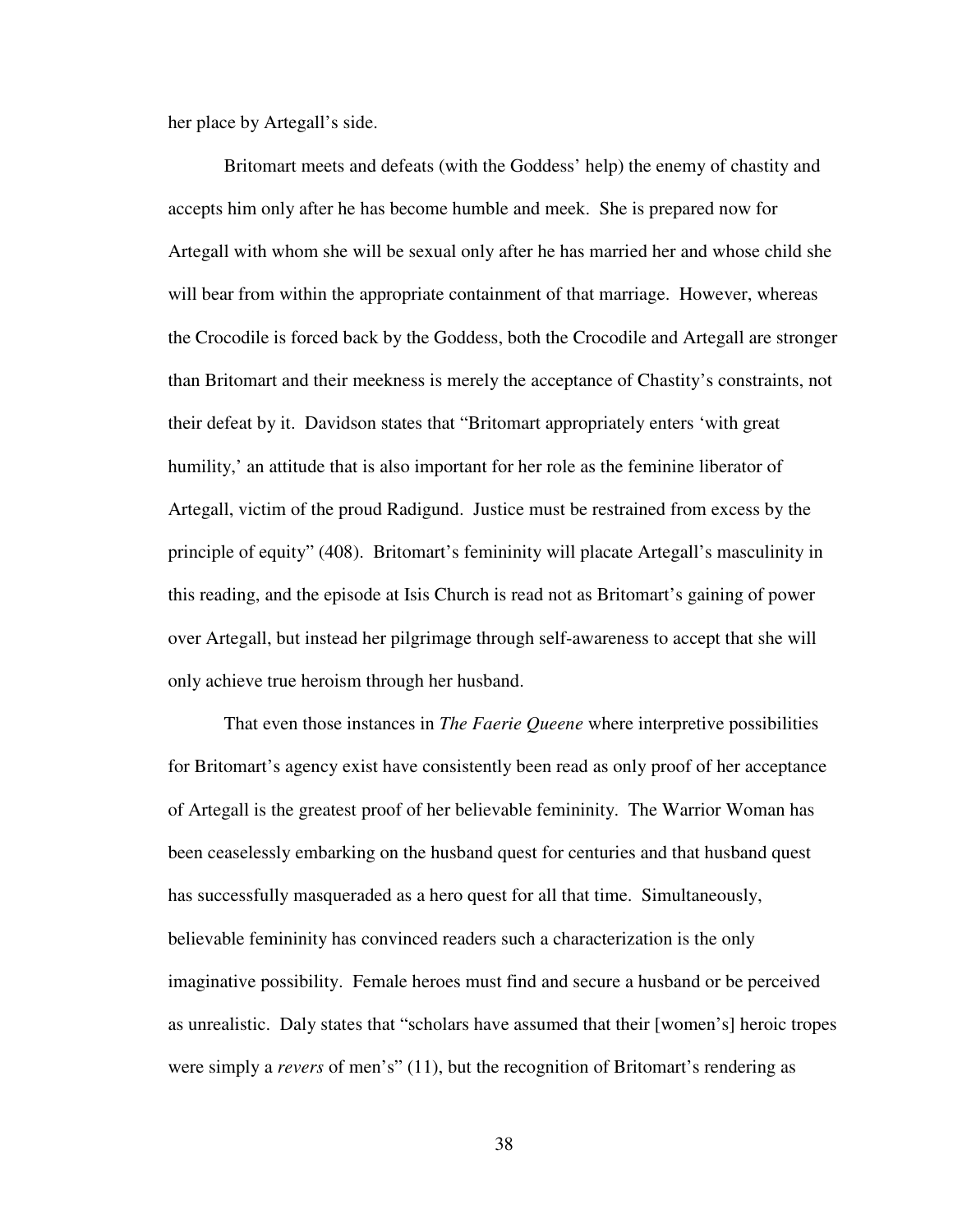believably feminine shows how the tropes of the Warrior Woman are much more than the reverse of the Warrior; they are the complete opposite.

 Believable femininity has quietly subsisted as the truth behind the Warrior Woman myth. As Barthes states, "myth hides nothing and flaunts nothing: it distorts; myth is neither lie nor a confession: it is an inflexion" (129). Any attempt to disprove or illuminate believable femininity is stifled by the lack of other possibilities of romance and completion: "driven to having either to unveil or liquidate the concept [lack of ambiguity], it [myth] will *naturalize* it" (Barthes 129). The choice of heterosexual romanticism and the requirement of domination have become so intertwined that to criticize one is to criticize the other, and readers are left with no recourse to imagine a heterosexual female character in a romantic relationship that is not defined by believable femininity. Believable femininity has thus traveled quietly alongside the more noticeable husband quest, an impervious, unspoken truth. The result is that even when the husband quest has been revealed as myth and neither necessary nor natural, believable femininity has continued to limit the possibilities of remythologization. If, no matter the end game, a woman must still find romantic fulfillment in a heterosexual coupling based on the male's ability to dominate the female, then the Warrior Woman is severely limited in her mythic, literary, and realistic embodiments.

 What solution there may be must certainly include questioning Britomart's heroic status instead of accepting it and consciously reading for new interpretive possibilities. Another path is the reexamination of the Warrior Woman and the Amazon; for that, however, a less constrained Amazon than Radigund is needed. To examine believable femininity and the Amazon one must turn to Hippolyta--a character spanning two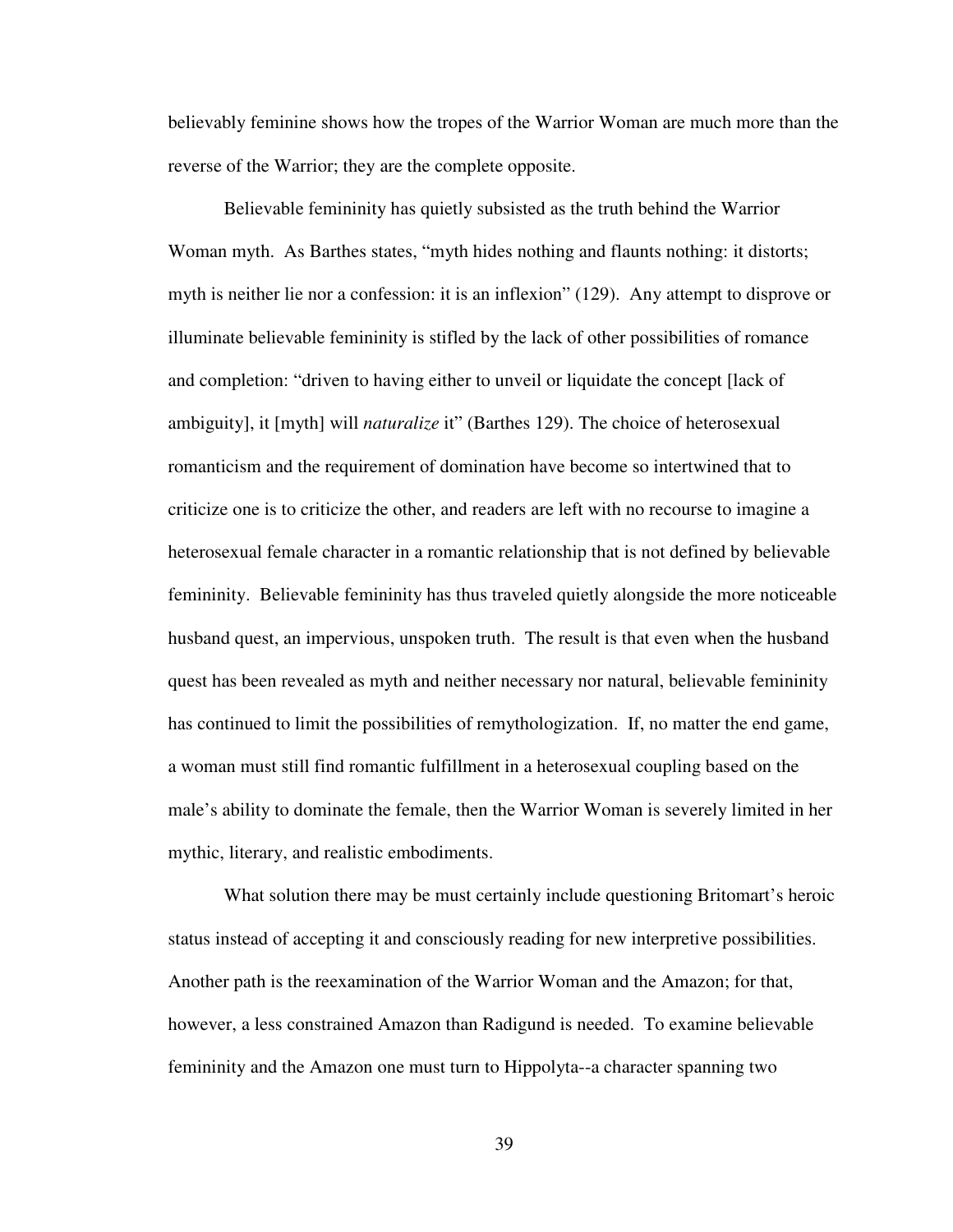millennia--and through a survey of her stories and an analysis of believable femininity at work in her constructions the historicity and evolution of the Amazon becomes apparent.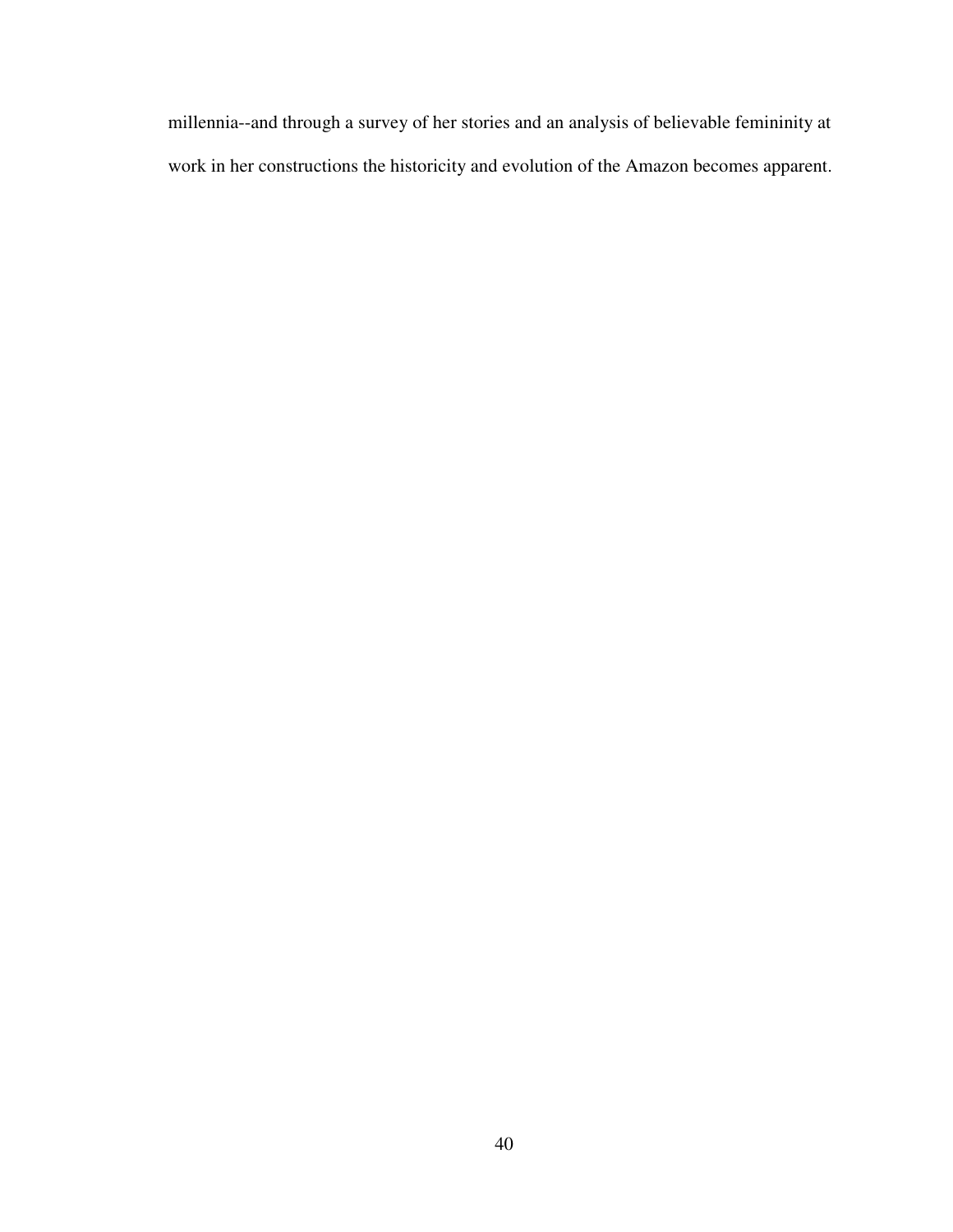## CHAPTER 3

#### HIPPOLYTA: BELIEVABLE FEMININITY AND THE AMAZON

From *The Histories* of Herodotus to the television show *Xena: Warrior Princess*, the Amazon has resisted both control and domestication arguing for a louder, more violent breed of female who's power is configured as neither unnatural nor monstrous. Love--as a concept, an emotion, and a myth of completion--is always violent where the Amazon is concerned. Femininity is constructed as incomplete without the love of a dominating masculinity, and for the Amazon love is always violent. She is the unruly female, the figure who eschews the husband quest, and mocks the naturalized hierarchy of male over female, and must be forced into submission and acceptance of a love that contains her.

 One powerful figure that predates Radigund is Hippolyta--she is sometimes the Queen of the Amazons or the sister to the Queen. In Penthesilea's story Hippolyta is killed by her fellow Amazon in a hunting accident, and in her own stories she doesn't fare any better. Kathryn Schwarz describes the variations in Hippolyta's story beautifully when she says: "depending on the source, Hippolyta might be conquered, kidnapped, traded or seduced" (209). Schwarz offers this summation of the myths of Hippolyta:

The Queen of the Amazons has a belt that gives her prowess in war. Hercules, as the ninth of his labors, goes to get that belt. The queen: fights Hercules but loses/surrenders out of fear/surrenders out of admiration. Hercules: kills her in battle/kidnaps her and gives her to his friend Theseus/tells his friend Theseus about her, thus inspiring him to kidnap her. The Amazon acquired by Theseus is: Hippoltya, Queen of the Amazons/Hippolyta, sister of the queen of the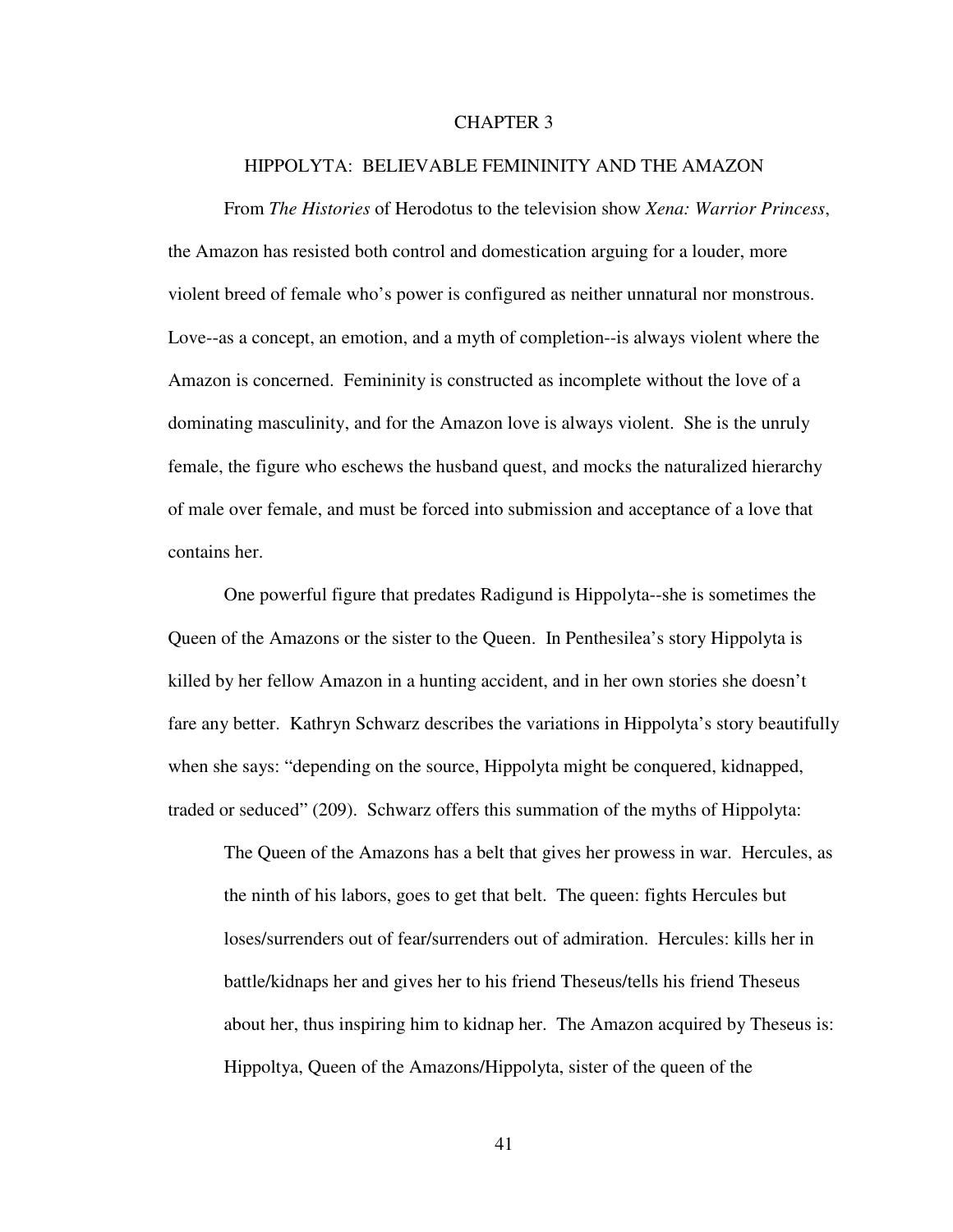Amazons/Antiopa, sister of Hippolyta, Queen of the Amazons/Menalippe. The Amazons respond to Thesues's kidnapping/rape/seduction of Hippolyta/Antiopa/Menalippe by: successfully invading Athens/unsuccessfully attempting to invade Athens. In the ensuing battle Hippolyta: fights with the Amazons/fights against the Amazons/is killed in battle/is killed while negotiating peace/is already dead. (209)

Three things remain constant in all of these possibilities: Hippolyta fights, Hippolyta loses, Hippolyta dies. She is strong and fierce, but not as strong and fierce as the greatest of men. Furthermore, while in many of the stories she falls in love with either Hercules or Theseus--the silence of Hippolyta concerning her feelings has been accepted by critics as proof of these feelings in all texts. Reading Hippolyta's silence as acceptance of Theseus allows her supposedly inherent femininity to assert itself; believable femininity makes the domination by Theseus the required ending and believable femininity prompts the reader to expect and interpret this ending as a happy one.

 There is disconcerting silence in Hippolyta's domesticity; the assumption that Hippolyta must desire Theseus's domination doesn't prove that she loves him. Rather, it only proves that believable femininity has made it impossible to imagine a female character who isn't thrilled by the sexual attentions of a dominant male; his love is accepted as positive because he verbalizes it to be so. Barbara Johnson discusses the "aesthetics of silence" and states that "male appropriation of female muteness as aesthetic trophy accompanied by an elision of sexual violence" eroticizes the silence (136). In the case of Hippolyta, the effect of Theseus's "love" on Hippolyta goes unexamined because historically a male-dominant love that masquerades as protection is always assumed to be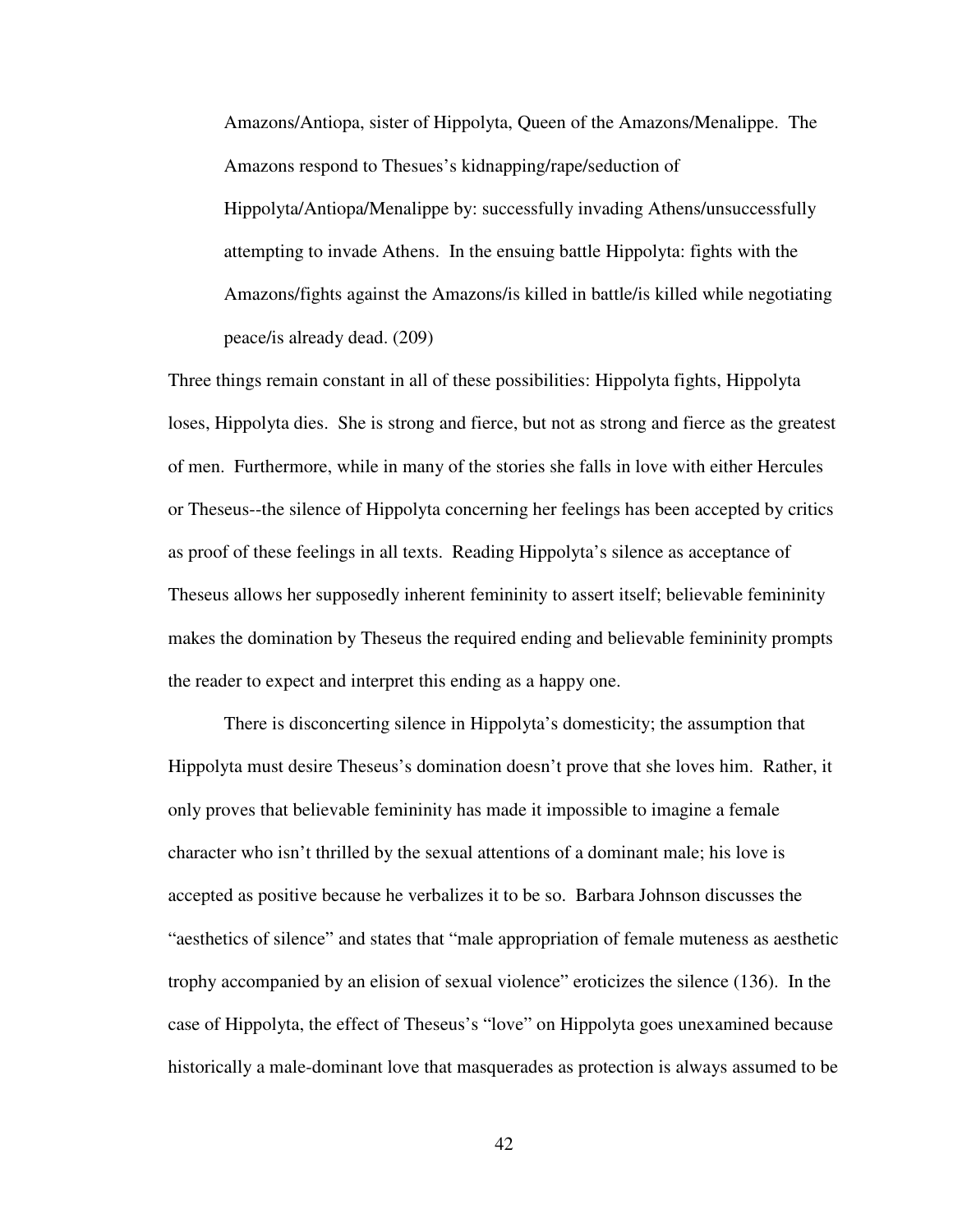positive for the female and cause for great happiness but, more importantly, necessary. Believable femininity with the Amazon has a different job than with the Warrior Woman. Unlike the Warrior Woman the Amazon is not questing for love; she must be forced into it. Her resistance is always configured as pride and bitterness like Radigund or sheer stubbornness like Hippolyta. Hippolyta is beaten and captured by Theseus, and her apparent submission and eventual bearing of his son Hippolytus has been read and reread as proof of her domestication. Hippolyta has become proof that for the Amazon her success at being a woman is defined by her fulfillment of believable femininity.

 Hippolyta is a perfect character for the investigation of this eroticized subjugation because she is remythologized at moments in history when gender issues are curiously at the forefront; Euripides's play *Hippolytus*, a dramatic tragedy where Hippolyta is already dead, says much about Hippolyta by saying nothing at all. Specifically, through its characterization of Theseus. Christine de Pizan, the first to imagine Hippolyta and Theseus as undeniably romantic in her *Book of the City of Ladies,* is writing in the late Medieval Period in response to the assumptions and behaviors about women she felt were utterly false (Pizan 4), and Shakespeare, who uses Hippolyta in *A Midsummer Night's Dream*, writes from the middle of a pamphlet war over the very nature of women. In 1987 D.C. Comics used Hippolyta on the tail end of second-wave feminism. In this way Hippolyta is one mythic "footprint" across time. Through an examination of her permutations, the construction of the Amazonian myth and the ways that myth operates opposite the Warrior Woman myth becomes apparent. Hippolyta's stories also reveal the direct correlation between social forces pushing against the myth of believable femininity, and the myth constraining the possibilities for reinterpretation.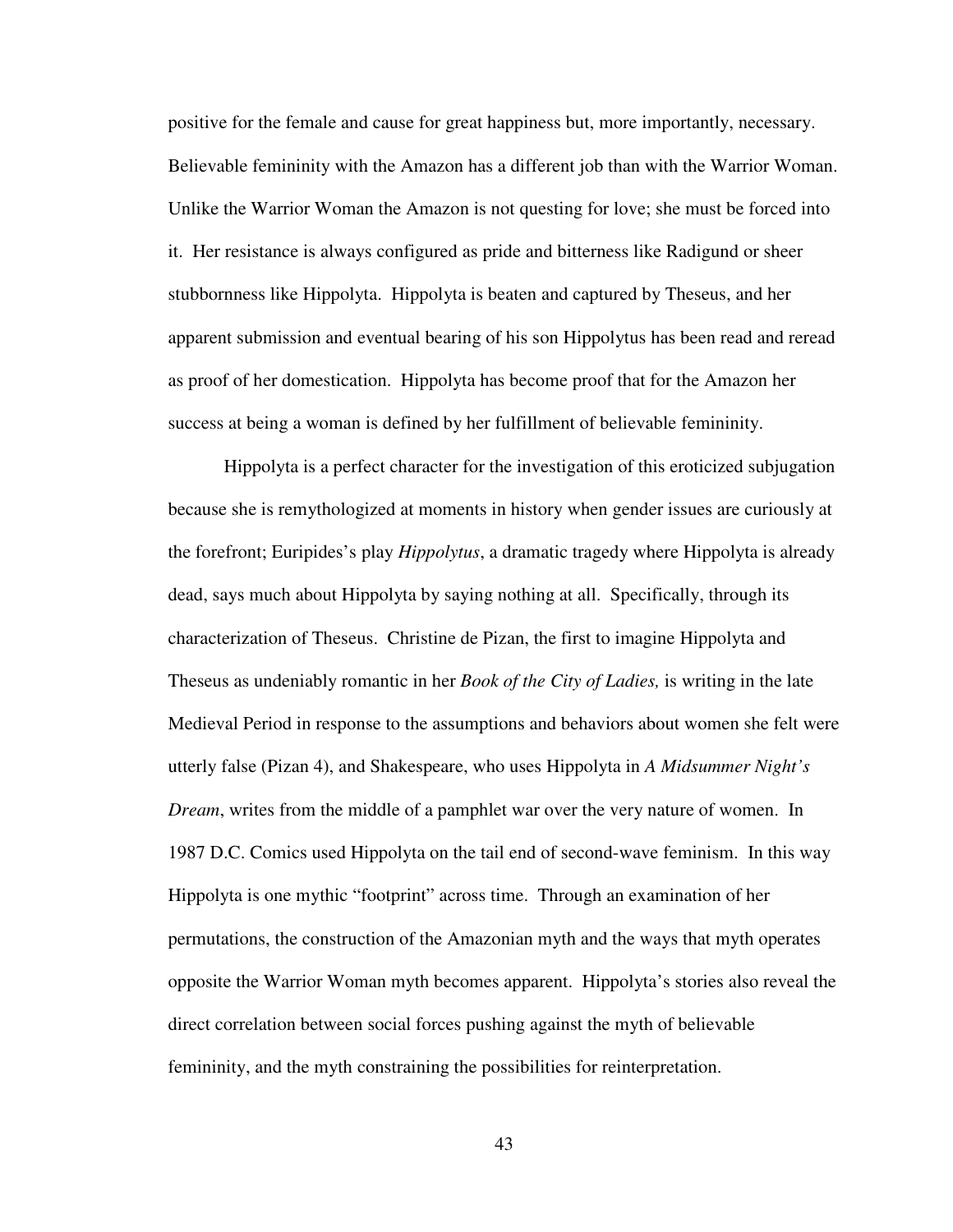#### Euripides

 In *Hippolytus*, Hippolyta is long dead by the start of the play; she receives little recognition beyond "the Amazon" (11) and Hippolytus's outcry of "O Hippolyta, my unhappy mother, how bitter my birth! I pray no one I love may be a bastard" (1082). Hippolyta and Theseus never married following Theseus's conquest of the Amazons, but Theseus is held up as a good man by Euripides in the play. The tragedy of the play, Hippolytus's death because of the mistaken wish of his father Theseus, would hold no power if some amount of sympathy weren't attributed to Theseus. This sympathy is supported by Hippolytus who forgives his father on his deathbed; Hippolytus tells Theseus, "I free you from the guilt of my death" (1449) and Theseus replies, "O dearest son, how plainly your father can see your nobility" (1452). Despite the sympathy drawn for Theseus, however, and Hippolytus's obvious love and respect for his father, the gifting of Hippolytus's nobility by his mother provides and interesting back drop to the play.

 Morwood states that Hippolytus "inherits his rejection of sexual maturity, repudiation of marriage, and extreme antipathy to the opposite sex from his mother's origin as queen of the Amazons" (xix). Hippolyta is a forgotten character in the tragedy referenced only through her male child, but her strength and power are constructed as tragic; Theseus's kidnapping of her and subsequent relationship ended in her death, and her qualities of antipathy and wildness cause Hippolytus's death as well. His aloofness drives Phaedra all the more mad when Aphrodite bespells her and it is his rejection of sex that becomes his tragic flaw. Theseus, even after kidnapping Hippolyta and killing his own son, is left with forgiveness and survival at the end of the play; like Apollo and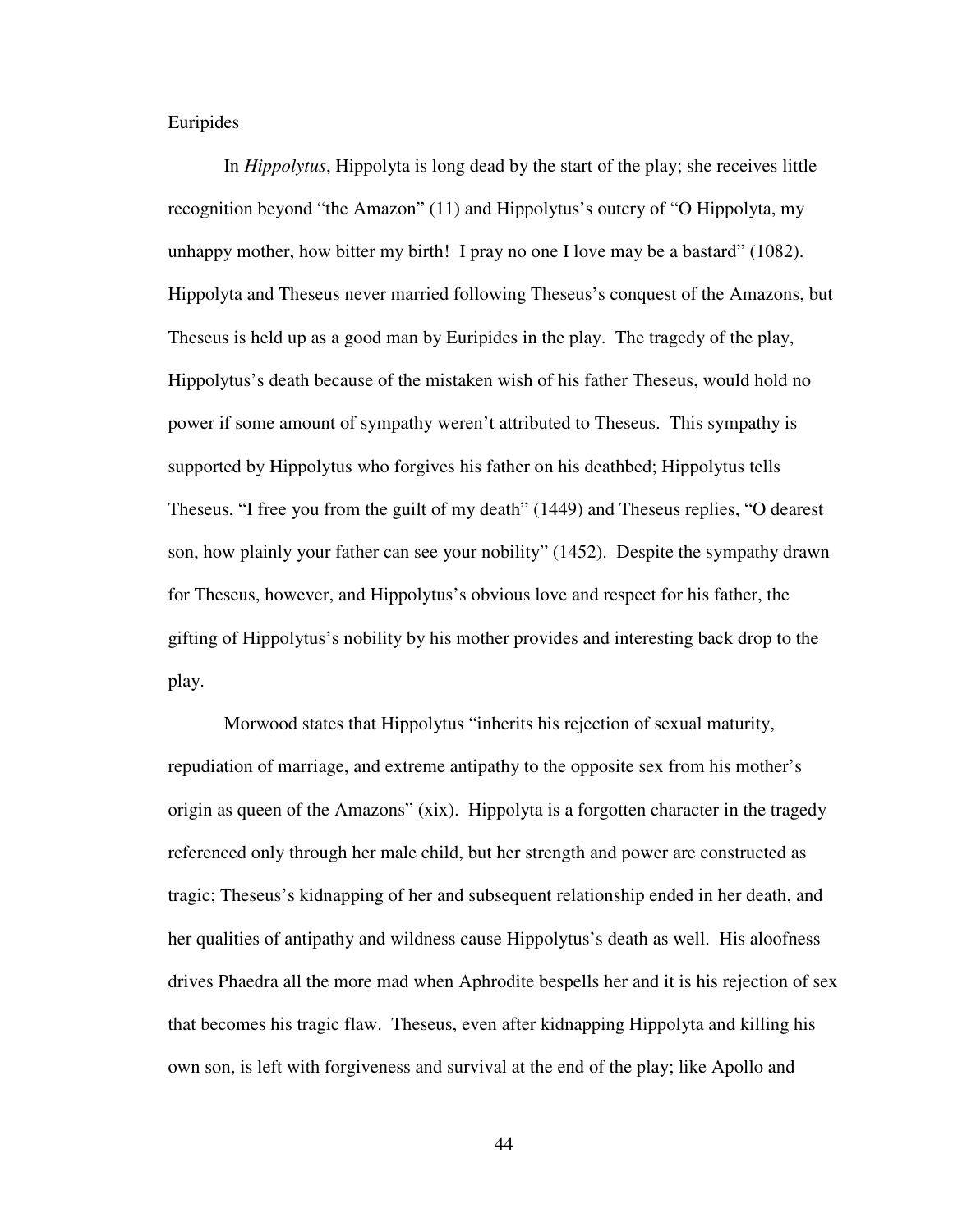Daphne, Theseus's rape of Hippolyta "is coded as 'loss'" and the reader identifies with Theseus, not the missing Hippolyta (Johnson 135). His majesty as king and survivor trumps Hippolyta's silence, allowing believable femininity to construct the empty space of their relationship within the play as something Hippolyta should have liked, even if she did not. Tragically, Hippolyta's fate is not constructed as tragic within the play because she is dead long before Aphrodite puts her plan in motion. When Hippolytus cries "my unhappy mother" (1082) even as he is pulled down by his refusal to accept his role as a dominant sexual male, the Hippolyta constructed by Euripides is one who fought Theseus out of spite when her happiness with him as a more powerful heterosexual partner, and her role as mother would have provided her happiness had she allowed it. Theseus's treatment of Hippolyta is similar to what Catherine Mackinnon describes as "pornography's positive-outcome rape scenario: dominance plus submission is force plus consent" (172). Theseus's survival and forgiveness by Hippolytus absolves him of guilt, including the guilt of Hippolyta.

# Christine de Pizan

 Christine de Pizan's *The Book of the City of Ladies*, written at the end of medieval period, offers the first attempt to retell the story of Hippolyta and Theseus as a romantic love match. De Pizan is careful to remove any hint of rape, and to clearly depict Theseus' love for Hippolyta. Earl Jeffrey Richards states in his introduction that Christine de Pizan, "within the context of her time…must be viewed as a revolutionary" (xxxiii). Christine de Pizan does achieve something extraordinary with her text; fighting against her reality of patriarchy, she astutely argues what men say women are with what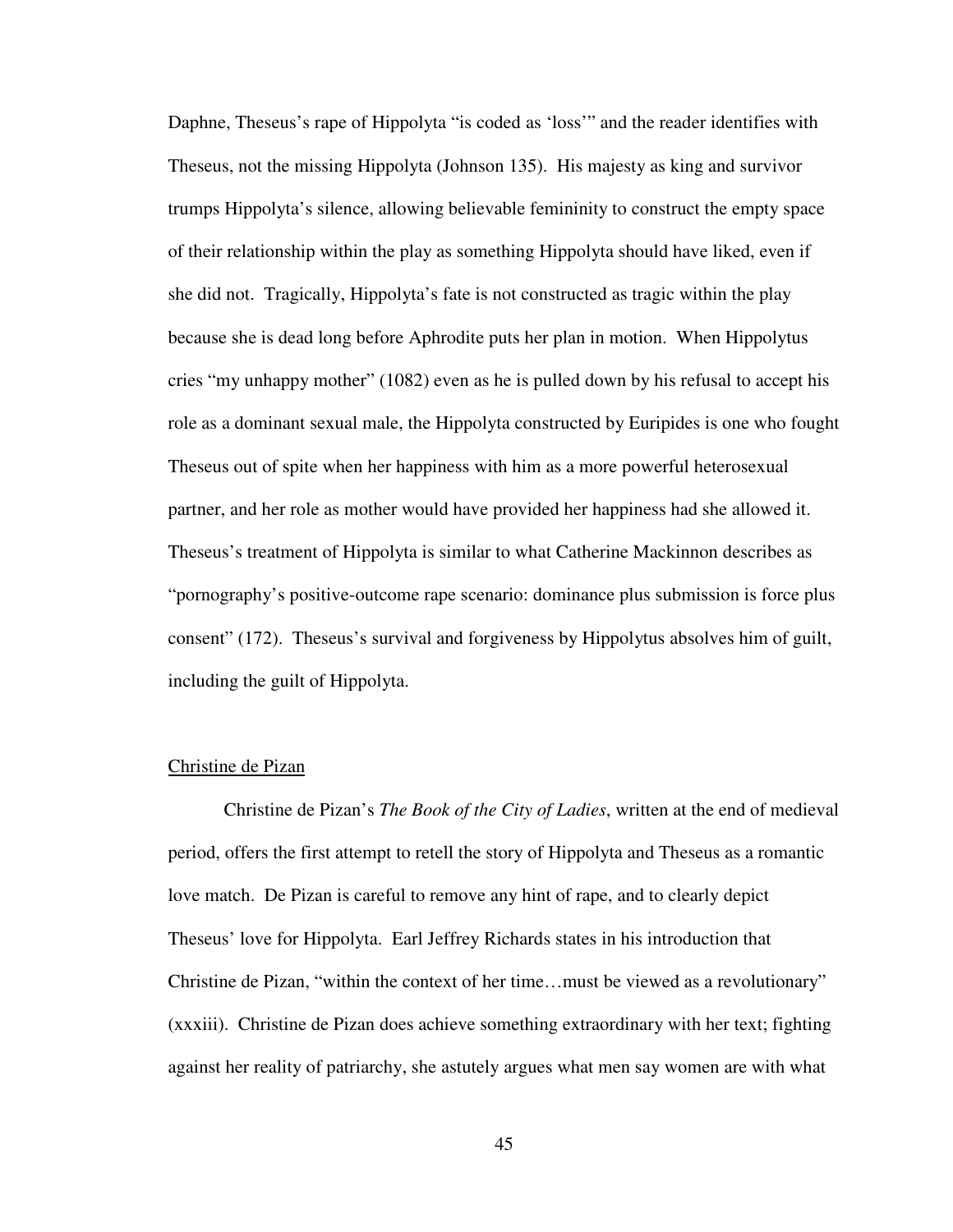she knows herself to be in a way that predicts arguments like those of Virginia Woolf<sup>1</sup>. As Richards states, "Christine expands her defense of women to the past and future so that she can expose the utter falseness of 'masculine myths' once and for all" (xxxiii). Christine set out to prove that the truth of women was much different than what was written and believed. As she says herself, "To the best of my knowledge, no matter how long I confronted or dissected the problem, I could not see or realize how their claims could be true when compared to the natural behavior and character of women" (4). In Christine de Pizan's retelling of Hippolyta's story she is not raped, but loved and seduced. She is not kidnapped but chooses to stay; at least, this is what is implied through Pizan's text: "The wedding was solemnly celebrated, and then the Greeks departed. Thus did Theseus marry Hippolyta, who later bore a son by him called Hippolytus…And when it became known in Greece that they would have peace with the Amazons, never had there been greater joy, for there was nothing they feared as much as the Amazons" (47); this is a similar move to Herodotus. The Amazons are only a danger so long as they exist outside the bounds of patriarchal marriage. The marriage is discussed and the joy this marriage brought to Greece, but Hippolyta never states her love for Theseus. As Johnson states, "There seems, then, to be two things women are silent about: their pleasure and their violation. The work performed by the idealization of this silence is that *it helps culture not to be able to tell the difference between the two*" (136,

 1 Woolf states that "Women have served all these centuries as looking-glasses possessing the magic and delicious power of reflecting the figure of man twice its natural size" (*A Room of One's Own* 35). Christine creates women who are subjects, as opposed to objects.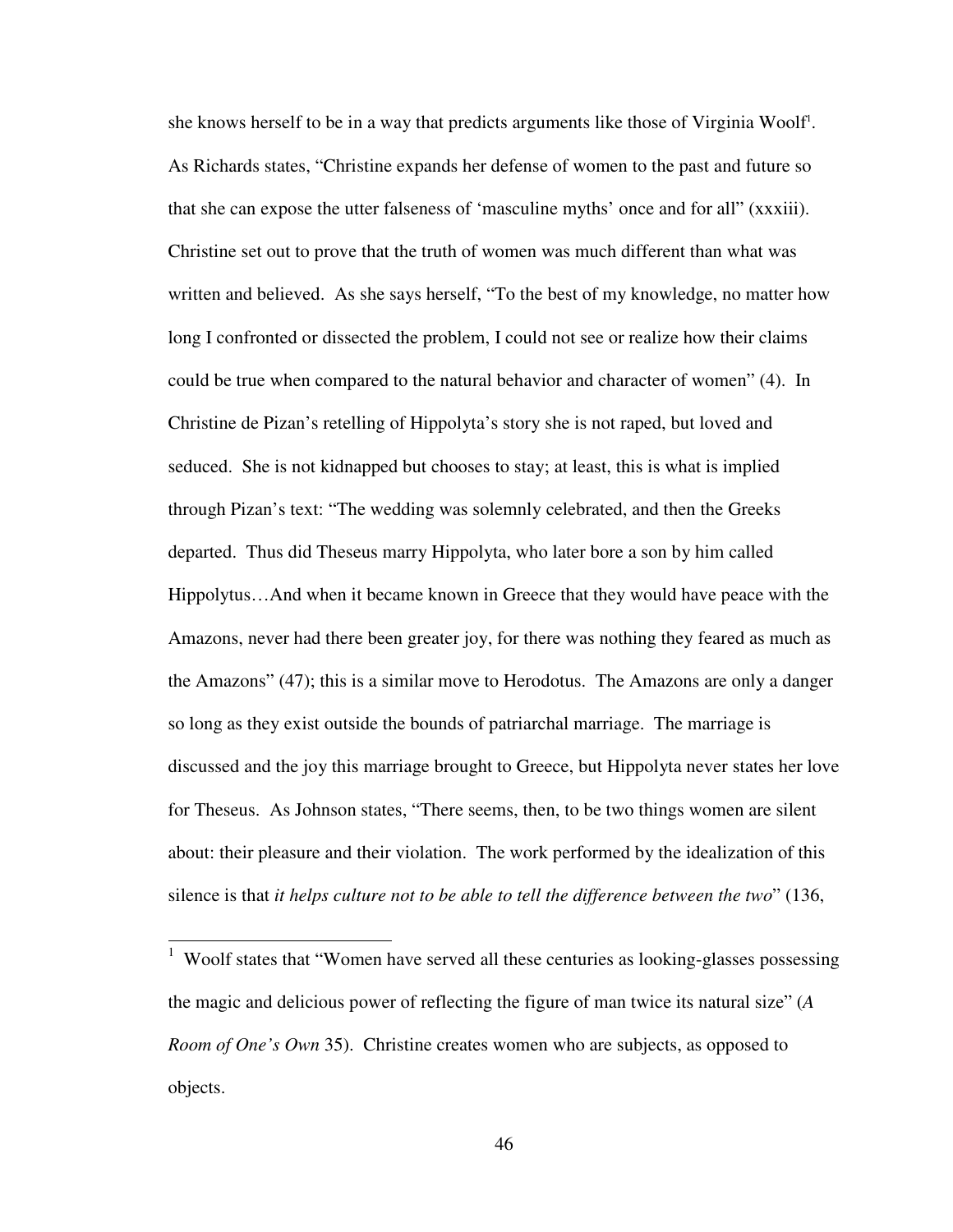emphasis hers). In Christine's text Hippolyta is disturbingly silent; whether it is love or rape is unknown beyond Pizan's own stated intent.

 The closest thing Christine offers to an explication of Hippolyta's emotion or thoughts comes during the fight with Theseus and Hercules. Christine writes, "It was clear how angered they [Hippolyta and Menalippe] were, for regardless of the great strength, boldness, and courage of these men, so forcefully did these maidens attack them that each maiden struck down her knight, horse, and all, in one heap" (46). Christine simultaneously implies the Amazons would normally be awed by these men while also intimating their anger is an excuse for their refusal to submit immediately. Hippolyta here is impressively strong, but not obviously feminine. Because her anger is unnatural and she failed to recognize her attraction to the men, the reader is to understand that once Hippolyta has calmed down she will come to her senses. This sets the stage for her acceptance of Theseus's love. While as in Euripides Theseus's love is assumed to be a positive thing because he is stronger and dominant to Hippolyta, Christine's reimagining does attempt to provide some agency. She chooses to have Hippolyta desire Theseus and that desire makes her defeat and conquest proof of Theseus's worth rather than the destruction of Hippolyta's agency. But in the end, Christine makes Theseus's love the stated and, therefore, more important love than Hippolyta's. Believable femininity urges the belief that Hippolyta craves Theseus regardless of her feelings because of his strength; her natural femininity works counter to whatever other feelings she might have, trumping and overruling them as it demands her acquiescence to his strength. Only Theseus's love need be clarified then because Hippolyta's love is expected.

The raising of the men above the Amazons becomes evident as the narrative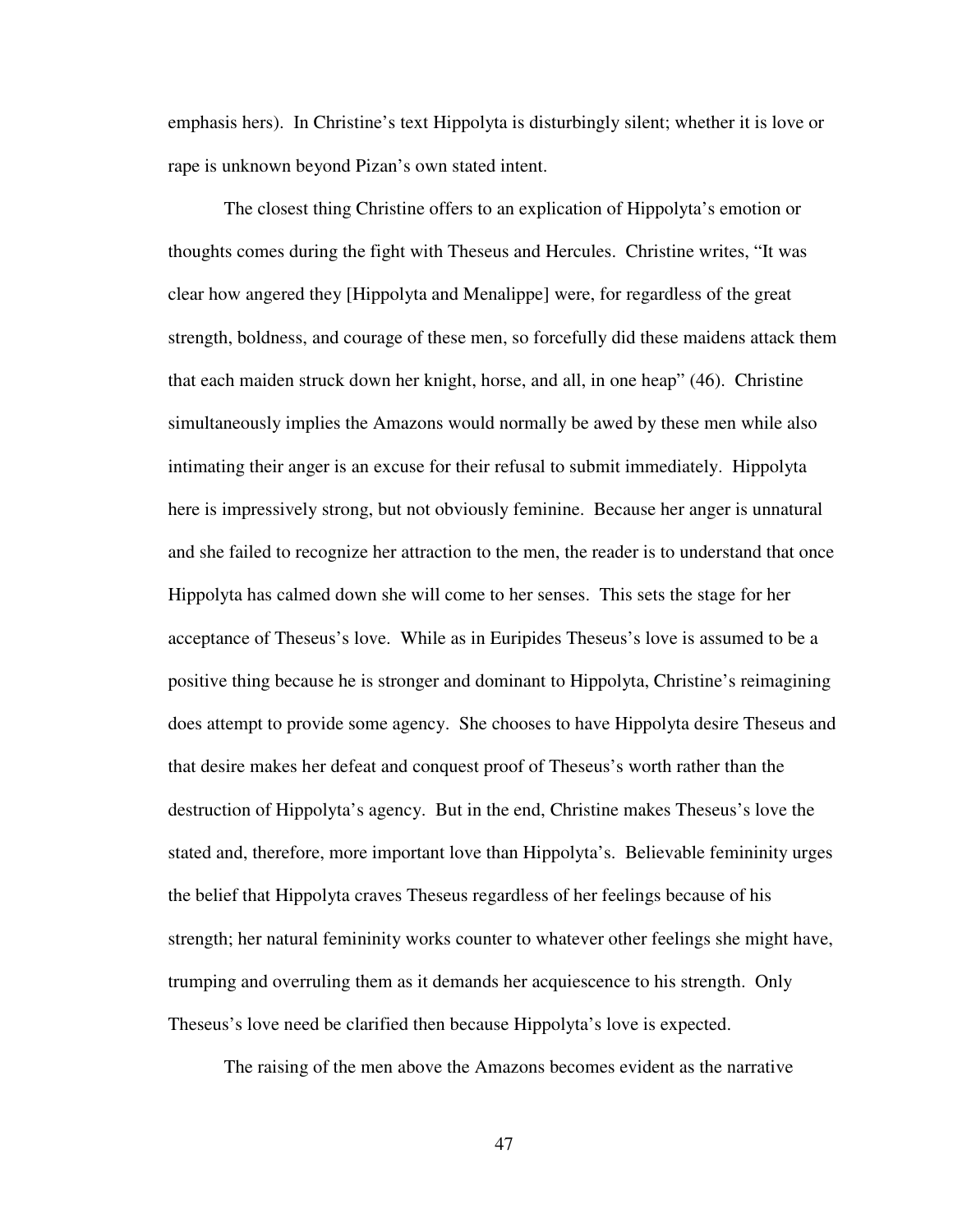continues. Christine tells the reader, "Hercules and Theseus considered themselves so greatly honored by this capture that they would not have preferred the captured wealth of an entire city … They greatly honored the ladies, and when they saw that without their armor on they were so beautiful and comely, then their joy doubled; they had never captured prey which pleased them so much, and they looked at them with great satisfaction" (46). Hippolyta has quickly been moved from warrior, angry and fearsome, to prey, beautiful and vulnerable, and the story concludes with Hippolyta's marriage to Theseus: "it greatly bothered Theseus to give up Hippolyta, because he loved her with a great devotion. So much did Hercules ask and petition the queen that she granted that Theseus could take her [Hippolyta] into his own country. The wedding was solemnly celebrated, and then the Greeks departed. Thus did Theseus marry Hippolyta" (47). The feelings of Theseus and the queen are described, but once Hippolyta is captured she is completely silenced. I believe Christine's text shows a Hippolyta firmly in the grip of compulsory heterosexuality, a phenomenon that would not be named for five hundred and fifty years. However, reading Hippolyta's silence as acceptance, Richards and other critics promote the assumption that Hippolyta is not only heterosexual and happier for being married but also craved Theseus from the moment he defeated her in battle.

 In another context, Rich warns of the dangers of this unexamined assumption: "the failure to examine heterosexuality as an institution is like failing to admit that the economic system called capitalism or the caste system of racism is maintained by a variety of forces, including both physical violence and false consciousness" (1774). Hippolyta is kidnapped and loved by Theseus in Pizan's text, but only through reading the text of their "solemnly celebrated wedding" as a happy ending is Hippolyta's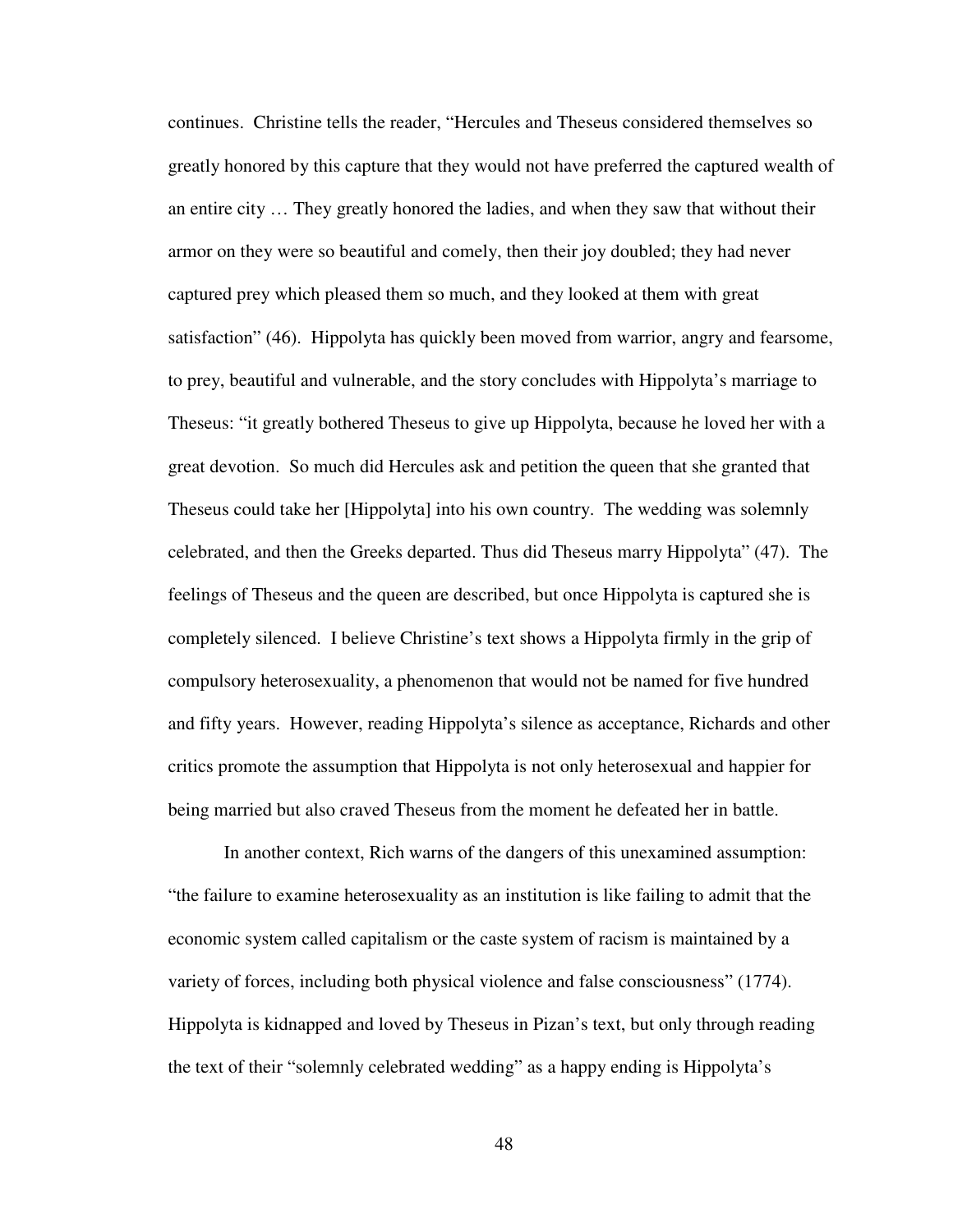submission to Theseus understood to be her desired ending. Hippolyta is maintained as a believably feminine character through her defeat in battle and sexual submission to the heterosexual Theseus. It is a reading that goes largely unchallenged because the sublimation of constructed femininity by masculinity has been naturalized; women, as constructed by society, want and need to be dominated by men for a satisfactory heterosexual ending.

 The myth of the Amazon creates containment through marriage the primary marker of woman over monster. The Amazon is violent and self-mutilates prior to being defeated. Once defeated she is calmer and less violent; the description of Amazonian activities as bloody, warlike, and angry creates a value system whereby her activities after her marriage are morally superior to the warrior lifestyle led before. Christine de Pizan does not break away from breast mutilation as a marker of a femininity that is inherent and inseparable from biology. She provides a description of this mutilation earlier: "And in this way the women of Scythia began to carry arms and were then called Amazons, which actually means the 'breastless ones,' because they had a custom whereby the nobles among them … burned off their left breast through some technique so that it would not hinder them from carrying a shield" (41). As a rite of passage, the burning of the breast shows strength through the withstanding of pain, ownership of the body, and agency by choosing the warrior lifestyle. However, the idea of burning off one breast is one perpetuated through male sources; the idea that the breasts would hamper the carrying of the shield or the shooting of the bow is a misogynistic one.

 Jeannine Davis-Kimball, in her book *Warrior Woman*, discusses her research through the excavation of the remains of warrior women in the kurgan's of eastern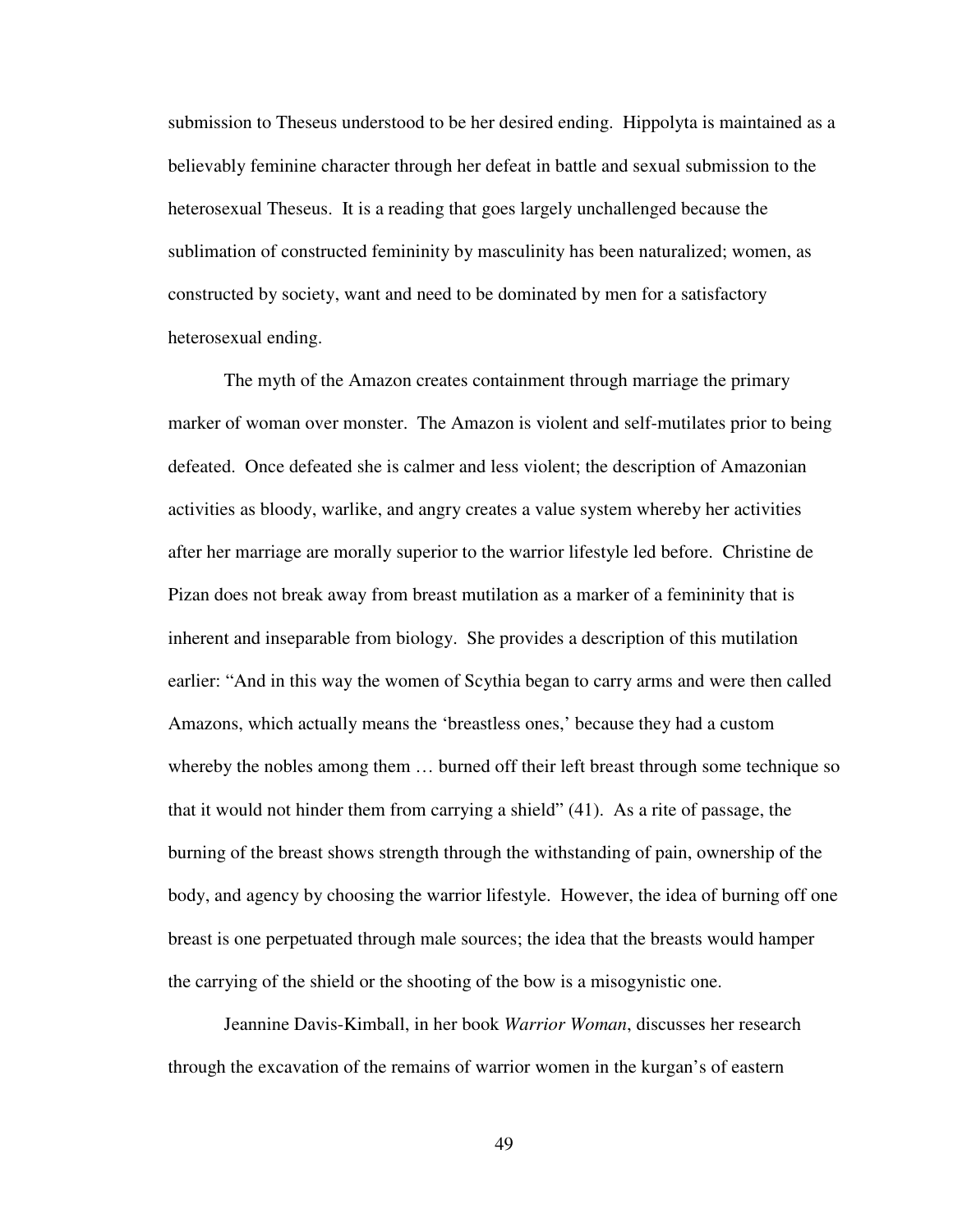Russia. Davis-Kimball not only found archeological evidence of women warriors, but discovered that the nomadic tribes of Mongolia are the modern descendents of the Sauromatian warrior women. Davis-Kimball states:

The authors of antiquity also delighted in recalling the Amazon's savagery and failings. Amazon mothers were said to either return their male infants to the children's fathers or to kill them at birth. The women were also reputed to sear or cut off the right breasts of their female children so they could better shoot a bow- indeed, pundits including Herodotus insisted that the word *Amazon* stemmed from two Greek words meaning 'without a breast' (*a* = without; *mazos* = breast). But Amazons were never depicted with one breast in artistic renderings, and most modern linguists seem to agree that the word *Amazon* actually comes from a Proto-Indo-European term meaning 'no-husband one.' I had always thought that Herodotus's definition was suspect, but when I saw today's full-breasted Mongol women archers taking fine aim and marking the bull's-eye, I knew there was certainly no need to remove a breast (118).

Davis-Kimball provides archeological evidence of what modern Mongol archers clearly show: the myth of breast mutilation perpetuates the belief that the female body is illsuited to physical activity and must be destroyed to better resemble the masculine one.

 In the case of the Amazonian breast mutilation, depicted in Pizan, Herodotus, and others, the masculine traits destroy the feminine because the feminine is weak and prevents the masculine act of fighting. This description does not offer proof of the feminine body's inability to fight, but works to naturalize it. Not challenging the necessity of this mutilation allows the naturalization to be accepted and internalized.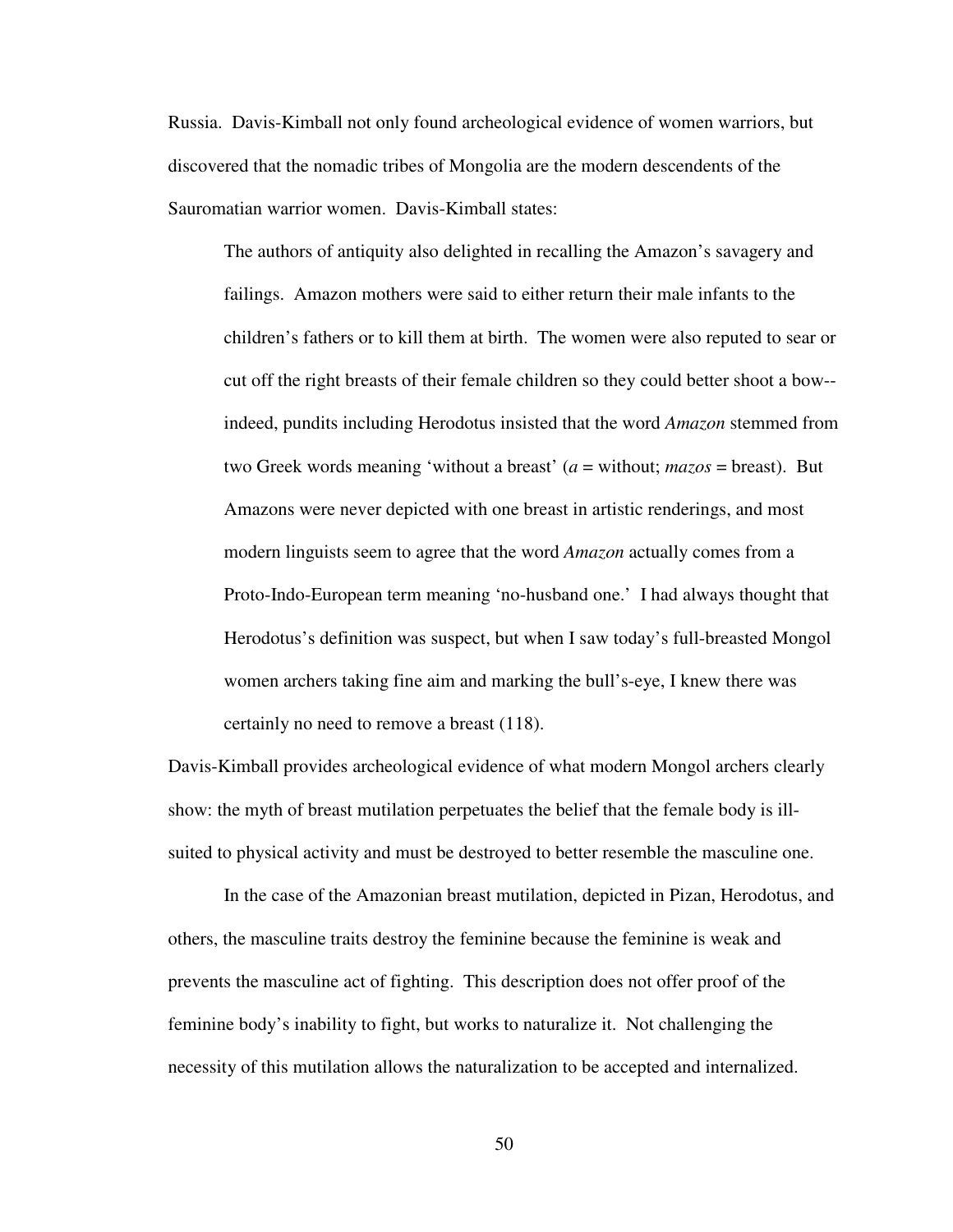Monique Wittig discusses the danger of accepting such a masculine over feminine dichotomy of ability when she states, "not only do we naturalize history, but also consequently we naturalize the social phenomena which express our oppression, making change impossible" (546). Christine de Pizan retells Hippolyta's story as romantic within the confines of compulsory heterosexuality and domesticates her, but does not challenge the myth of Amazonian breast mutilation. So long as Hippolyta and the Amazons are seen as warriors who cannot fight without mutilating their breasts instead of women who are warriors, and domesticated Amazons are morally superior to wild Amazons, the naturalization of the myth continues.

 The description of breast mutilation as the "history" of Hippolyta's existence as an Amazon begins the defining of her character as believably feminine; she becomes a "real" woman in the destruction of her female body, a metaphor for the feminine self she suppresses until it is freed and made docile by Theseus' defeat of her. Hippolyta stands as a warrior who can fight prior to her capture because she has mutilated her feminine side, leaving only the masculine in its place. This mutilation maintains the masculine over feminine hierarchy and illustrates that a woman can only be a warrior, an activity for male bodies, if she consciously destroys her female body. By accepting this myth literally as a simple case of body mutilation the metaphoric meaning, that the feminine- depicted here through the breasts--is inherently flawed in matters of strength and physical activity, becomes lost within the text and so naturalized.

 The Amazon is a female force fully entrenched in liminality; she has excised herself from society and dismissed her need for a husband. The success of her myth as powerful, skilled, and independent individual is directly related to her ability to fight and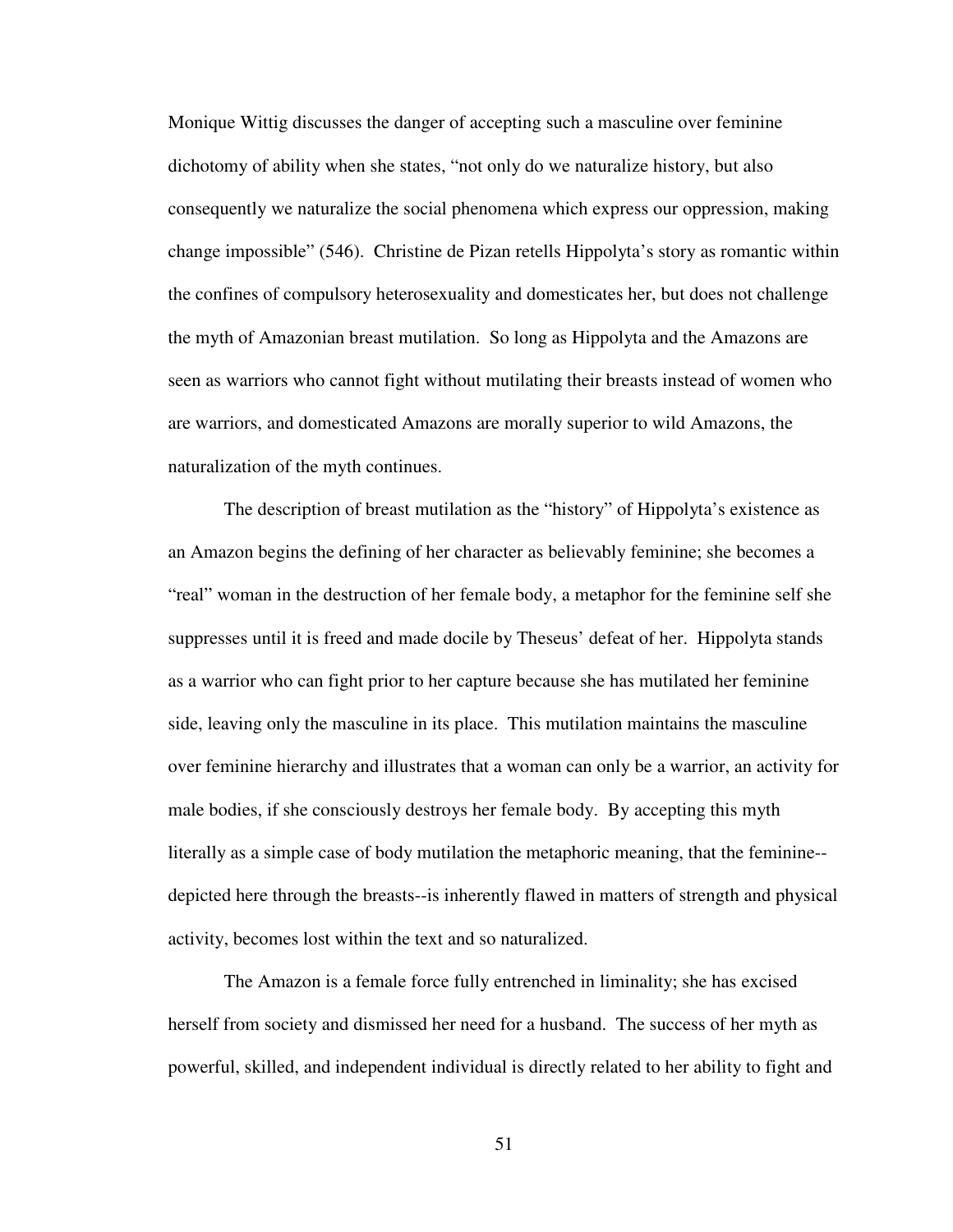defend herself. Believable femininity works against the romance of the Amazon; the Amazon who resists "love" is monstrous and mutilates her body while Amazons who fall in love or accept marriage are heroines. This activity of labeling someone women "real" and others "unreal" is the same as what Monique Wittig describes; Wittig considers how lesbians who refused the social label of "woman" and all its inherent meanings were accused of not being "real" women (546). Believable femininity assures that the Amazon must merely be shown (forced) what she is and she will be happier, more satisfied, and more docile after her body has been used for sex.

 Married Amazons, however, do not lose their problematic nature. Kathryn Schwarz points out, "Amazonian wives do not lose the adjective when they acquire the noun" and claims, "the point is not whether Amazons 'win' or 'lose' in their battles with men, but rather the difficulty of telling the difference" (3). But I think that in whichever way the Amazon being domesticated "attempts to naturalize the artifacts of gender and ends by interrogating the stuff out of which those artifacts are made" (Schwarz 11) the more insidious myth of believable femininity is still being perpetuated. Specifically, while I agree with Schwarz that the figure of the Amazon is one that disconcerts notions of domesticity and compulsory heterosexuality, I think specific Amazonian myths, like Hippoltya, counteract the disturbing presence of Amazons in the limen and inculcate it back into the social majority. Hippolyta, while strong and warlike, is happier once domesticated. She must, however, work against her "inherent" femininity to be an effective warrior prior to that domestication. These two factors keep her believably feminine and easily dominated.

This domestication of the Amazon elicits an acceptance of Hippolyta and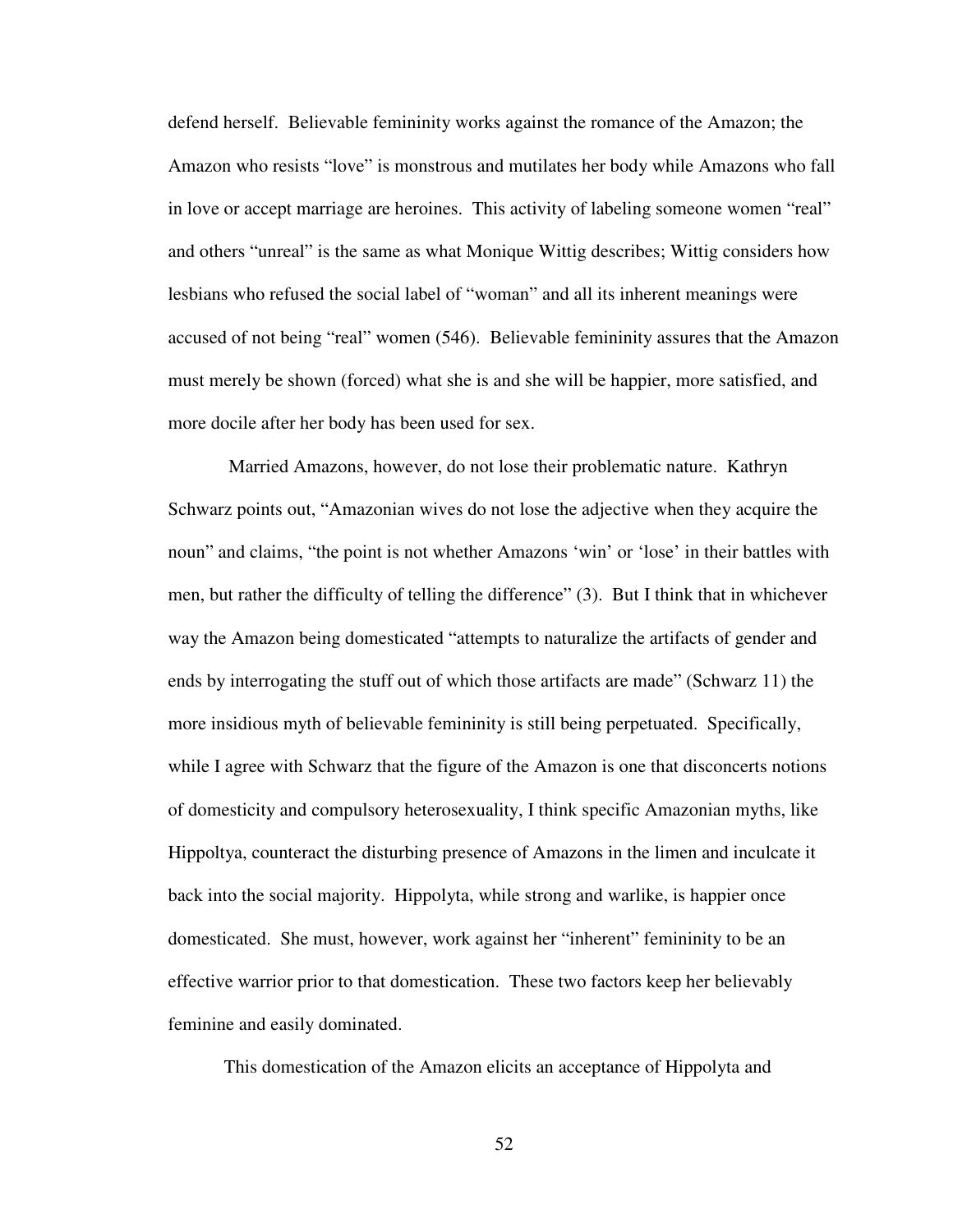Theseus's love as textually supported. Christine's line, "when it became known in Greece that they would have peace with the Amazons, never had there been greater joy, for there was nothing they feared as much as the Amazons" (47), elevates the domestication and pacifying of the Amazon as morally superior. Because the world is happier after Hippolyta marries Theseus, Hippolyta must have made the right decision and, therefore Hippolyta must be happier. There is never, however, any indication that Theseus or Hercules will stop their warlike lifestyles or even that they should, nor are they chastised for attacking the Amazons.

 The problem with the myth of believable femininity is the way it contracts the possibilities for Amazonian myths, and works to reinscribe them within naturalized femininity. In Christine, once Hippolyta and Menalippe are captured by Hercules and Theseus their femininity is free to exist under the comforting domination of Hercules and Theseus masculinity. The Amazon's beauty captures Hercules and Theseus, "when they saw that without their armor on they were so beautiful and comely, then their joy doubled" (Pizan 46). They are recognized as beautiful only after their masculine armor is removed; their femininity becomes paramount and the Amazons are reduced to the status of "captured prey" (46). Hippolyta is defeated in battle and her body shifts from masculine, strong, capable, and cut off from all femininity, into a feminized version; she is beautiful, vulnerable, and prey. Pizan is not working to reestablish the patriarchy here; by her own words she is consciously working for the opposite, but believable femininity does not allow for remythologization that does not reconfigure Hippolyta within the masculine/feminine hierarchy. As readers, a conscious effort must be undertaken to see both Pizan's own gendered assumptions in her text, and our unrecognized need to read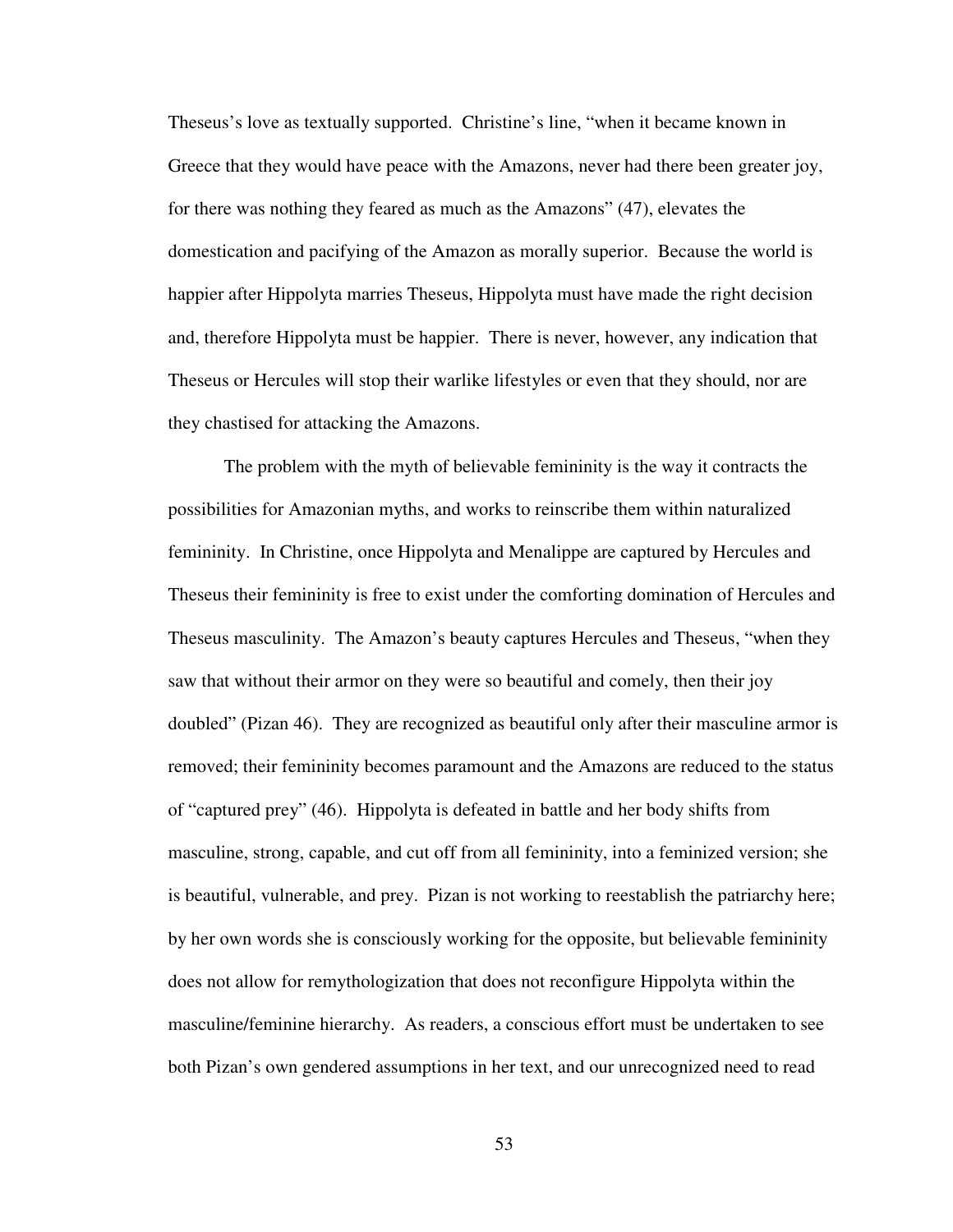the very same gendering in order to fulfill the requirements of believable femininity; what is natural and possible must be exchanged for the unnatural and the impossible if the Amazons are to be read as women and *finally* Amazonian.

 I do not believe that Christine could have written anything but a believably feminine figure in Hippolyta; furthermore, her readers--contemporary and modern- would have trouble accepting a character as feminine that did not silently submit to Theseus in the text. In order for Christine's story about Hippolyta to succeed, Hippolyta must be clearly defined as a woman. This means that while she is a warrior she must also be feminine and defined by feminine traits; she must exist opposite a man. As Judith Butler states: "one is one's gender to the extent that one is not the other gender, a formulation that presupposes and enforces the restriction of gender within that binary pair" (30). Hippolyta is a woman because she is not a man; she must, therefore, be feminine not masculine, nurturing not aggressive, yearning to receive love as portrayed through sex, not dominantly gifting it. Caught in a binary opposition, Hippolyta and Theseus must represent the either/or relationship of masculinity and femininity.

 It is necessary, however, to recognize believable femininity at work in Pizan's text because the historicity of believable femininity is precisely what makes it so unnoticed in modern texts. It could be argued that D.C. Comics would not automatically imagine Amazons captured, raped, and punished in 1987 if that weren't one of the only ways to render them believable. A critique of accepted values read *into* works like Pizan's is valuable for the critical thought of modernity. As Judith Butler states in her introduction to *Gender Trouble*, "feminism ought to be careful not to idealize certain expressions of gender that, in turn, produce new forms of hierarchy and exclusion" (viii).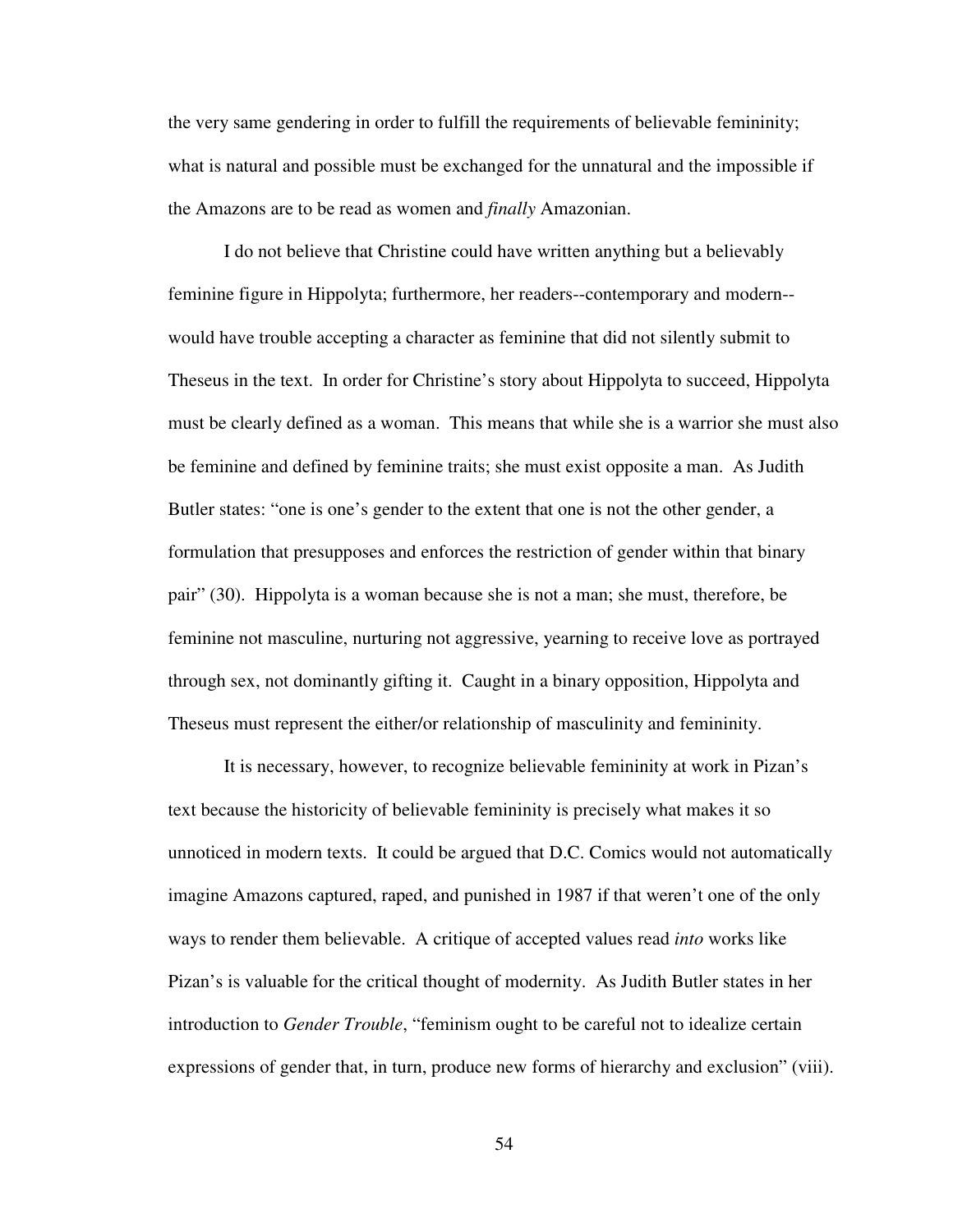If Hippolyta's domestication, breast mutilation, and love is accepted as fine--despite her silence--then the hierarchy of believable women over unbelievable women continues.

 This hierarchical treatment of "types" of women is one more way that believable femininity is naturalized. This technique of naturalization is the same that was used to subordinate sexual practices discussed by Michel Foucault in *The History of Seuxality: Volume I*. Foucault relates how the subordination of sex occurred through the guise of scientific truth:

Claiming to speak the truth, it [science] stirred up people's fears … It thus became associated with an insistent and indiscreet medical practice, glibly proclaiming its aversions, quick to run to the rescue of law and public opinion, more servile with respect to the powers of order than amenable to the requirements of truth … In the name of a biological and historical urgency, it justified the racisms of the state, which at the time were on the horizon. It grounded them in 'truth' (54).

The grounding of masculinity as superior for fighting to femininity in the "truth" of women's biology naturalizes the masculine over feminine hierarchy and so works towards creating an "inherent" femininity; the innateness of this femininity is never questioned following its naturalization, including in Christine. Women, both in life and in the text, must project these feminine "truths" in order to be what is imagined as "real" women and believably feminine. De Beauvoir debunks this naturalizing; she explains, "but I deny that they [biological facts] establish for her [woman] a fixed and inevitable destiny. They are insufficient for setting up a hierarchy of the sexes; they fail to explain why the woman is the Other; they do not condemn her to remain in this subordinate role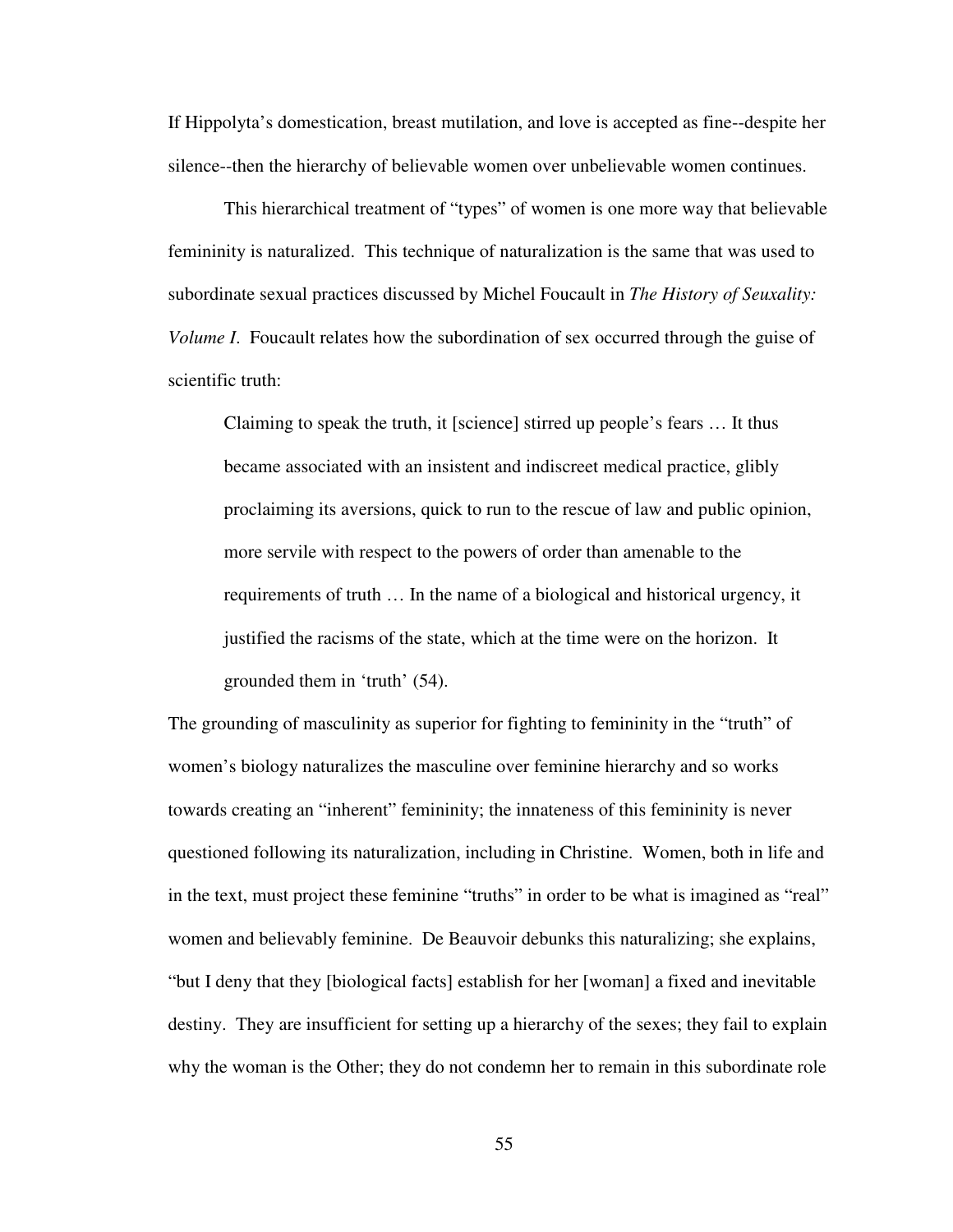forever" (32-3). Reading Hippolyta's character as believably feminine in opposition to Theseus's masculinity is a fetishizing of science and Hippolyta's love, defined through her submission and craved dominance for Theseus, is to be neither assumed nor expected. Her existence as a woman does not predispose her to bodily mutilation as a necessity for fighting or submission as a means of sexual happiness. It is Hippolyta's existence as believably feminine that underlies the necessity of her story to end in a sexual relationship with Theseus.

 Pierrette Daly, in her analysis of heroic tropes discovered that "the sexual identity of fictional characters is an important factor in the invention of narratives and that the esthetic of storytelling has been guided by sexual biases since the dawn of Western civilization" (13). The naturalization of femininity by the patriarchal culture as subordinate to masculinity defines Western ideals of romance. As Rich explains, "within the institution exist, of course, qualitative differences of experience: but the absence of choice remains the great unacknowledged reality, and in the absence of choice, women will remain dependent upon the chance or luck of particular relationships and will have no collective power to determine the meaning and place of sexuality in their lives" (1780). If Hippolyta is loved by Theseus, then Hippolyta's love for Theseus is assumed because femininity is incomplete without masculinity. This assumption removes her choice in regard to her own sexuality and relegates her to the status of Other.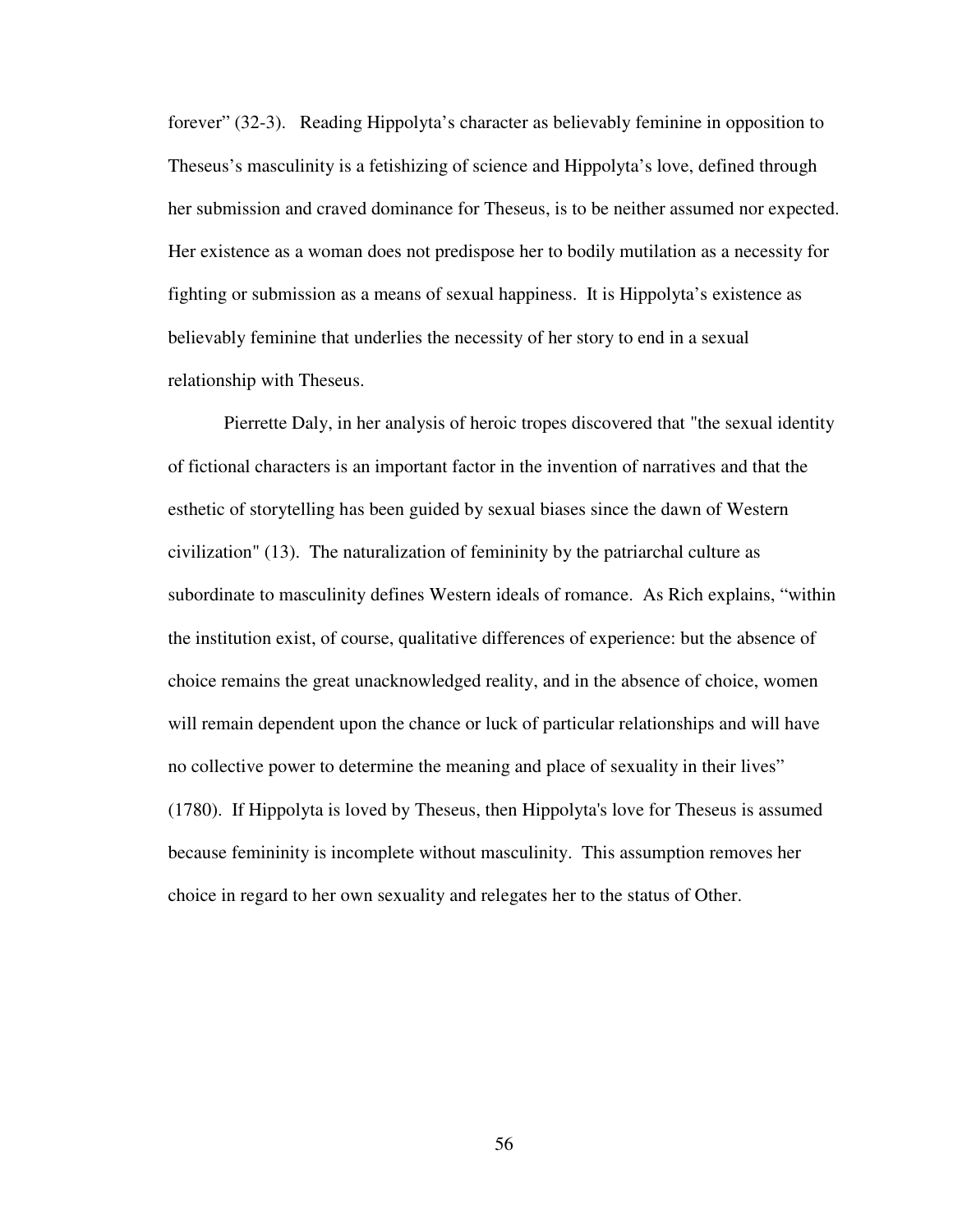#### Shakespeare

 In Shakespeare's play *A Midsummer Night's Dream*, Hippolyta is presented on the eve of her wedding to Theseus. She has been defeated prior to the beginning of the play and her character has been assumed by many to be eagerly awaiting her marriage to Theseus. This presentation of Hippolyta is no less problematic. Schwarz sounds strangely tongue-in-cheek when she remarks that Hippolyta's presence in *A Midsummer Night's Dream* "seems an odd place to tell stories about Amazons" (210). At first glance, Hippolyta doesn't seem to represent the stories of the Amazons at all in Shakespeare's play. Hippolyta has been read as the play's "dramatic theorist" (Schwarz 211) as she provides commentary about the play within the play: "This is the silliest stuff that ever I heard" (5.1.203). This commentary has led critics to see Hippolyta's words as representative of "Shakespeare's own view of how the play really hangs together" (Schwarz 206) but Hippolyta is listed as Queen of the Amazons; this would indicate that there is more to Hippolyta's role than simply to provide commentary.

 Some critics, Schwarz chiefly among them, have recognized that Hippolyta plays a much more complicated part than a simple framing device. Hippolyta appears at the beginning of the play with Theseus, but while she comforts him on the passage of time until their wedding, she does not proclaim her love for him. Like Christine de Pizan's rendering, Shakespeare's Hippolyta is strangely silent about her own feelings; Hippolyta says, "Four days will quickly steep themselves in night; / Four nights will quickly dream away the time; / And then the moon, like to a silver bow / New bent in heaven, shall behold the night / Of our solemnities"  $(1.1.7-11)$ . Theseus responds to her in a much debated retelling of his conquest: "Hippolyta, I wooed thee with my sword / And won thy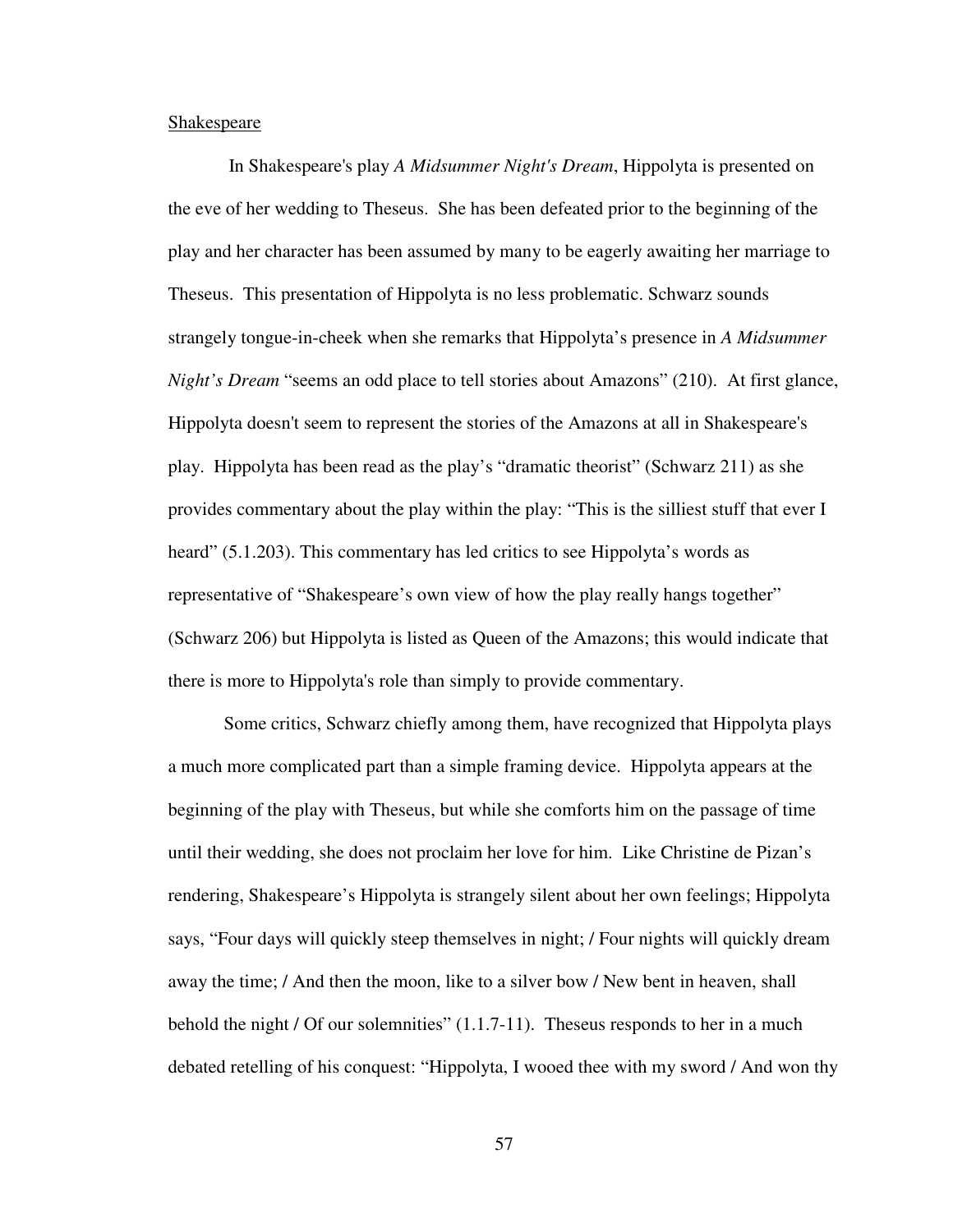love doing thee injuries; / But I will wed thee in another key, / With pomp, with triumph, and with reveling" (1.1.16-19). He "won [her] love by doing [her] injuries." Madelon Gohlke reads in these lines "the sword may be the metaphoric equivalent of the phallus in which love may be either generated or secured by hostility, and in which the two partners take up sadistic and masochistic postures in relation to one another" (151). Hippolyta has been defeated by Theseus--in battle, in bed, in society, and the metaphor of rape can be seen as the "masculine perception of femininity as weakness" (Gohlke 162). Schwarz seems correct in her assertion that "as a defeated Amazon, Hippolyta validates the ordering principle that locates sexual authority in men" (207). By the beginning of Shakespeare's play, Hippolyta has been domesticated, and made into a believably feminine character.

 It is the domestication, this sense of conquest that Theseus holds over Hippolyta at the beginning of the play, that identifies her as feminine. Hippolyta's presentation, one of assumed eagerness awaiting her marriage to Theseus, transforms her defeat into her erotic desire--she wants to be defeated by Theseus so that she may marry him. MacKinnon states that "force and desire are not mutually exclusive under male supremacy" and that "so long as dominance is eroticized they never will be" (177). Believable femininity turns defeat into foreplay and by eroticizing "dominance and submission" removes the possibility of force (MacKinnon 177). Schwarz remarks that "Hippolyta is always marked ... both as Theseus's prize and as his mirror image. *A Midsummer Night's Dream* might, in a teleological reading, prove that Hippolyta's masculinity is specious, *her loss to Theseus demonstrating her essential femininity and her suitability as his wife*" (217, emphasis mine). She can only be feminine once she is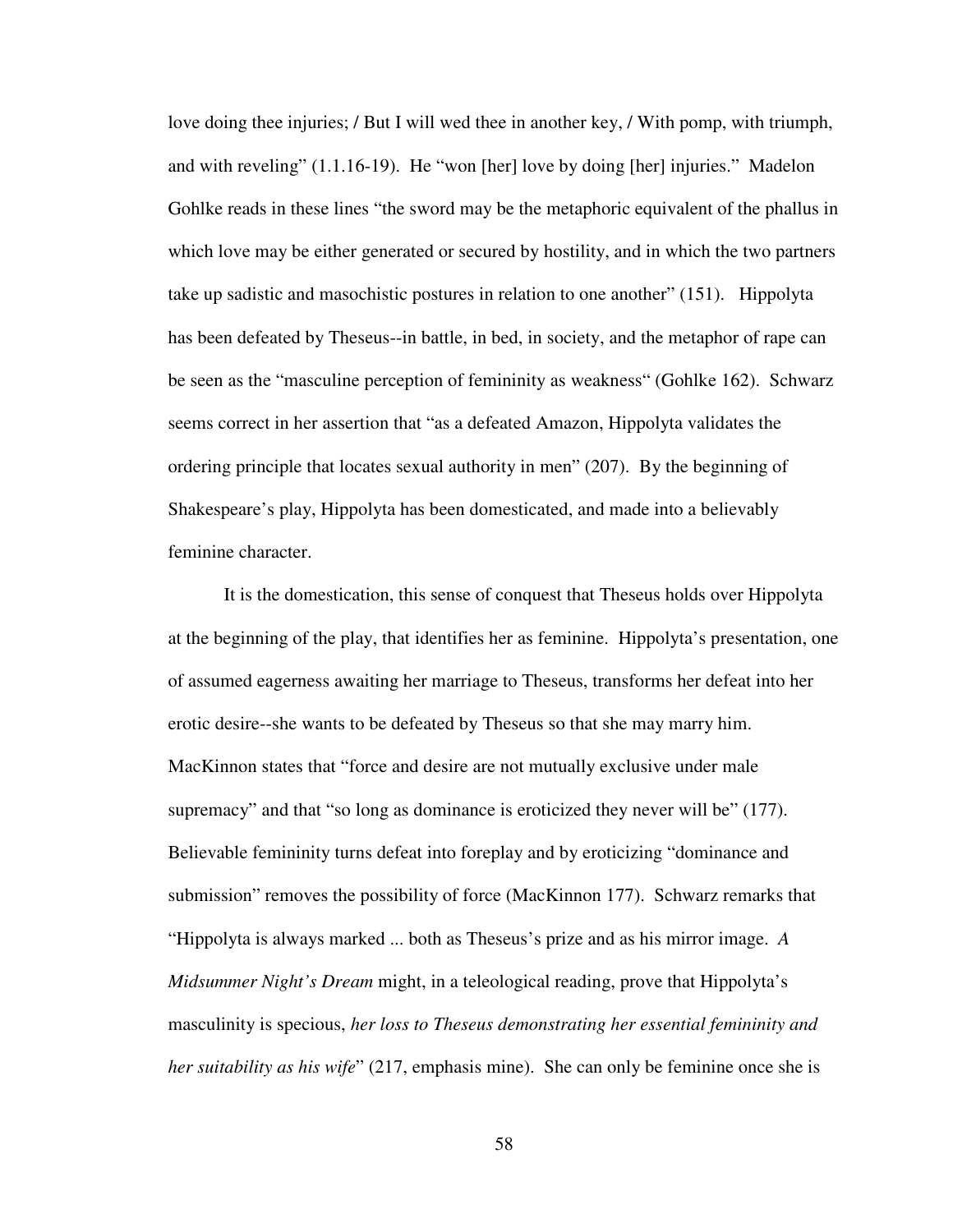defeated. She can only be a believable woman if her compulsory heterosexuality overrules her warrior ways.

 The urge to read Hippolyta's acceptance of Theseus as necessary and desirable is the urge to make the character of Hippolyta believable within the patriarchal lens. Schwarz points out that in *A Midsummer Night's Dream* "Hippolyta herself never speaks of desire" (235). Her desire is assumed, accepted because this play is a comedy, and readers are most comfortable with a woman who is feminine--that is, a woman who has been defeated, and is now needful of a man. Gail Kern Pastor and Skiles Howard point this need out in their introduction to *A Midsummer Night's Dream*: "From the opening of the play, Shakespeare hints at what troubles lovers in the passage from courtship to marriage. Theseus has had to conquer a woman's desire for autonomy--symbolized here by the Amazon Hippolyta" (2). What is forgotten in an understanding of Hippolyta's character is that, desirous or not, she was *conquered* by Theseus. Her very silence marks this conquering as complete, but I believe this silence is often misunderstood as a sign of her love, her choice, and her femininity. Schwarz, too, remarks on this: "Hippolyta is complacent, acquiescent, and above all silent, that silence turned to the advantage of heroes and readers who conclude that she has only gotten what she implicitly desired" (235). It is this belief in implicit desire that allows us to accept Hippolyta's defeat, even to revel in it and, finally, to see her as a believably feminine woman.

 But accepting anything as implicit within a text is precisely what leads to the naturalizing of specific traits to specific genders. By normalizing Hippolyta's love for Theseus the reader takes part in her silencing. Theseus tells Hippolyta that "Love, therefore, and tongue-tied simplicity/In least speak most, to my capacity" (5.1.104-105).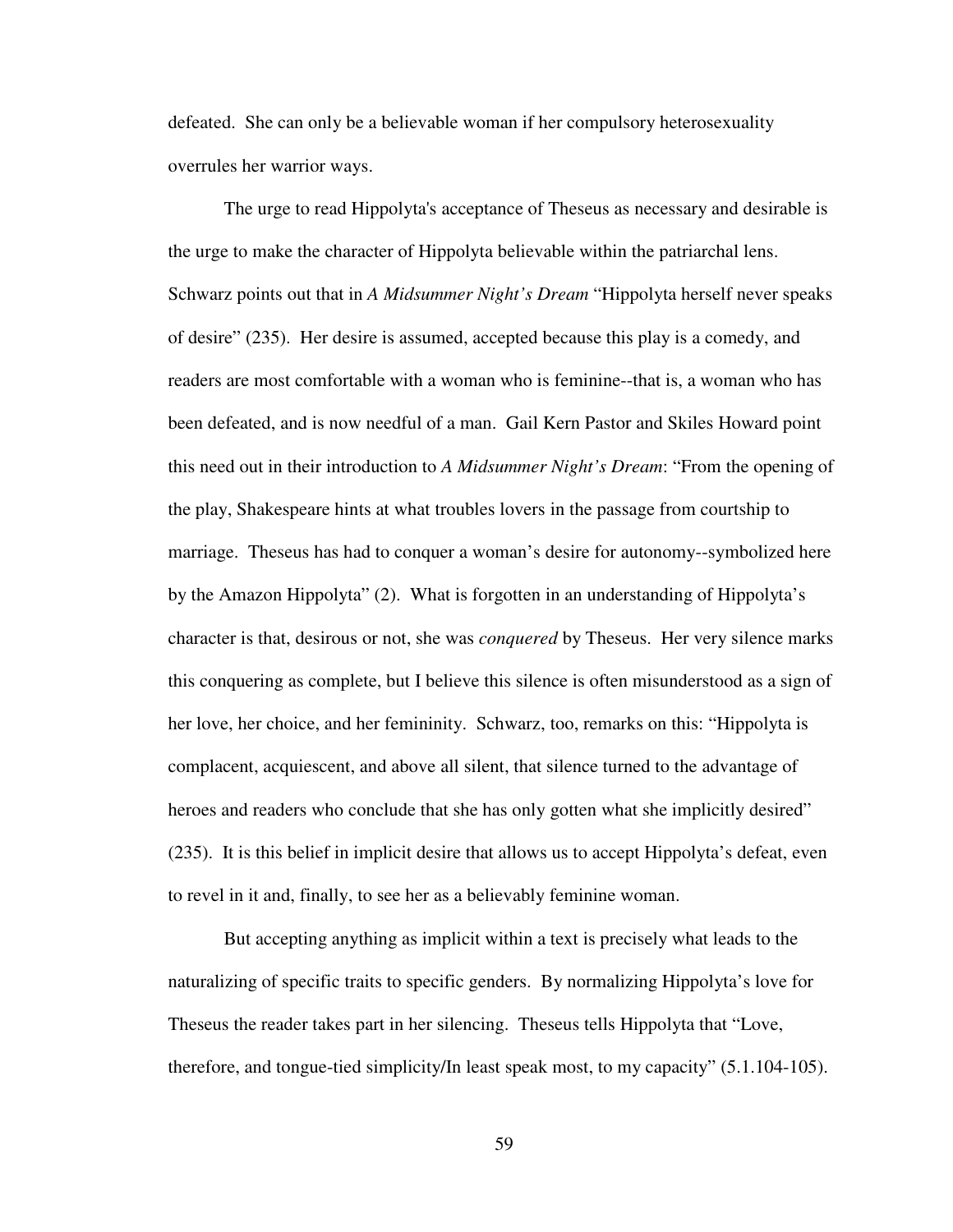He is explicitly stating that love not spoken says more than love spoken. His conquest of her is more than physical; it is mental as well. He prefers her silence to her words. He controls her body and her words, and through her words, her reality. This control is seen in almost all their dealings with each other. Earlier in the scene Hippolyta and Theseus engage in the following exchange:

Hippolyta: I love not to see wretchedness o'ercharged,

And duty in his service perishing.

Theseus: Why, gentle sweet, you shall see no such thing.

Hippolyta: He says they can do nothing in this kind.

Theseus: The kinder we, to give them thanks for nothing, Our sport shall be to take what they mistake; And what poor duty cannot do, noble respect Takes it in might, not merit. (5.1.86-92)

Not only does Theseus discount what Hippolyta says to him, but he discounts the words of Philostrate earlier in the scene. Philostrate warned him of the play that "No, my noble lord, *I* It is not for you. I have heard it over, *I* And it is nothing, nothing in the world" (5.1.77-79). Theseus's patronizing role is here shown clearly. He silences Hippolyta and Philostrate, and orders them to take the play, not as it is presented badly, but to remake it in the mind into what it should be. This seems strangely similar to what he does to Hippolyta. Whatever her actual desires, Theseus shushes her, replacing what she says with what he wants to hear.

 In Act 4, scene 1, Hippolyta presents the only memory of a time before Theseus. She states: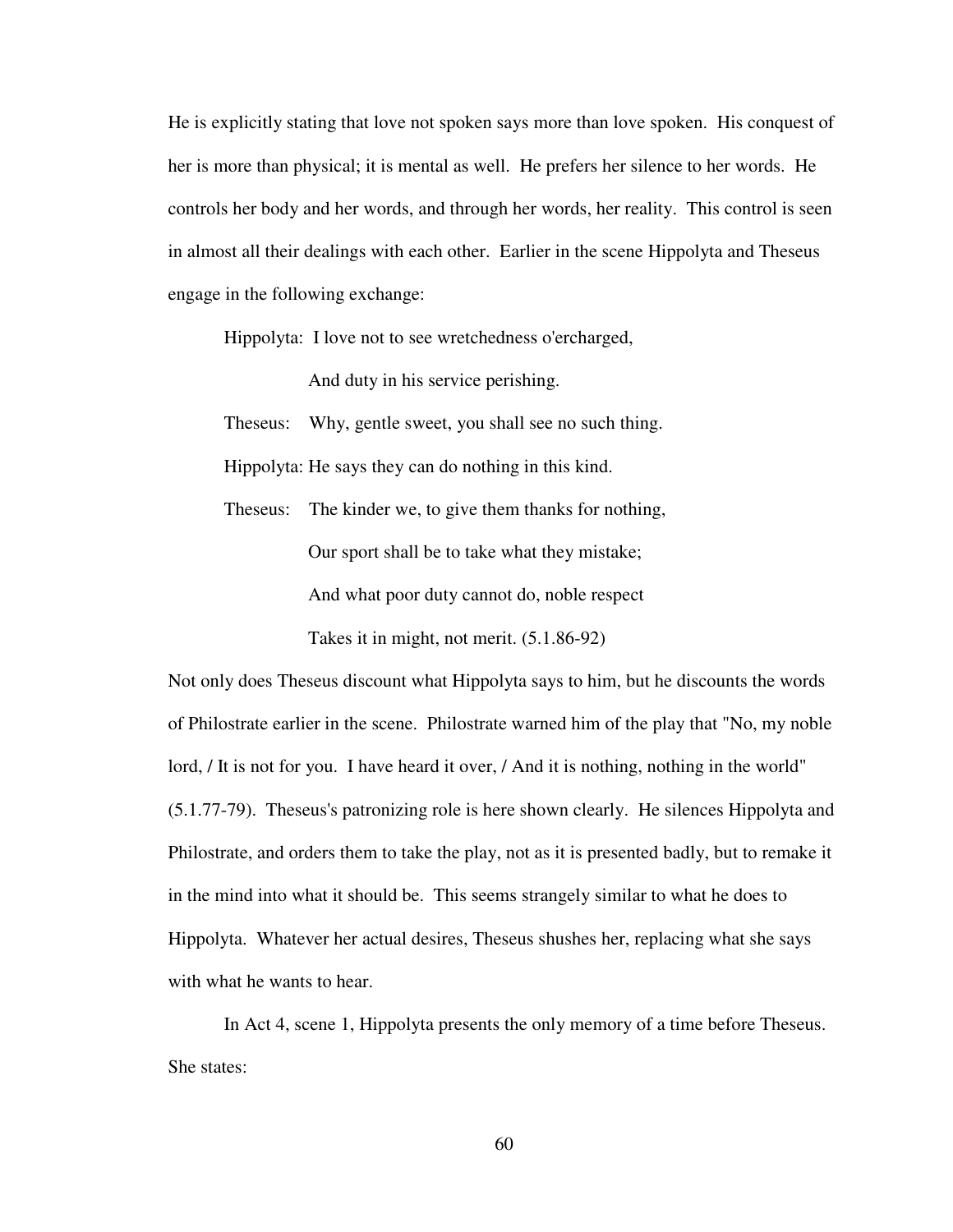I was with Hercules and Cadmus once When in a wood of Crete they bayed the bear With the hounds of Sparta. Never did I hear Such gallant chiding; for, besides the groves, The skies, the fountains, every region near Seemed all one mutual cry. I never heard So musical a discord, such sweet thunder. (106-113)

But Theseus immediately overrides her memory, reminding her that "My hounds are bred out of the Spartan kind, / So flewed, so sanded; and their heads are hung / With ears that sweep away the morning dew... A cry more tunable / Was never holloed to nor cheered with horn / In Crete, in Sparta, nor in Thessaly. / Judge when you hear" (114-122). His last statement, "Judge when you hear," sounds not so much like a challenge, as an order; his hounds after all have "a cry more tunable" than those which Hippolyta is so fondly remembering. Like his statement on how to take the play put on by the performers, Theseus is telling Hippolyta how to interpret her experiences.

His later words, mentioned earlier, "Love, therefore, and tongue-tied simplicity / In least speak most, to my capacity" (5.1.104-105) now become burdened with even more meaning; Theseus does not only believe that "love" is most true when silent--he silences those who would speak too much and challenge his image of how things should be. My point here is not simply that Hippolyta is conquered and silenced by Theseus, nor that she illustrates one example of a female character taking part in compulsory heterosexuality, though she represents all of those things; rather, I wish to show that it is only through this conquering and silencing that Hippolyta, Amazon, warrior, and woman, can be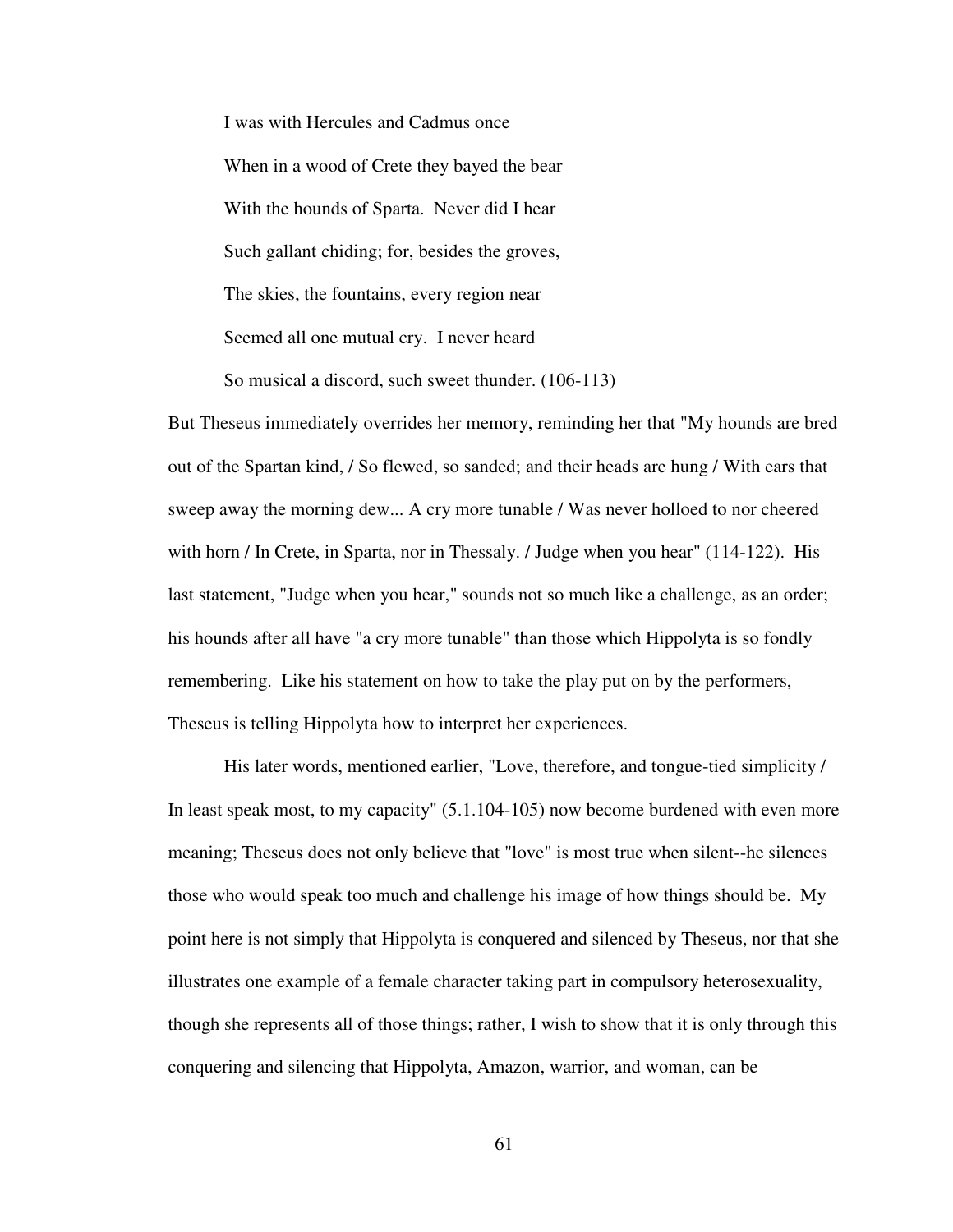recognized by the reader as feminine. Her silencing is only complete by reading her acceptance of her submission as implicit in the text. Though she has few lines, she does speak, but by failing to see what is not said the reader assumes it does not need to be said. Hence the reading of her character as believably feminine and contained.

 Amazons in general and Hippolyta in particular have been preserved with characteristics that are valued by the male tradition prior to their defeat. As Daly states: "the features of the Amazon archetype which have subsisted through the centuries, prowess and independence, are not its only characteristics. They have been preserved because they are recognized by men and are the ones that are valued in the male hero" (23). Hippolyta has prowess and independence in both Pizan and Shakespeare; in Pizan she unseats Theseus and nearly defeats him in battle (Pizan 46). In Shakespeare she references her days hunting with Hercules and Cadmus (4.1.107-114). In both instances she is shown as warrior, skilled and independent, prior to her defeat by Theseus.

 But Hippolyta cannot exist as an independent, strong, autonomous being and remain believably feminine because "the sole earthly destiny reserved for the equal, the woman-child, the soul-sister, the woman-sex the woman-animal is always man!" (Beauvoir 249). She cannot exist independently of Theseus; she cannot be strong enough to survive without him because strength and independence are masculine traits. She must, instead, serve the purpose of the Amazon only in so far as she challenges Theseus, but, similarly, must always be ultimately defeated by him. Hippolyta exists as both real and mythical in the text, warrior and woman; she is Theseus's game. Beauvoir identifies this role: "Woman is sport and adventure, but also a test. She is the triumph of victory and the more bitter triumph of frustration survived; she is the vertigo of ruin, the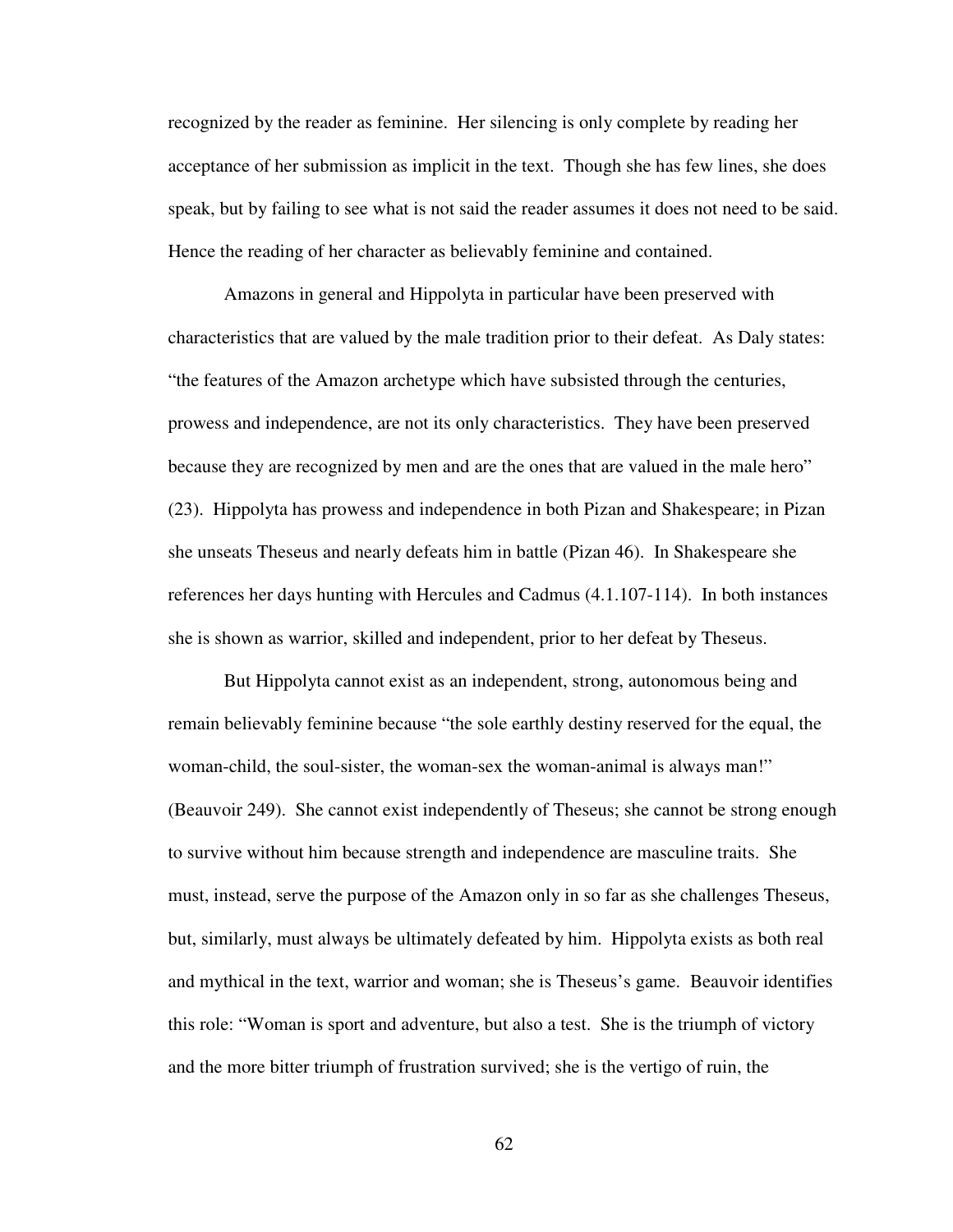fascination of damnation, of death" (197). In the first lines of Shakespeare's play Theseus identifies Hippolyta as all of these things; he says:

Now, fair Hippolyta, our nuptial hour Draws on apace. Four happy days bring in Another moon; but, O, methinks, how slow This old moon wanes! She lingers my desires, Like to a stepdame or a dowager

Long withering out a young man's revenue. (1.1.1-6)

Hippolyta is his triumph and victory, as demonstrated by his impending marriage to her, but she is also his frustration--he is forced to wait for the completion of his conquest, even after the initial defeat in battle.

 The recognition of Hippolyta's femininity due to her conquest is an important one. This definition of inherent femininity is more insidious than a simple recognition of patriarchy, or woman as Other; the idea that femininity is only believable when it has been conquered, ruled by men is one that persists in modern representations of women. Femininity is constructed, not inherent, but it cannot be evaluated as a construct without also evaluating what aspects make a woman believably feminine.

### D.C. Comics

 In 1987, Hippolyta was remythologized as the mother of Wonder Woman--a modern comic book superhero icon; in this incarnation Hippolyta is the Queen of the Amazons and when Heracles appears seeking the girdle Hippolyta defeats him. However, his overwhelming masculinity entices her and Hippolyta falls in love with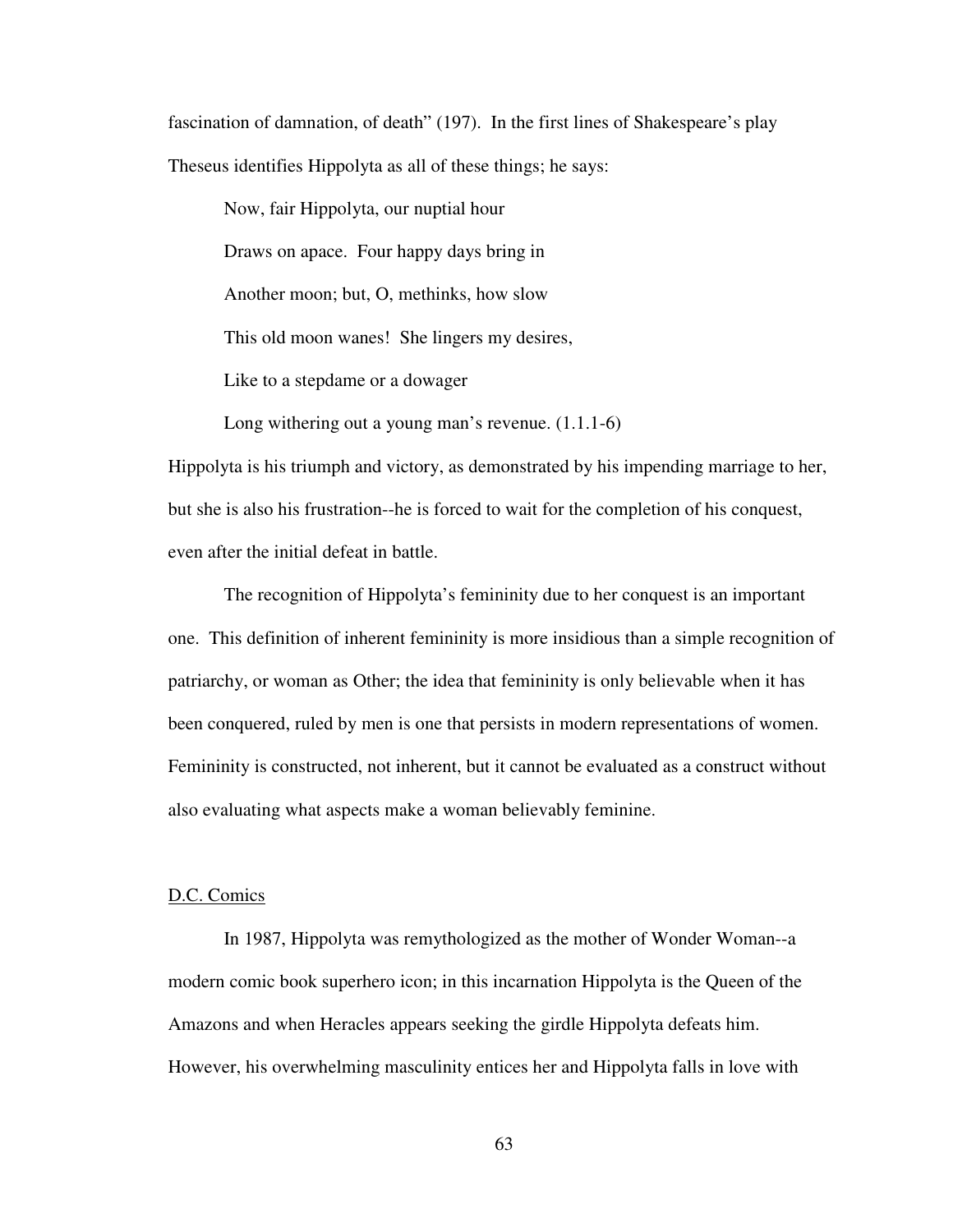Heracles in this incarnation: "Antiope fell helplessly in love with Theseus, and Hippolyta fell for Heracles pretty hard--too hard. In his madness, Heracles drugged Hippolyta, and when she awoke she was in chains. Heracles' army bound, beat, and raped the Amazons, tearing down their city and stealing their treasures" (endcdatabaseproject.com/Hippolyta). Hippolyta is the proof of Adrienne Rich's compulsory heterosexuality; Rich's claim, "the lie … that women are inevitably, even if rashly and tragically, drawn to men" (1778) is proven through Hippolyta's inability to resist Heracles. Heracles arrives seeking the destruction of Hippolyta and after she defeats him--even though he is clearly a poor choice for heterosexual romance because he has already tried to conquer the Amazons once--she is powerless to resist her growing attraction.

 D.C. Comics fully ensconces the Amazons in believable femininity by first having them defeated and raped, second through allowing them revenge, and, finally, by punishing them for that revenge:

 After a vision of one of the goddesses let her find her strength, Hippolyta broke out of her cell and set to work freeing her sisters. Hippolyta watched as many of her sisters succumbed to bloodlust, enjoying the bloody slaughter of the men … [Hippolyta] said that such a path of bloody revenge was not the Amazon way, and that to go down that way would lead only to destruction.

 In the midst of the ruins, the goddesses now appeared again. They were displeased with the Amazons, declaring that they had failed in their sacred mission--now the very name "Amazon" would be associated with death and destruction, not peace and equality. The Amazons must have a penance. They were each given a pair of steel "bracelets" to wear at all times, forever a reminder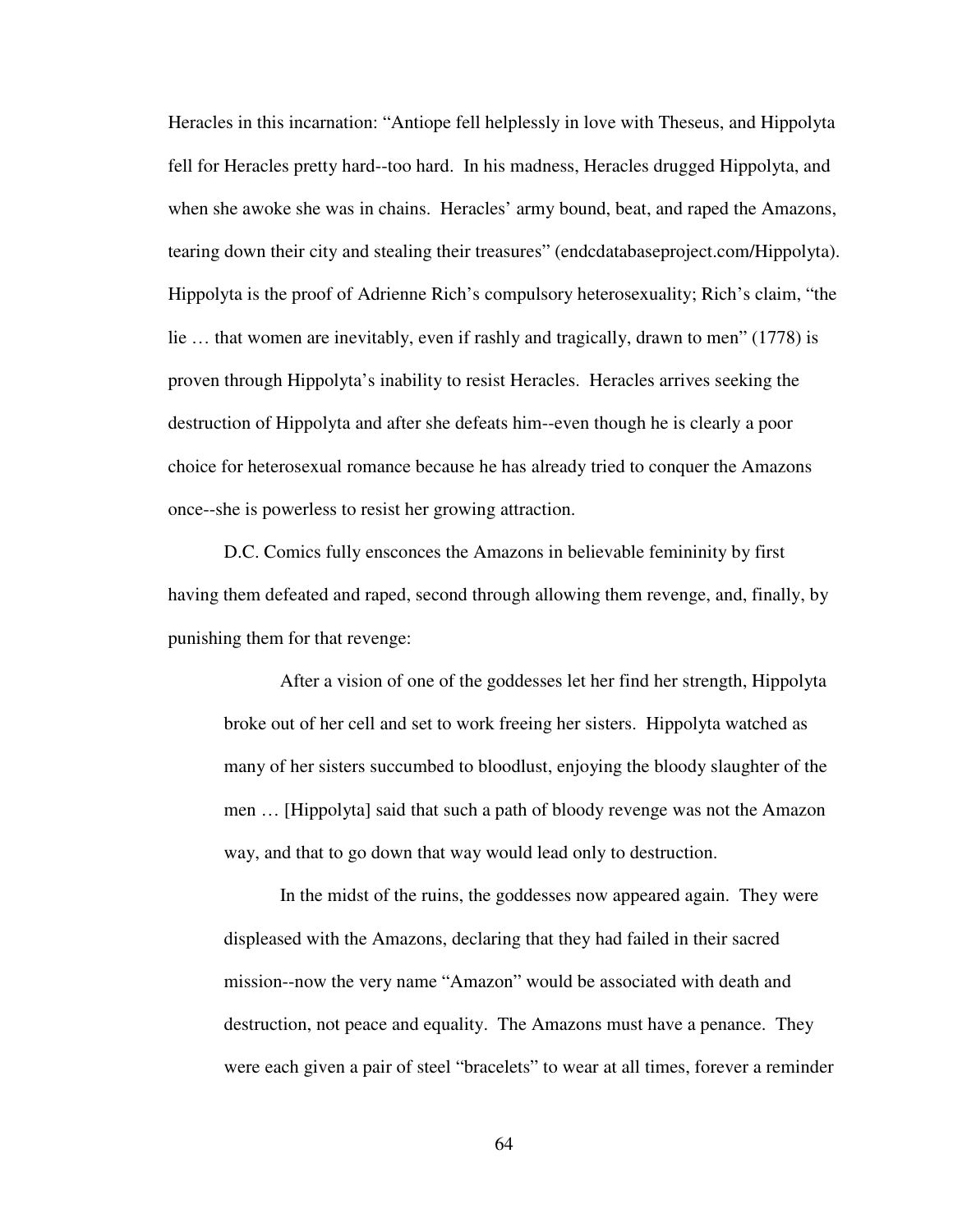of their capture and humiliation. Then their bodies and souls were purified, and they began their journey.

http://en.dcdatabaseproject.com/Hippolyta\_%28New\_Earth%29)

The Amazons are punished for seeking revenge against those that raped them and destroyed their city. Their bodies and souls are "purified" following the revenge, but not the rape. Both Heracles and Theseus survive the encounter with no punishment. The language used to describe Heracles versus the Amazons draws sympathy for Heracles' actions while also invoking horror of the Amazons; Heracles suffered from "madness" while the Amazons "succumbed to bloodlust, enjoying the bloody slaughter." This story, dated on the webpage to 1987, demonstrates how much the image of the Amazon was still dependent on the submissive, passive qualities of femininity at the forefront. Even though as Amazons they are warriors, their violence here is presented as unnatural and wrong; their feminine qualities of forgiveness are supposed to rule over their unnatural need for violent revenge.

 This history of Hippolyta in the D.C. Universe has yet to be revised. This, in combination with the continuing prevalence of Amazonian women being dominated on film, demonstrates that, regardless of advances in feminist theory, mainstream U. S. still needs the Amazon to be subjugated and eroticized through that very subjugation

 This understanding of *woman* and its inherent qualities of believable femininity is also important to an understanding of Hippolyta. An Amazon is a woman warrior, not a warrior woman and for a woman warrior a femininity that is dependent on her dependence presents a unique problem--she may be woman, and she may be warrior, but she cannot realistically be a success at both at the same time. I say success at both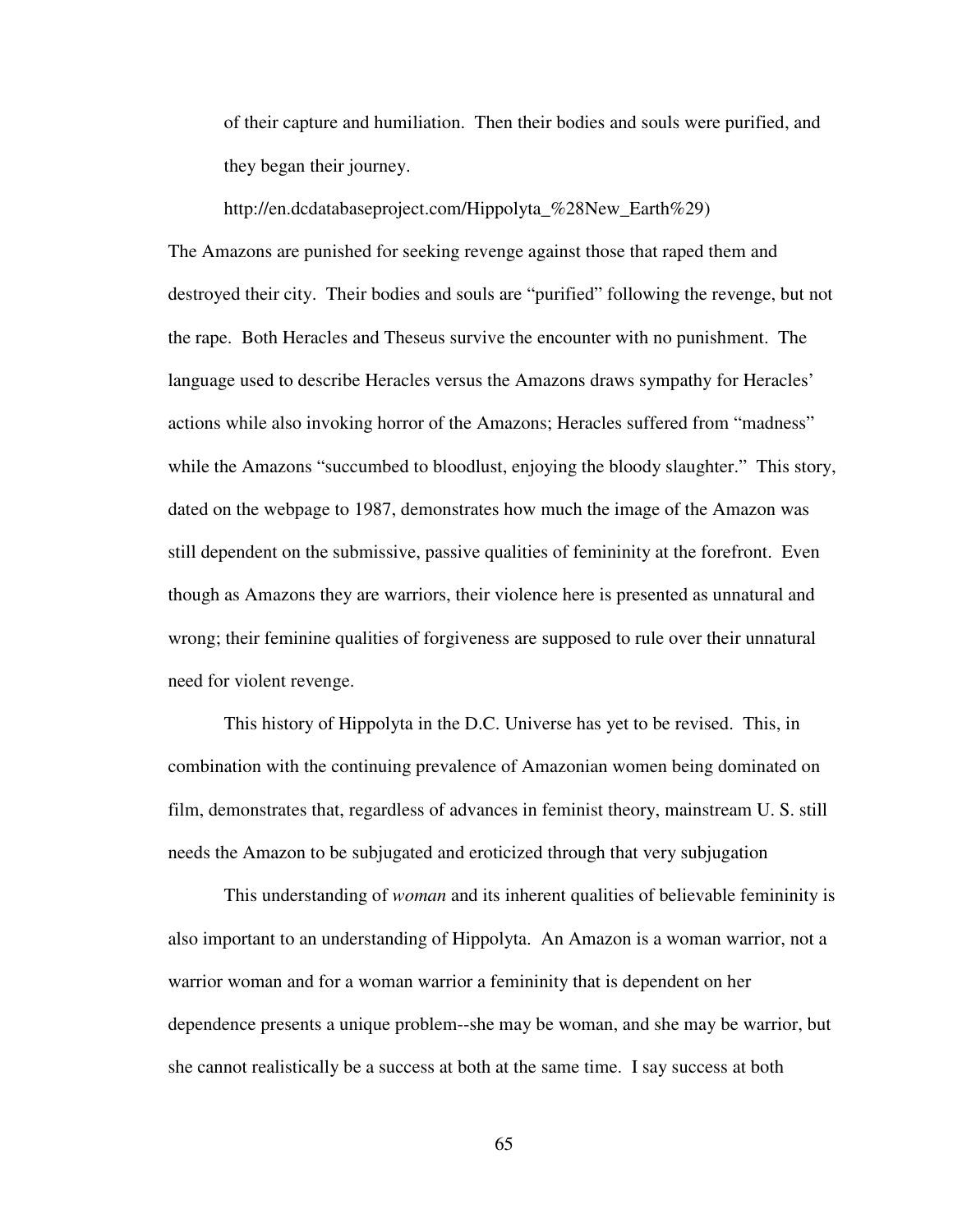because women have often been depicted as fighting next to men, but rarely are they depicted as fighting in a manner superior to men. If a woman is a superior fighter, often she is mistaken for a man and so not recognizable as a woman. In the D.C. Comics version of Hippolyta she defeats Heracles in battle and is recognized as woman, but cannot resist her own romantic love for him. If she is not defeated by her assumed biology then she is defeated by compulsory heterosexuality. The existence of compulsory heterosexuality then should be recognized, most obviously in the D.C. Comics telling, but also in Pizan and Shakespeare. Hippolyta's attraction to Theseus/Heracles is suicidal (Rich 1778). The end of the story told by Schwarz earlier is Hippolyta's death. This end is not revised by either Pizan or Shakespeare; both only tell Hippolyta's story up until her marriage to Theseus. Her end is romantic in Pizan and Shakespeare, tragic in D.C. Comics, but always, as Rich says, suicidal.

 One may be an Amazon or Warrior Woman, but the ability to fight, no matter how great, will never overcome the believed inherent weakness in femininity. The assumption that Hippolyta chooses (wants to submit to) Theseus/Hercules is necessary for the story to provide a satisfactory revisionary ending. This is the most insidious aspect of believable femininity and the naturalizing of "woman" as possessing an inherent femininity--the western idea of romantic love. Love for a woman is a necessity, she is not complete without it; without marriage to a man and children, her life is lacking. Her own strength is insufficient to provide happiness, and her happiness with a man is impossible without her submission and disavowal of her strength. She is defined only by her role as dictated by the man. Beauvoir says, "the man who likes danger and sport is not displeased to see woman turn into an amazon if he retains the hope of subjugating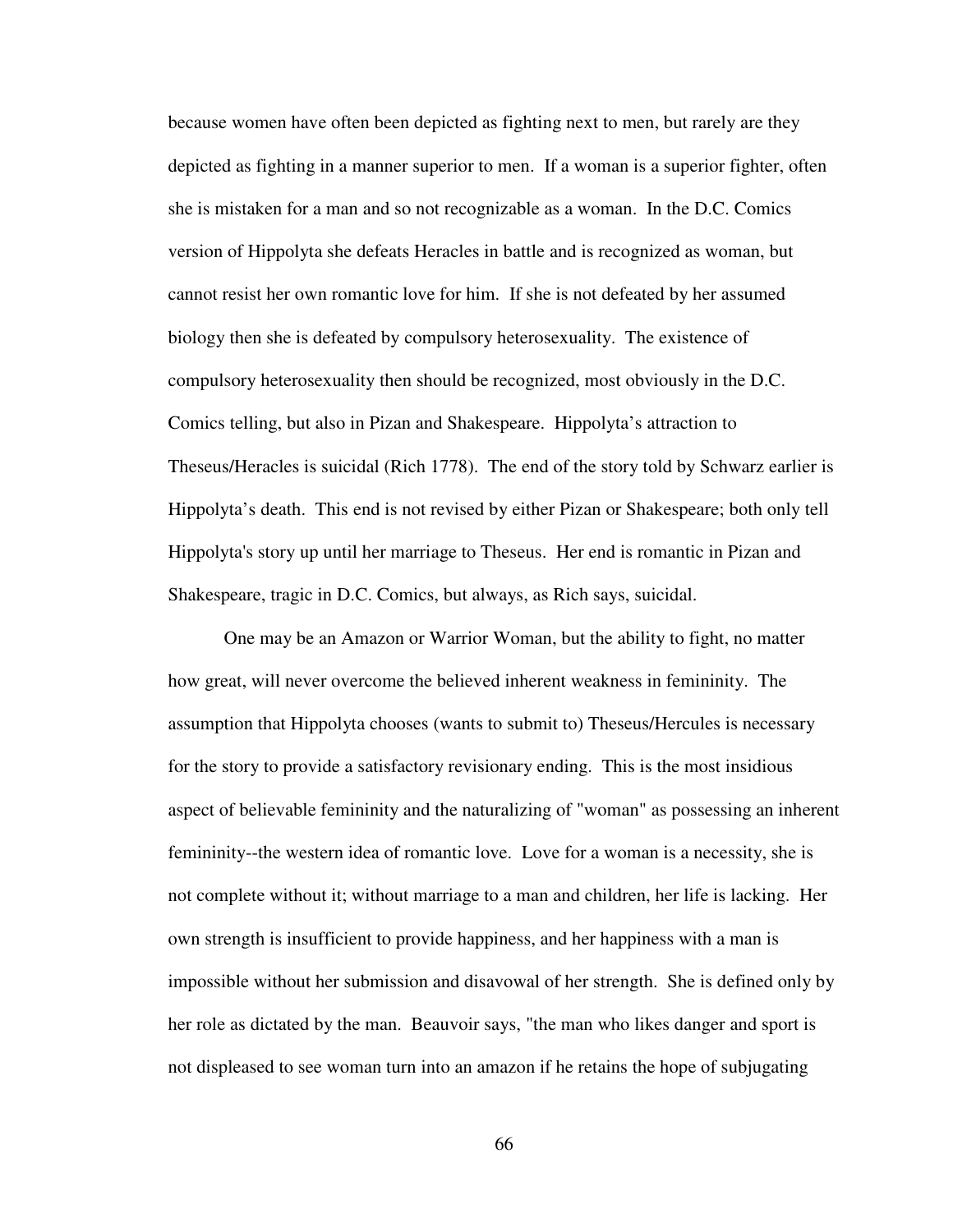her. What he requires in his heart of hearts is that this struggle remain a game for him, while for woman it involves her very destiny. Man's true victory, whether he is liberator or conquerer, lies just in this: that woman freely recognizes him as her destiny" (184). Hippolyta then is not a person, or even a woman, but an Other, and, what is worse, she is only an Other that exists for Theseus/Hercules to play with, to test his strength against. Finally, she will only exist as a satisfactory Other, believably feminine, if he obtains the satisfaction of her surrender. Hippolyta must not only lose to Theseus/Hercules, but must want to submit to him as well. Her femininity must crave the domination of his masculinity.

 What does this mean for the myth of the Amazon at large? Is Hippolyta one example as opposed to the rule? I think not; in both Pizan and Shakespeare her defeat is enough to reshape the entire Amazonian community, and in D.C. they chose Hippolyta, not Antiope, Menalippe, or Penthislea, to be Wonder Woman's mother. I think the result of believable femininity shaping Hippolyta's textual existence for so long is believable femininity shaping the myth of the Amazon as a whole. For women who refuse to quest for love like Britomart, for women who refuse to submit to sex like Radigund, the Amazon myth perpetuates the idea that, if they are real women, they are just being stubborn. A man can't have them if he's weak, but he can have them, even if they say no.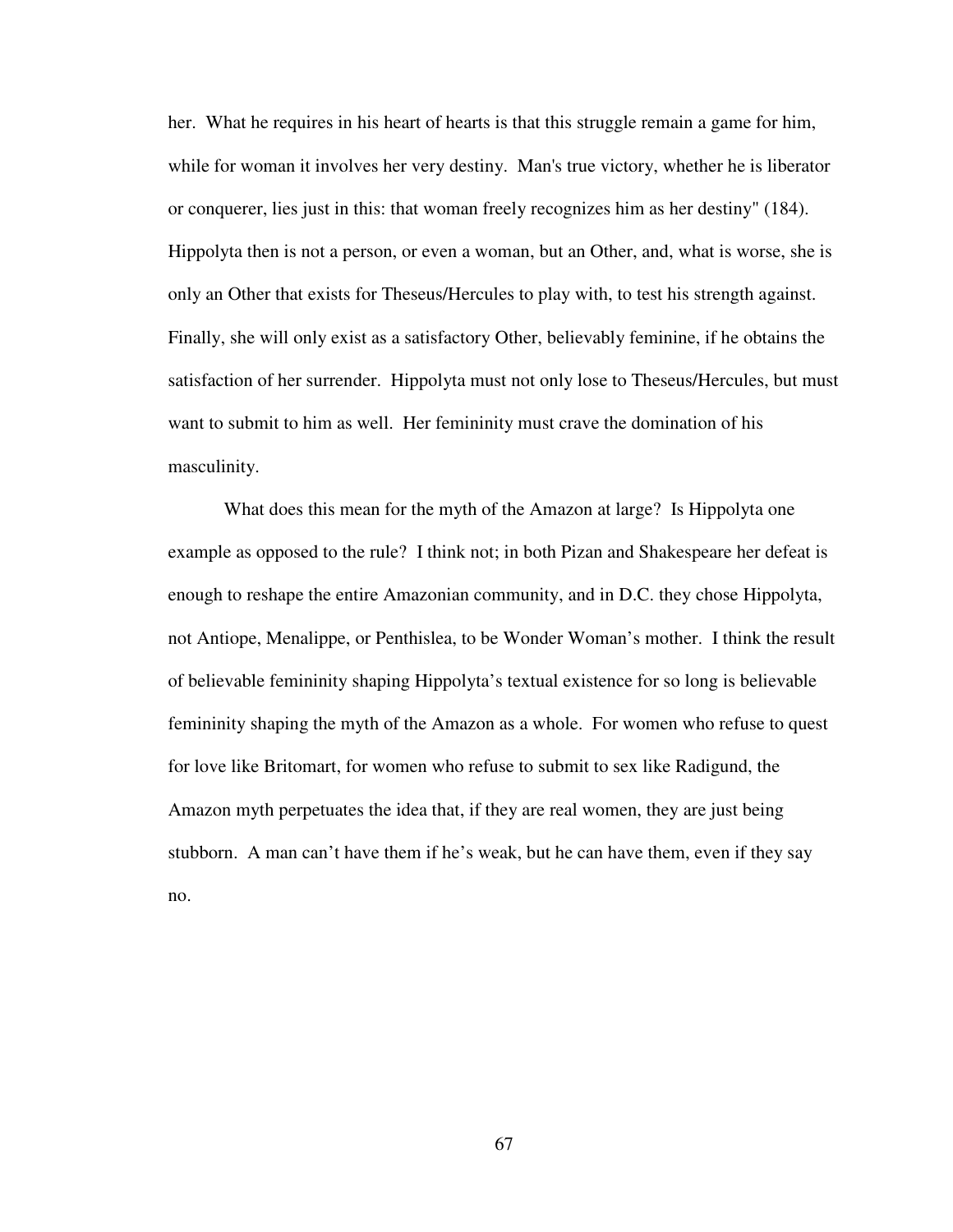# CHAPTER 4

### JOAN OF ARC: BELIEVABLE FEMININITYAND THE SAINT

Leonard Cohen's song "Joan of Arc," released in 1971, plays like a sad love sonnet from Joan's dark man. By the end of the song it is revealed that Cohen has crafted protestations of love by anthropomorphizing the fire that burned her. The song begins slowly and ballad like, the simple guitar strain providing a basic foundation upon which Cohen begins speak-singing--a narrator introducing his story. As Cohen's deep voice swallows the guitar, a picture of a very tired Joan riding in the dark, the fires of her destruction chasing her down is created: "Now the flames they followed Joan of Arc / as she came riding through the dark; / no moon to keep her armor bright, no man to get her through this very smoky night." Cohen's Joan is lonely in a specifically heterosexual way; in wanting a "man to get her through this very smoky night," the implication is not a platonic or familial relationship. Instead, Cohen is creating a Joan that craves a heterosexual partner who can protect and make love to her.

 When Joan speaks in the song, Cohen sings her words in a whiny voice that portrays a sense of yearning for a life defined by classic gender roles. "She said, 'I'm tired of the war, / I want the kind of work I had before. / A wedding dress, or something white, / to wear upon my swollen appetite." By the end of the first verse the picture that has been painted is a Joan desiring heterosexual companionship and craving the role of a wife. She isn't the warlike virgin, but is instead a woman in a nontraditional setting who wishes for the safety and enclosure of the patriarchy she left behind. As the second verse begins, the fire speaks back to Joan, a suicidal lover she's compelled to by her loneliness. Cohen's Joan is a compulsory heterosexual figure, one who is inevitably, "even if rashly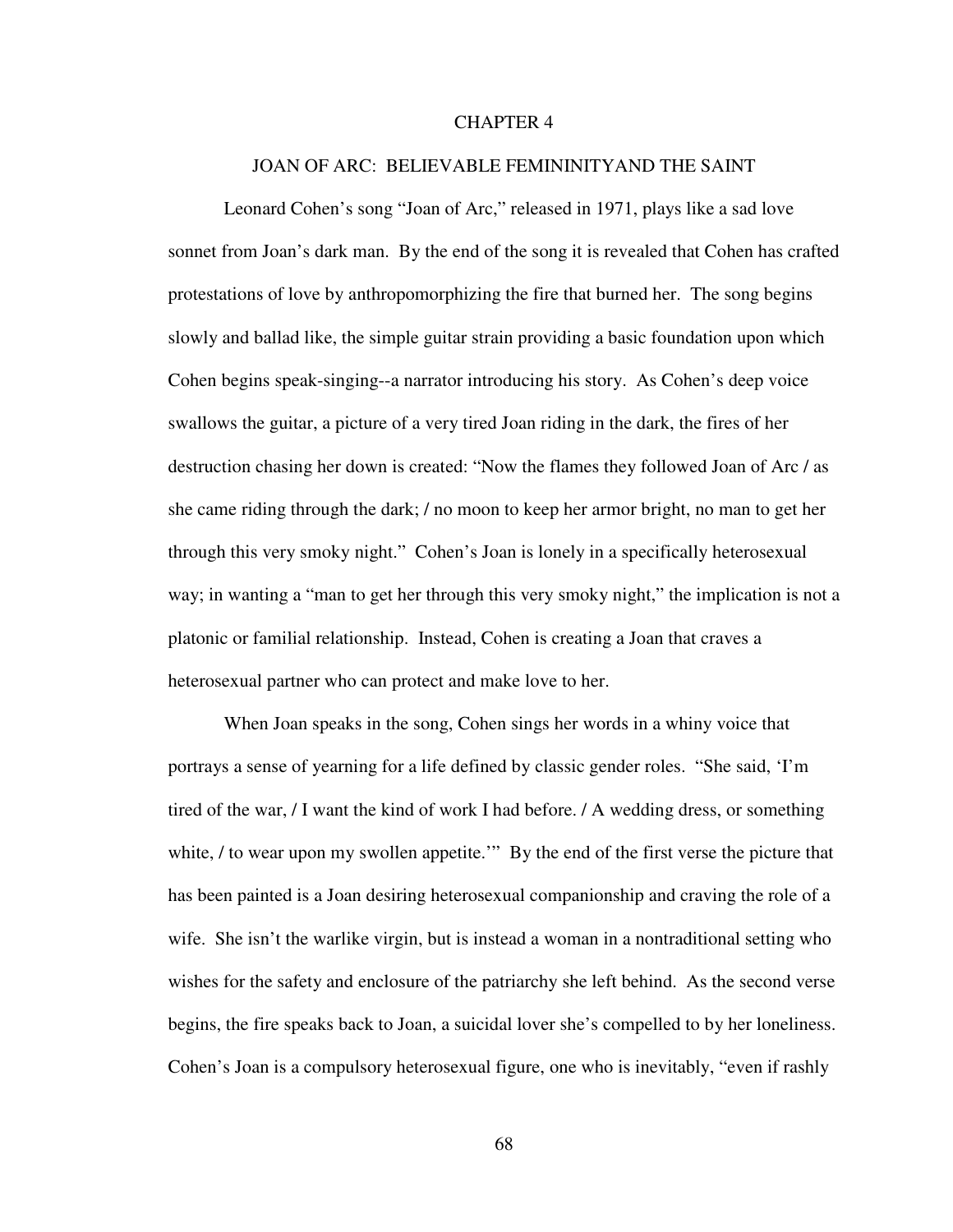and tragically, drawn to men: that even when that attraction is suicidal … it is still an organic imperative" (Rich 1778). Joan's attraction to the fire is absolutely suicidal, but she realizes her destruction too late; her pride and her loneliness both draw the fire to her, and draw her, inevitably, into its flames.

 The fire says to Joan, "Well, I'm glad to hear you talk this way, / you know I've watched you riding every day / and something in me yearns to win / such a cold and lonesome heroine." The fire, representing the male gaze, is perplexed by Joan's chastity and power. Her virginity keeps her perpetually from the entanglements of sex, and ability to lead and inspire makes her a powerful female, someone the fire can win- someone the fire can dominate. When Joan asks, "And who are you?" the fire replies, "Why, I am fire … And I love your solitude, I love your pride." Joan then crawls inside the fire saying, "Then fire, make your body cold, / I'm going to give you mine to hold," but the fire burns her--that is the nature of the fire--and the heat of its flames, destroys Joan of Arc in a powerful display of heterosexual destruction. Her loneliness makes her vulnerable, and her willful acceptance shows a Joan craving the domination and power of a superior male creation--something that she can give her body to be held.

 The fire takes "the dust of Joan of Arc, and high above the wedding guests / he hung the ashes of her wedding dress." As she's burned to death Joan realizes, "if he was fire, / oh then she must be wood." Cohen, praised for taking mythic characters like King David and Joan of Arc and bringing them "down to Earth" (youtube.com) through his songs like "Hallelujah" and "Joan of Arc," succeeds magnificently in creating a believably feminine Joan. This Joan of Arc, dreaming of wedding dresses and sexual yearnings, is destroyed by the fire she loves. Her status as a Saint and a virgin works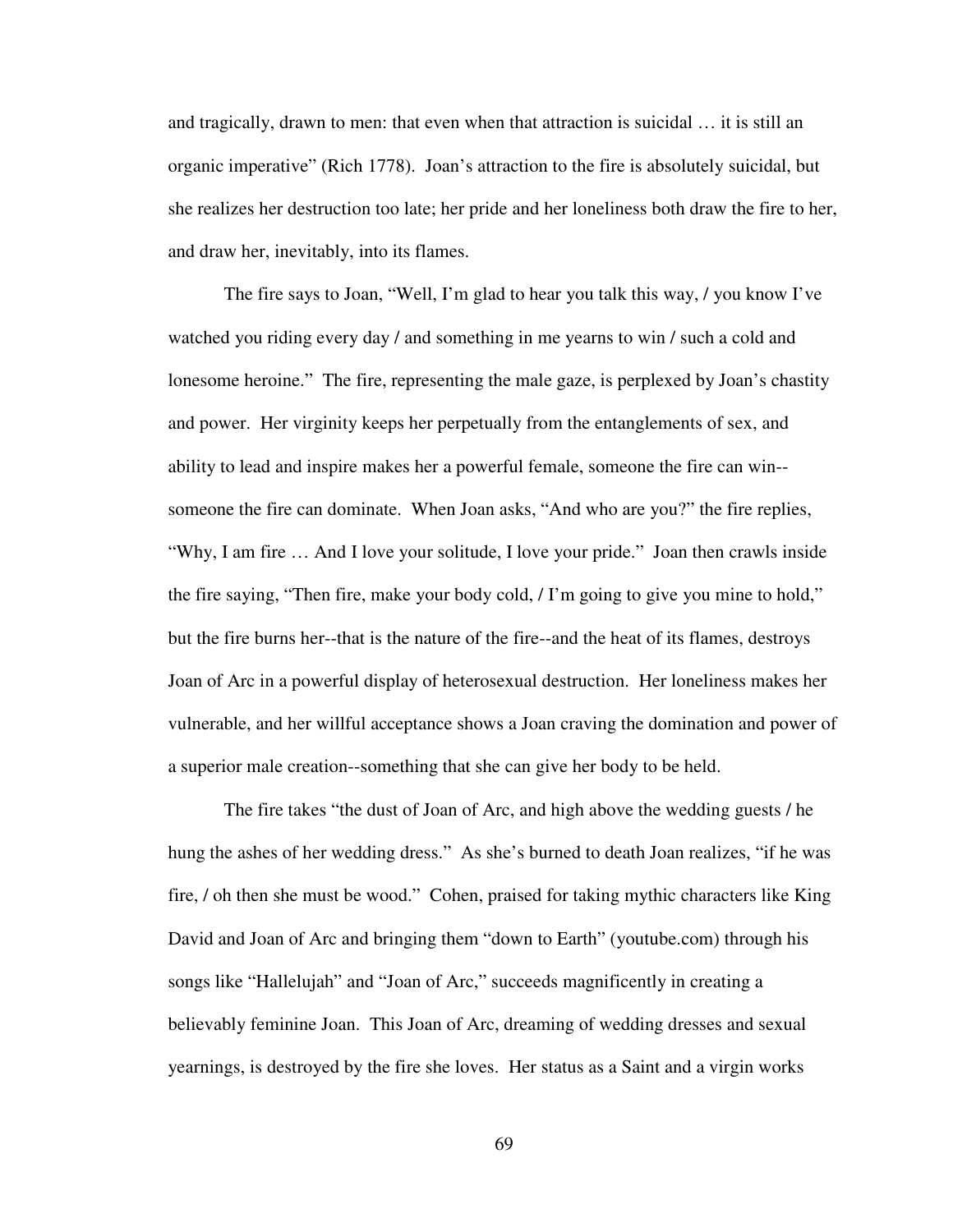against believable femininity to make Joan something more than Woman; she is a soldier of God without gender or sexuality, but Cohen replaces that sexuality, encompassing it in tragedy, and imagining a Joan who wishes not simply for peace, but for marriage, sex, and domination by a man. In bringing her "down to Earth," Cohen has rendered her unequivocally believably feminine.

 Believable femininity demands that all characters gendered female crave sexual domination by a male, but the saint figure precludes sexual relations. The Saint, as represented by Joan of Arc, is virginal--neither wanting nor seeking heterosexual romantic entanglements, but her virginity is not a positive alternative to suicidal heterosexual relationships. Joan of Arc, like all virgin figures, remains believably feminine because the threat of heterosexual domination always looms in her background. Simone de Beauvoir states, "The virginity of Mary has above all a negative value: that through which the flesh has been redeemed is not carnal; it has not been touched or possessed" (171). Joan's power is constructed through her virginity and centered around her lack of heterosexual sex; once she has sex, believable femininity dictates her expectation and desire of domination. The only way to ensure that Joan of Arc remains independent and still believably feminine is to interconnect her power and virginity. Joan remains believably feminine even though she is not seeking heterosexual domination because her virginity is presented as an alternate choice: if she weren't a virgin, she would seek submission.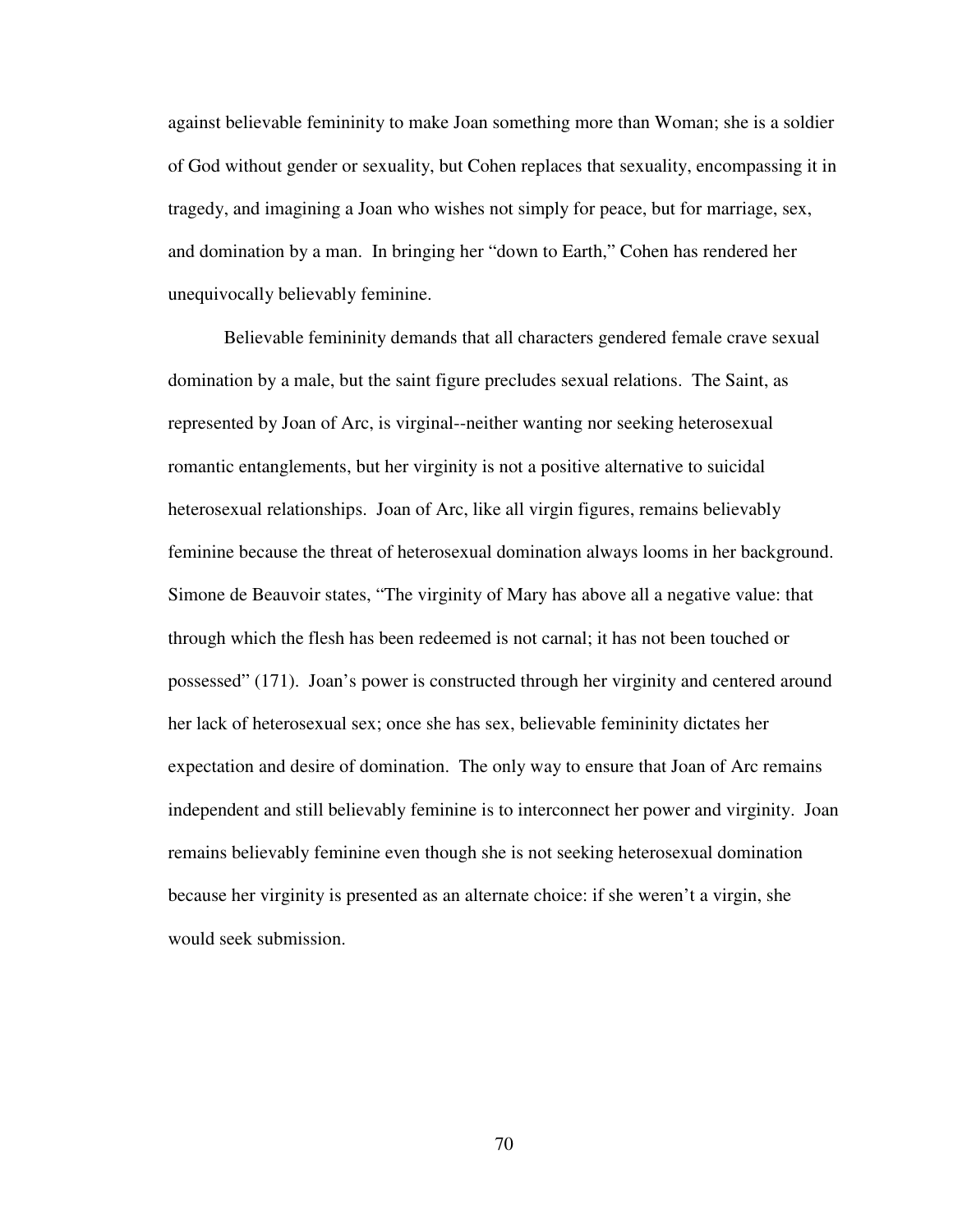### *1 Henry VI*

 Cohen opts to recreate a heterosexual Joan destroyed by her longings, but he was not the first to reimagine Joan in a sexualized way. In *1 Henry VI*, Joan's commitment to her god was reconfigured by Shakespeare as a demonic pact, and her sexuality revealed to be monstrous. Bernard Shaw imagined Joan in 1924 in his play *Saint Joan* as a tool of the historically patriarchal Christian society with no agency of her own. In every case the historic figure of Jeanne la Pucelle is transformed into the mythical and believably feminine character Joan of Arc through either the denial of her virginity or the exalting of it.

 Born in 1412 to Isabella and Jacques d'Arc, Joan began to hear voices at the age of thirteen; she claimed they were from Saints Michael, Margaret, Catherine, and sometimes Gabriel. In 1428 and 1429 she convinced Robert de Baudicourt to provide her with a horse, an armed escort, and an audience with the Dauphin, Charles VII (Astell xiii). After being examined by Theologians, she was given command of an army and managed to raise the siege of Orleans. Following her defeat at Paris in September 1429, Joan of Arc was taken prisoner by the English and abandoned by Charles VII (Blumenfeld-Kosinski 252). According to Blumenfeld-Kosinski: "Her male dress and her claims to divine inspiration provided the pretext for her trial on charges of witchcraft. She was finally burned at the stake on May 30, 1431" (252). By the time of her retrial and declared martyrdom in 1456, and eventual canonization in 1920, Joan of Arc had become an indelible figure of the Catholic mythos and a representation of female empowerment.

Her continued popularity in both France and the U.S. shown by the release of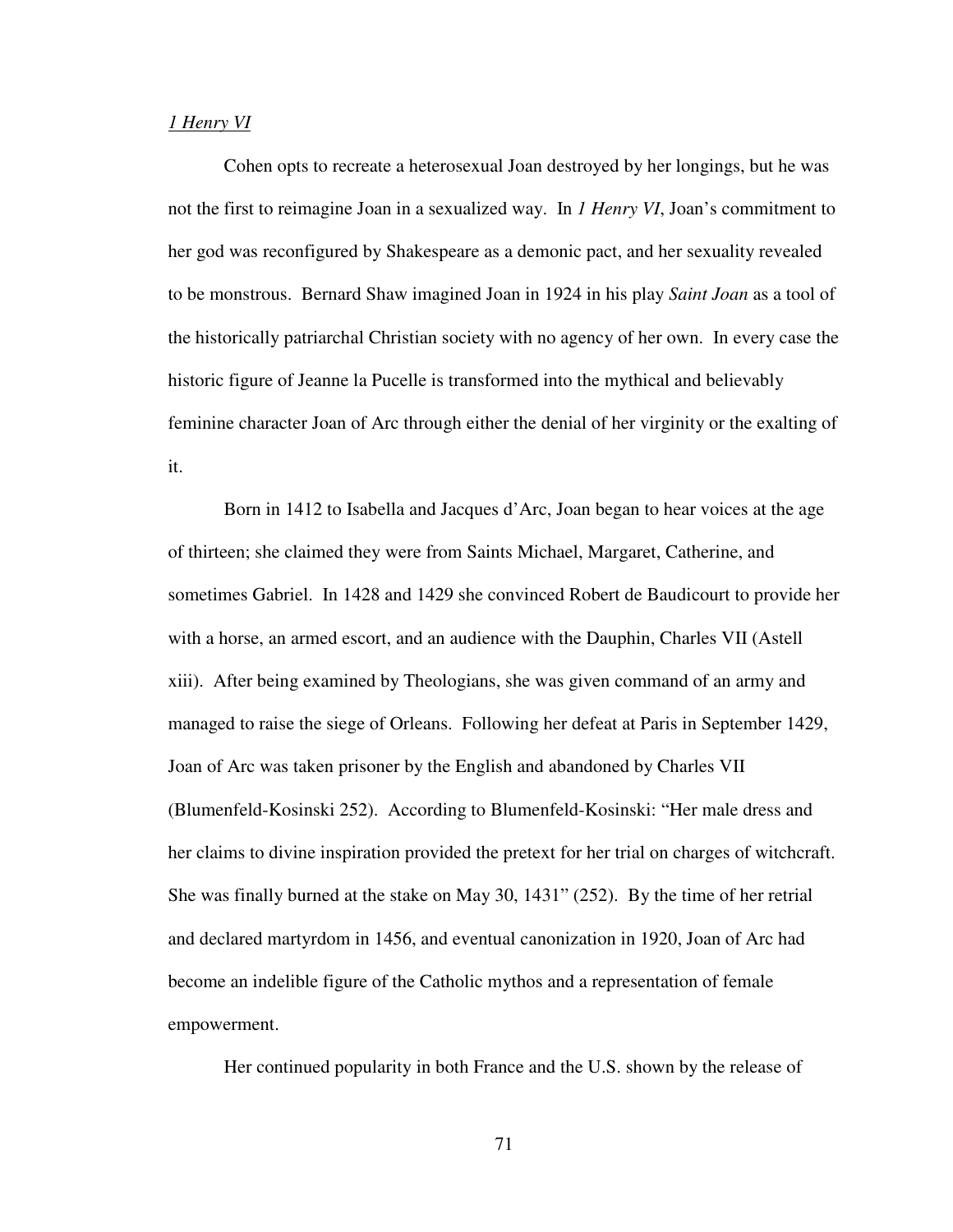another major motion picture, *The Messenger* in 2009, provoked Francoise Meltzer to muse, "there is something about Joan of Arc that appeals to the present obsession with blurred boundaries, and thus with the collapse of "clear" categories (of subjectivity, gender, power, the historical Church, and so on)" (90). I agree with Meltzer; I would take it further, however, and argue that the immense popularity of Joan of Arc--from being the subject of songs to major Hollywood movies--arises not only because of her blurred boundaries, but also because the continued distancing of Western society from the traditional patriarchy. This has created a tension within the Joan of Arc myth; as Barthes says, "Myth hides nothing and flaunts nothing; it distorts" (129). Shakespeare distorts Joan of Arc into a sexually monstrous being, while Shaw highlights her worth as directly tied to her virginity. Both maintain her believable femininity through the definition of her sexuality, and both examples maintain her status as Other. The Joan of Arc myth, however, is one place where believable femininity is being challenged. As the cult of saintly virginity is slowly brought down, a Joan of Arc who is only successful because she denies heterosexual longing and thereby escapes domination is unacceptable; readers, viewers, and listeners want a Joan of Arc whose independence exists separate from her sexuality.

 So long as Joan is powered by her God she is more powerful than any man. The requirement that a powerful female character want seek domination, however, and wants to be dominated by a superior man stifles remythologization of Joan. The scholarship surrounding Joan of Arc often remarks on this conflict in some way; Stephen Richey states in his book *Joan of Arc: The Warrior Saint*, "she was a teenage farm girl who crowned a reluctant king, rallied a broken people, reversed the course of a great war, and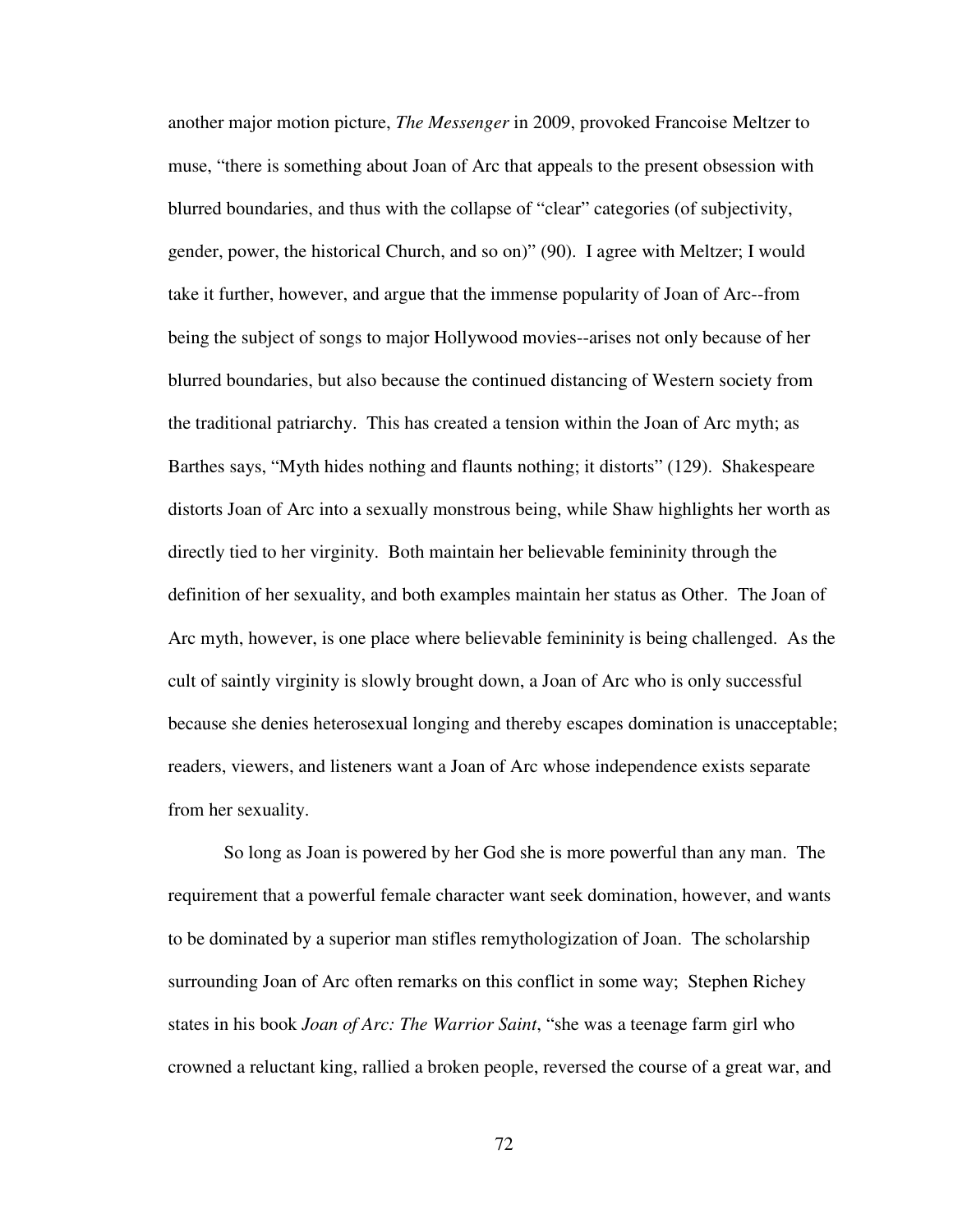pushed history onto a new path. She was Joan of Arc--what are we to make of her?" (1). Even Bernard Shaw, who publicly stated his intent to create a feminist Joan said in his 1924 "Preface" that Joan "seemed neutral in conflict of sex because men were too much afraid of her to fall in love with her" (11). The asexuality in Joan's character is a destabilizing agent; she is ensconced within patriarchal medieval Catholicism, but her power is unchecked by a dominating heterosexual male. Shaw unintentionally recreates a Joan who is a Mary figure, and this stabilizes her character under the power of the her God. Shaw wanted to keep Joan powerful, but was unaware that in consciously denying the possibility of a romantic heterosexual relationship he was further ensconcing her within the male over female hierarchy, and his choice to have Dunois justify her abandonment supports the male dominated French hierarchy. Her virginity in Shaw is the tool by which she maintains independence, masking the lack of subjectivity. For Shaw, Joan of Arc cannot be the warrior saint and the heterosexual woman at the same time.

 Shakespeare takes a remarkably different approach; while it is clear his Joan is an enemy of the English and the villain of *1 Henry VI*, the issue of her believable femininity is used to both define her villainy and simultaneously reduce her religious power to witchcraft. Shakespeare's first move to make Joan of Arc believably feminine is to recreate her character rather brilliantly, even down to her name, as one constant sexualized figure; he changes Jeanne la Pucelle--the French name of Joan of Arc--into Joan Puzel. Where Pucelle was the name Joan chose for herself, much like Queen Elizabeth, to illustrate her virginity as a sign of autonomous power, Puzel is a pun on Joan's name that means "whore." As Maria Warner illustrates, "*Pucelle* means 'virgin,'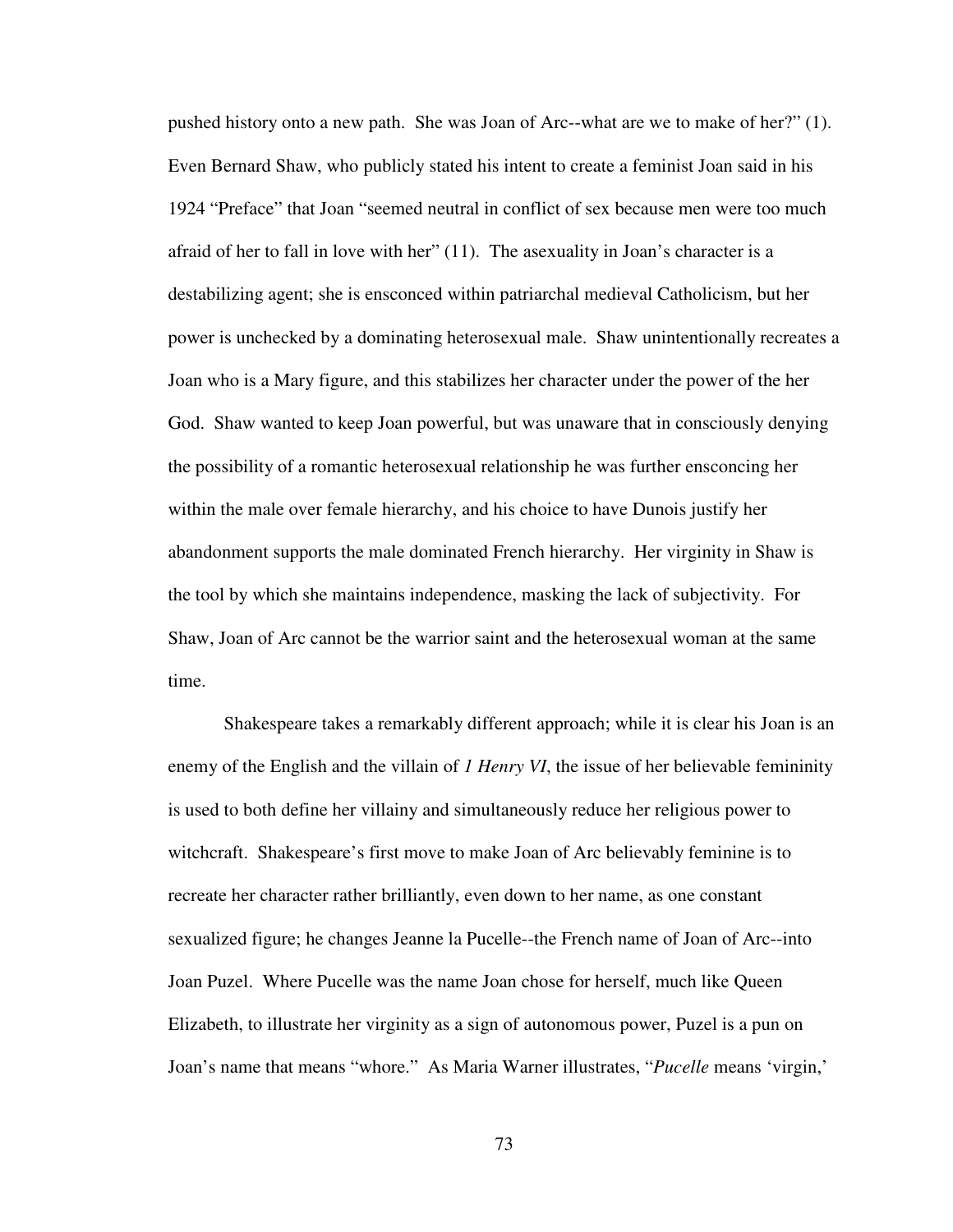but in a special way, with distinct shades connotating youth, innocence, and, paradoxically, nubility" (22), but "in English, 'pucelle' means virgin, 'puzel' means whore. The two English words can be used in performance to create a double perspective on Joan" (Burns 26). Her chosen virginity, a choice that removed Joan from the heterosexual gender hierarchy, is immediately thrown into question by the pun. Her character changes from Virgin to Whore as her believable femininity shifts from her submission to God to lying about her sexuality. In Shakespeare, Joan of Arc chooses to lie about her desire to be dominated and her disingenuousness leads to her mockery by Alencon, York, and Charles VII. Kay Stanton reads this phenomenon as the "English male characters, in rather pathetic attempts to deal with the power, military skill, superb rhetorical ability, and stunning charisma of virgin warrior Joan…labeling her as a witch and joking tirelessly in speculation about her sexual experience" (106). The doubled identity of Joan created by Shakespeare does illustrate the destabilizing effect she has on the English, but, more importantly, it reveals her desire for domination even as she protests against it. Joan is not superior to York, who defeats her; she is kept carefully ensconced in the patriarchal gender hierarchy by the stabilizing structure of patriarchy.

 This reestablishment of Joan's character is completed by Alencon's words following her first appearance on stage: "These women are shrewd tempters with their tongues" (1.2.123). As Burns puts it, "Alencon subverts the sanctity of her initial selfpresentation by sexualizing her rhetorical skills" (29). Joan is immediately aligned with "womankind" here; her vaunted station as a powerful virgin is forgotten as Alencon kindly reminds the reader that Joan is a woman above all. Alencon is also the first to question Joan's power and motivation in 2.1. As Joan strives to prove herself among the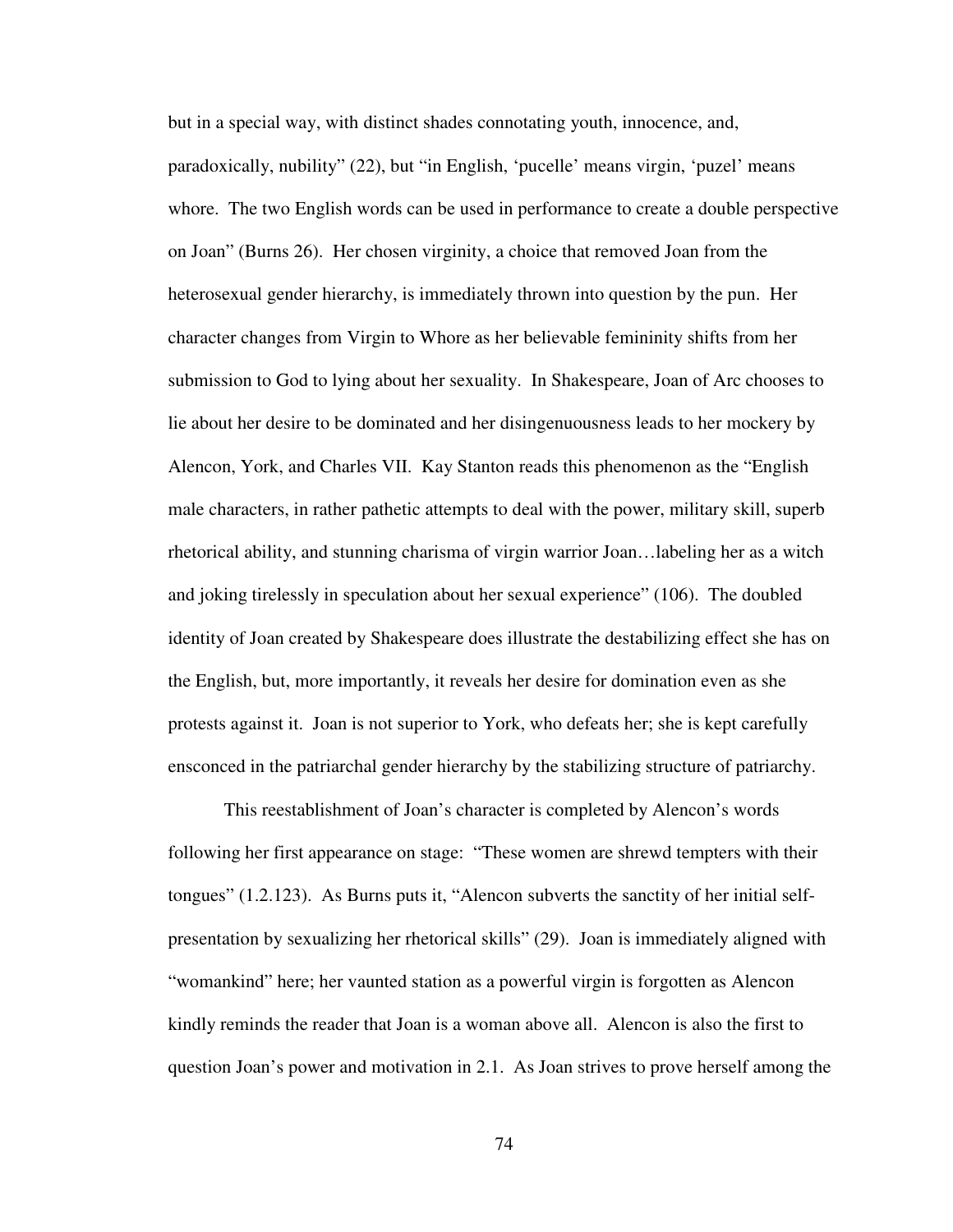French, she is useful to them only so long as she remains their lackey. Through these moves, Shakespeare manages to transform Joan from an inaccessible, baffling figure into one who is a sexualized woman before her first scene is even complete. Joan's role, then, is not to be simply "a foil to set off the chivalric English heroes of *1 Henry VI*" (Jackson 40), but to reinscribe the mythic character of Jeanne la Pucelle the Warrior Saint into Joan Puzel, the lying, deceitful whore. Her virginity was her key to escape from the patriarchy and provided her independence; as Stanton states, "it allowed her independence from male control" (113). By attacking her virginity first, Shakespeare reconfigures the male gaze, capturing Joan Puzel within it.

 Shakespeare's choice to reimagine Joan Puzel's raging sexuality also comments on the contemporary issue of cross-dressing in Renaissance England. The *querelle des femmes*, in which the nature of woman was heatedly debated through pamphlets, ballads, and dramatic performances, expressed the rising tension over shifting gender roles. One result of this debate was the prevalence of cross-dressing women on stage; Gabriele Bernhard Jackson states that, "the interrelated types of the Amazon, the warrior woman, the cross-dressing woman, and the witch, [were] all figures that--for a variety of reasons- were at the end of the sixteenth century objects of… fascination both in England and on the continent" (44). Joan of Arc becomes a central character for representation of this debate as a cross-dressing woman warrior; for Shakespeare's Joan femininity becomes doubled "presenting femininity and masculinity not as oppositional or mutually displacing terms but as simultaneous performative effects" (Schwarz 142). Joan Puzel is a functioning representation of the Amazon myth, and a warning of unchecked female power similarly to Spenser's Radigund.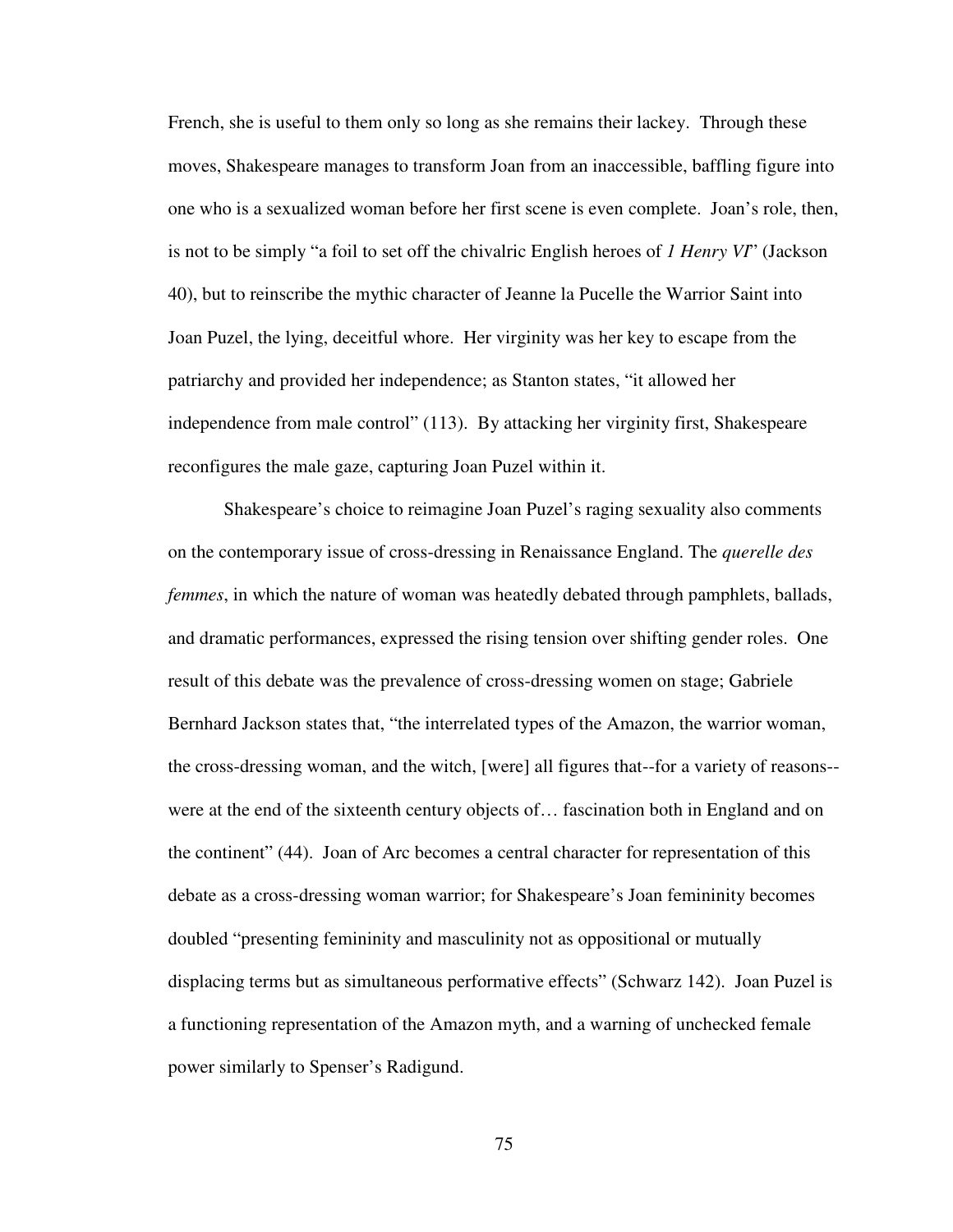Jackson points out, "the Amazon and the warrior woman were already established as two of the most valued positive *exempla* of the controversy over women. Joan is identified with both immediately on her entry into the play's action" (49) and that "the power of this combination reaches beyond the arena of the formal debate. Spenser had just used it in *The Faerie Queene*" (49). I agree with her that Joan's characterization by Shakespeare is referencing Spenser's *Faerie Queene*, but while the warrior woman--a character sharing the virtue of Britomart and her positive representations of Queen Elizabeth--is a positive figure, I would argue that in Spenser and Shakespeare the Amazon was largely negative. Jackson states "*The Faerie Queene* contains an evil Amazon alongside its positive allusions" (51), and I would emphasize the point that Spenser's Britomart is identified as a woman warrior while Radigund, the "evil Amazon," is clearly depicted as the dark shadow of the warrior mayd. Shakespeare accomplishes a similar doubling by creating a sexualized, witch out of Joan--a dark opposite to the chaste heroines of the Bible.

 While Joan is simultaneously labeled an Amazon and a warrior woman by her use of the "sword of Deborah" (1.2.104-5), I would argue that her use of a magic sword is not a positive allusion to warrior women like Britomart, but a tool to locate Joan's power outside of herself, much like 5.2 when she pleads with the fiends to help her win Paris. Like Radigund, Joan uses a sword not a spear, and her dubious chastity in Shakespeare's play powers nothing. Furthermore, issues of authorship aside, Joan is shown to be a witch of the devil, not a warrior of God. While I agree with Jackson that "from the very beginning… Joan's ideological function is complicated to the point of self-contradiction" (51) I don't agree that the Amazonian connotation of Joan is a positive one. I believe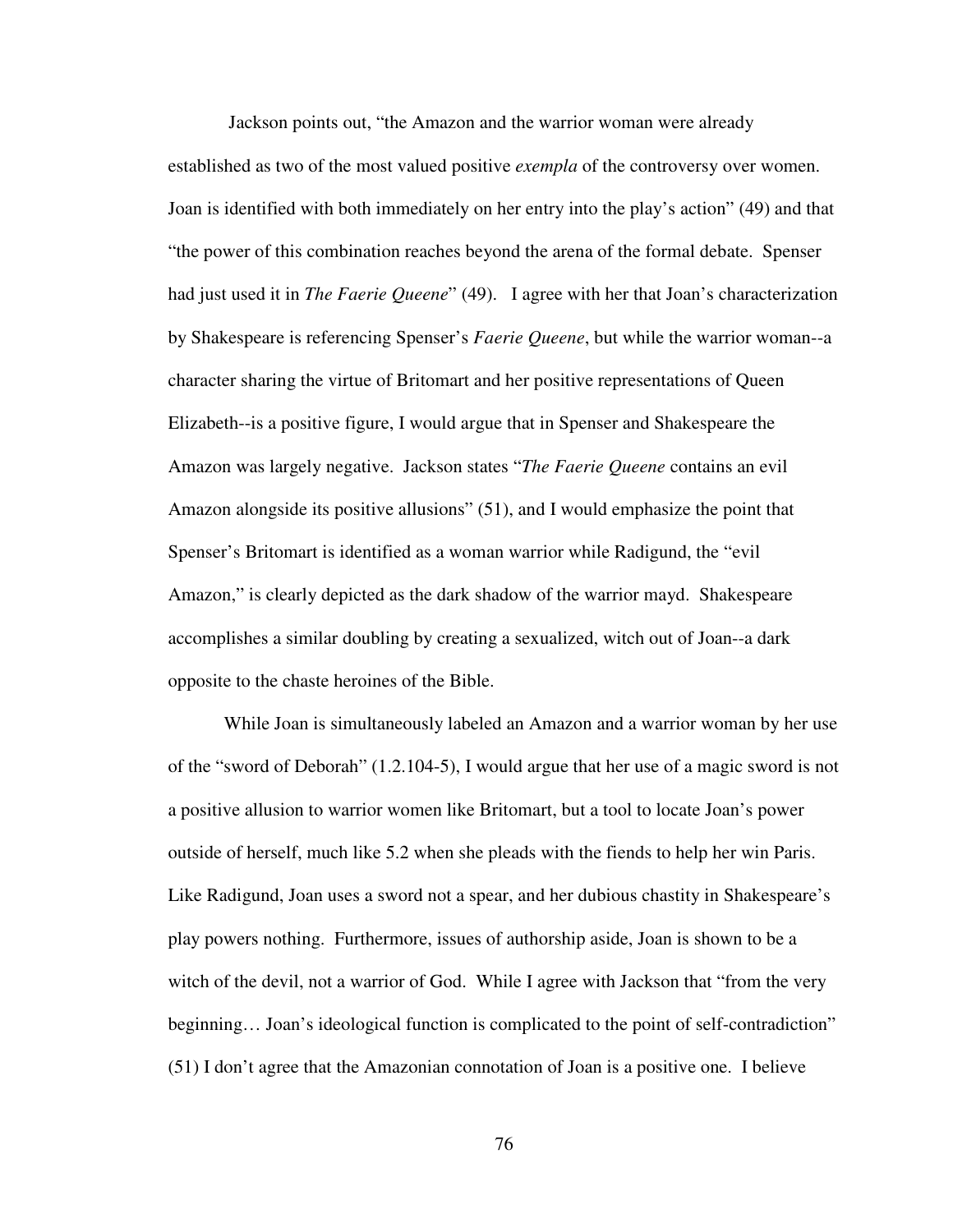Kathryn Schwarz is right when she states: "images of Amazons in socially conventionalized roles locate the strange--and, indeed, the terrifying--within the familiar, resulting in the anxieties of conflation, displacement, and loss" (141). Shakespeare introduces a Joan that is both witch and Amazon, strange and terrifying, and while a charismatic enemy of the English, a very particularly female enemy. Schwarz states that this conflation of the strange within the familiar is Freud's uncanny effect and explains that this intersection is "a collapse of opposition into conflation at the level of language itself" (141). Joan Puzel, therefore, is the witch conflated with the Amazon: Joan can find power, but that power is inevitably and always destabilizing. And as powerful as she is, Joan cannot control her fiends nor successfully defend herself against York and the English.

 Much like Spenser's Radigund, Shakespeare's Joan has a limited existence as an Amazon. She is revealed monstrous like Radigund; Peter Saccio argued that Joan was "revealed as a sorceress, a whore, and a vixen of monstrous pretensions and ingratitude" and that "Shakespeare [was] dramatizing a common English view of her" (110). Stanton responds by emphasizing that this characterization was "not the *only* 'English view of her'" (107) but Joan Puzel of *1 Henry VI* is left a witch, a sexualized figure, and a liar. She is then, on the surface at least, drawn as monstrous by the end of the play. Shakespeare does not provide a Joan who signs a confession under duress, but one who is pleading for her life, at the cost of her reputation--the very thing by which she moves freely and powerfully through the world--within a few lines of her capture. Her lying is intensely problematic in 5.3 despite the clear motivation to save herself from the English. Establishing Joan Puzel as a liar, Shakespeare crafts the possibility of her sexual activity,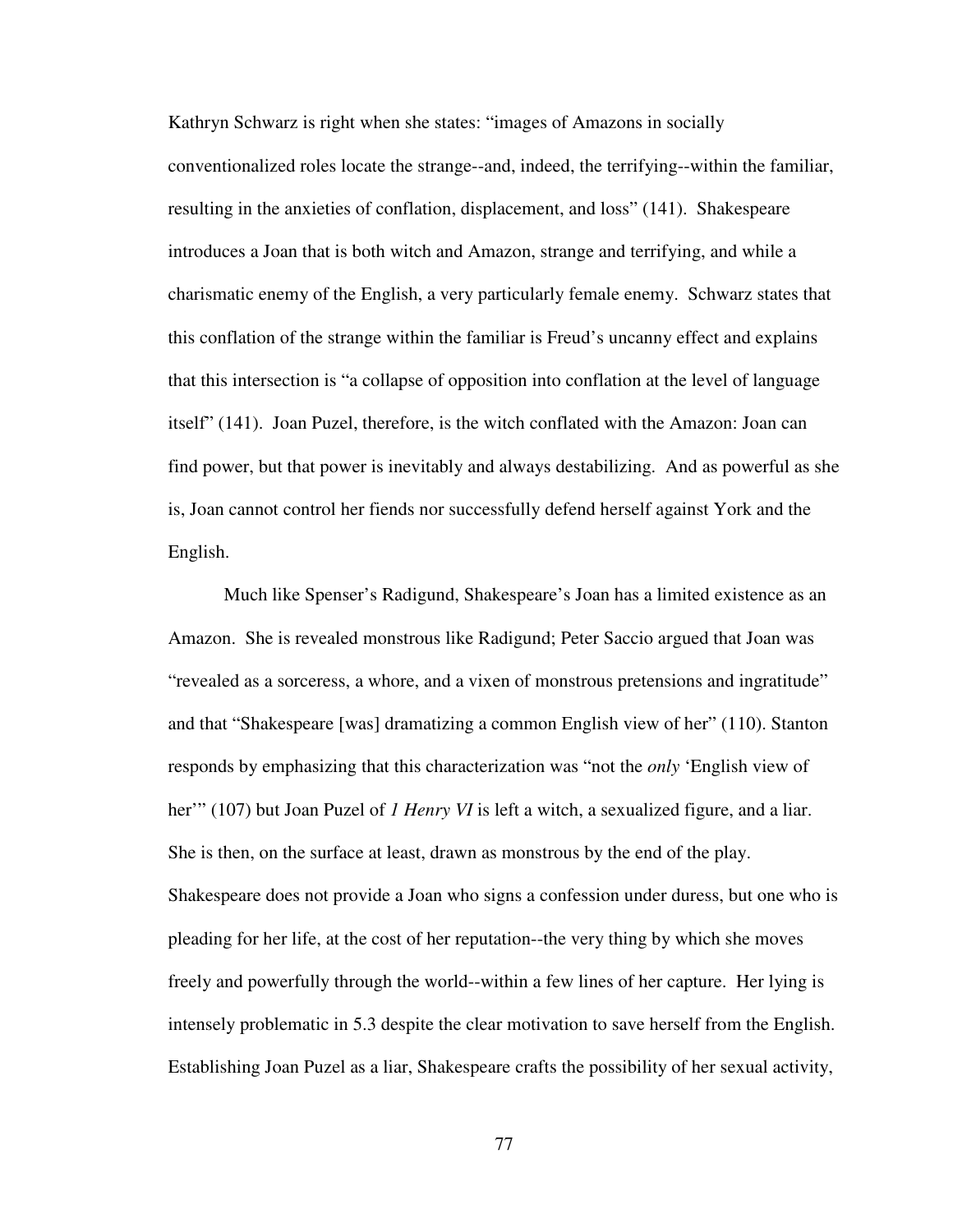and it is precisely this possibility that discredits her and limits her power through believable femininity regardless of her reality.

 Joan's claim of pregnancy at 5.3.62-85 has prompted much debate, as it has been seen as Shakespeare's "'attempt to blacken the reputation of Joan of Arc'--an easy task in the Elizabethan period, when women 'who refuse[d] the place of silent subjection' could, like Shakespeare's Joan in Act 5, be carted to execution as witches" (Jackson 41). I would agree with Jackson that Joan's reputation is being attacked but I think Shakespeare accomplishes something far more devious. As a Saint, Joan of Arc is a woman that fights, has the blessing of God, and defies gender roles; her story is remarkable because she was a girl, but she was a girl who failed to find containment in the heterosexual hierarchy and was still successful. Her claim of pregnancy in 5.3 is a masterstroke; Shakespeare transforms her religious power into witchcraft, throws her chastity into question with her name, and questions the truthfulness of her words by having her claim righteousness after calling on fiends for help. Jackson states, "it is a reflection as much on accepted critical standards of aesthetic unity as on the gullibility of individual critics that several have read this last scene as Joan's admission of sexual activity with the whole French camp" (42). I absolutely agree that unexamined acceptance of Joan's words, "I am with child, ye bloody homicides: / Murder not then the fruit within my womb" (5.3.62-3) reveals a failure to grasp the subtleties of Joan's character, but I also think the horror of this scene is precisely that it might be true.

 The pregnancy scene arrives on the heels of Joan's denial of her father, and she screams contradictory statements at the English--this rhetorically complicates her character and raises questions about her trustworthiness. Stanton claims that "upon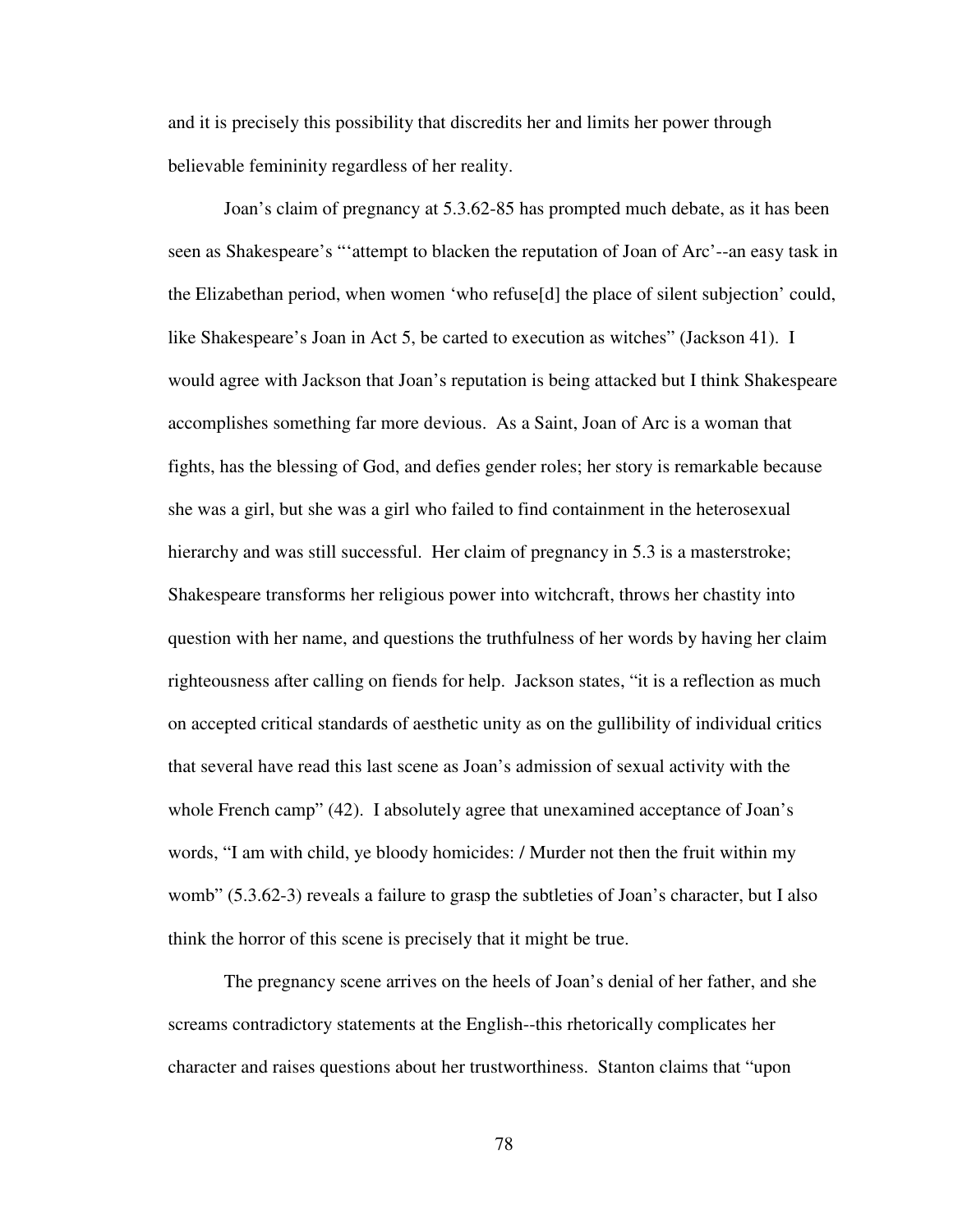closer examination" these problematic scenes "actually ameliorate Joan's stance" (107). Stanton's approach, while exciting, especially as it consciously avoids making the same mistakes of critics in the past by simply assuming that Joan is complicitous with evil, works against the mythos of the play. Stanton first argues that Joan saves her father by denying him (108) and while this is a powerful rereading of the scene, her argument that Joan's fiends are actually representations of natural power as used in Wicca and not devilish as found in the Christian religion (116) is less convincing. Shakespeare crafts a particularly Christian Joan who credits "Heaven" (1.2.74) and "Christ's mother" (1.2.106) throughout the play with her supernatural power. In 5.3 when her real spirits are revealed the blocking reads "*Enter Fiends*," and she calls to them "Now help, ye charming spells and periapts, / And ye, choice spirits that admonish me / …Under the lordly monarch of the north"  $(5.3.22-7)$ . Burns glosses "the lordly monarch of the north" as the "name for the devil derived from Isaiah" (259) and while she has appeared to be a powerful Christian throughout the play, Shakespeare destroys the mystery of her character by revealing, unabashedly, that she is a witch in league with devilish fiends. The problem that I think Stanton explicates brilliantly is that so long as Joan is working within the Christian mythos she is trapped by historically patriarchal Catholicism. The only solution for saving her character in Shakespeare's play is to imagine her as non-Christian; however, Shakespeare presents a solidly Christian world with a Joan powered by the Devil.

 Her abandonment of her father, then, still shows a Joan that lies, even if she is saving his life. She is mad with power as she screams at the English:

First let me tell you whom you have condemned: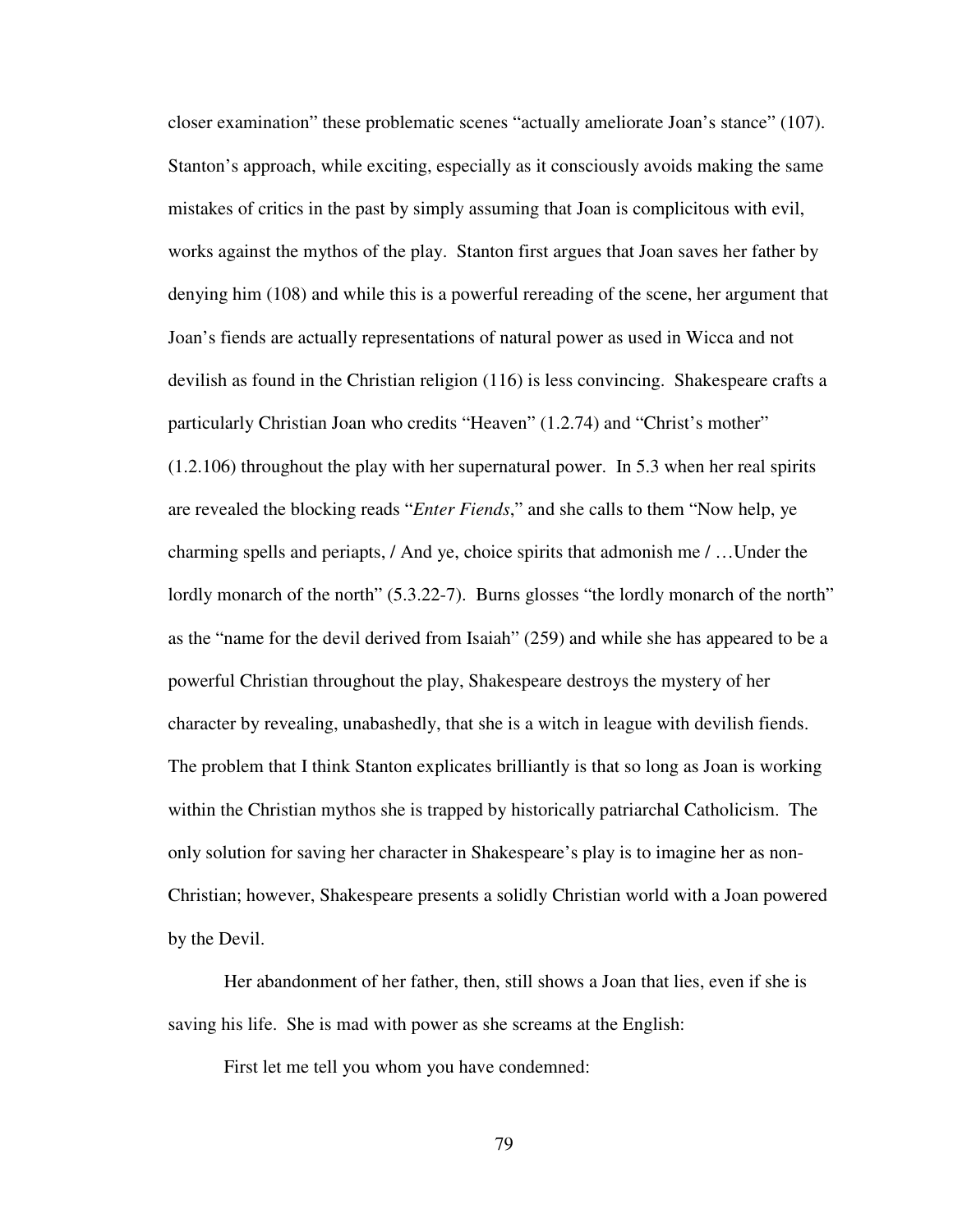Not me begotten of a shepherd swain, But issued from the progeny of kings; Virtuous and holy, chosen from above By inspiration of celestial grace To work exceeding miracles on earth. I never had to do with wicked spirits; But you, that are polluted with your lusts, Stained with the guiltless blood of innocents, Corrupt and tainted with a thousand vices, Because you want the grace that others have, You judge it straight a thing impossible To compass wonders but by help of devils. No--misconceived, Joan of Aire hath been A virgin from her tender infancy, Chaste and immaculate in very thought, Whose maiden-blood, thus rigorously effused, Will cry for vengeance at the gates of heaven  $(5.2.34-53)$ .

Only one scene before Joan is shown begging the fiends to help her as they walk away, despite her offerings of blood and body (5.3.35-42). When she yells at the English then, "You judge it straight a thing impossible / To compass wonders but by help of devils" (5.3.47-8), the audience knows that she is lying, claiming supernatural powers from God having just communed with the devil a moment ago. Her powerful critique of the English is subverted by her own claims of righteousness proving the domination of York,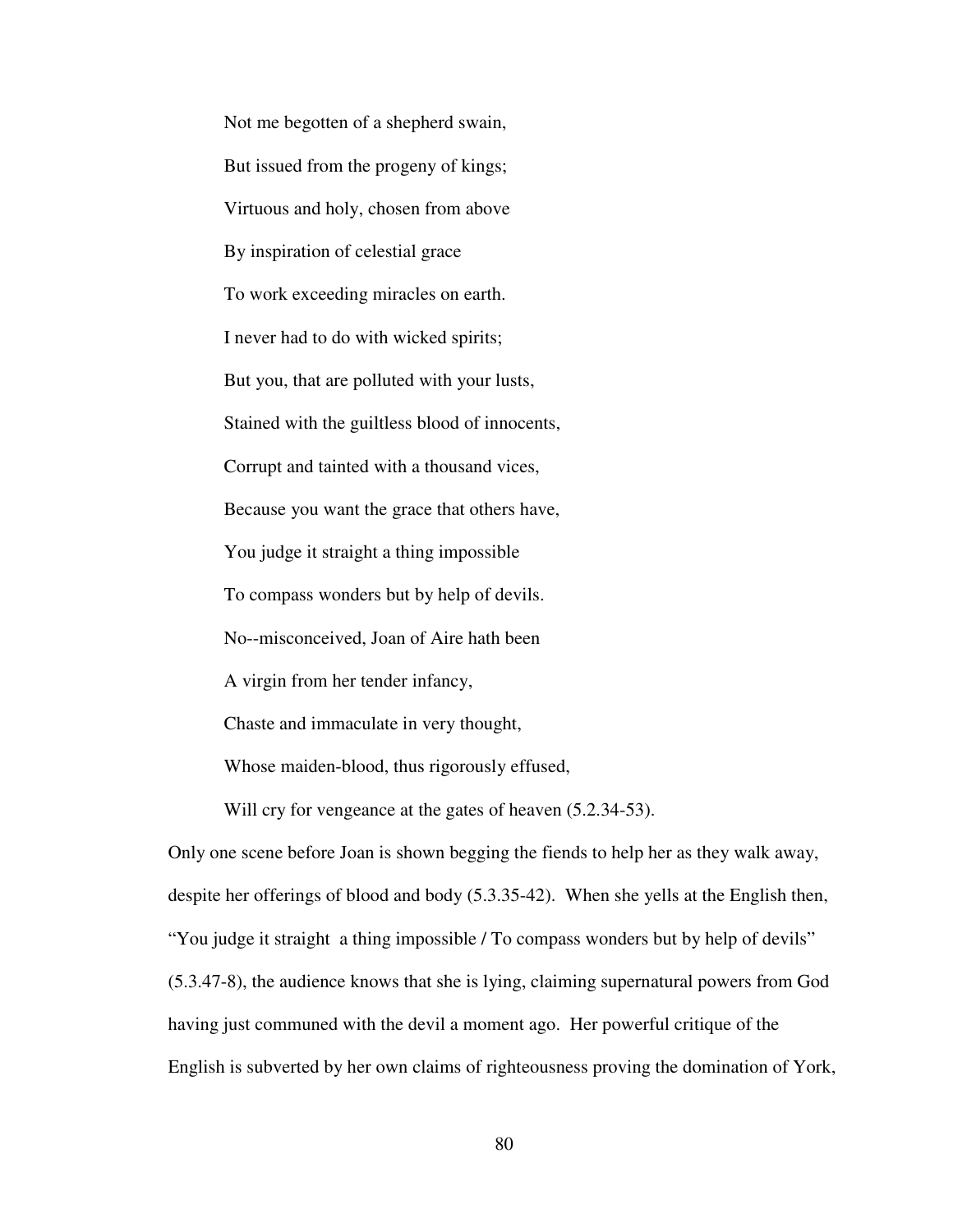and through him the domination of the English male.

 Burns reads this scene as unique: "She asks 'this once', emphasizing that this is a unique and exceptional request" (38), but I disagree, arguing instead that Joan's "this once" is a joke. As a female and, therefore, weaker than her male counterparts, the reader and Renaissance audience would recognize Joan had help from her fiends multiple times throughout the play. When Joan pleads with the fiends onstage she is seen as a needful enchantress who is powerless without her demonic help. Her powers of witchcraft are kept carefully regulated through the English capture and punishment of her.

 As Joan proclaims her virginity since birth throughout the play, but most heatedly and recently in 5.2, her simultaneous claim of righteousness raises serious questions about all other claims. She clearly lied, or was somehow madly mistaken, about her dealings with God and so when she claims first virginity and then pregnancy there is an awful sort of tension as the reader or watcher of the play is left unsure of Joan's sexual state. On the one hand, perhaps Shakespeare never intended for her words to be taken seriously; as Robert Ornstein states, "To save herself from execution, Joan declares herself pregnant by Reignier, Margaret's father. But one would hardly expect an audience to make much of this accusation when Joan previously accuses the Dauphin and Alencon of being her paramours" (41). Joan's claims, then, are a plea for her life, and this would certainly absolve the English of so viciously executing a pregnant woman while laughing at her words. However, because Joan is a witch and not a saint, virginity would not necessarily be a requirement for her power as she isn't powered by the Christian God but the Christian Devil in Shakespeare's play, and this means, I think, that it is as likely she is pregnant, as she isn't. The real brilliance, however, is that it doesn't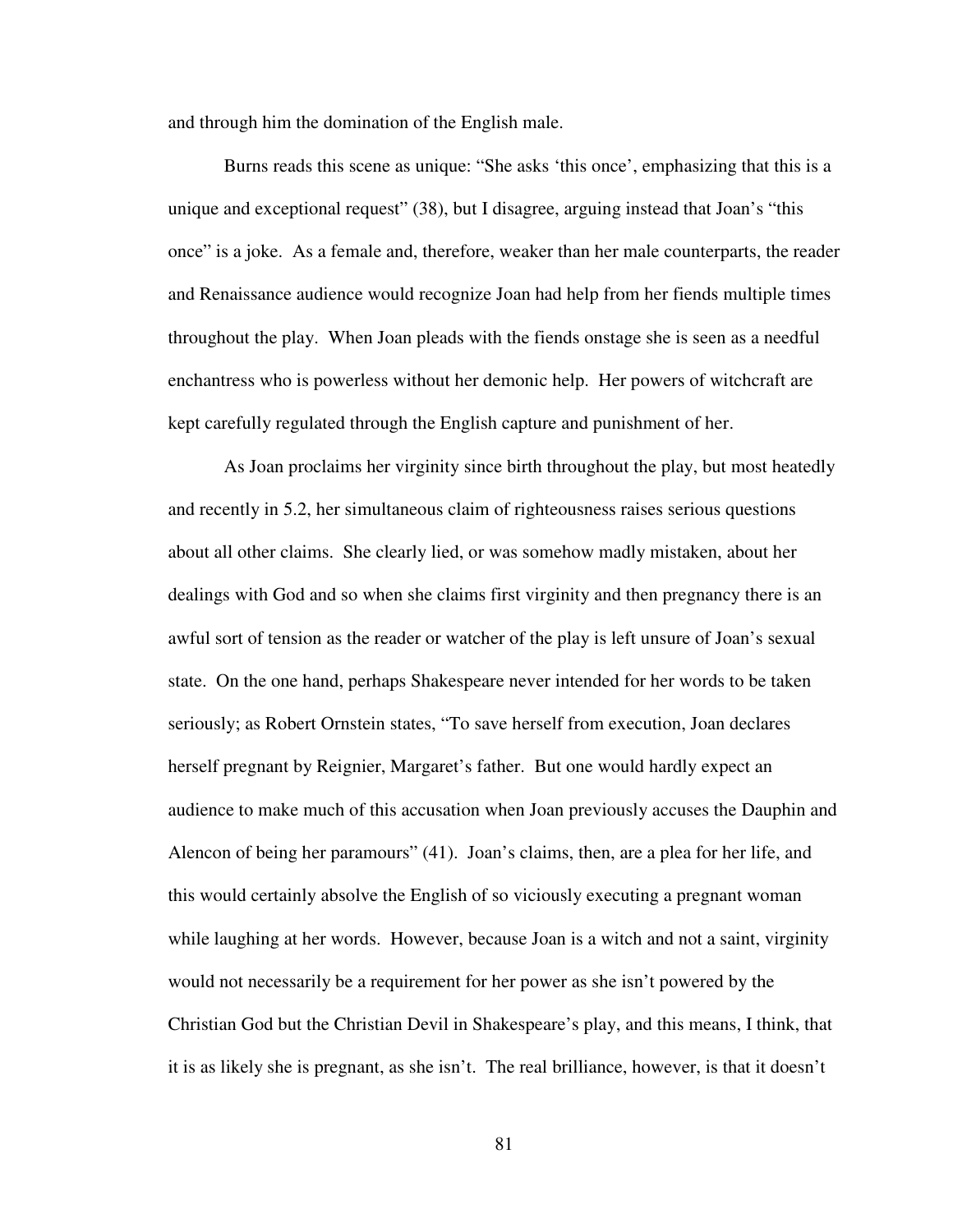matter.

 Whether she is pregnant or not, Shakespeare has crafted the possibility of pregnancy and successfully reintroduced the possibility of heterosexual domination back into Joan's character. Furthermore, when placed on the heels of her defeat by York, she is successfully dominated by a male and rendered believably feminine. When York enters after she loses her power, he immediately recognizes his victory: "Damsel of France, I think I have you fast. / Unchain your spirits now with spelling charms / And try if they can gain your liberty" (5.2.51-3). Once captured York shows her ugliness, the enchanted beauty falling from her face to reveal a hideous witch once more: "A goodly prize, fit for the devil's grace. / See how the ugly witch doth bend her brows / As if, with Circe, she would change my shape" (5.2.54-6). Joan's spite, "Changed to a worser shape thou canst not be" (5.2.57) toward York, an anger yet to be hinted at in the play and her easy defeat by the superior male figure serves the obvious purpose--the female warriorwitch is defeated and subdued by the male hero and her defeat is recognized as always inevitable.

 The issue of Joan's witchcraft also argues for a Joan Puzel who is something of a succubus. Gabriele Bernhard Jackson says that the three women of the play "have been seen as a trio of temptresses" (47) and Joan, with her talk of military victories and Godimbued power, tempts Charles VII into not only giving her leave to command the army, but to follow her advice, essentially making her the most powerful person in France while granting him national invincibility; even her beauty is false having been granted to her before the start of the play. Joan tells the Dolphin, "whereas I was black and swart before,/ With those clear rays which she infused on me,/ That beauty am I blest with,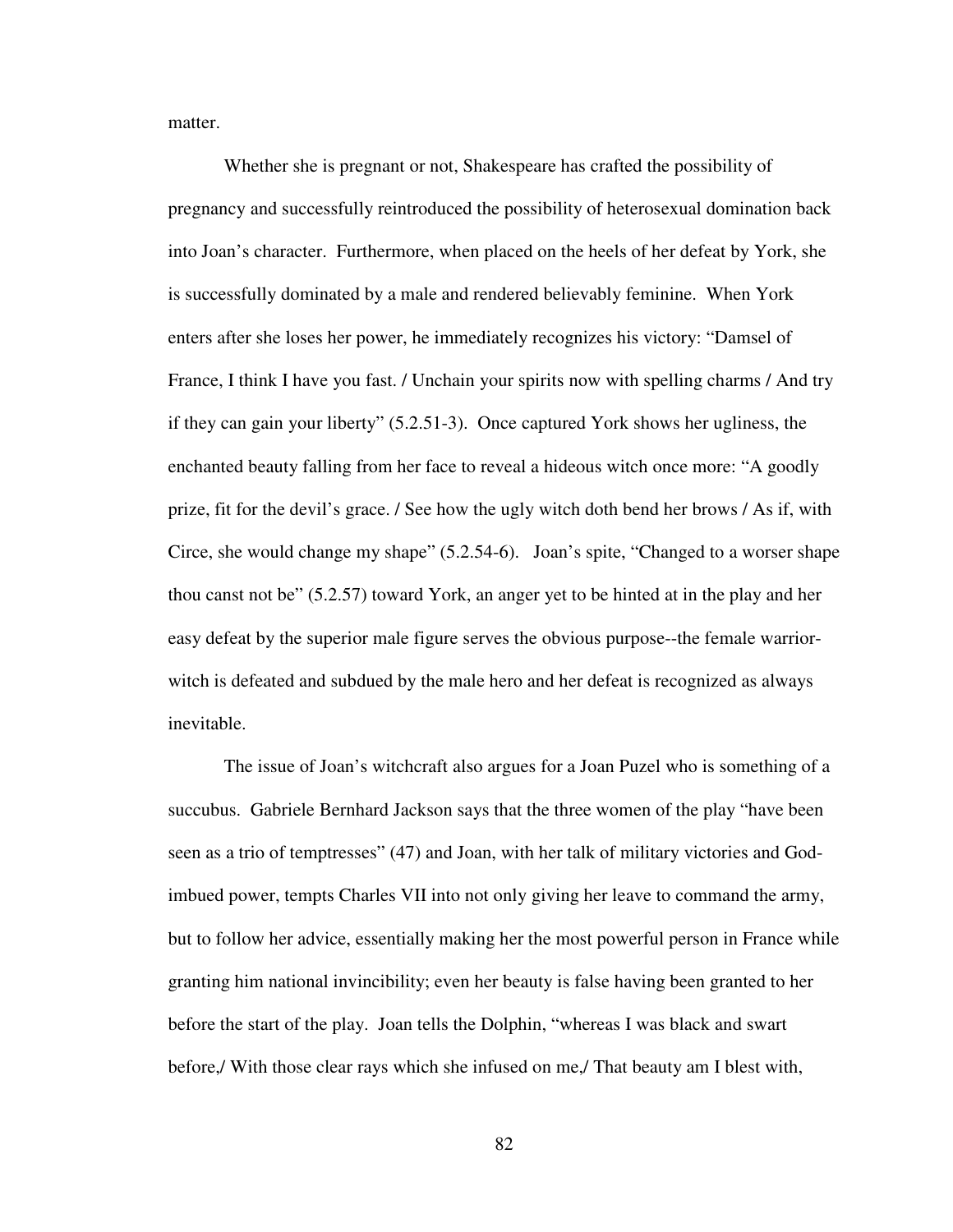which you may see"  $(1.2.84-6)$ , but her beauty is revealed to come from witchcraft and not the Christian God. This deceitfulness of appearance seems a form of seduction which, especially when placed alongside her dealings with the fiends, places her in the same mythical neighborhood as two other famous witches: Circe and Medea.

 Joan is likened to Circe by York following his defeat of her in combat (5.2.56) and while I think an argument could certainly be made that she has France under her control through Charles much like Circe takes control of Odysseus's men, a more interesting parallel is made between Joan and Medea. Medea, filled with Aphrodite's love, is unconditionally loyal to Jason at the expense of her family, her country, and her children. She denies her father, is complicitous in her brother's death, and, after being used by Jason to gain the Golden Fleece and exacting revenge on his own family, she is abandoned for more attractive prospects and left an exile in Greece. Jason tells her that "he had always known how uncontrolled her spirit was" (176). In similar fashion Joan is charged by powers outside herself to aid France encompassed in the bodies of Charles VII, Reignier, and Alencon. It is her power that lifts the siege of Orleans and turns the tide of the war. Following the victory at Orleans, Charles praises Joan, saying, "'Tis Joan, not we, by whom the day is won" (1.5.56), promising her sainthood and celebration of her life when she is dead. This profusion of praise is eerily similar to Jason's promises following Medea's treachery of her father: "Never by night and never by day will I forget you" (172), and while Medea's is a sexual love for Jason, Joan's love of France, and Charles, is recreated with the plausibility of sexual relations by Shakespeare.

 Joan's praise, like Medea's, is short lived. As she steadily gains more power over Charles and France, the noble males in control, like Alencon, push back against her,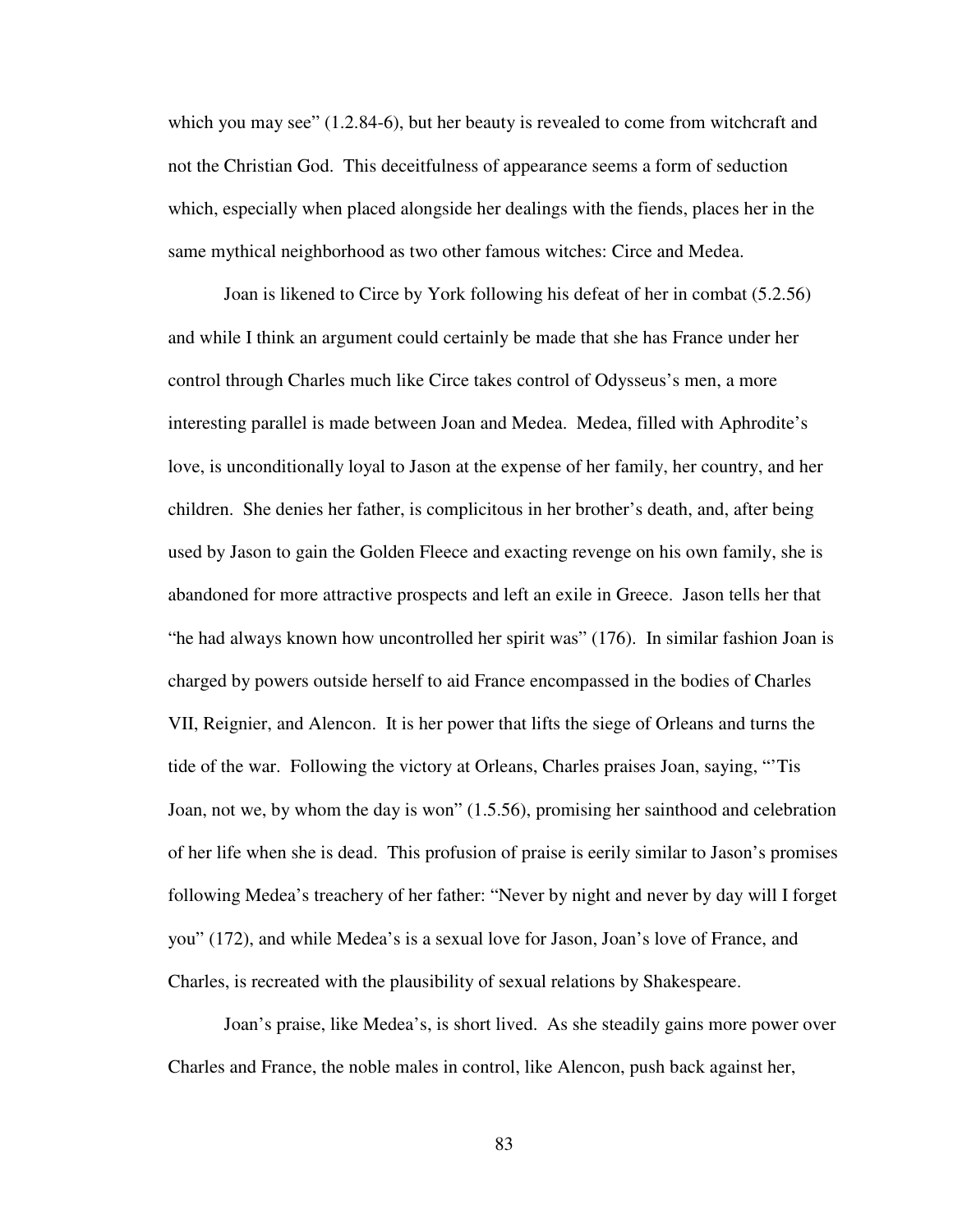turning her failures into proof of her unsuitability. After the English win a victory in 2.1 with a surprise attack, Charles is furious with Joan, saying, "Is this thy cunning, thou deceitful dame?" (2.1.50) and Alencon implies the fault belongs to Joan and Charles, intimating that everyone was not where they should have been, nor as watchful. Alencon states, "Had all your quarters been as safely kept / As that whereof I had the government, / We had not been thus shamefully surprised" (2.1.63-5), and Charles replies, "And for myself, most part of all this night / Within her quarter and mine own precinct / I was employed in passing to and fro / About relieving of the sentinels" (2.1.65-70). Alencon's subtle blame and Charles's quick accusation of Joan also demonstrates how insecure her position has always been; while she was accepted as a miracle worker so long as she was acquiring power and land for Charles and the French nobility, the surprise attack by the English Joan's precarious position reveals the precariousness of her position. She is a treasured object of the French and not a valued soldier; her growing power and popularity within the French camp makes her a threat to the nobles, and Alencon uses her first loss to discredit her, attacking her virginity and her supernatural power. Furthermore, this scene hints at the possibility of sexual activity between Charles and Joan, as he was "within her quarter and mine own precinct." Burns glosses this scene by stating that the dialogue continues "the vein of sexual innuendo set up by the other characters' suspicion that Joan and the Dolphin have been sleeping together" (167). Reading this as a proof of sexual relations between Joan and the Dolphin, Joan becomes very like Medea--drawn to a man by supernatural forces, she is first used for her power, and then abandoned for his own personal gain.

Such a pairing by Shakespeare further lessens the religious historicity of Joan of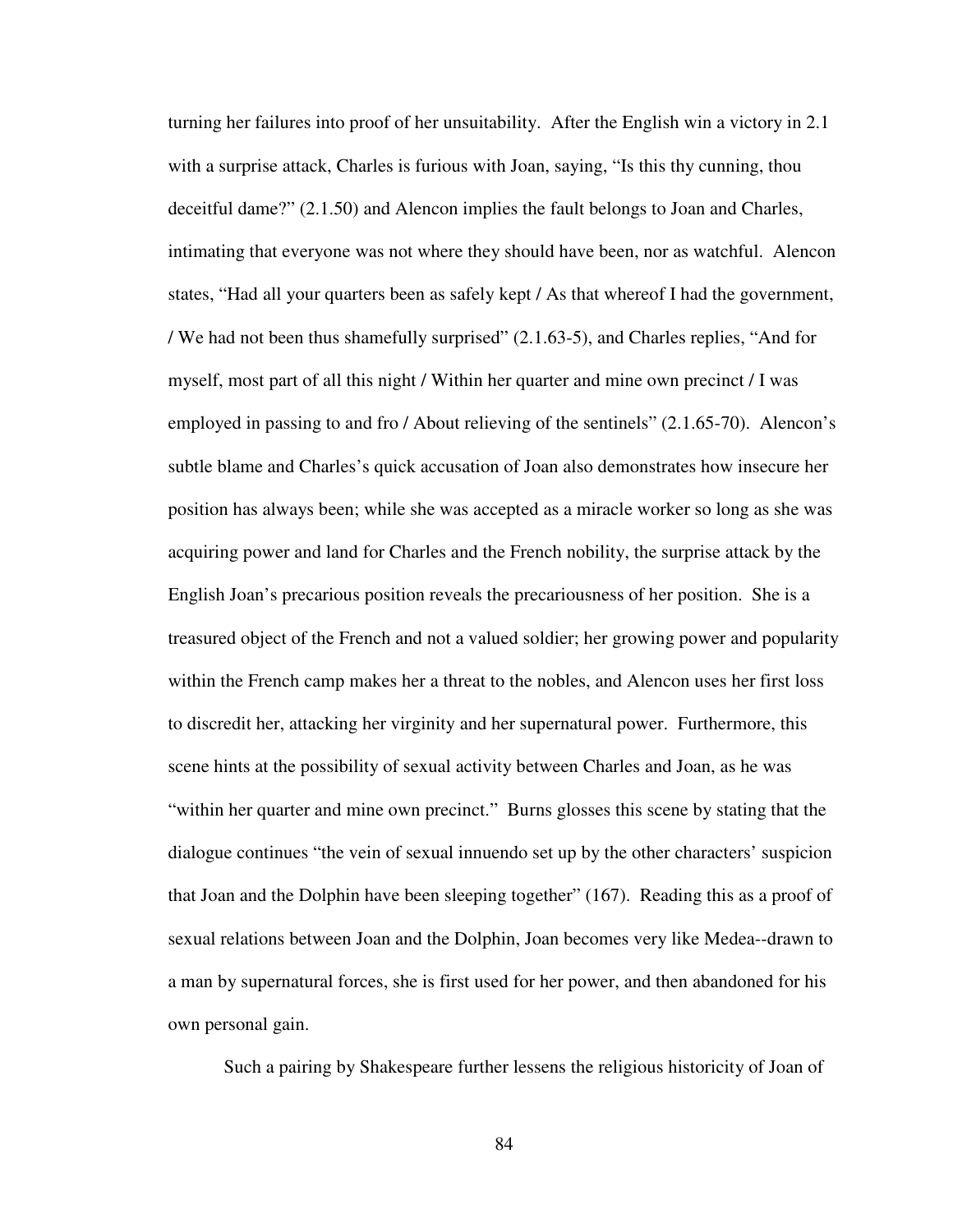Arc; Medea is a problematic character in Greek mythology in part because she murders her children for revenge, but more so because she is so powerful. Likening Joan cements her place as a witch and not a saint, but also further problematizes her character by making everything she says unbelievable. If she has lied about her virginity, and she has lied about her power, then she is no hero rallying France to victory, but a deceitful witch.

 Here the final associations of Joan of Arc and Christendom are destroyed. "The representation of Joan is thus ideologically useful in that it clarifies categorical and hierarchical structures by defining her against them" (Schwarz 145). As a witch, an Amazon, and a warrior of France, she is slowly destroyed in a symbol of English domination over the French and male domination of the female. Schwarz states that in the *Henry VI* plays, "the consolidation of power is marked by a movement of monstrous female agency from margin to center, a movement that begins with the claim that the enemy is an Amazon" (141). Schwarz goes on to say that women "destabilize male privilege through their appropriation of masculinity; at the same time, women sap male potency through their association with the feminized French" (142). Joan's defeat of Charles in a duel disrupts the gender hierarchy, but her destruction by first York and then the English male court reestablishes order, power, and her believable femininity as a female in submission.

## *Saint Joan*

 Bernard Shaw, writing three hundred years later in the glow of her canonization, also crafts a Joan that is heterosexual, though not monstrous. His Joan is gently romantic in her hopes for France and her gentle of love of Dunois. Like Shakespeare, though,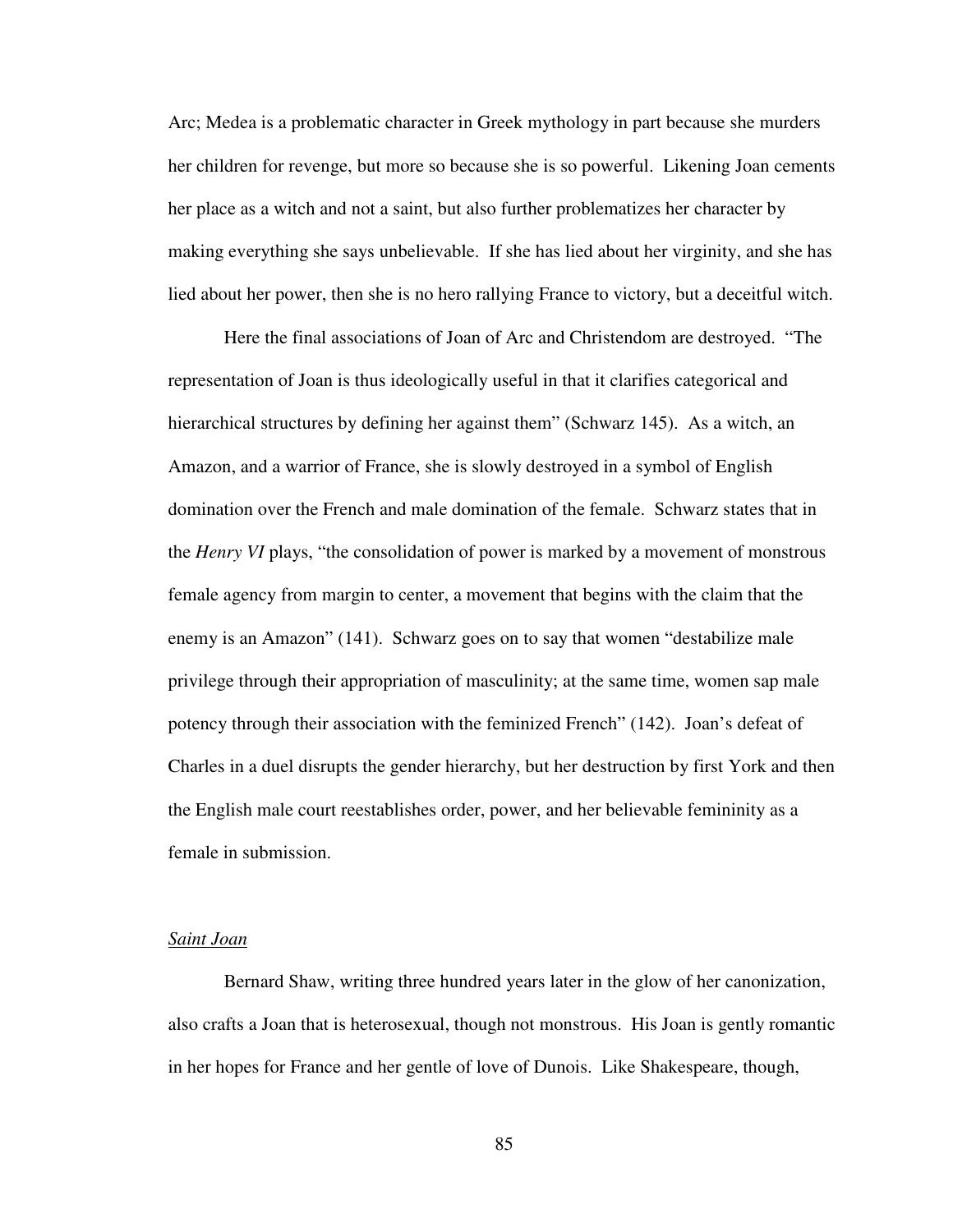Shaw locates Joan's power outside of herself, proving her position as a Saint by making her wholly a tool of her god. Rather than rework Joan's power into something she achieved through evil means, he removes her agency entirely and reworks her without power of her own and "discovers a potential heterosexuality behind the veil of Joan's adolescent androgyny" (Astell 151). In Shaw's play, Joan of Arc becomes the Madonna reborn--a woman of God who is dictated by the patriarchal hierarchy and holds no power of her own. De Beauvoir states that, "the countenance of the Mother of Christ is framed in glory" (171) and that "since the appearance of Christianity the figure of woman has obviously been spiritualized" (177). This spiritualization, however, has been a glorifying of the maternal that maintains Woman as Other. Shaw failed to depict Joan with subjectivity when he chose to represent Joan as the vaunted maternal, an image supported by her wish to suckle Dunois (188). Blessed, noble, and maternal, Shaw's Joan is nonetheless powerless. While Shakespeare has her carving a bloody swath, Shaw doesn't even let her swing her magical sword. Even though Shaw attempts to maintain Joan's autonomy and individualized power, by recreating her so completely as an agent of the male Christian God who cannot fight despite her armor and sword, she is maintained within believable femininity as ultimately weaker than the men around her.

 Shaw's Joan is almost obsequious in her treatment of the French nobility and her recognition of the Catholic Church. When she first meets Charles VII, the dramatic blocking has her "turning quickly, overwhelmed with emotion" as she exclaims: "Oh, my lord!" then falling "on both knees before him, with bowed head, not daring to look up" (168). She tells Charles, "My lord: I am only a poor country girl; and you are filled with the blessedness and glory of God Himself; but you will touch me with your hand, and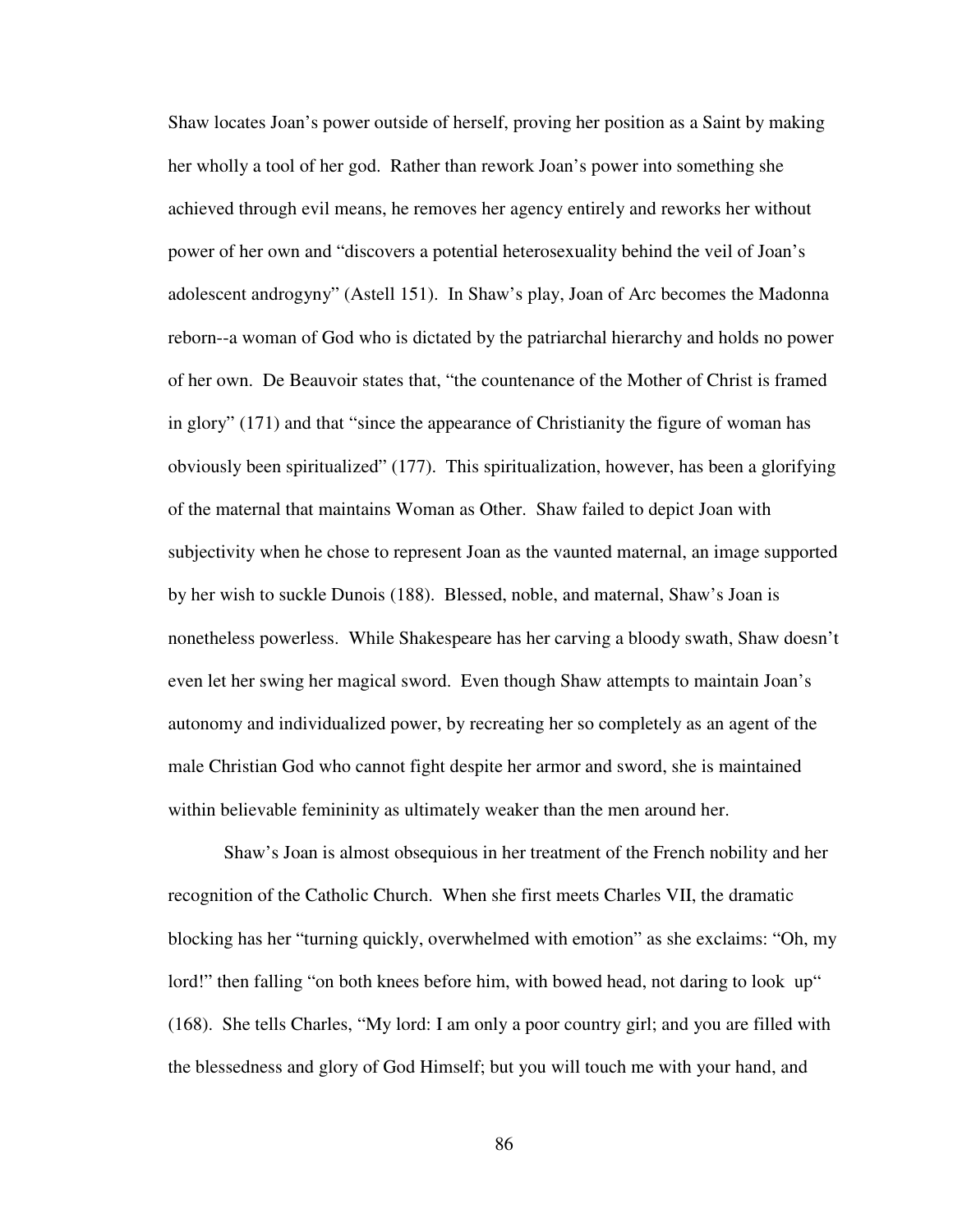give me your blessing, won't you?" (168). An interesting power dynamic is created in this first visit: when Charles tells Joan of his political battles, Joan asks him, "Art afraid?" and Charles replies, "Yes: I am afraid. It's no use preaching to me about it. It's all very well for these big men with their armor that is too heavy for me, and their swords that I can hardly lift, and their muscle and their shouting and their bad tempers" (169-70). Charles is immediately revealed to be the weaker male, the effeminate man whom Joan must teach to be a "man."

 But despite Joan's attempts at androgyny, the play continuously draws attention to her femininity; she is clearly recognized as The Maid in Shaw's dramatization, and must tell the men around her that she doesn't want to be thought of as a woman. After telling Dunois that she does "not want to be thought of as a woman. I will not dress as a woman" (175), Dunois replies "I welcome you as a saint, not as a soldier." Joan tells him "I am a servant of God. My sword is sacred: I found it behind the altar in the church of St. Catherine, where God hid it for me; and I may not strike a blow with it. My heart is full of courage, not of anger" (175). Dunois attempts to placate Joan in identifying her as a Saint not realizing he is still setting her apart from his soldiers. Joan's response isn't a defense, as she cannot be a soldier--she literally cannot fight.

 When King Arthur found his magical sword, he did rule with the grace of God, but he didn't do so passively. To turn Joan into a figurehead, a leader who cannot act, a general who cannot fight, emphasizes her passiveness in the play; historically, action and domination have been considered male characteristics, and passiveness and submission female. By making it impossible for Joan to use her sword, she is more of a mascot for the soldiers than a soldier herself. Johan Huizinga praises Shaw's representation of Joan,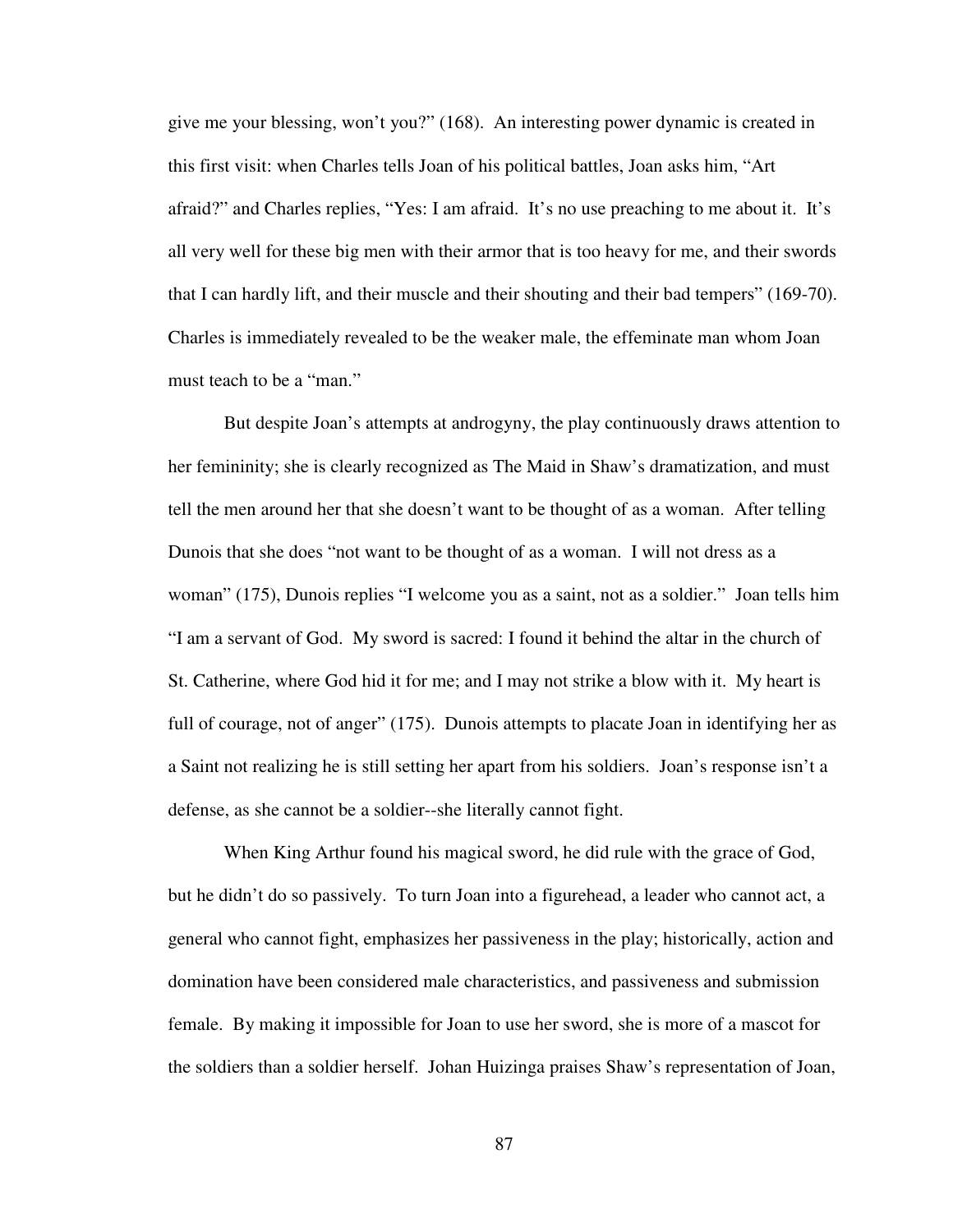stating, "Shaw, in whose hands Caesar and 'the man of destiny' grew small and foolish, has now experienced the power of the heroic, and whether he would or no, has written in the humble service of his incomparable subject" (85). Joan is, without a doubt, heroic in Shaw's dramatization, but she is also, without a doubt, feminine.

 Shaw creates the hint of a romance between Dunois and Joan; in Scene III after the wind changes, Joan "bursting into tears and flinging her arms round Dunois, kissing him on both cheeks" says, "Dunois, dear comrade in arms, help me" (176). In Scene V when Dunois asks Joan if she is angry she tells him, "No: not with you. I wish you were one of the village babies." (188). When Dunois asks "Why?" Joan tells him, "I could nurse you for awhile" (188). Dunois immediately replies, "You are a bit of a woman after all" and Joan quickly counters saying, "No: not a bit: I am a soldier and nothing else. Soldiers always nurse children when they get a chance" (188). Dunois replies with kind hearted laughter (188). In the Epilogue when Joan's spirit appears to Charles while he's sleeping, Dunois also appears; Joan asks him, "Wert thou God's captain to thy death?" and Dunois replies, "I am not dead. My body is very comfortably asleep in my bed at Chateaudun; but my spirit is called here by yours" (221). While these scenes could be read as evidence of a strong friendship only, the possibility of a heterosexual romance between Joan and Dunois emphasizes Joan's role as a woman fighting alongside the masculine Dunois. Astell argues that "Shaw represents Joan as an early feminist and overlooks entirely Joan's statements that she had excelled at womanly household tasks, such as weaving, and that she had dressed as a man not only for practical reasons but also out of obedience to God's command" (150). I would argue also that in his attempts to present an androgynous or manly Joan, Shaw succeeded only in emphasizing her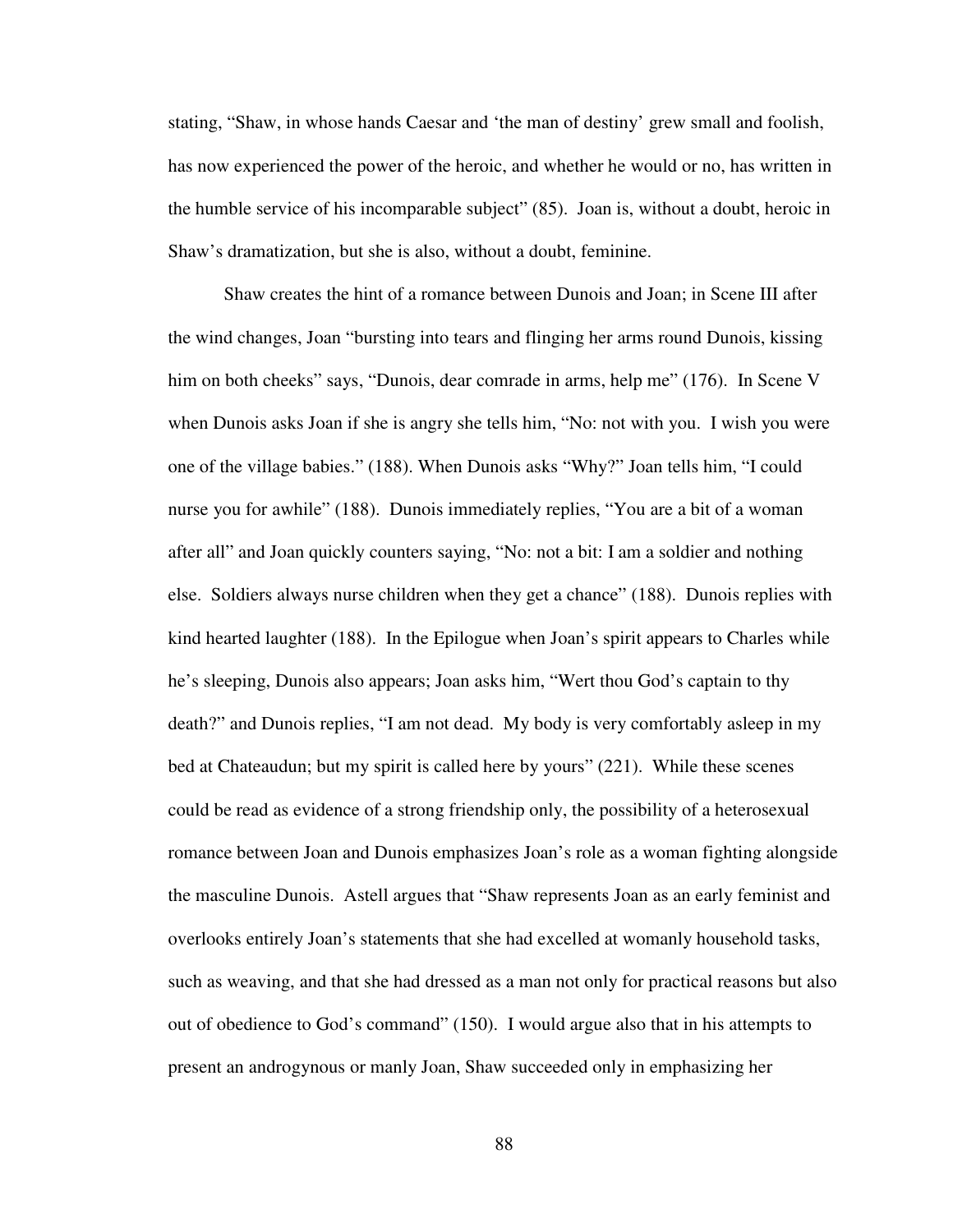femininity. This is encapsulated in Joan's failure to recognize the disaster of Paris.

 Before the assault on Paris, it is Dunois whose knowledge of war proves superior to Joan's, and it is revealed that without Dunois--despite her blessings from God--Joan would not have been victorious at all. In Scene V, Dunois states:

I know how many lives any move of mine will cost; and if the move is worth the cost I make it and pay the cost. But Joan never counts the cost at all: she goes ahead and trusts to God: she thinks she has God in her pocket. Up to now she has had the numbers on her side; and she has won. But I know Joan; and I see that some day she will go ahead when she has only ten men to do the work of a hundred. And then she will find that God is on the side of the big battalions. She will be taken by the enemy (192).

Through this speech Shaw downgrades Joan, however unintentionally from a soldier and a general, to an inspiration. She rallies the men and leads them to victory, but she would have no victory if Dunois and the others were not with her; she can have no victory no matter how much God is with her.

 From a theoretical perspective, this scene illustrates Joan's pride and it is at this moment that she falls into tragedy; grown proud with her victories, Joan pushes onward toward Paris despite the warnings of her generals and her king. Her capture leaves her caught between the immovable forces of the Church and the State. This scene is more than a revelation of Joan's tragic flaw, however; this scene is the moment when Joan is unequivocally rendered believably feminine by Shaw.

 Where Dunois does not sexually dominate Joan, he mentally dominates her; despite his love for her, despite his faith in her, he is still shown as a better strategist and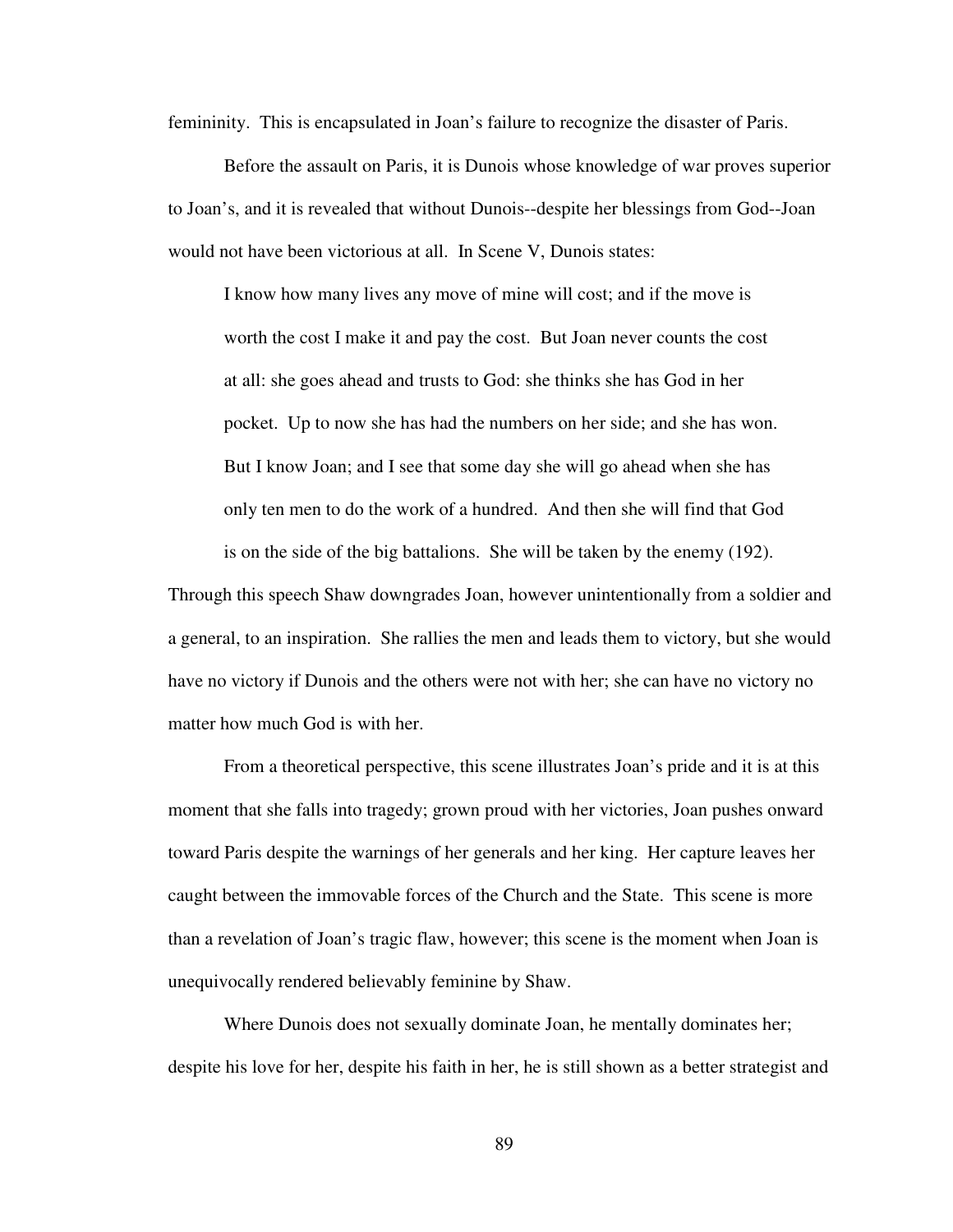unwilling to risk the life of his men if her bravery gets her captured by the English: "the day when the enemy finds out that she is as vulnerable as I am and not a bit more invincible, she will not be worth the life of a single soldier to us; and I will not risk that life, much as I cherish her as a companion-in-arms" (193). Joan, even though she is a Saint in Shaw's play, is still portrayed as foolish in this scene. She is naïve and her lack of knowledge of war effeminates her in yet another striking contrast to Dunois' masculinity. At the end of Shaw's play Joan is favored by God, but she isn't the strongest, or the smartest, of the men she encounters; Shaw fails at creating an androgynous Joan because he so completely creates a believably feminine Joan.

 Perhaps part of the problem is that Shaw saw Joan as "the sort of woman that wants to lead a man's life" ("Preface" 20). For Shaw, despite his admirable intentions of creating a strong Joan and his feminist beliefs, Joan is still a woman, and the life a soldier is still very much that of a man's. He crafts first a woman, then places her in situations with men instead of writing a Joan who is both strong and aggressive while still maintaining her faith and wisdom.

 Joan of Arc is not a simple character; the tension between the historical figure and the literary myth is constantly exacerbated by the requirement placed on her by believable femininity to be dominated by at least one man. In an attempt to make her heroic, relatable, and believable, Shakespeare, Shaw, and Cohen sexualize and dominate her because her tragedy *as a woman* defines her myth. Both Shakespeare and Shaw locate Joan's power outside of her; in Shakespeare her power comes from the devil and in Shaw it comes from God, but in both cases the majesty of Joan of Arc is something bestowed, not something in inherent. Shakespeare trades in her virginal proclamations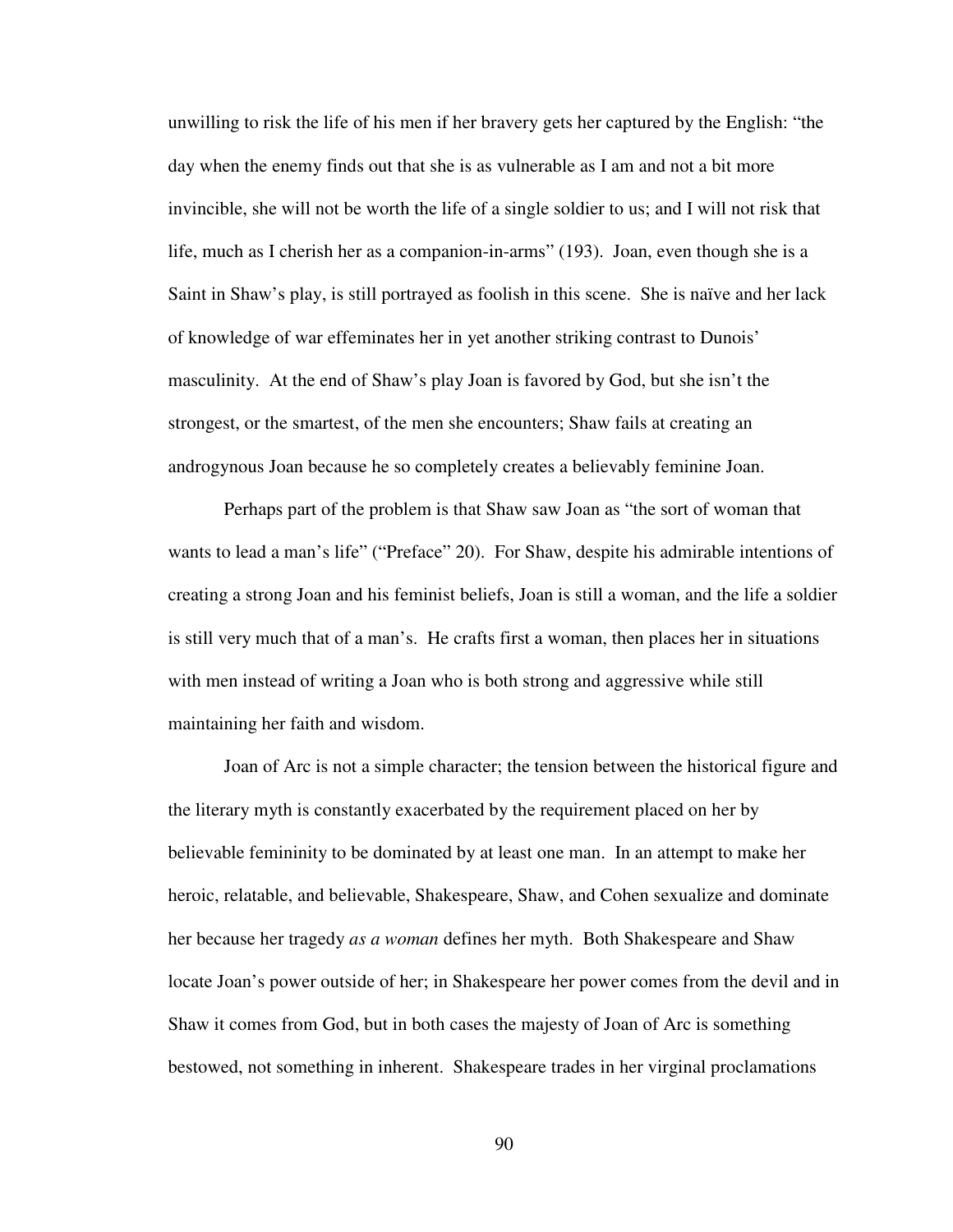for witchcraft and monstrous sexuality, but Shaw succeeds only in defining her power as naïve and patriarchal. Neither presents a Joan of Arc who possesses subjectivity, wisdom, and skill.

 If she is allowed to be virginal, then she is still longing for a heterosexual relationship in suicidal ways; if her sexuality is called into question, it is, as with Shakespeare, proof not of the depth of her character but of her lies. Stanton's argument for a Wiccan Joan is the first to attempt to remythologize her as non-Christian, to imagine her power outside the bounds of the patriarchal Christian God. The possibilities explored by Stanton allow for a Joan that represents one of the best possibilities for female heroism, but the requirement that a female hero undertakes the double quest, the husband quest and her hero quest, has proven stifling to the textual imaginations of Joan's character. While she represents, in some very important ways, the possibility of a female hero whose heroism is truly asexual, male authors seem to be capable of constructing her as always only lonely and tired of the war, wishing she had a wedding dress or something white like she had before.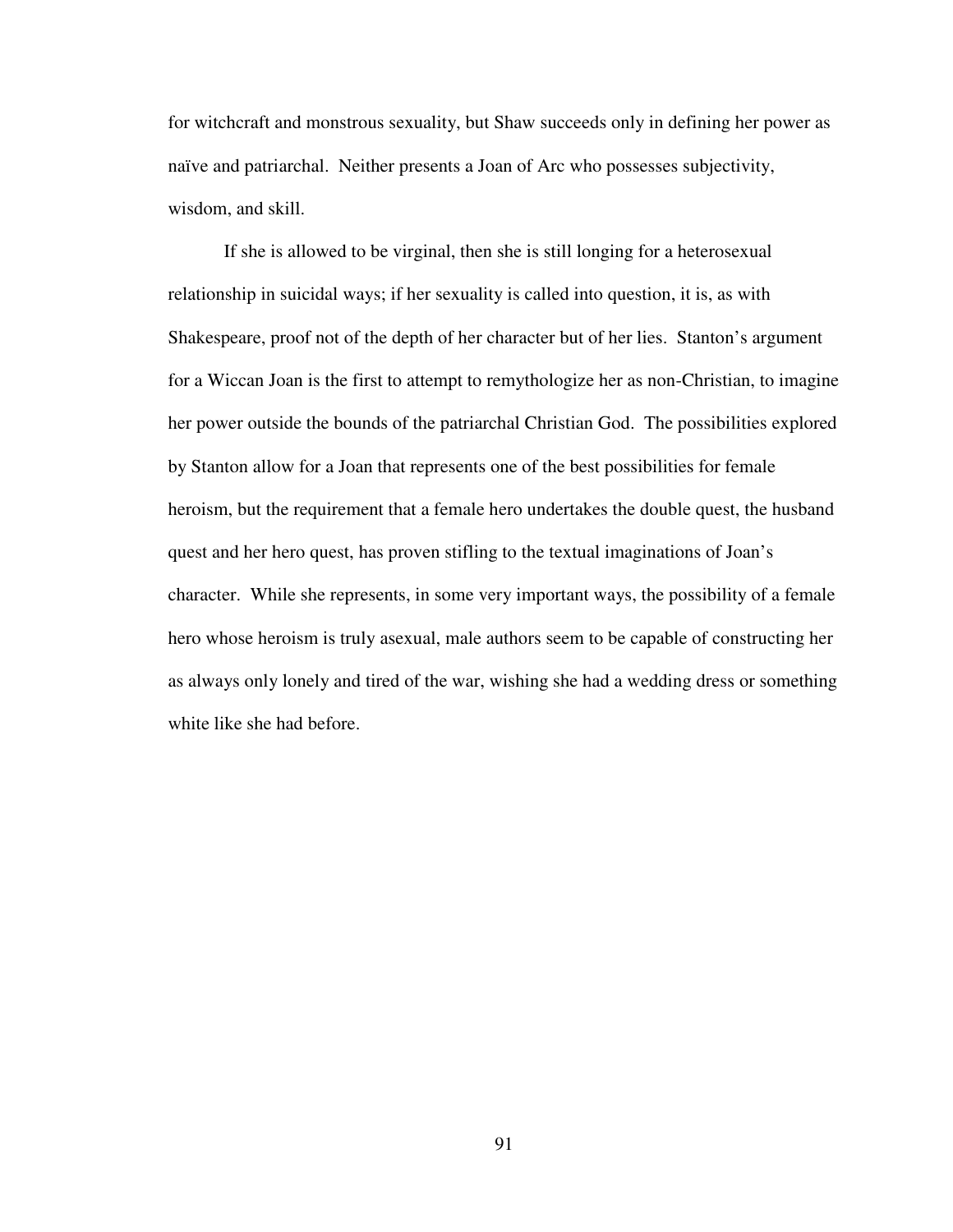### CHAPTER 5

### WONDER WOMAN: BELIEVABLE FEMININITY AND THE SUPERHERO

Wonder Woman is a paradox in modern popular culture--she is an iconic figure of female empowerment, a figurehead for *Ms. Magazine*, and the necessary third of DC Comics's power trinity alongside Superman and the Batman. However, despite her fame and status as the best-selling female superhero, Wonder Woman remains to a large part of the readership no more than the "token female." While Wonder Woman is, theoretically, supposed to maintain the third leg of the superhero triangle, her unique characterization and literary identity is constantly vacillating. A few lone stories such as *A League of One* and *Infinite Crisi*s have toyed with the idea of a Wonder Woman who is physically and mentally superior to Superman and Batman, but despite the incredible subjectivity and power attributed to her character in these stories, Wonder Woman remains an underdeveloped and underutilized superhero ideal. The requirement of believable femininity that she be dominated by a male stifles her power and leaves Wonder Woman shallow and uninteresting.

 The question of what is Wonder Woman, then, remains a constant associate of any serious discussion of her mythos. In June of 2011, Wonder Woman finally received a costume change, and her identity was completely recreated along with her outfit. From the famous star-spangled swimsuit she was regressed in age to eighteen, given amnesia, a new history, and a pair of pants. Her new outfit consists of a biker jacket, a halter top, and black leather pants. Whereas before she hailed from Themiscyra, a paradise ruled by the benevolent Amazons and raised by her loving mother, Hippolyta, the new Wonder Woman arrives as a baby after Paradise Island is destroyed, a move that makes her "an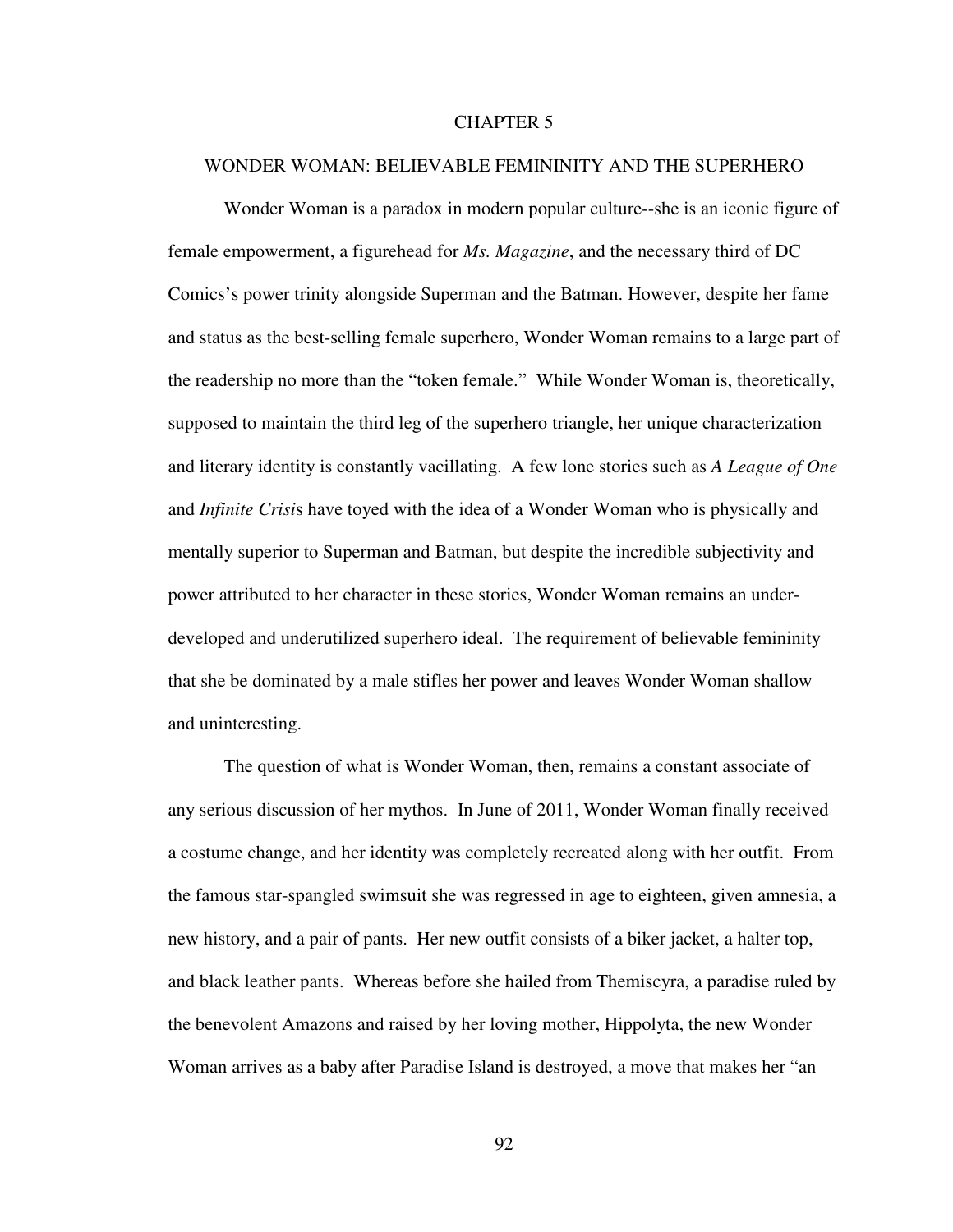exact copy of Superman" according to Gloria Steinem (Zehner). The outfit change, on its own, would seem less egregious without the age and background change along with it. The choice to have Diana born of violence instead of growing up in peace, and to return her character to her teen years seems like a move to make her more "relatable" through lessening her stature, wisdom, and power, instead of continuing to struggle with the very real problem of creating a female superhero who doesn't want or need to be dominated or protected by a Superman.

 This is isn't the first revamp for Diana Prince; in 1968, Wonder Woman lost her powers until *Ms. Magazine* lobbied for their reinstatement. J. Michael Straczynski, the newest writer and mastermind behind Wonder Woman's pants, stated, "Wonder Woman is a strong, dynamic, vibrant character who should be selling in the top 20, and I'm going to do all I can to get her there" (Whittle). Wonder Woman's lack of capitalist success is directly related to her contradictory existence; Straczynski's decision to sell her comic book also destroys her independence and power. Steinem states the problems with this character change beautifully:

As in the late '60s when Wonder Woman creators took away all her magical powers—and would have perished along with them, had not *Ms. Magazine* come to the rescue with a lobbying campaign to restore them—I wouldn't be surprised if it happens again. The original Wonder Woman was changing the world to fit women. This one seems changed to fit the world. (Whittle)

Straczynski isn't worried about preserving the character of Wonder Woman, only changing that character so that it is more palatable for the mass market; a change necessary because modern audiences expect female characters like Wonder Woman to be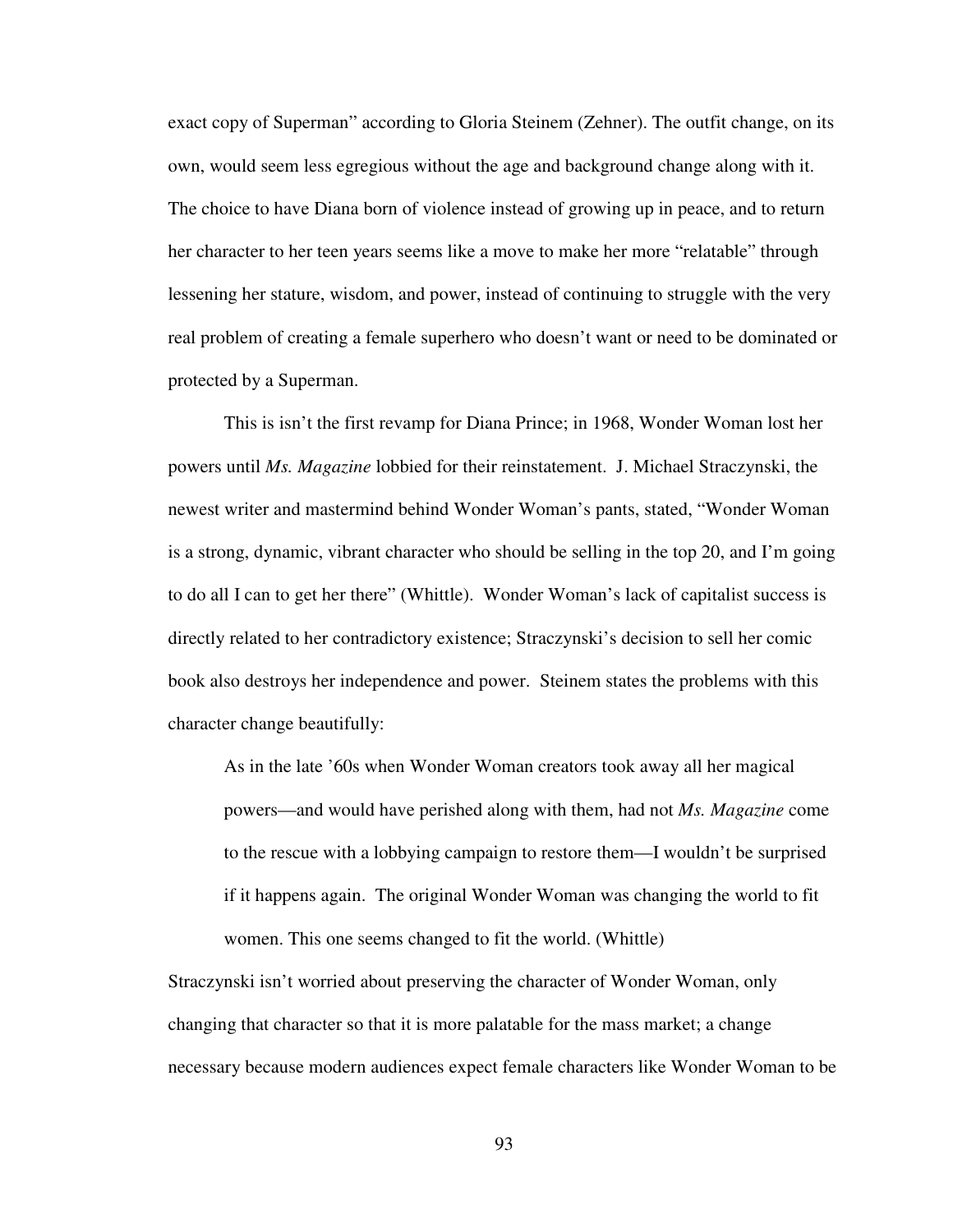weaker, less able, and more often in need of help because of her femininity. This expectation is particular to Wonder Woman--it would never affect Superman or Batman- and while all the characters have died and had their history rewritten during the various "crisis" storylines, neither Superman nor Batman have been reduced in age, power, or ability. Straczynski seems to be admitting that Wonder Woman's character isn't selling because she is too old and too self-sufficient.

 While this change has been hailed by Dan Phillips as "the beefiest and most interesting" of the three anniversary issues surrounding Superman, Batman, and Wonder Woman, the choice to change her costume and mythos only affirms that something is different with Wonder Woman. She is a warrior and an Ambassador of peace; she is an Amazon and a woman seeking heterosexual romantic entanglements. She is a symbol of feminist hope, and a woman designed for male readership. Following the story arc of writer Gail Simone, Wonder Woman was also an impressive figure working against the naturalizing myth of believable femininity; Simone's Wonder Woman was portrayed as having emotions and agency without a defining femininity that weakened her or made her less able. Simone's Wonder Woman simply was, and for forty-four brief issues a new idea of female superheroism was on the shelves.

 But Simone's Wonder Woman was also unmanageable, and with a new set of male writers her consistently low-selling character has been reworked and weakened until what is left is young, inexperienced, and not yet at her full power: the perfect example of a believably feminine character. Prior to this change Wonder Woman's existence as a warrior precluded her existence as a woman, and this made the Wonder Woman comic books a unique place for exploring the problems of female heroism because Wonder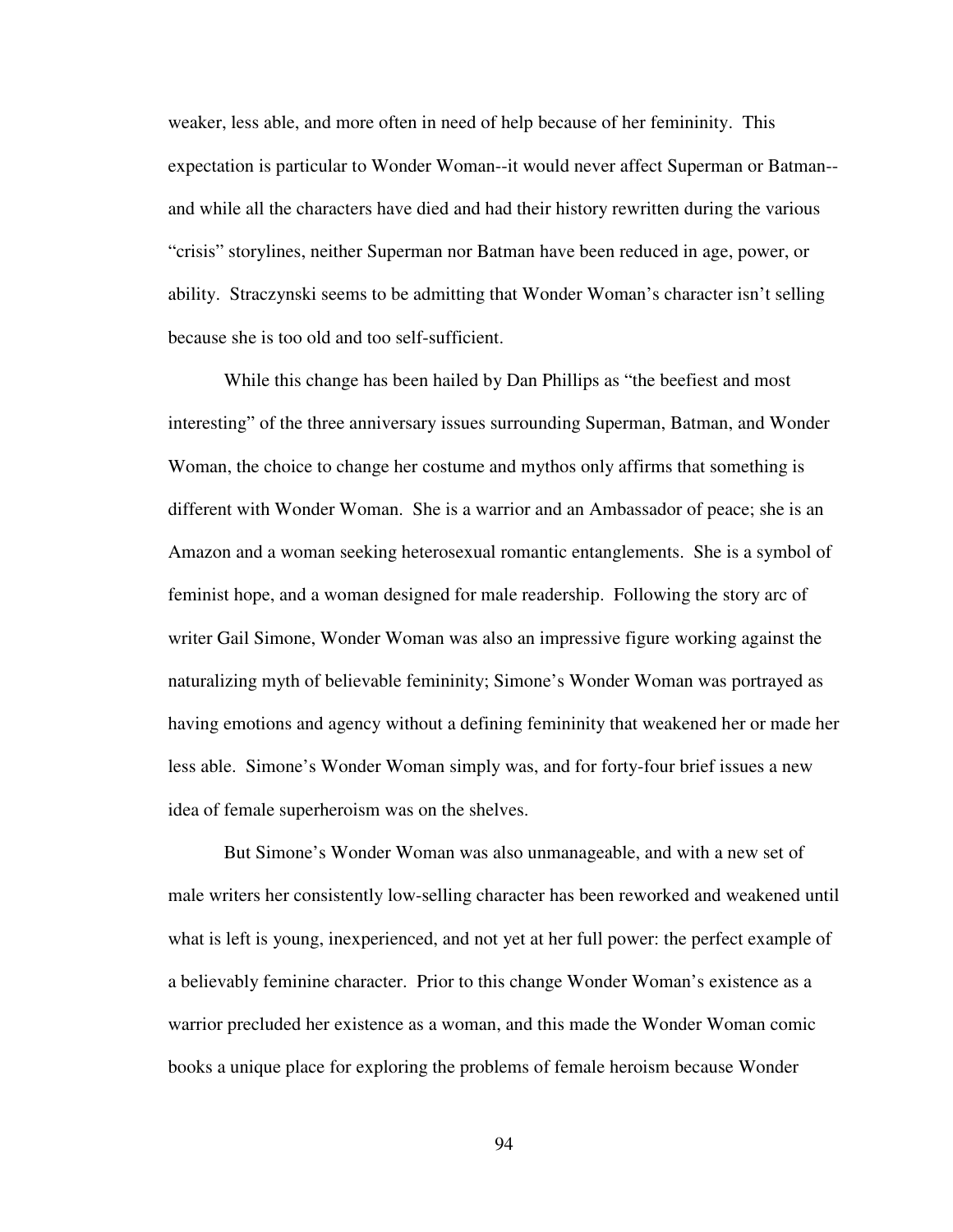Woman can never find a satisfactory identity until her status as superhero and woman is resolved. Believable femininity requires that Wonder Woman is only a woman if textual markers like her domination render her as such; however, because she is a superhero--a figure with inhuman strength, speed, and ability--her credibility is destroyed if she is shown constantly defeated by every male character she faces. As a superhero her power, agency, and characterization is directly challenged by the requirement of believable femininity. The writers of Wonder Woman have dealt with this paradox in two ways: her gallery of villains consists of women and emasculated men, removing the possibility of her confrontation with patriarchal masculinity, and they have, on limited occasions, depicted a triumphant and powerful Wonder Woman who possesses more wisdom, insight, and physical ability than any other superhero in the DC Universe.

 The jokes surrounding Wonder Woman's sexuality and the popular belief that she must end up with Superman because he is the only character depicted as physically stronger than Diana--a belief supported by Alex Ross' *Kingdom Come*--is believable femininity attempting to remodel the superhero into the proper confines of contemporary Western's idea of "Woman." As Simone de Beauvoir succinctly states: "One is not born a woman. No biological, psychological, or economic fate determines the figure that the human female presents in society; it is civilization as a whole that produces this creature, intermediate, between male and eunuch, which is described as feminine" (267). Believable femininity is the process, the way of being that creates a "woman" out of Wonder Woman. It allows her to exist in society as an Other, a construction within a construction--the woman within the superhero. Believable femininity is the presence, then, of specifically feminine traits--submissiveness, and a yearning to surrender and be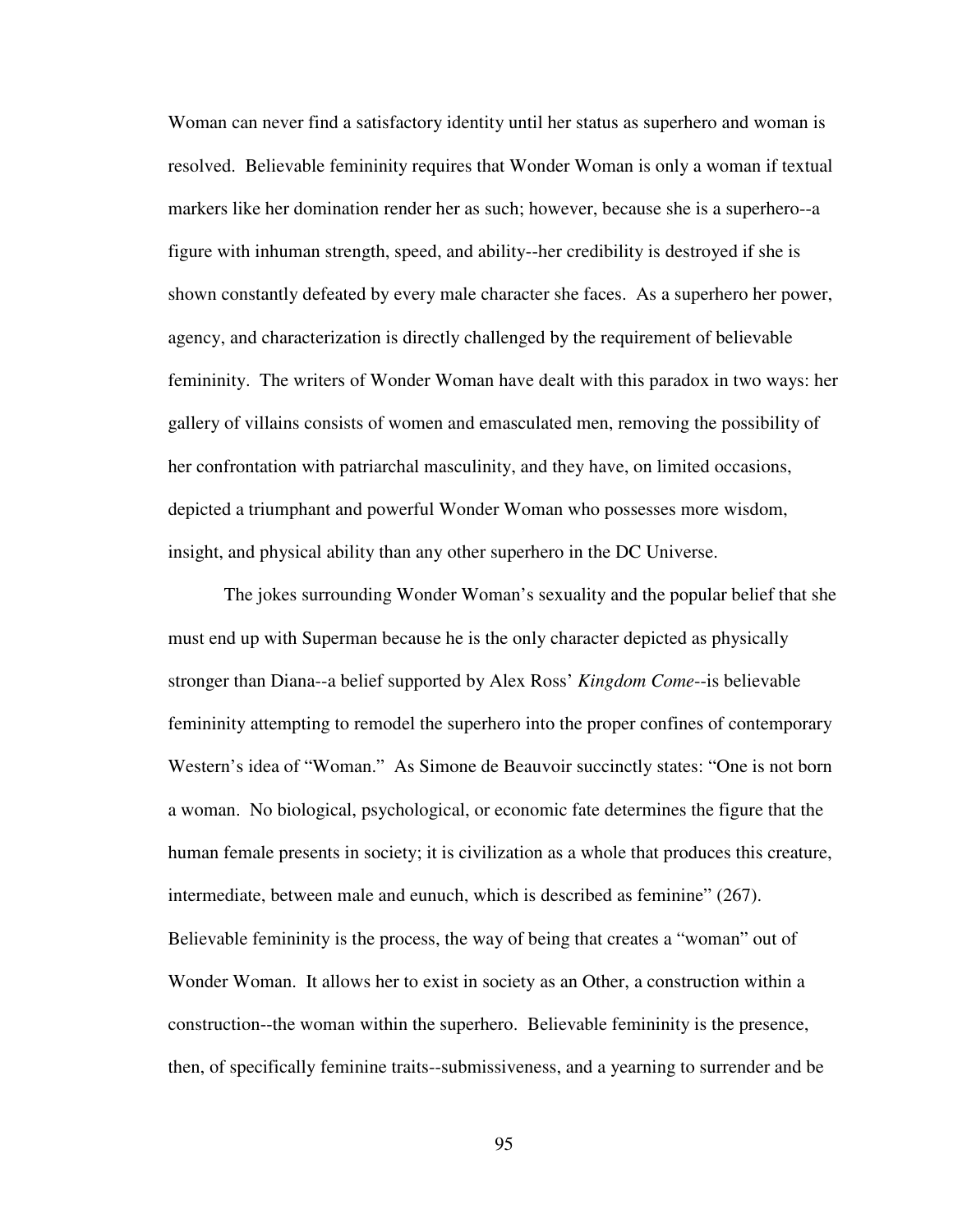dependent on the dominant masculinity--that works in the text to create a satisfactorily feminine character. In the post-feminist world Wonder Woman is, in large part, the perfect example of believable femininity at work: she is expected to exist with all the strength of Superman and independence of the Batman while also craving and finding domination in a superior male.

#### Wonder Woman as Warrior

 Wonder Woman was created in 1941 by William Moultan Marston as a figure to counterbalance the violence of men. According to Phil Jimenez, Marston "imagined her as a hero who could save the world from the hatreds and wars of men. She was an Amazon princess named Diana who traveled to America, bringing from her new home 'the eternal gifts of women: love and wisdom'" (6). Believable femininity is there from the beginning; Diana is a figure of femininity which happens to be a superhero, not a superhero which happens to be a woman. In recent years, Wonder Woman has doubted her mission, has even at times been accused of failure by her mother and fellow Amazons; the accusations of Wonder Woman's failure lead to her rejection of her quest followed by her attempts to reinvent herself. This is a move by DC Comics to update her mission and modernize the character. They remain unsuccessful; this original goal, along with the successful television series starring Linda Carter in 1975, has shaped Wonder Woman's character. Her mission is sexist and outdated, and yet synonymous with her cultural identity.

 One graphic novel in the JLA line (Justice League of America), titled *A League of One,* reshapes the idea of Wonder Woman beautifully, but doesn't seem to have caught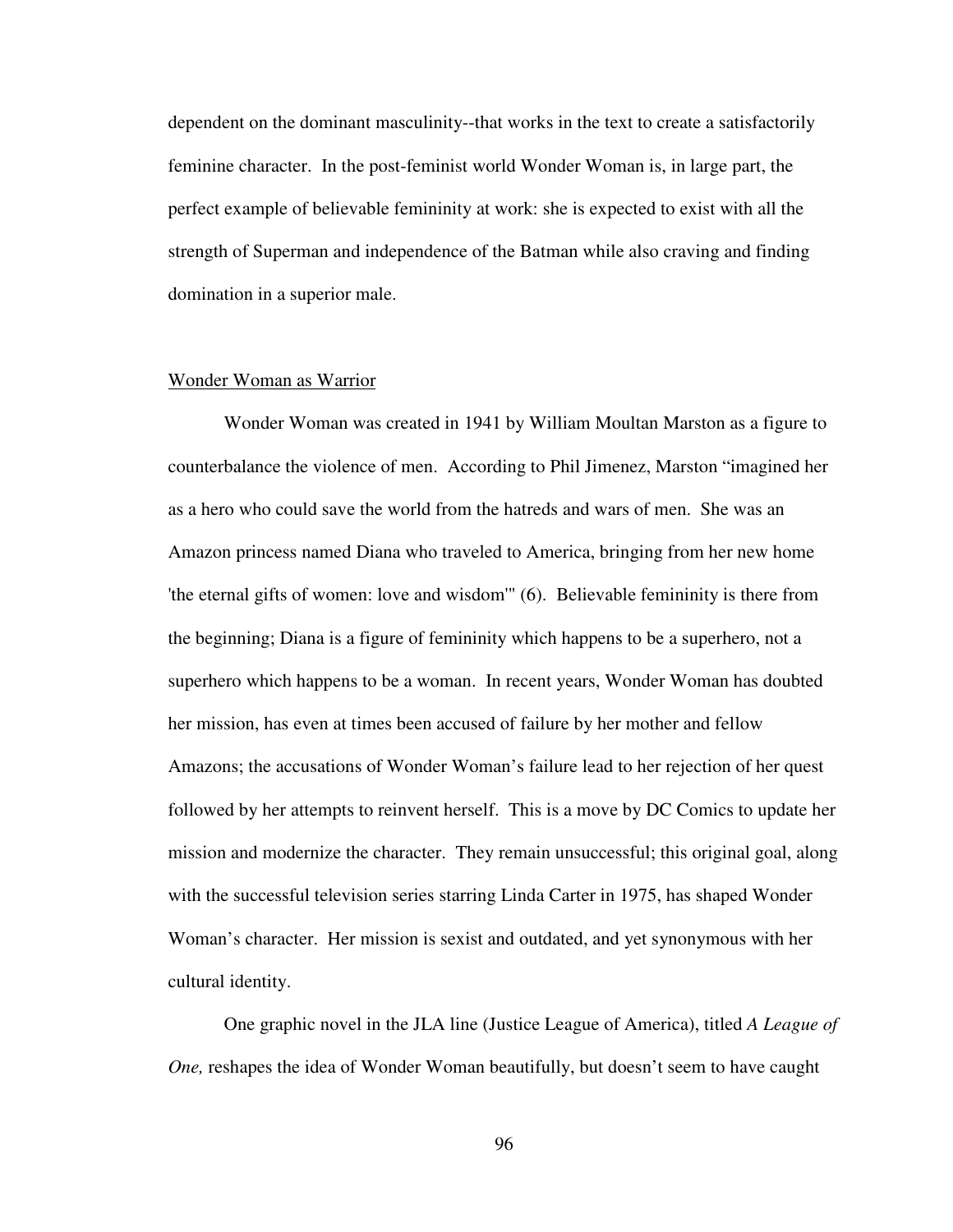on in popular canon. In *A League of One,* an ancient dragon awakes and begins terrorizing a small European town. Wonder Woman hears of this along with a prophecy that promises the dragon's defeat by the JLA and the death of all those who fight it. She systematically betrays each of her fellow superheroes to keep them safe; in a conversation that seems eerily to predate *Infinite Crisis*, Wonder Woman tells the Batman, "I'm sorry to have to do this, but there is no other way." The Batman replies, "There's always a way." Wonder Woman sees a reality that the Batman cannot accept; she sees, because of her Lasso of Truth, that the prophecy is unbreakable and unavoidable. This self-awareness matches the greatest heroes, and is enviable; it is also a constant torment for whichever character possesses it. Wonder Woman doesn't want to betray her friends; she doesn't want to die. But she sees the necessity of the actions--a moral quandary worth any philosophical treatise.

 Moeller creates a Nietzschean Wonder Woman, a character that creates her own morality through her Lasso of Truth and follows it despite the apparent immorality of her actions. Nietzsche argues that the human being who decides his or her own fate is "evil" because "'evil' signifies the same as 'individual,' 'free,' 'capricious,' 'unusual,' 'unforeseen,' 'incalculable.'" (87). For Nietzsche and Wonder Woman "the free human being is immoral… because he is *determined* to depend upon himself and not the tradition" (87). Despite the pain that it causes her friends, despite their anger, Wonder Woman refuses to let them die and breaks the traditional superhero morality. The tradition is "a higher authority which one obeys, not because it commands what is *useful* to us, but because it *commands*" (87). She hurts her friends to save them.

The Batman is locked in tradition, the categorical imperative that he never kill,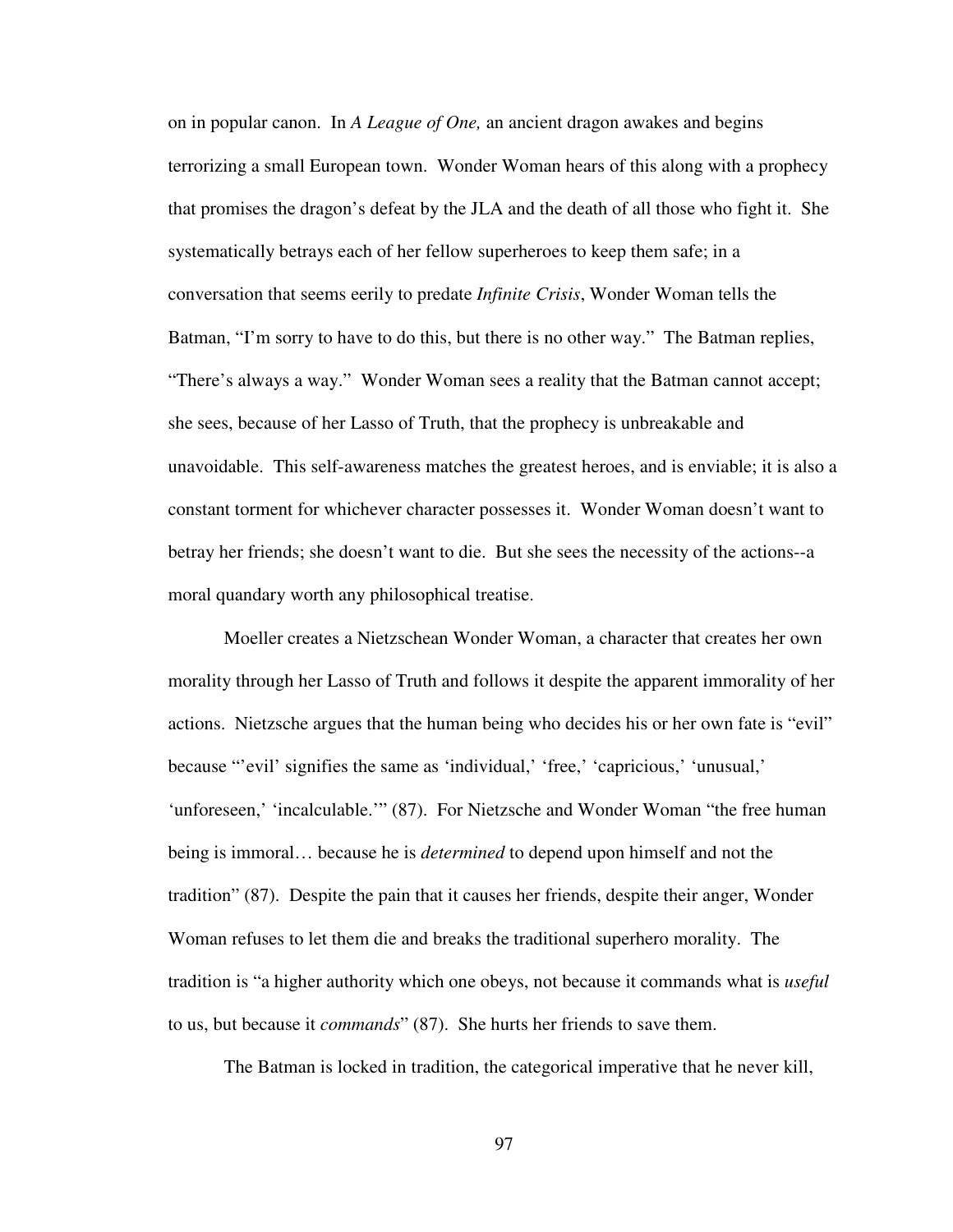and that his beliefs exist *a priori*. When he tells Wonder Woman "There's always a way" he is refusing her solution because it doesn't fit within his morality. As Kant states, "Everyone must admit that if a law is to have moral force… the basis of obligation must not be sought in the nature of man, or in the circumstances in the world in which he is placed, but *a priori* simply in the conceptions of pure reason" (147). Where Wonder Woman creates her morality from within herself through an unmitigated view of truth, the Batman holds his pure reason to be true, and rejects the Lasso, the fates, and Wonder Woman. But what the Batman doesn't know is that pure reason is an impossible achievement; his biases, fueled the tragedy of his parents murder, restrict and shape his morality in the same way Superman's upbringing as a boy scout from Kansas shapes his. The only superhero with the ability to break outside of her own perception is Wonder Woman *because* she has the Lasso of Truth and *because* she uses it on herself.

 She's proven right at the end. The dragon's fire burns lies; any one of the other heroes, even Superman and Batman, would have perished. She is the only hero that could survive the dragon's flame because she has ceaselessly sought self awareness. In a full page illustration Wonder Woman stands in the flames, her bracelets aglow from the fire, triumphant and "certain, utterly and completely that she has done the right thing." This graphic novel is illustrated in rich, bold colors in a style that mocks the bright, flashy illustrations of typical superhero comics. A narrator's voice speaks throughout the tale, introducing, commenting, and interpreting for the reader the moral of the story. The allegorical dragon and the themes of truth, morality, and friendship turn this graphic novel into a fable. Wonder Woman is drawn with a proportional body, the beauty of her face lined with weariness when she betrays her friends. The Wonder Woman created by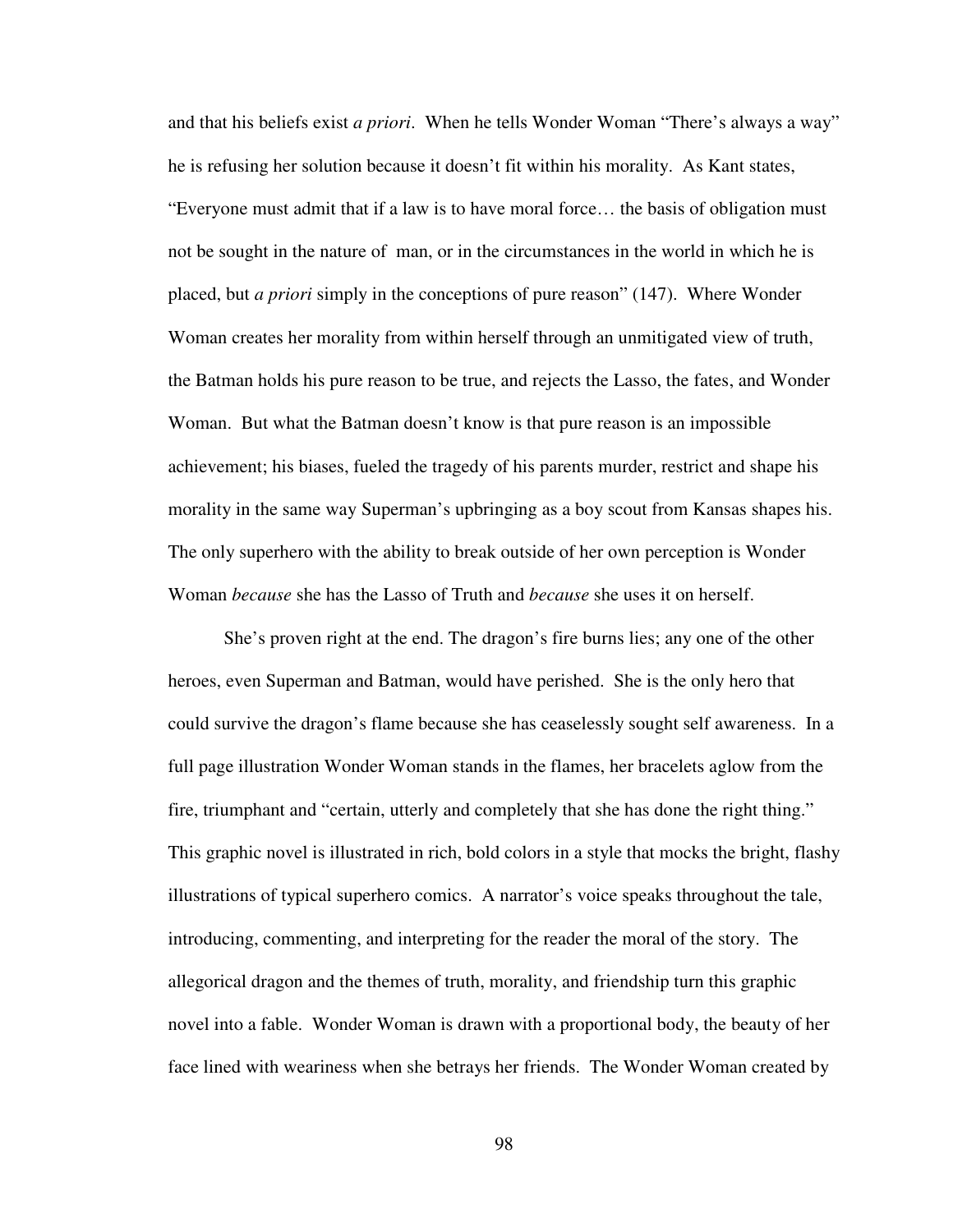Moeller is the most capable of doing what must be done, regardless of the pain it causes others or herself.

 The Batman's best argument criticizes Wonder Woman's interpretation of the prophecy; he tells her, "It names us all as a group, not you alone. By breaking up the league you've already defied the prophecy." Wonder Woman screams back, "NO! The JLA isn't just a collection of people! It's an ideal! An ideal any one of us can represent." Again she sees through the words of the prophecy and out thinks the Batman. In this graphic novel Wonder Woman becomes the greatest of Greek tragedians, as well as the highest form of hero. At the end of the novel Wonder Woman does die, and even though she is saved and revived by Superman, the corruption from the dragon and her betrayal of her friends changes her. As she wraps the Lasso around the dragon--the truth is the only weapon that can destroy its evil--she is transformed by the dragon's breath. The narrator tells the reader that "Diana's nerves are aflame. She can feel the dragon's poison defiling every cell in her body" but she grips the Lasso, holding on even as it burns her. She refuses to let go as "the cord of Hephaestus turn[ed] to fire in her hands … turn[ed] against her." Fighting against the poison, the pain, and herself, Wonder Woman gathers her strength and sacrifices herself for the world:

Wonder Woman is many different things: an emissary of peace, a loyal friend, a loving daughter … but first and always, she is an *Amazon*. A *Warrior*. And in this storm of corruption her cold warrior's heart alone stands inviolate … Diana doesn't feel the corruption leave her body … doesn't feel the long, spinning fall … It is here, in the abrupt silence of the sun-dappled deep, that the prophecy is fulfilled. As her body sinks, revolving slowing into the wine-dark sea--the being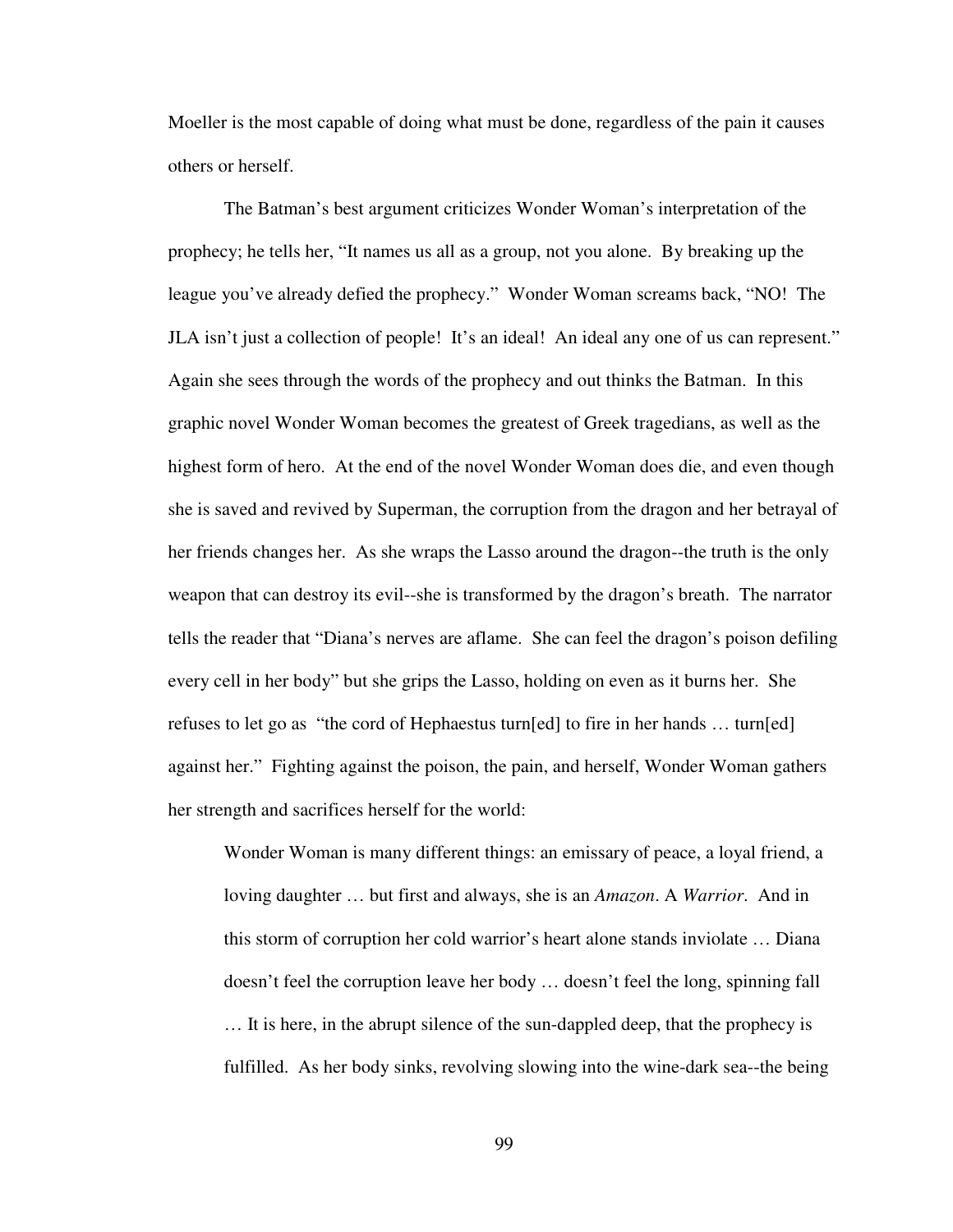called Wonder Woman is released from the burden and promise of its life. A soul fluttering skyward … rising in the tapering strand of bubbles that marks her passage into the dark.

When Superman streaks across the sky to her rescue, "a thunderbolt of sound and fury," Diana's rescue is the tragedy. She can't die or rest because the world needs her, and as an avatar of truth she can never put down that burden. But, for one moment, she almost had peace.

 Moeller's Wonder Woman also remains unapologetic and strong until the end. When Superman tells her, "You were my friend, yet you broke faith with me. With all of us. We're your comrades and you deceived us without remorse" Diana replies, "I did what I had to do! I didn't do it out of pride." Superman finally forgives her but begs, "never force such a choice upon me again. Promise me!" and Wonder Woman stands firm: "The League is my family Superman. I'll do what I must to protect it. That is the only promise I can give. Take it or leave it." Wonder Woman's words end the story holding her in the place of righteousness at the end of this fable. *A League of One* is still the most powerful representation of Wonder Woman's subjectivity, courage, and heroism.

 This version of Wonder Woman, however, seems locked in the pages of the graphic novel and the few who read it; this version of her, a hero more self-aware and powerful than either Superman or the Batman, fails to shape her current storyline or to catch the interest of movie studios.

 Much of the problem might be the sexist nature of Hollywood. Much of the problem might also be that Wonder Woman has had farther to travel than either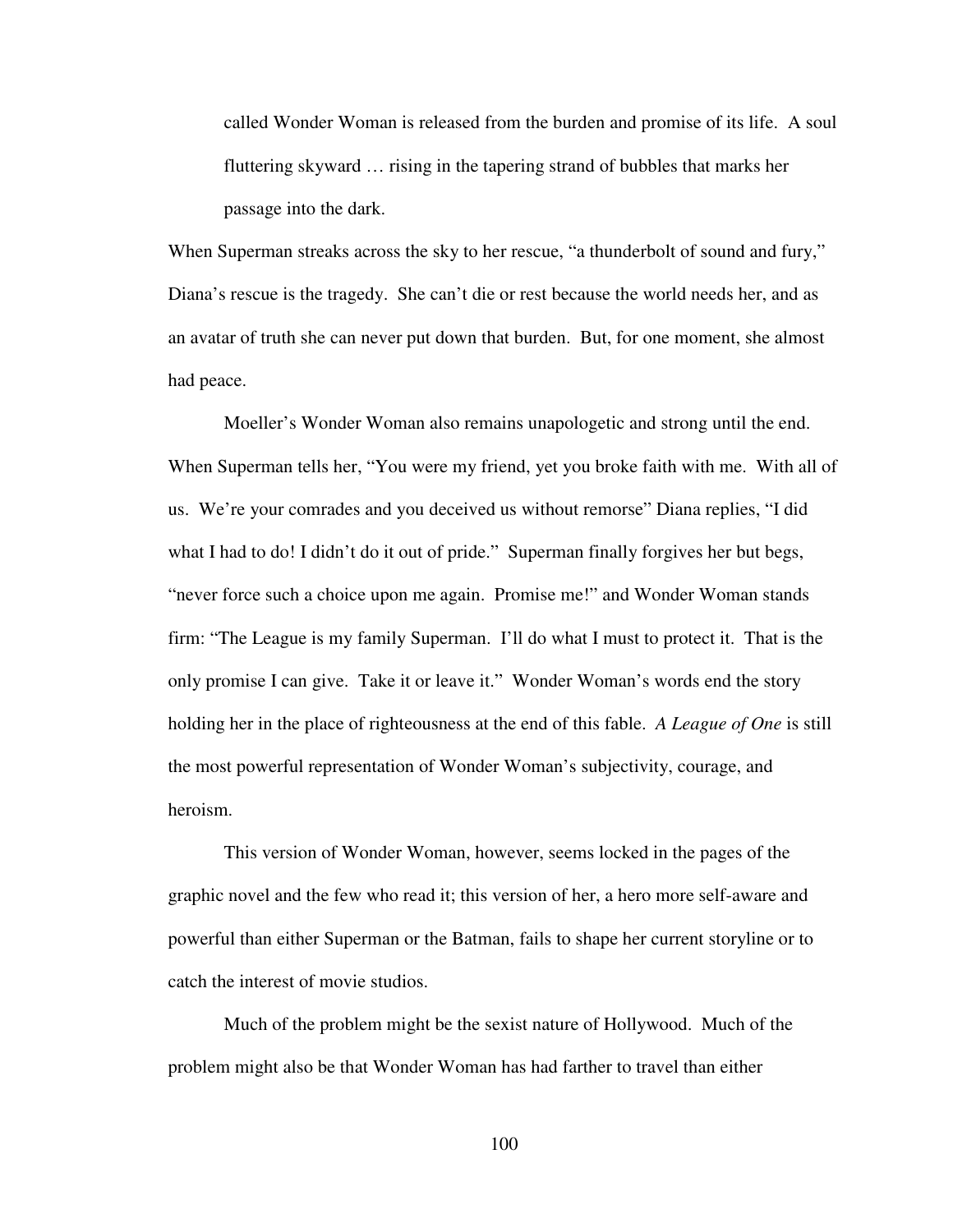Superman or the Batman. In the early issues, William Marston promoted a less than subtle message of women's dominance through Wonder Woman to the "patriarch's world" as Marston puts it. She was unlike any heroine that had come before and infinitely more frightening. Marston was an unconventional man. His wife and mistress both lived with him and continued to live with each other after his death; he freely admitted that only by submitting to the loving domination of women could men be happy (Greenberger 17). Wonder Woman was an attempt to spread "psychological propaganda for the new type of woman who should, I believe, rule the world," (Greenberger 18). Her golden lasso was often depicted in scenes of bondage tying herself up or others. In remembering and discussing Marston's legacy, Greenberger claims, "Marston had created a cultural juggernaut … William Moulton Marston attempted to change the world and did just that … his philosophies and theories on the human condition reaching a far greater audience than any academic textbook could ever hope to" (18). Wonder Woman is instantly recognizable in America and elsewhere. But, as Mitra Emad points out, "Wonder Woman is forever being tied up, bound with ropes and chains, and tortured, as well as rescuing other women from the same scenarios with her famous golden lasso" (981). This is the problem with Marston's "cultural juggernaut." Marston's goals, while well intentioned, were nonetheless opposite of what Wonder Woman has grown to represent; Marston created a Wonder Woman constantly in bondage or instigating bondage--a view he held very personally to be positive. But Wonder Woman is more than one man's view--even her creator's. That Emad would still see only the bondage imagery in Wonder Woman's lasso shows that she has not come as far as a character as one might think.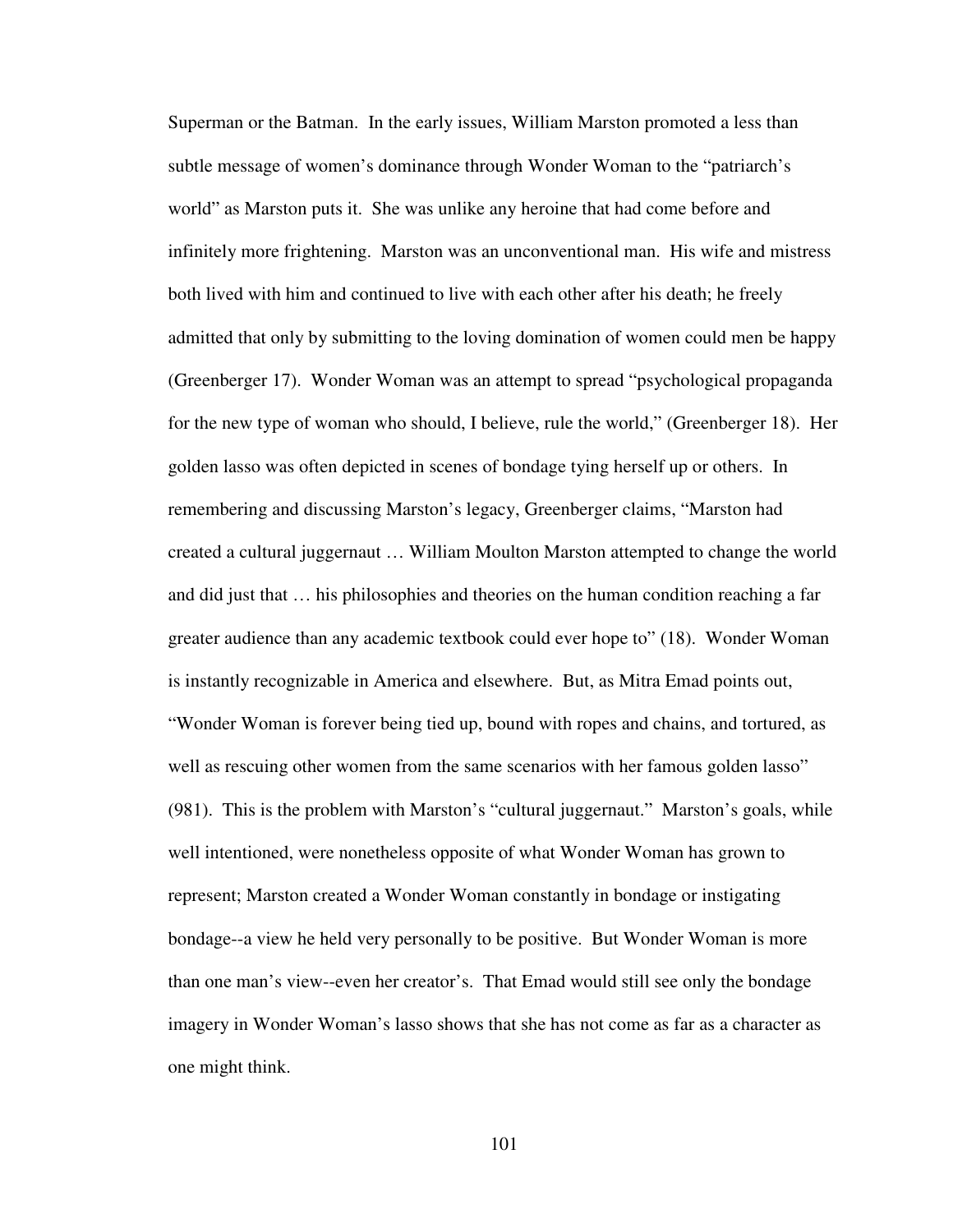I agree with Greenberger that Marston changed the landscape of popular culture, and presented the first heroine of her kind. But the birth of Wonder Woman and her early stories have limited her growth in ways no male superhero has faced. The Batman began a happy hero. He was farcical in the 1968 television series starring Adam West, and yet when Frank Miller penned *The Dark Night Returns* and effectively rewrote the Batman mythos, neither readers, writers, nor fans looked back. Wonder Woman, however, has never seemed to shake her position as a Woman in patriarch's world. Believable femininity will not allow it--Wonder Woman might be the best and most present threat to ideas of compulsory heterosexuality in popular culture, but her mythos seems locked in a battle with the myth of believable femininity. DC Comics own writers personify this battle in their conflicting stories.

In 2005, DC Comics began the build up to their remythologizing release, *Infinite Crisis*. Like the "crisis" stories before it, *Infinite Crisis* reset the DC Universe killing some characters while reshaping others. The events leading up to this seven-issue series rocked the comic book world as wives were raped and murdered, superheroes destroyed, and Wonder Woman revealed to be a killer. The events of the graphic novel, *Mission's End*, the compilation of *Wonder Woman #*218-226, alongside *Sacrifice*, the compilation of *Superman* #218-220, *Adventures of Superman #*442-3, and *Action Comics* #829, detailed the story of Superman's defeat by the villain Max Lord and his subsequent forced attack on both Batman and Wonder Woman.

 Max Lord gained control of Superman's mind and convinced him that Batman was Brainiac, a fiendish villain in the Superman canon, attacking Lois Lane; Superman would have killed Batman if Wonder Woman had not arrived in time. Before the Justice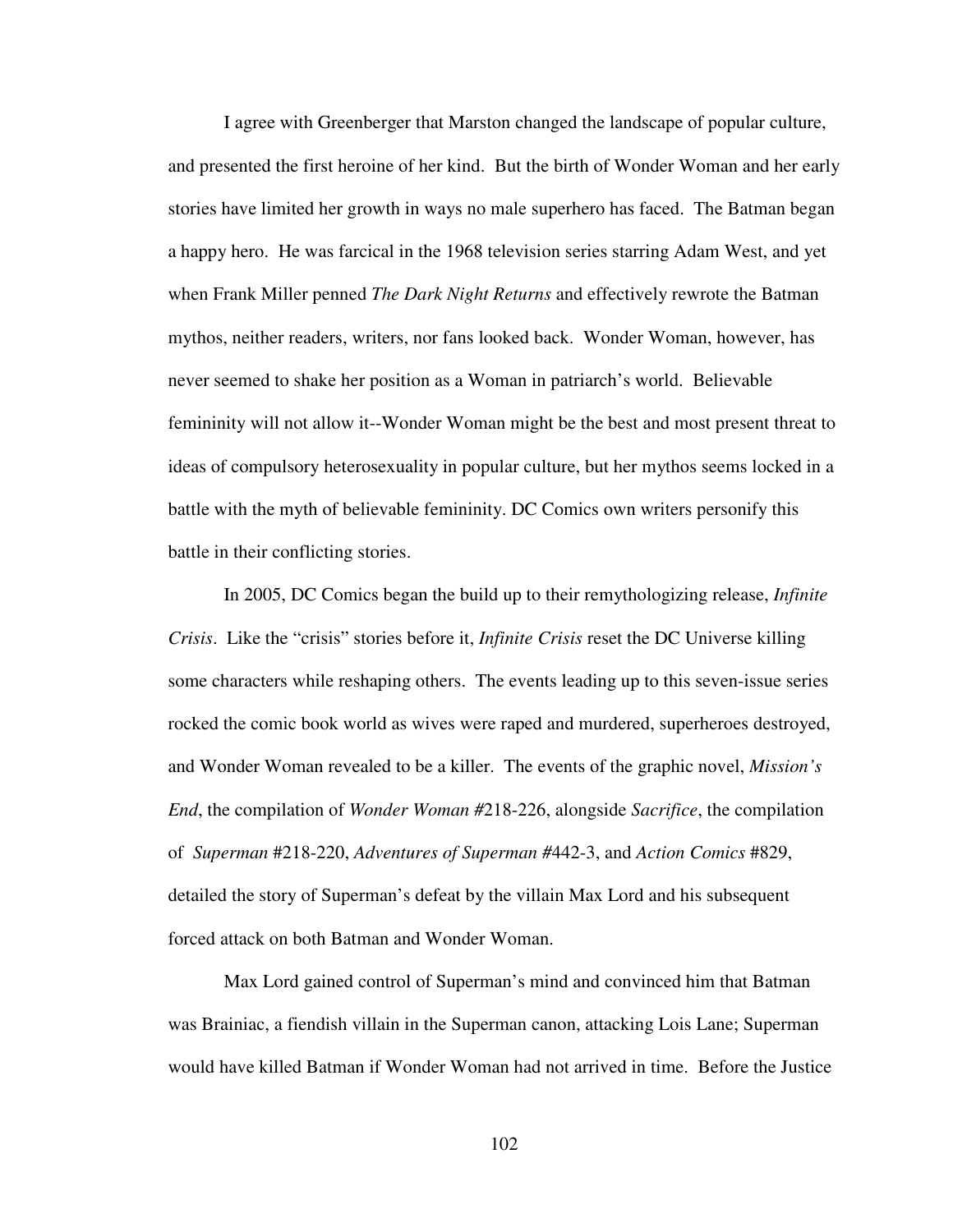League could secure Superman, he attacked again, and Wonder Woman went after him. This fight is the first time readers have seen Wonder Woman and Superman use their full powers against each other; even though Wonder Woman is badly wounded, she fights Superman to a stand-still. Never before had the full extent of her power been seen-- Superman is more powerful than a nuclear bomb, and while he is stronger, perhaps even tougher than Wonder Woman, she is the better warrior. Her strategy allows her to be the victor despite his having superior force. The climax of the battle comes when Wonder Woman distracts Superman long enough to find Max Lord; getting the Lasso of Truth around him, she forces him to relinquish his control of Superman and demands that he never do so again. Wonder Woman says to Lord, "You will tell me how to free him from your control." Max Lord replies, "KILL ME." (*Mission's End*). The Lasso of Truth has always been accepted within the DC universe as trustworthy. This is reconfirmed by Max Lord's earlier words, "You think I've lied but I haven't. I CAN'T" (*Mission's End*). The next panel shows Wonder Woman's face as her eyes bore into Max Lord, her hands on both sides of his face. Without a word, she snaps his neck.

 Superman is horrified, Batman is disgusted. Both are the voice of superhero *a priori* morality telling Wonder Woman she failed, that she should have found another way. During a fight Wonder Woman tells the both of them, "That maniac murdered Ted Kord, and he was going to use you [Superman] to do the same to Bruce. There was no choice." Batman growls back, "There's always a choice for people like us," and Wonder Woman immediately replies, "No, there isn't. Sometimes there is no other choice" (*Infinite Crisis*). Almost a carbon copy of *A League of One*, the Batman demands Wonder Woman accept his morality, but Wonder Woman rejects it as the more aware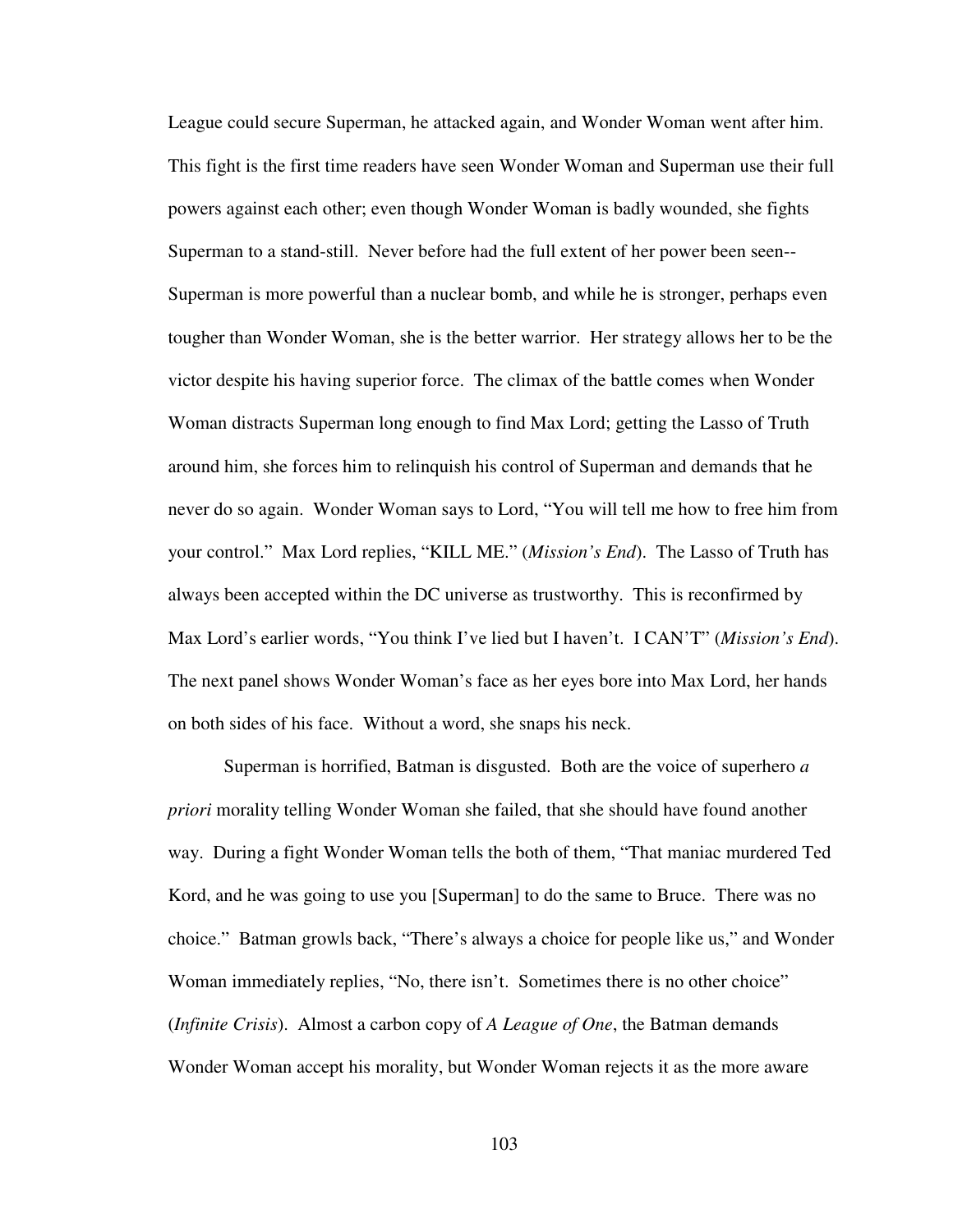and more moral of the two.

 Superman and Batman lack the necessary self-awareness to examine and critique their own actions; just as with the dragon, Wonder Woman is the only hero who doesn't lie to herself. Jeph Loeb and Tom Morris encapsulate Superman and Batman's fears stating, "what was once completely unacceptable can quickly come to seem unfortunately necessary, however regrettable, and ultimately even perfectly fine, as you move forward more deeply into new territory" (18). However, Wonder Woman never becomes comfortable with her decision; rather, she sees the necessity of the action instead of the absolutist morality that demands another way. The fear of superheroes abusing their power is a real one; as Mike Alsford claims, "the truly heroic mode of engagement with the world, with the other, is one in which the other always presents one with an ethical responsibility irrespective of the ways in which that other might confront us" (37). Wonder Woman's actions prove that the danger is not only in becoming too comfortable with her powers, but also in being afraid to use them. Her ethical responsibility not to abuse her power is challenged by her ethical responsibility to protect. As a warrior and an Amazon she is not afraid to use lethal force and that bravery saves Superman, Batman, and the world. As Loeb and Morris explain, "Many of us fear what we may have to do to stand up to the evil in the world…but they [superheroes] know where to draw the line" (17). Superman and Batman punish Wonder Woman for her choice, believing she crossed that line, but I believe their fear is only of themselves. They convince themselves that if Wonder Woman becomes a killer it threatens the entire fabric of superhero morality, but the refusal to accept Wonder Woman's actions shows only the destabilization of their patriarchy through her actions. She is a better hero and a better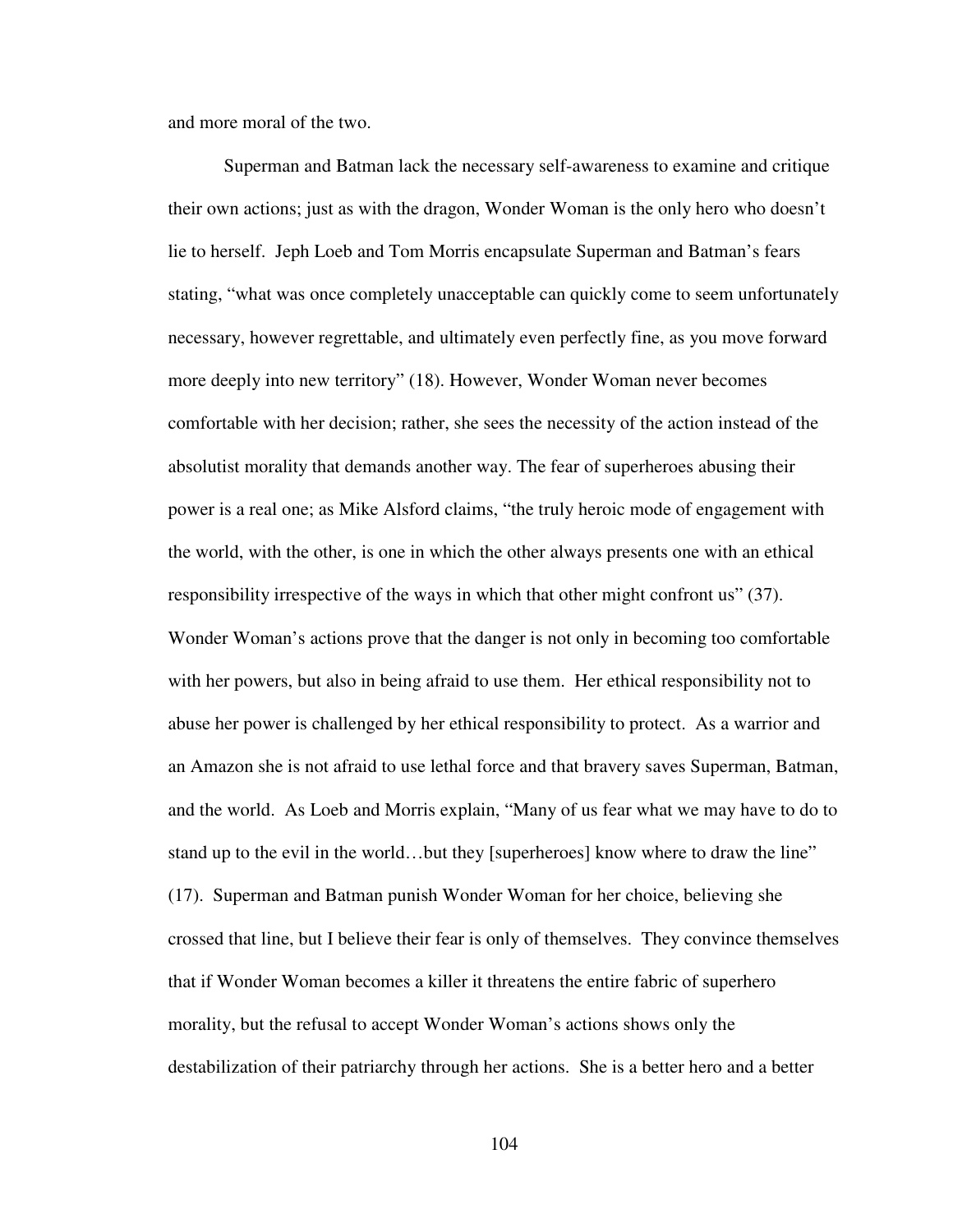person than either of them, and their horror at her actions is only horror at themselves.

 Wonder Woman is completely correct in her decision to kill Lord. Lord controlled Superman's mind--a control that could not be undone or guarded against. The proof of this is in the Lasso; especially when this story is read in the context of *A League of One,* it becomes clear that Wonder Woman recognizes the requirements of being a superhero more effectively than the Batman or Superman. She sees that to be able to direct Superman's actions is to be able to destroy the world, and that Max Lord would not stop, would never quit. The Lasso confirmed it; when Max Lord told Wonder Woman the only solution was to kill him, he wasn't being hyperbolic. He was telling the truth; he had to tell the truth. Wonder Woman's decision to choose to kill defines her as a warrior- -a title that doesn't apply to either Superman or the Batman.

 This is the most graphic representation of Wonder Woman's paradoxical existence, but previous to *Infinite Crisis* what being a warrior meant for Wonder Woman's character and her sense of morality and ethicality, the two most defining characteristics of any superhero, was unclear. Wonder Woman's decision to do what she must, a decision not colored by hate or revenge (as with the Batman) or a naiveté about the world (as with Superman), finally provided her with an originality and uniqueness of character that had heretofore been discussed but never shown. She was a warrior first, and it is through that complete faith to a necessary violence that Wonder Woman finds her strength and superhero status; this story line uses Wonder Woman to open a door that considers a new superhero morality and ethicality. This new morality owes nothing to gender biases, but instead raises Wonder Woman up as one of the most wise, brave, and strong characters of the DC universe. It also granted her absolute independence and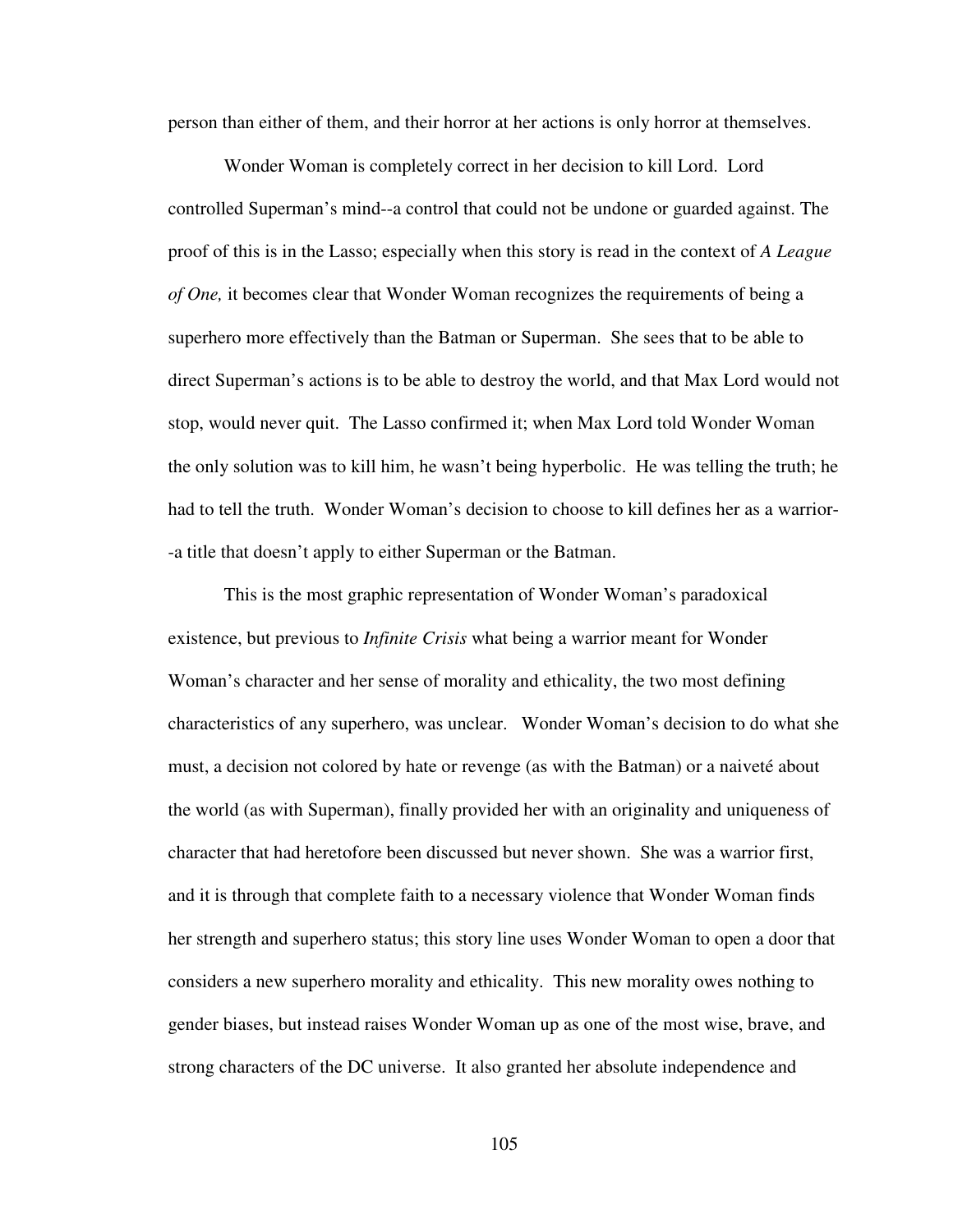freedom from the patriarchy previously created by the Batman/Superman duo; it was, no doubt, an unintentional patriarchy, but the storylines of the Batman and Superman continuously presented them as superior to Wonder Woman in strength, heroics, and thought. This maintained her submissive position.

 While anti-heroes like The Punisher explore the horrors of revenge and death, Wonder Woman's choice to kill Max Lord explores the mortal threat of some villains; they will never stop; the world will, literally, never be safe. This is a necessary part of the philosophical discussion surrounding superhero ethics and morality, and to have it explored through Wonder Woman, to present Wonder Woman as the ultimate warrior, renders the conversation gender neutral. It would have been a legendary moment in comics, if the writers had just let it be.

# Wonder Woman as Murderer?

 Everything changed with *Infinite Crisis*, and then, disappointedly, changed back. Allan Heinberg wrote the following storyline--*Who is Wonder Woman?*--a five-issue run that brought Wonder Woman back to the world as a superhero following her selfimposed exile after the events of *Infinite Crisis*. Heinberg's Wonder Woman questions her decision to kill Lord, but ultimately accepts it. In a moment of reconciliation with Batman, he asks her "So, killing Maxwell Lord was a mistake?" and when Diana replies, "Some people think so" Batman merely asks "What do you think?" Heinberg's choice to present a Batman that accepts Wonder Woman's judgment of her actions is an interesting one that promotes an evolution in the Batman's character along with Wonder Woman's. By the end of the graphic novel, Wonder Woman has faced and defeated Hercules--her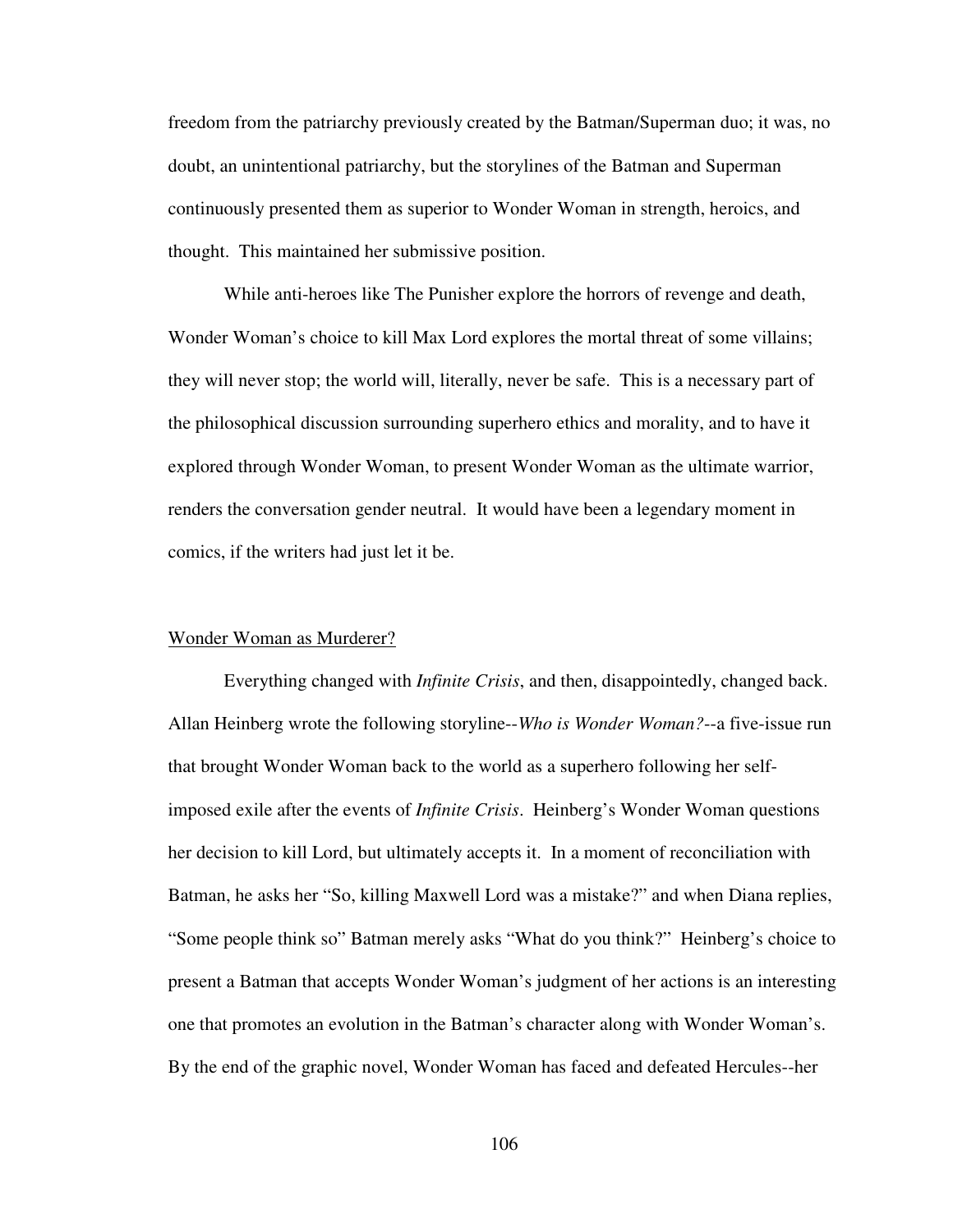mother's rapist--and reclaimed her role as a superhero. She asks the government agent Nemesis if he thinks she could kill again, and he tells her, "In our line of work? You never know." Wonder Woman's neither agrees nor disagrees with his assessment, saying only, "Which is why Steel doesn't trust me." By the end, Wonder Woman is shown as critical of her decisions, but accepting of the necessity. She is crafted as a warrior and a hero. The next graphic collection, however, destroys all of that.

 Jodi Picoult, writing issues #6-10 following the Max Lord/*Infinite Crisis* plot line, gave the readers a Wonder Woman who submitted to Batman and Superman; she agreed that she shouldn't have killed Lord. While fighting a resurrected Hippolyta, her mother, Diana says, "Once before I took a single life to save millions. I convinced myself it was the right thing to do. But even one life is too many" (*Love and Murder*). This move completely removes Wonder Woman's power and independence, demonstrating her weakness and immorality as compared to the Batman and Superman. This wasn't a simple moment of they were right, she was wrong, but was, rather, a surrendering of Wonder Woman's autonomy to the world view of Superman and the Batman.

 This representation of Wonder Woman's strength followed quickly by its chastisement and reinscription in the Superman/Batman patriarchy keeps Wonder Woman under control. The *Infinite Crisis* plot line depicts Wonder Woman rescuing the Batman from Superman and then Superman from Max Lord; this grants her the mental and physical fortitude rarely attributed female characters, warrior or otherwise. Picoult's abdication of that power back to Superman and the Batman keeps Wonder Woman safely within the bounds of classic gender roles, and preserves the character of Wonder Woman for future, more easily gender-qualified story lines.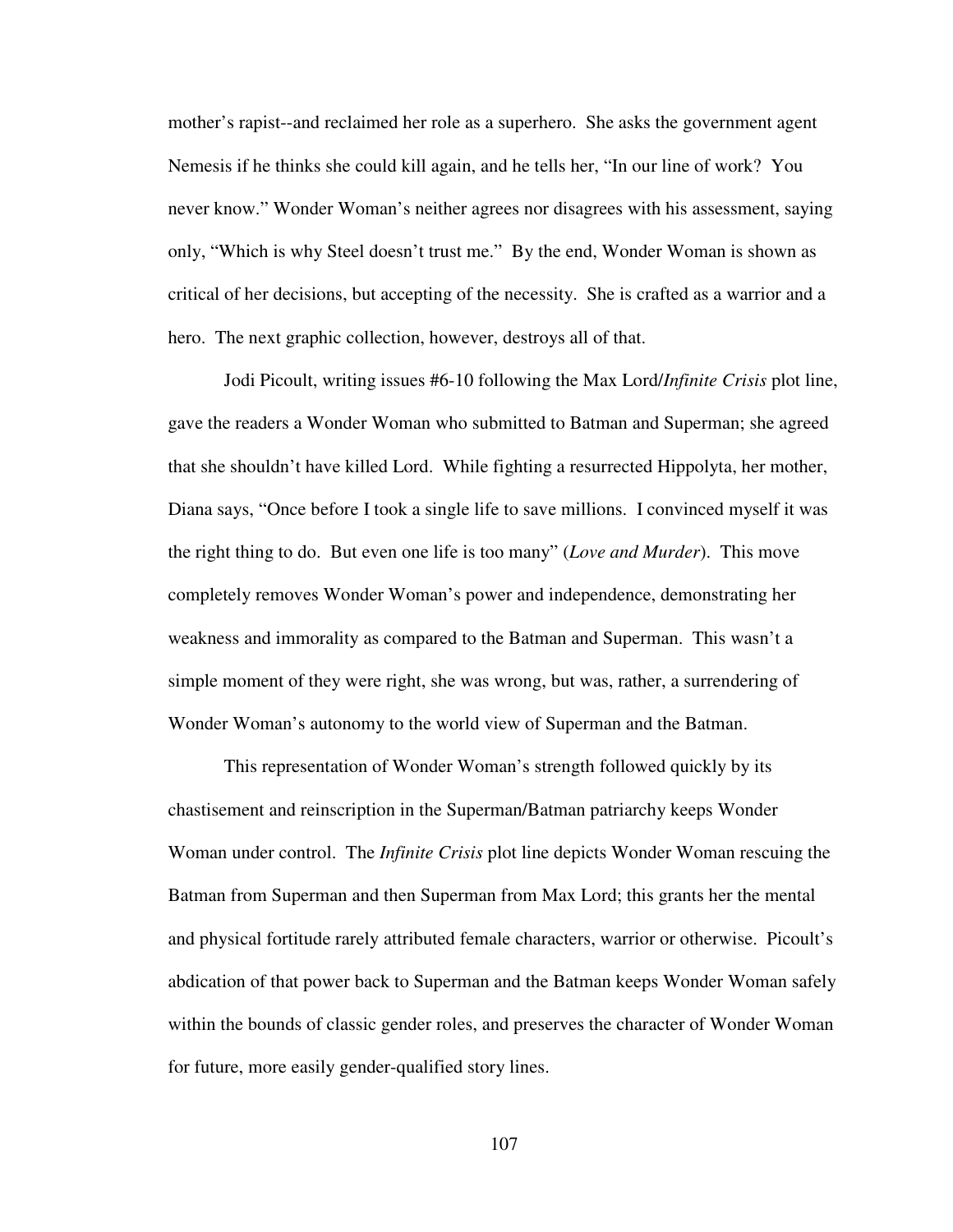I am certainly not maintaining that Picoult meant to pen a patriarchal story or in any way diminish the power of Wonder Woman, but I think that she did is proof of believable femininity vying for Wonder Woman's character. As Barthes says, myth cannot be destroyed (135). When believable femininity is challenged by an imagining of Wonder Woman outside of its prescriptions it pushes back to reshape the myth. Picoult, no doubt, meant to comment only on the problems of using power to kill and the blurring of moral lines, but what is shown through this story is her incredible lack of understanding of Wonder Woman. Wonder Woman doesn't murder and she doesn't compromise her morals; rather, as a warrior she represents the code of a warrior, not the code of a pacifist. This is something easily overlooked; often in superhero tales there is a line drawn between those that kill, and those that don't--heroes and anti-heroes. But Wonder Woman is a more complex character who recognizes that, while a superhero should never abuse her power or kill a criminal who has broken a law, when fighting for self-defense sometimes it is kill or be killed. In the case of Max Lord it was self-defense, and world-defense. She is a genderless *ubermensch*.

 Wonder Woman's easily acknowledged error as written by Picoult and others fulfills the second factor of believable femininity. She is often depicted as less fortified mentally than the Batman or Superman, and in constant need of their guidance and support. Barring a heterosexual romance, the yearning for domination is depicted in the case of Wonder Woman by Superman's superior morality and the Batman's superior reasoning skills; her yearning is her need for their guidance and support.

 Much like her mother Hippolyta in the representations of Christine, Shakespeare, and DC Comics, Wonder Woman can be a warrior and a woman, but she cannot be both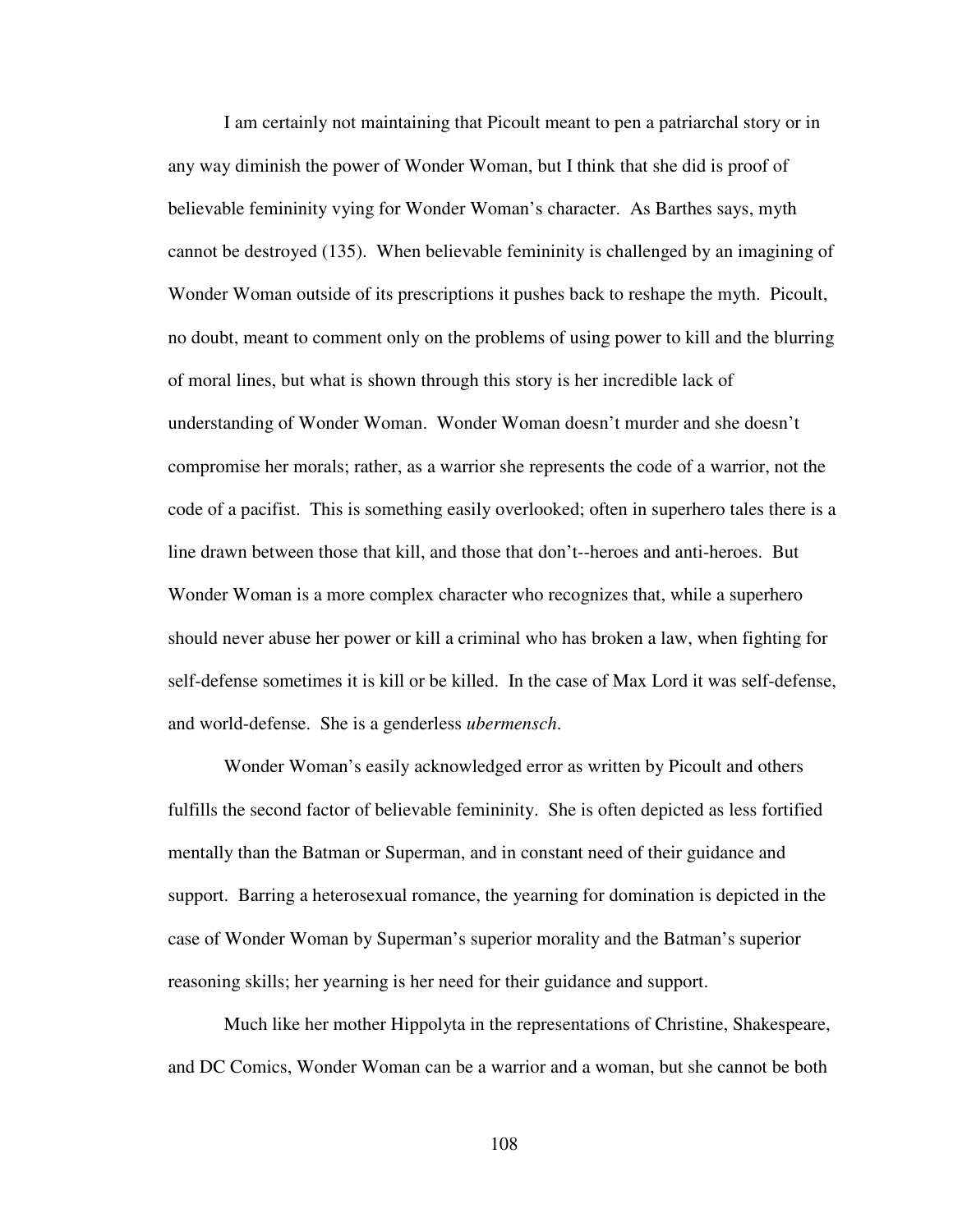at the same time. Believable femininity requires the possibility of Wonder Woman's defeat by a stronger male figure to lurk in the background of her story; Wonder Woman must be a heterosexual female to remain truly believably feminine because of compulsory heterosexuality, but heterosexuality is only acceptable if her partner is stronger than she. As a goddess and an Amazon this poses particular problems; Wonder Woman is super strong, super-fast, can fly, and fight--if any of those qualities are removed or played down she ceases to be a superhero. If her male sexual partner is not stronger, faster, and a better fighter she is not fulfilling believable femininity. This is the most insidious aspect of believable femininity--not only is the idea of Western love as it has been constructed by compulsory heterosexuality necessary for women, but women can only achieve that love--or it will only appear to be natural, realistic love--if the male she loves can dominate her. Her own strength is insufficient to provide happiness, and her happiness with a man is impossible without her submission and disavowal of strength. This is why Wonder Woman is almost always imagined paired romantically with Superman.

#### Wonder Woman as Lover

 *Justice League of America* issue #90 explores the possibility of a relationship between Wonder Woman and the Batman, but Wonder Woman explores her subconscious without ever talking to Batman, a decision which de-intensifies the romantic possibilities, and then decides that any relationship between the two of them is doomed. The issue ends with no resolution of the Wonder Woman/Batman flirtation that has permeated the previous 89 issues and no reference is made in the following issues to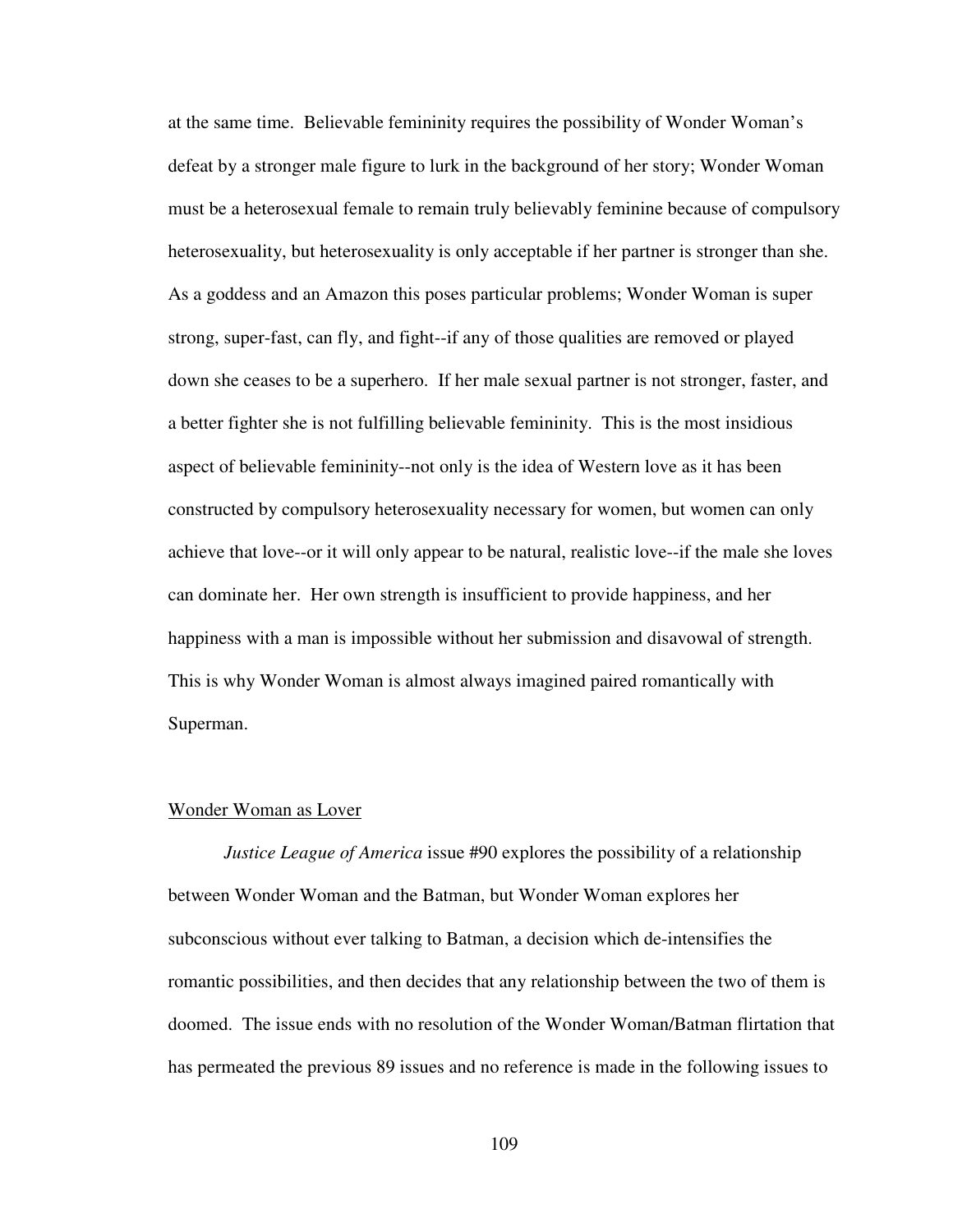Wonder Woman's heterosexual romantic entanglements. Why is a pairing of Wonder Woman and Superman toyed with so often, while a pairing with Batman is quickly shown unacceptable and abandoned? I would argue it is because only Superman is stronger than Wonder Woman and, therefore, appropriately fulfills the requirements of believable femininity.

 So long as she exists within the universe with Superman, Wonder Woman remains believably feminine. The first requirement--that it is *possible* for her to be dominated--is fulfilled by Superman's existence. Storylines that constantly place Wonder Woman and Superman in a romantic relationship, always in the future, or the past, or an alternate timeline, maintain the possibility of Wonder Woman craving Superman's domination. In the series *Trinity*, a retelling of Superman, Batman, and Wonder Woman's first meeting, Superman is awed at his first sight of Diana. In his voice over he says, "I will always remember my first sight of her. Lois, you're the most compelling woman I've ever met, but this … is the most magnificent" (42-43). Superman and Wonder Woman are drawn to each other's strength, but that strength is always loaded in the case of Wonder Woman--especially because men without superpowers deny romantic entanglements with her precisely because she is so powerful. Wonder Woman, prior to *Infinite Crisis*, served no real purpose to the stories of Superman and Batman, but their depiction next to kept her firmly ensconced in the reader's mind as beautiful and female; their leadership and skill was superior and that meant Wonder Woman was always believably feminine.

 In Alex Ross's *Kingdom Come*, the setting is the future and the superheroes are lost in a dystopian future. This story focuses on Superman as the key protagonist, but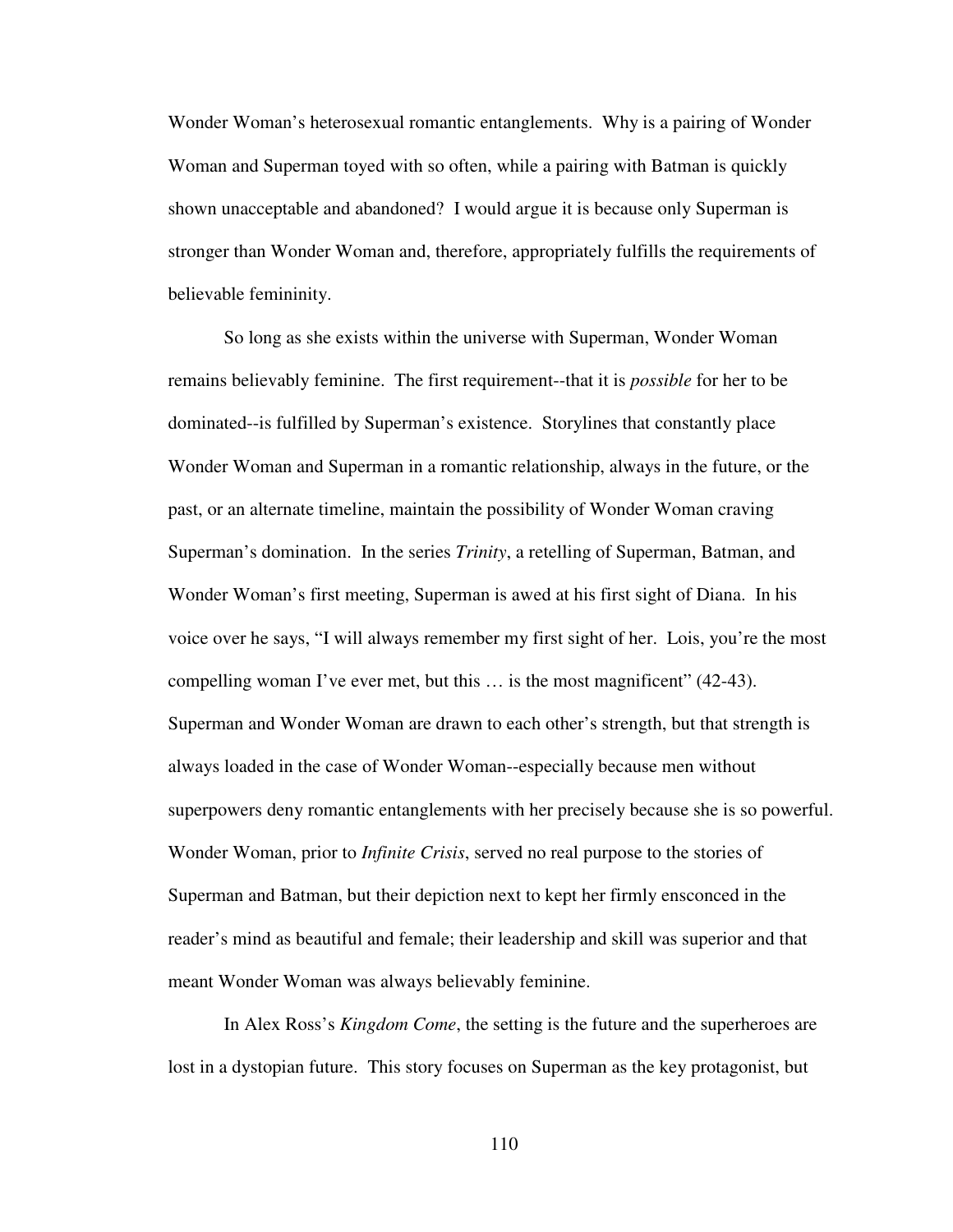Wonder Woman is his first lieutenant and love interest. At the height of the final battle, Wonder Woman is depicted killing, a move that earns, once again, the judgment and censure of both Superman and Batman. Wonder Woman's status as a warrior is used against her, used to prove her need to be "controlled" in much the same way that engaging in battle has historically been used against Amazons. Women who can fight, must be shown to be too bloodthirsty, too weak, and generally too ill-suited for battle to promote the necessity of their control.

 In the graphic novel compilation *Rise of the Olympians,* collecting issues #26-33 after *Infinite Crisis*, Wonder Woman is forced to fight the monster Genocide--a creature built from some future form of Wonder Woman and filled with Ares's hate and power. Genocide is Wonder Woman's dark shadow brought to life, and the creature lives up to her name, massacring people at a mall, kidnapping and torturing those closest to Wonder Woman, and nearly killing Wonder Woman herself. As Wonder Woman watches the creature, defeated and powerless, fall into the deepest part of the Atlantic ocean, she says, "All I wanted was to kill that monster. To let it drown, alone, in the dark. To have my revenge. And yet I find … I am not that person. Thank Hera, thank all the Gods" (179- 80). This creature is no less dangerous than Max Lord and easily as evil, but Wonder Woman is constructed as incapable of letting her die and being glad for it.

 Twenty pages later, however, Diana, now on Themyscira, charges Ares and before anyone knows what is coming, cleaves his head in two with an axe. Ares asks, "… what have you done?" and Diana replies, "I want you to know, Lord Ares … I did not do this for vengeance. But you declared this war. And war calls to blood like a child to its mother. And whatever nightmare future you created is done" (200). Why is it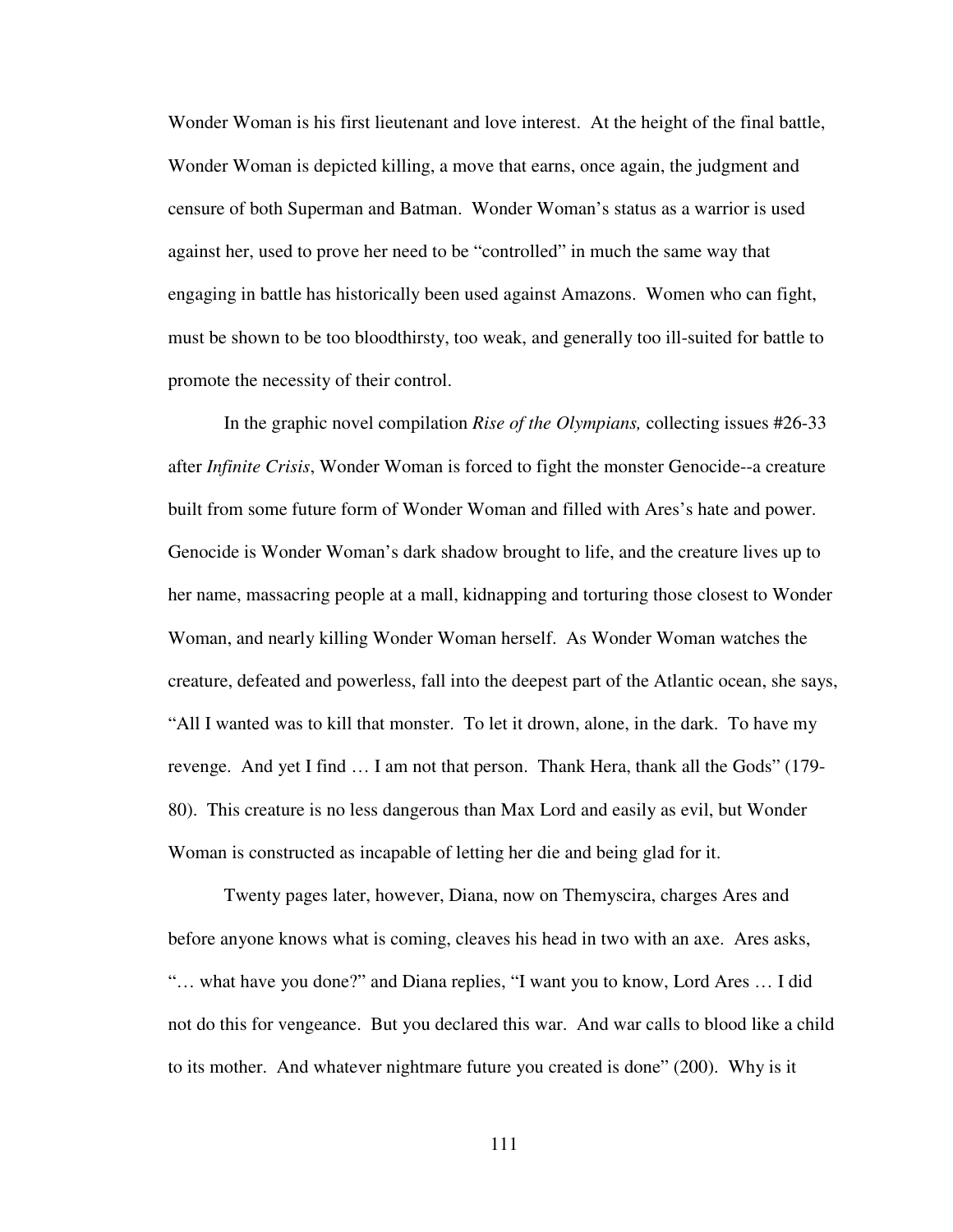acceptable to murder Ares but not Genocide? He is a God, but she slays him; certainly Genocide, as a created monster, is less natural or human than even Ares. And the rationale presented, that Ares started the war and the war demands blood, would hold true for Genocide as well. Wonder Woman's attitudes towards violence, war, and murder seem schizophrenic, her warrior nature at odds with itself as the Wonder Woman myth vies for freedom within its own stories.

 In *The Hiketeia*, a graphic novel published in 2002, the plot revolves around a young girl pursued by the Batman who pledges Hiketeia to Wonder Woman. Hiketeia, according to the graphic novel, is an ancient ritual whereby the supplicant pledges fealty and the protector accepts. Despite the Hiketeia being situated as an ancient Greek tradition, medieval themes of courtly love and Petrarchan discourse abound in the ritual itself. The young girl, Danielle, has murdered the four men who raped, drugged, and murdered her sister. When she reaches Wonder Woman, she kneels and states, "I offer myself in supplication, to you, Diana, Princess of Themyscira, I come without protection. I come without means. Without honor, without hope, with nothing but myself to beg for protection." In accepting the Hiketeia, Wonder Woman loses her subjectivity and instead becomes the object protecting Danielle. Whatever Diana's desires, they are overruled by the requirements of the Hiketeia which demands that she offer her bed, her home, and, if necessary, her life. By seeking revenge Danielle has drawn the wrath of the Batman, and in seeking Hiketeia from Wonder Woman the two are now set at odds. The authors intended to pen a modern Greek tragedy centered around Wonder Woman, but the only real tragic figure is that of Danielle--the girl who has fallen before the story starts.

What is interesting about this particular graphic novel is that the Batman,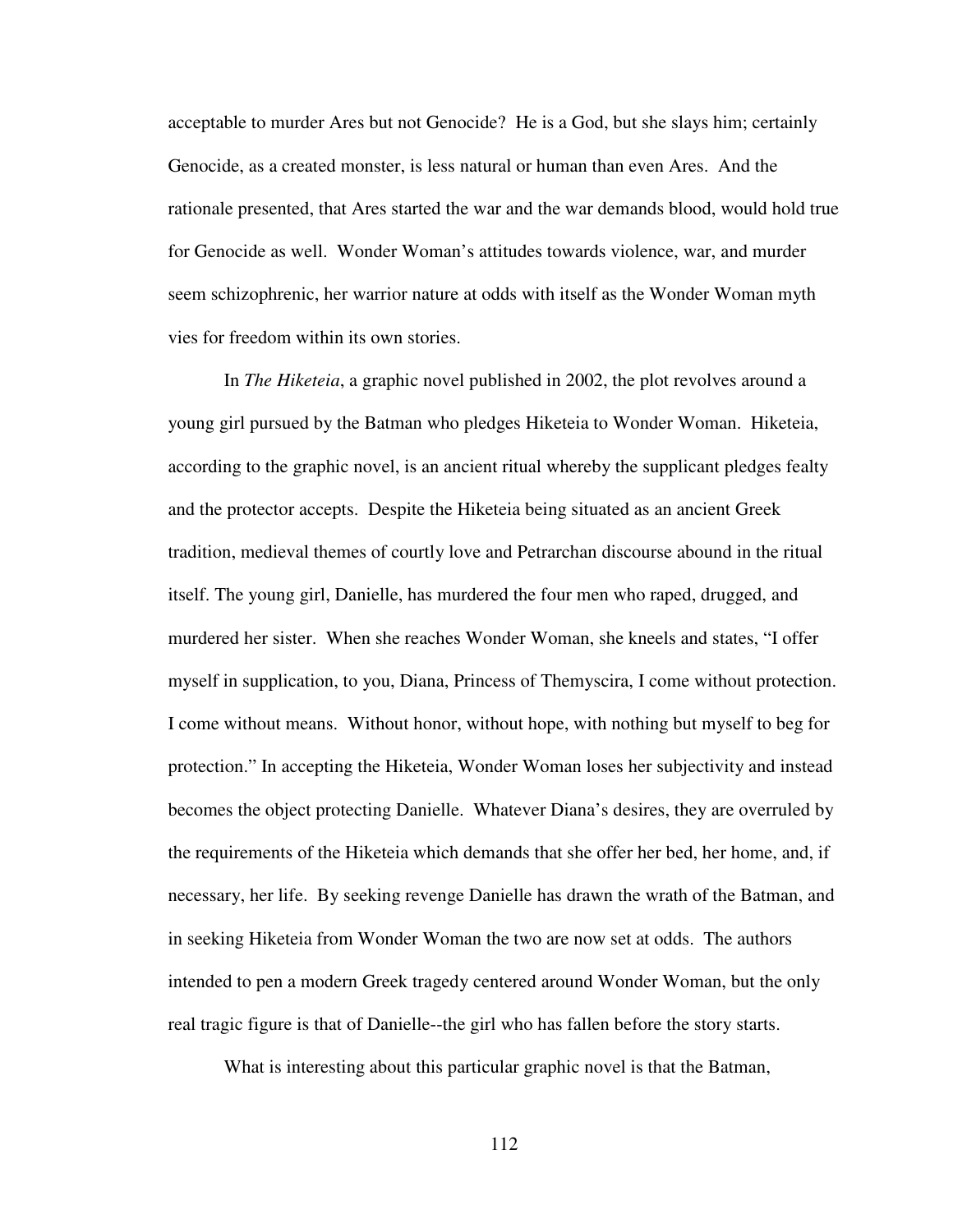realizing Wonder Woman has granted Hiketeia, seeks it for himself. In their first meeting, Wonder Woman and the Batman fight; when he says, "Don't make me go through you Diana," she replies, "You can't go through me, Batman." And she is right; she defeats him, knocking him off her balcony onto the wet road below. Danielle eventually runs away leaving Wonder Woman to fight the Batman again as both vie to get to the girl. In what would become the most iconic panel of the graphic novel, Wonder Woman stands with her foot on the Batman's head. She tells him, "Don't. Get. Up." He waits a moment and then replies, "All right. You win." The next panel shows Diana's shock and before she can stop him, the Batman begins the ritual of Hiketeia.

 The image of the Batman, kneeling before Wonder Woman seeking her shelter, and abasing himself is a powerful one. The ritual objectifies Diana as the Batman speaks it. Assuming an obsequious position he attempts to control Wonder Woman through his pledge of fealty, not to gain her protection. When Diana tells him, "You abuse the ritual," he states, "I use it as your ancestors did. I use it like Lykaon and Achilles." In a moment that should demonstrate Wonder Woman's power, the reader is instead presented with a demented picture of the Batman abasing himself--by perverting the ritual Wonder Woman's power is constructed as unnatural. The graphic novel makes it appear that Wonder Woman has forced the Batman into this submission by denying him justice. When Wonder Woman says, "You do not understand Hiketeia, Batman. Had I accepted you, I still would have protected Danielle." The Batman tells her, "Yes. But you would no longer have fought me. And now… now we fight over and over for her freedom." With the Batman there are only two options: his independence is taken from him, or he fights for his perception of justice. For the usual reader of the Batman comics, there is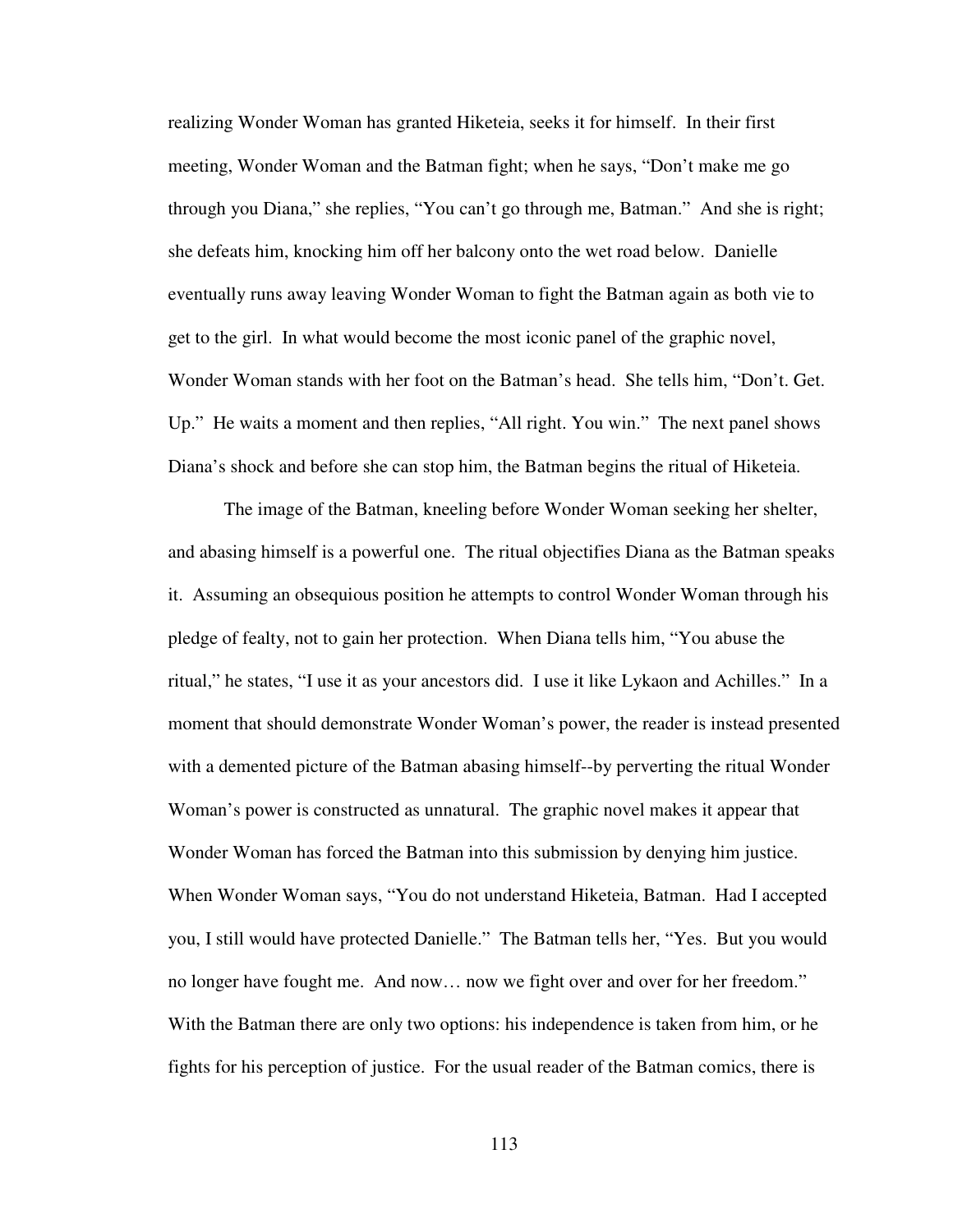relief when Wonder Woman refuses his Hiketeia, and, at first, agreement with his worldview of only two options. Danielle, unwilling to see Wonder Woman and the Batman fight to the death releases Wonder Woman from her vow and throws herself from the cliff.

 Again, even though it is technically Wonder Woman's graphic novel, the reader is given not her morality, but the Batman's. True to the tragic form, Danielle is a good woman who falls through her revenge. The only option as the furies dance around her is death. *The Hiketeia* would be a moving tragedy in the Wonder Woman mythos if it didn't assume a black and white morality, an inherently Batman/Superman and thus patriarchal morality, as the correct morality. Within the world of Greek tragedies murder is not necessarily wrong--patricide, infanticide, and matricide are wrong. When Danielle sought revenge from the men who murdered her sister, under Greek rules she would have been destroyed had she not. Therefore, the story contradicts the morality it sets out for itself; Danielle and Wonder Woman are not the ones who are wrong, and who are tragic- the Batman is.

 According to Paul Roche, "The theme of all tragedy is the sadness of life and the universality of evil" (xvii). I would agree with that statement, but I would argue that within the world created by *The Hiketeia*, the Batman's morality becomes an agent of evil. Danielle is bound from the moment her sister is murdered and raped to seek revenge; perhaps, she is also doomed from that moment as violence calls to violence, but she is happy under Wonder Woman's protection. She is only haunted by her demons when the Batman refuses to cease pursuit. In this way the Batman becomes a fury, a representation of Fate that carries the story to its inevitable, sad conclusion. Wonder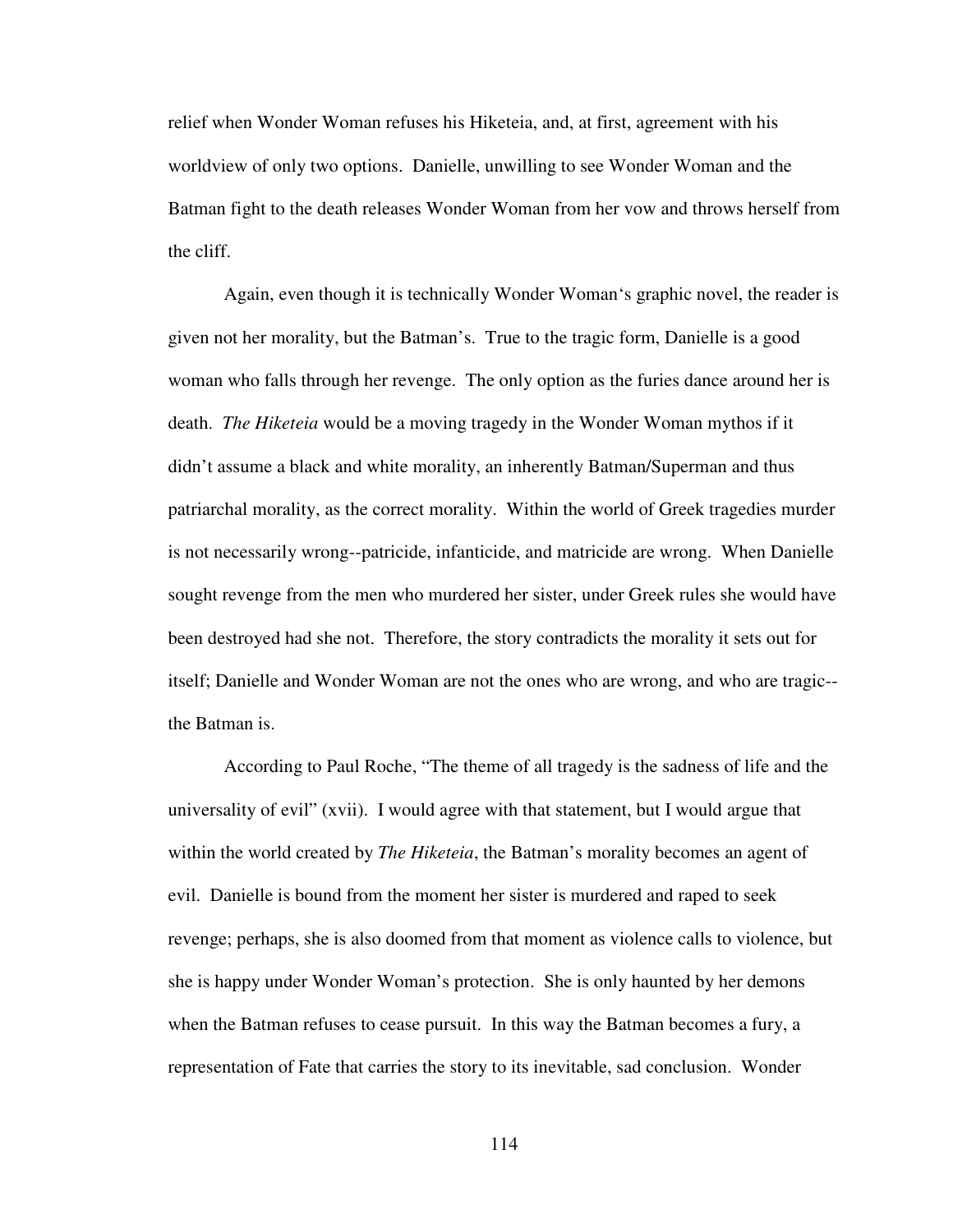Woman and Danielle are not doomed by Fate herself, they are doomed by the Batman.

 The graphic novel never recognizes any of its self-contradicting moralities. The choice to have Danielle throw herself from the cliff to her death supports the Batman's position that all who break the law must pay through the law, and undermines the power presented as Wonder Woman's in the story. It is one more example of Wonder Woman being wrong, and the Batman being right.

#### Wonder Woman on the Big Screen

 Wonder Woman can't be a superhero, a goddess, and a princess if she is weak. The character she has evolved into is at odds with societal expectations of femininity. The result is a character that cannot be seen as anything but a woman--from her name down to her giant eagle bustier--but that refuses to act in believably feminine ways. The most recent Wonder Woman movie, released in 2009, is fraught with this tension. The movie begins with the Amazons fighting to free themselves from slavery, this time from Ares. Ares says to Hippolyta, "You jump in battle as you once jumped in the bedroom." The camera then pans to Ares's top warrior cutting down Amazons and Ares then thanks Hippolyta for the great warrior she gave him. "Forced on me," she snarls at him. Without hesitation Hippolyta jumps a horse, rides to the warrior, her son by Ares through rape, and cuts off his head. Within the first five minutes of the movie Hippolyta is recognized as a warrior, raped, and willing to kill her male child gotten by rape. The movie then unwinds from there, transferring the believability of the mother onto the daughter, Diana, and the using Hippolyta and the Amazons as proof and foil for the believable femininity of Diana, now Wonder Woman. Steve Trevor first catches the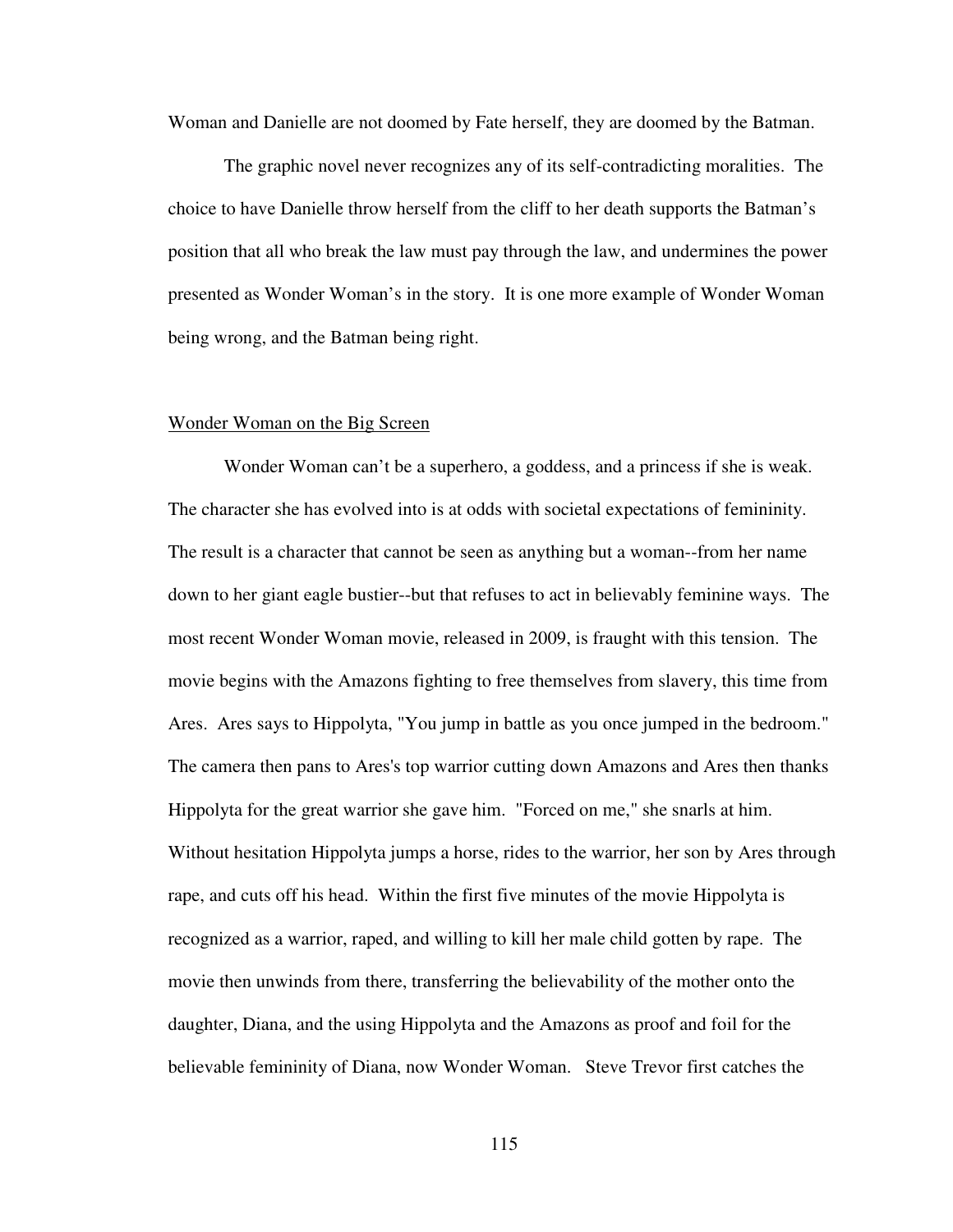Amazons bathing nude and playing in the water with a particularly childlike soundtrack, then comments on Wonder Woman's "rack." The "arming of the hero" scene shows Wonder Woman donning her costume for the first time with a close up on her bustier as she pulls the yellow "W" up in a move accentuating her cleavage.

 A line is drawn here between "good" Amazons and "bad" Amazons; Wonder Woman, an excellent fighter and less capable of taking care of herself than a child, is a good Amazon because she likes "Man's World"; this, in conjunction with her dependence on Steve Trevor for day-to-day survival—she doesn't understand crosswalks, furniture, or the technology—maintains and perpetuates her believable femininity despite her incredible powers and strength while simultaneously trivializing feminism and its rhetoric. This paradox of a childlike hero is a theme that only arises in the myths of warrior women. Diana becomes believably feminine because she fights against her mother who leads women in a war against men, and her "sisters" who hate and attack Steve Trevor, the wounded war hero who accidentally lands on Themyscira, Paradise Island. Any remaining anxiety about her power is relieved by her incompetence in the world.

 Wonder Woman wouldn't still be such a popular character if she were nothing more than a glorified pin-up. She embodies this paradox of warrior and believable femininity, and through her stories female readers work through their own complicated existence. The philosophical questions of morality, power, and corruption are still there, just as they are in the Superman and Batman comic books, but every representation of Wonder Woman also comments on the reality of young girls in modern Western Society; whatever Wonder Woman represents becomes the cap on what modern girls can be.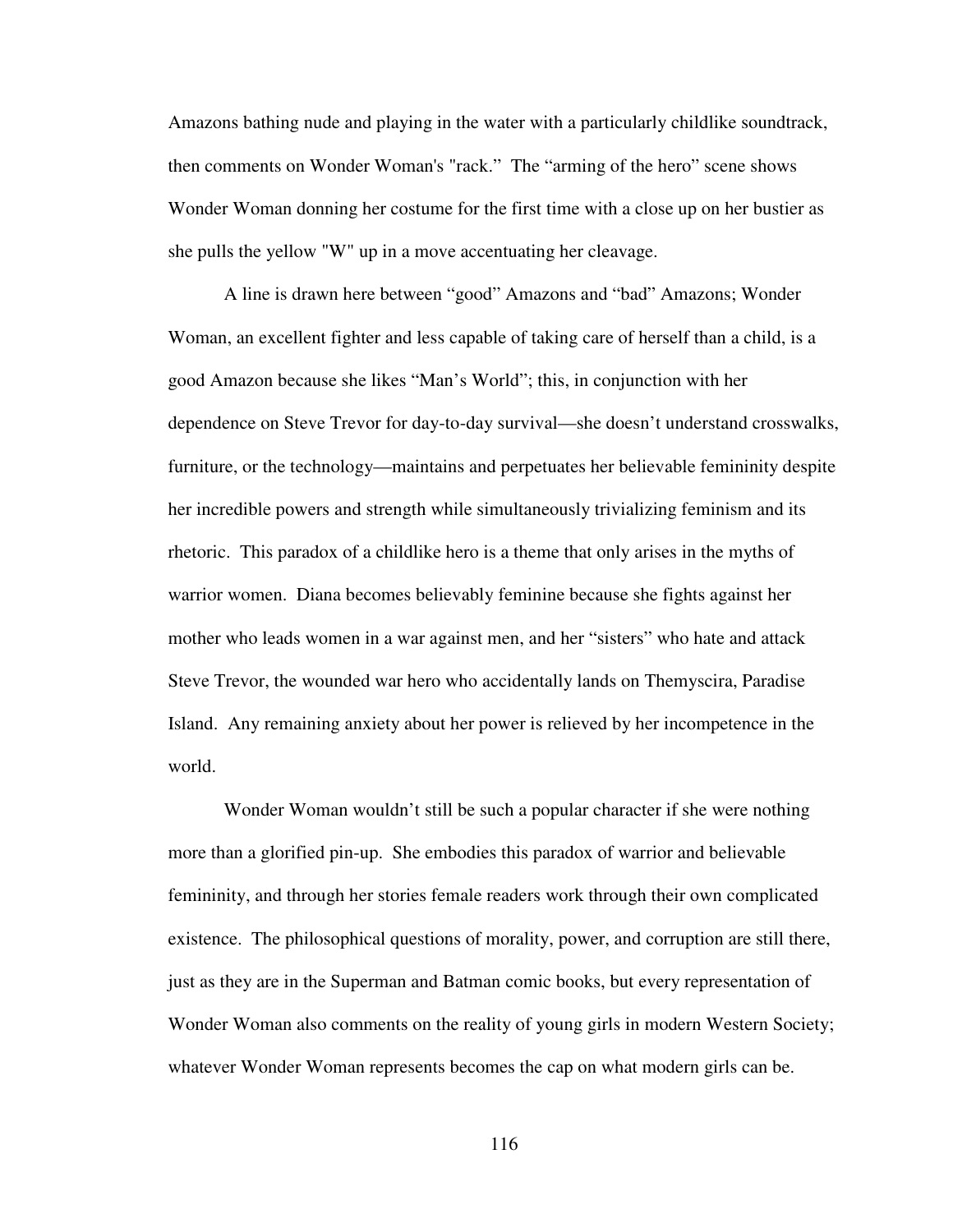Wonder Woman is the myth of the modern warrior woman and, as Coupe says, "while the myth may be paradigmatic, and while it may imply a given social and cosmic order, or perfection, it also carries with it a promise of another mode of existence entirely, a possible way of being just beyond the present time and place. It is not only foundational but also liberating" (9). Wonder Woman, limited and liberated in parts by those who write her comic books, also limits and liberates those who are naturalized and freed by her changing myth.

 It is not my intention to promote an either/or approach to superheroes, morality, or ethics. It is not a zero-sum game requiring a choice between the superiority of Wonder Woman or the Batman, Wonder Woman or Superman. Nor is it a zero-sum game requiring a choice between the superiority of women or men. Rather, my goal is present the ways that the myth of believable femininity shapes the possibilities of stories in modern popular culture. Because the female hero quest requires women find love- preferably heterosexual love--and believable femininity requires women to crave, react to, and find domination, Wonder Woman's mythos cannot be revised like the Batman's or Superman's. Until she is successfully presented without believable femininity shaping her stories, she will continue to be defined by her origin--her identity as an Amazon in the patriarch's world. This dates Wonder Woman and limits the scope of her mythos severely.

 It is worth consciously working against believable femininity because Wonder Woman can shape, in many meaningful ways, all other female heroines in popular culture. Because she was the first--the first woman with superpowers to fight on her own against male domination--she has, and still has, the trickle-down effect. If Wonder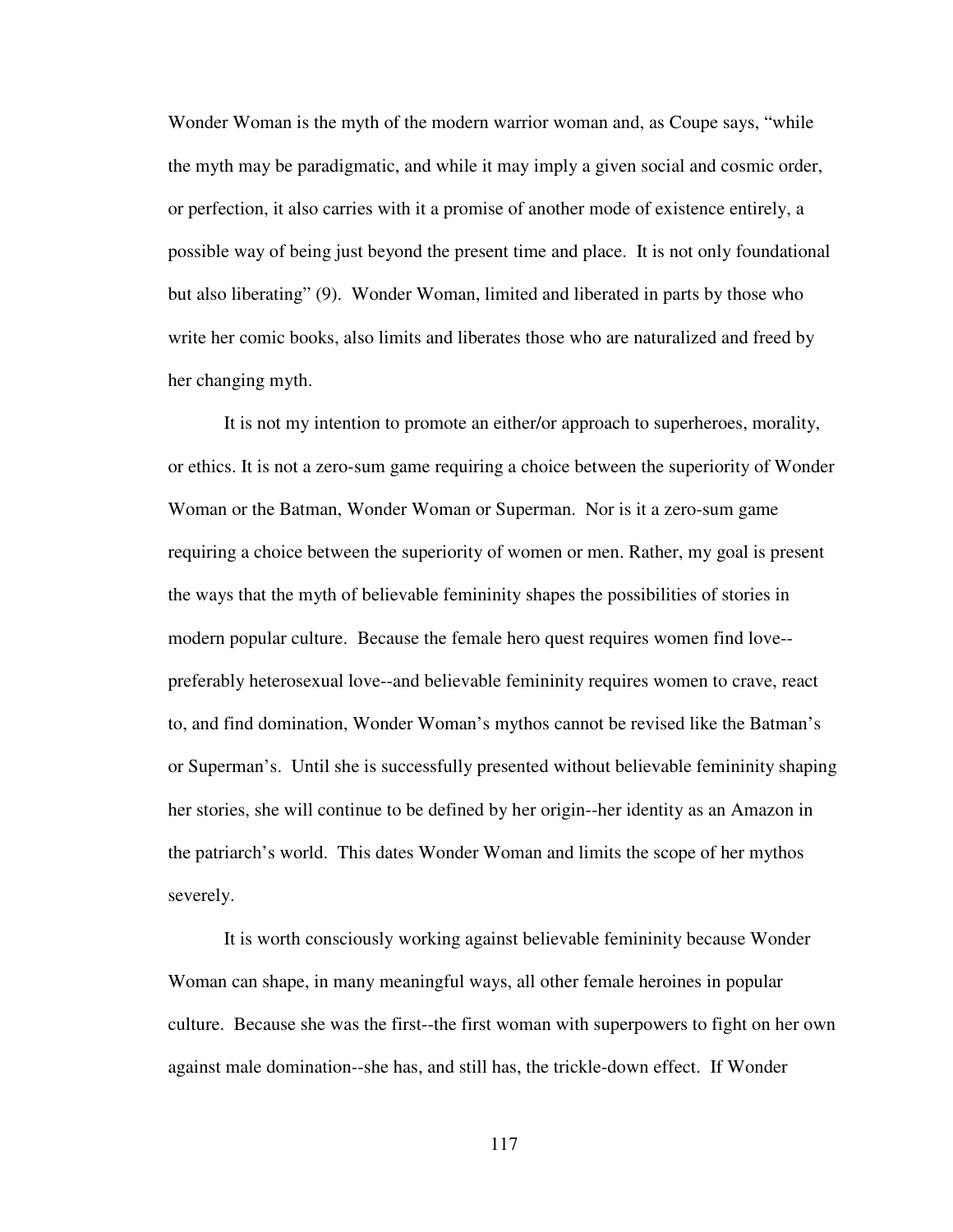Woman stands strong, independent, and confident despite criticism from Superman and the Batman, other female characters are accepted as standing strong, independent, and confident. If Wonder Woman is a warrior woman who obviously works against the myth of woman, believable femininity, and the female hero quest without also sacrificing her humanity in the fight against the patriarchy, every young girl that looks to her for identity, and asks "what would Wonder Woman do?" can begin to shape her own morality, ethicality, and being without answering to the myth. If Wonder Woman is allowed consistently to be a warrior and a woman, then old myths can be remythologized, and a new myth can be born.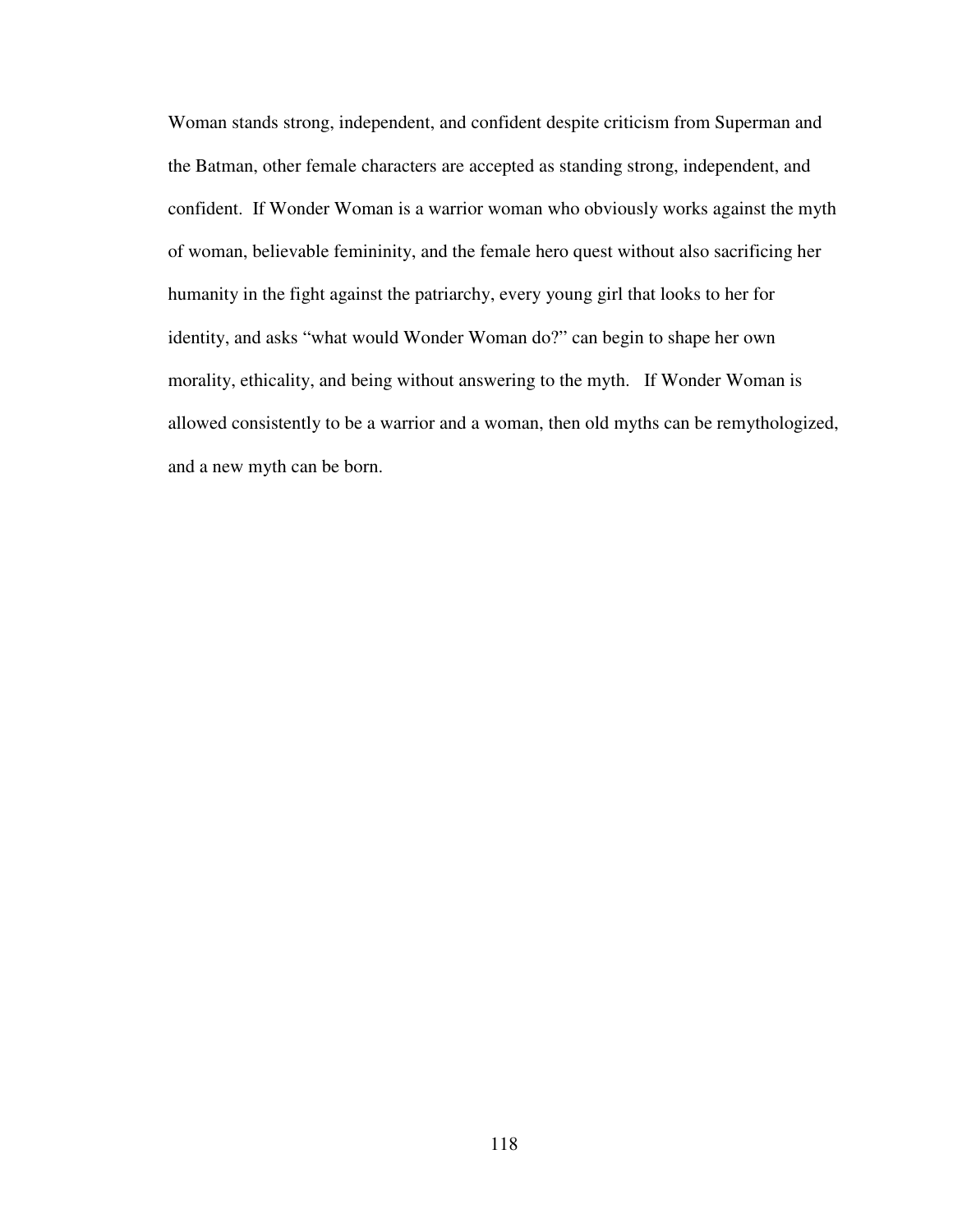### CHAPTER 6

## **CONCLUSION**

Through an inquiry of believable femininity in warrior women I find myself with far more questions at the end of my examination than the beginning. All seem to revolve around my main questions: how has "love" been constructed in Western society for women? But, secondarily, I wonder where for warrior women and their sexuality the line is drawn between fantasy and destructive myth. Can female power and female love exist simultaneously in the same character? Where believable femininity limits ideas of female heroism, it appears to me now even more destructive to female heterosexuality. I know that a different sort of warrior woman is possible through the representations of characters such as Red Sonya, Xena, and Buffy, but the work of reclaiming female heterosexual desire and fantasy is something I cannot accomplish here. Instead, I can only begin to consider what the next step is after believable femininity through a brief survey of modern warrior women in popular culture since 1985, as well as the ways believable femininity has changed and stayed the same. I will put the warriors of the past--Britomart, Joan, and Hippolyta--in conversation with the warriors of the present-- Red Sonya, Xena, and Buffy. Perhaps, once the evolution of believable femininity has been documented, the constructions of "love" can be considered.

*Red Sonya*, a little known barbarian movie released in 1985, is one example of a warrior woman who defies believable femininity. Starring Brigitte Nielson as the swordwielding woman, Red Sonya takes a vow to lay with no man who cannot defeat her battle. Unless he was strong enough to defeat her, he was not strong enough to bed her. Halfway through the movie, Kalidor--the Conan reminiscent character played by Arnold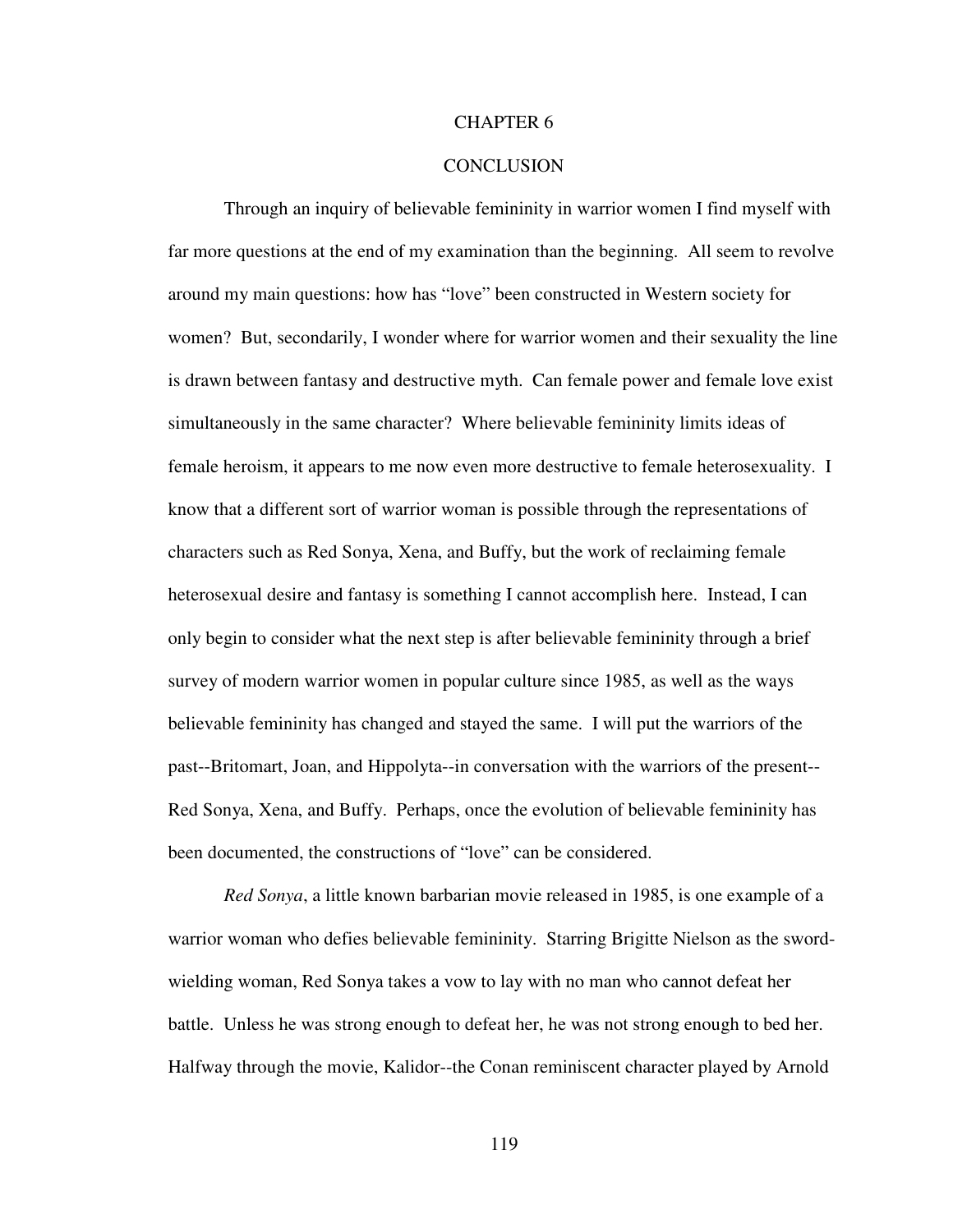Schwarzenegger--challenges Sonya to a duel with the intention of winning her body. They fight to a standstill; both are exhausted and neither is the clear victor. And yet, after fighting beside him for the duration of the movie, the last scene shows them both lowering their swords and accepting each other as lovers without a battle.

*Red Sonya* is a forgotten gem that thwarts believable femininity, but its cult status makes it no less impressive. Sonya's strength is highlighted throughout the movie, and she never loses a battle. She and Kalidor are perfectly suited for each other as warriors, and the movie leaves them on an equal footing. In this way *Red Sonya* prefigures *Xena: Warrior Princess* and the latter's massive commercial success. *Red Sonya* crafts a space for a sword wielding she-demon free from believable femininity, and sets the stage a decade later for *Xena*.

*Xena* is widely acknowledged to have paved the way for television shows like *Buffy the Vampire Slayer*, and movies such as Quentin Tarantino's *Kill Bill* or the more recent *Kick-Ass*. *Red Sonya* is an early version of *Xena*, and Wonder Woman predates them all. There is no one character, however, that destroys or perpetuates believable femininity. These characters should be seen not on a continuum, but constantly in conversation with each other. As Wonder Woman, Sonya, and Xena push against the myth of believable femininity, the myth pushes back. *Wonder Woman* and *Red Sonya* have found little commercial success and *Xena* was publicly ridiculed for its light-hearted approach.

 I think *Xena* would have failed without its humor, though. Premiering in 1995, Xena was introduced in *Hercules: The Legendary Journeys* during an episode titled, "The Warrior Princess." A warlord and a villain, Xena had been pillaging and murdering all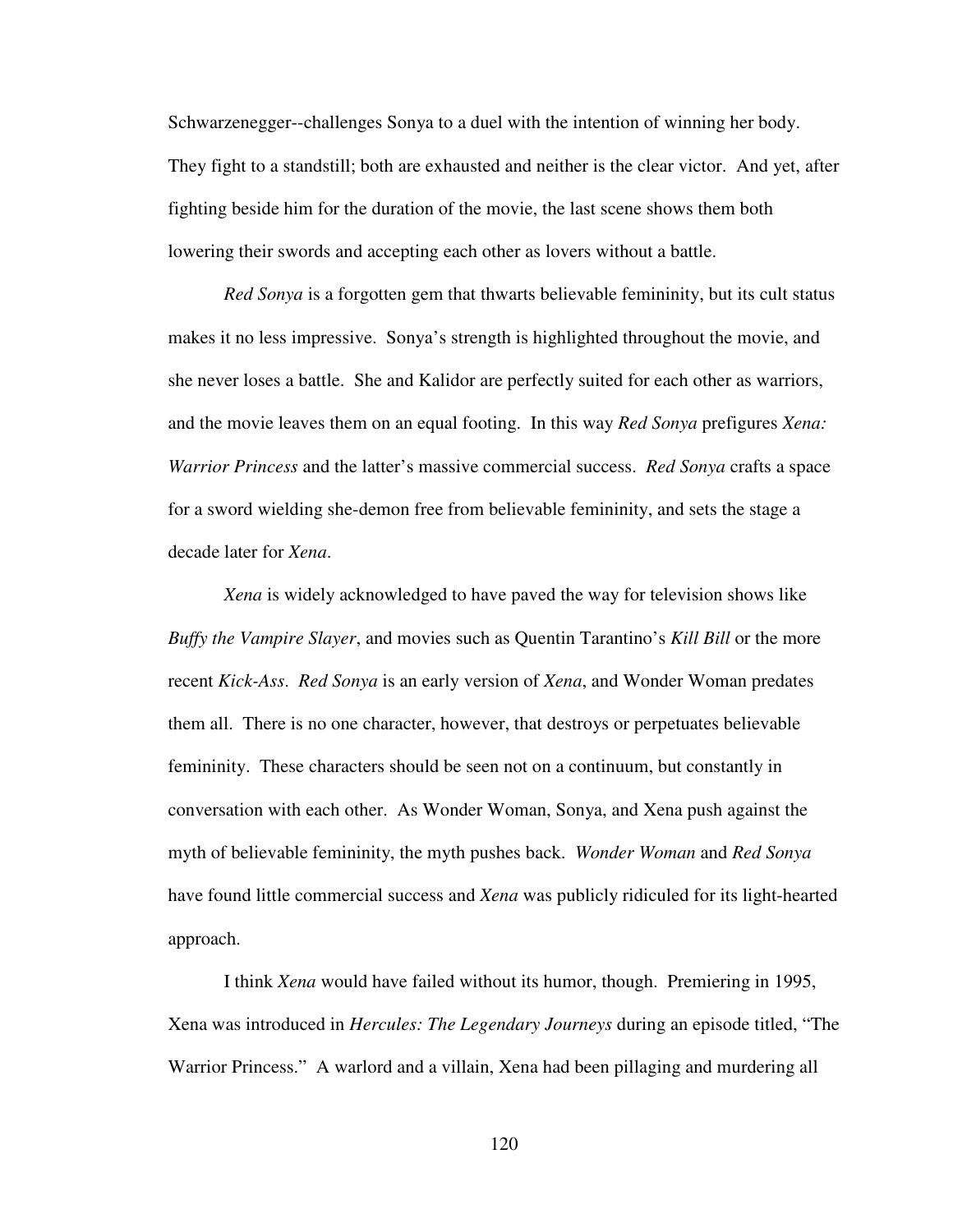who came in her path until the arrival of Hercules. After she refuses to kill a baby, her army mutinies, claiming she's "gone soft." In an attempt to earn back their allegiance, she attacks Hercules with the intention of bringing back his head. Hercules defeats her, of course, and reveals to her another option for her martial skills; he tells her, "Killing isn't the only way of proving you're a warrior" ("The Gauntlet"). Xena forsakes her army, her fortune, and her marauding ways to travel the countryside protecting and helping those she comes across in a desperate attempt to make up for her sins of the past. The show has been criticized for its light treatment of history and campy nature, but as Dominic Mainon states, "*Xena* remains consistent in its attempt to create a genuinely feminist mythology based on a creative use of both fact and myth" (58). The humor of the show allowed it to straddle the genres of comedy, fantasy, and adventure. Pulling in elements of all three, the comedy deflected attention from Xena's power, and allowed the character to exist as an exaggeration and a joke. It was quickly realized by fans and critics alike, however, that *Xena* was no joke.

*Xena* did more to rewrite the mythology of the warrior woman than any that came before because its popularity allowed it to explode notions of what a warrior woman was. The story line of Xena eclipsed that of Hercules even though she was first presented in his show. Her quest for redemption was not a husband quest, her character was not naïve or child-like in its mentality, and Xena was sexually active without being labeled, even subtly, a whore. More widely viewed than *Red Sonya* and as well-known as Wonder Woman, Xena was a battering ram that destroyed preconceived notions of what a female hero could be.

In as much as Hercules's presence and Xena's beauty work to maintain her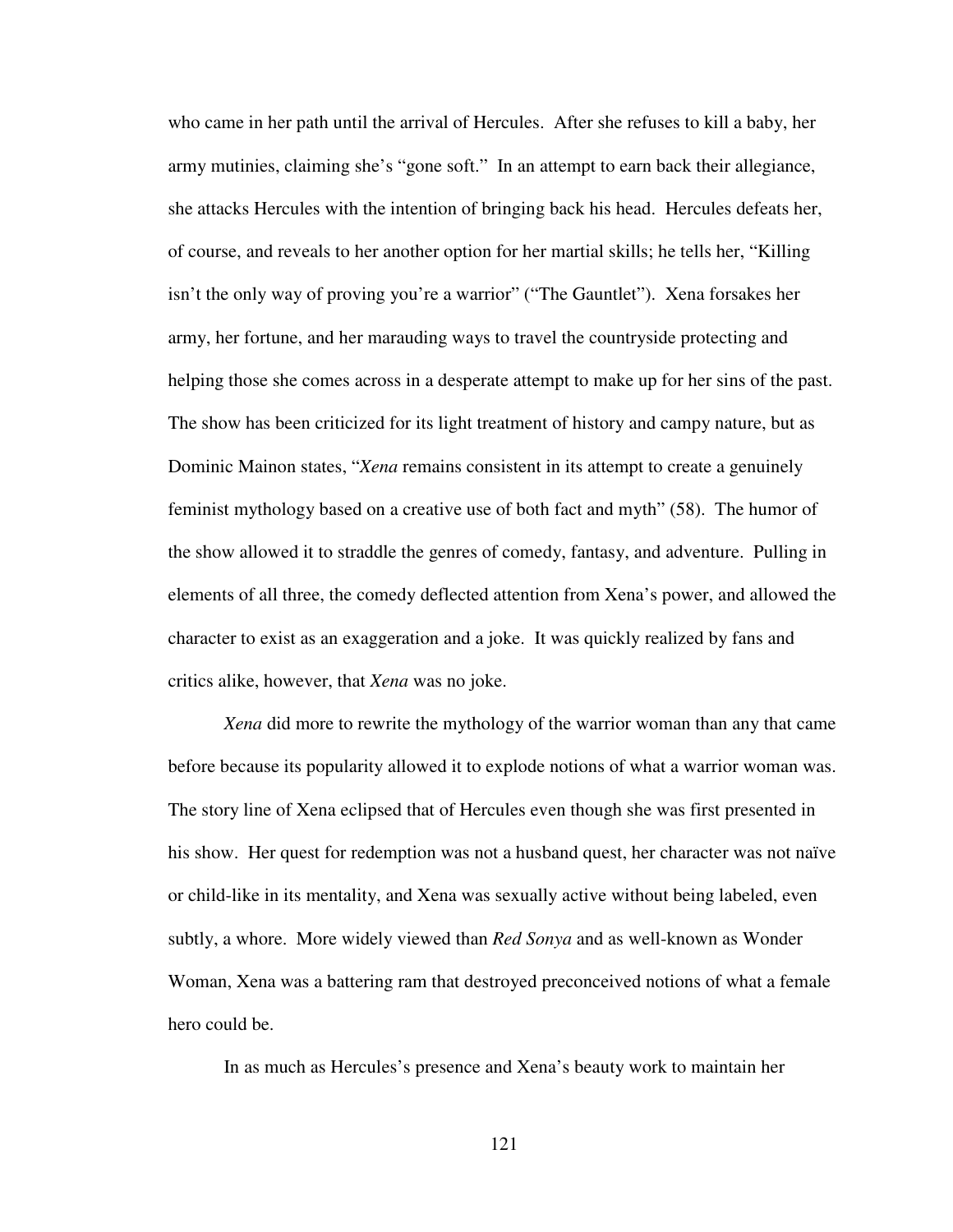believable femininity, Xena's journey, power, and heroism do far more to reshape the warrior woman myth than her believable femininity does to restrain it. Lillian Robinson states, "The wonder of the woman warrior represents recognition of achievement at what is, in any event, exception for women" (19). That Xena was imagined in the first place, let alone conceived within the patriarchal atmosphere of the Hercules myth, is amazing. That she is strong, skilled with the sword, and on a quest centered on her interiority--not her outward completion in a husband--was nearly unheard of before her. Xena forms a homosocial bond with Gabrielle, a young girl who is Xena's conscience and friend, and, while their relationship has strong homosexual overtones, Xena's heterosexual activities are highlighted in a way that prevents her sexuality from defining her. As Charlene Tung argues, "Xena is one of the recent nuanced examples of a heroine who crosses multiple boundaries … this heroine does not need male saviors, is physically tougher than the men surrounding her, maintains a connecting to other women (Gabrielle), and does not focus on gaining male approval of desire" (99-100). Xena is sexual, powerful, heroic, and, most importantly, a representation of a human, not an Other. Yes, she is believably feminine, but her believability doesn't come at the cost of her heroism. It's a small step but an important one.

 In rewriting the warrior woman myth, *Xena* showed a sexual, independent female who could outfight thirty men and outsmart a god; in the wake of Xena came Buffy, the Bride, Hit Girl, and countless other female heroes who have peppered popular culture in the late twentieth and early twenty-first century. But, despite Xena's pioneering example and the many powerful female characters that have followed, the majority of warrior women are still shown seeking love, finding love, stumbling on love, and being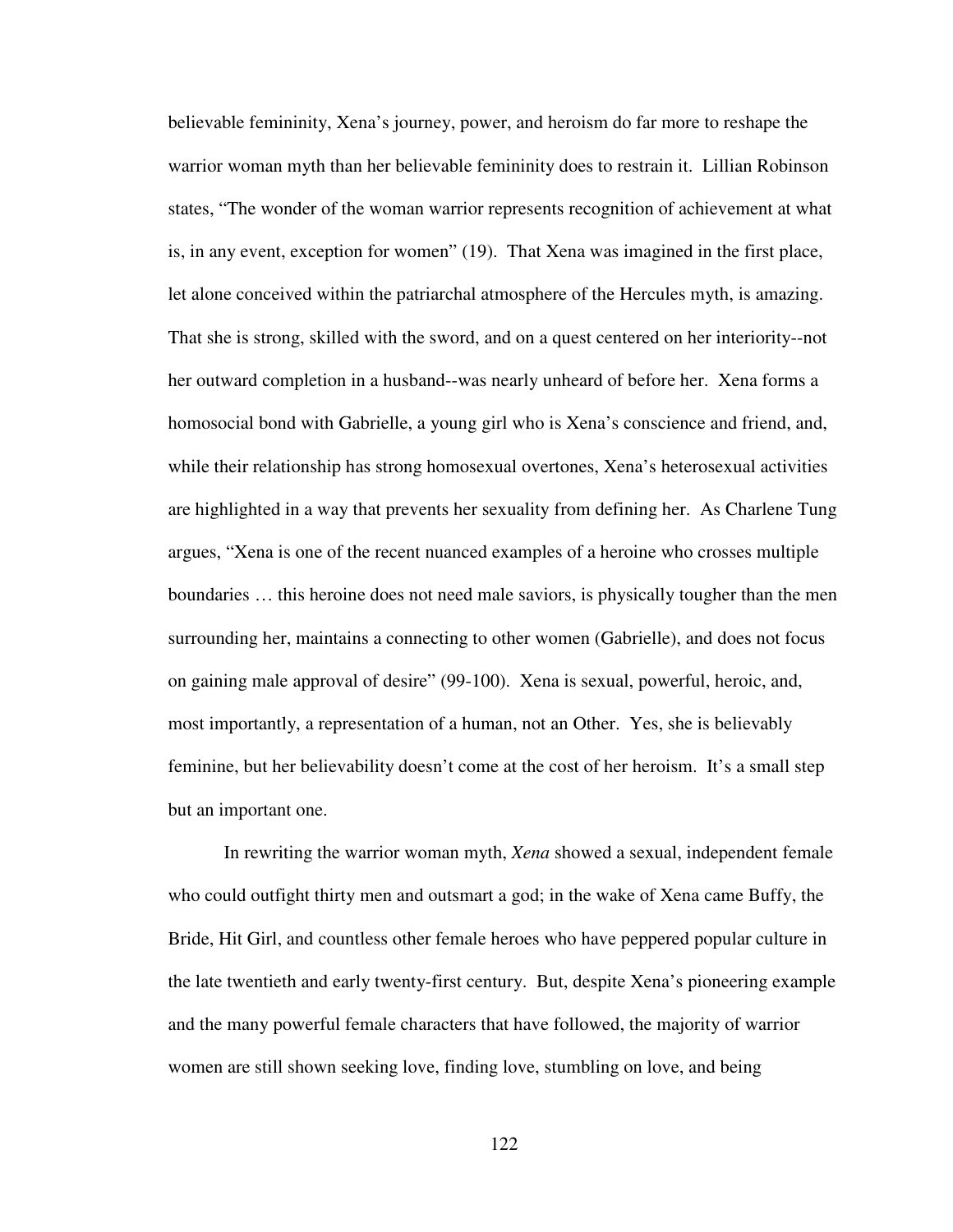dominated by love--a heterosexual male dominant love that demands their submission. This naturalizing of feminine submission seems to argue for a world where being a woman warrior and being a woman in "love" is mutually exclusive. In Season 5, *Buffy the Vampire Slayer* dealt specifically with this problem in the episode "Into the Woods."

 *Buffy the Vampire Slayer* debuted in 1997 on Xena's heels. Joss Whedon credits *Xena* with blazing a trail for female heroes (Young) and the television series accomplished what the satirical, comedic movie *Buffy the Vampire Slayer* could not. The show was a dramatic and serious exploration of a teenage girl with supernatural powers and a life-threatening destiny. Again, Buffy doesn't escape believable femininity entirely, but she is a female character on a hero quest, and it isn't to find love, domination, or patriarchal containment. Where *Xena* is a comedic and sometimes tongue-in-cheek approach to the warrior woman figure, *Buffy* is a serious example of what female heroism could look like.

 Buffy's most believably feminine moment happens in her relationship with the character Riley Finn. Riley was the first "normal" human male Buffy had dated or would date in the show. In the first three seasons her main love interest was the brooding Angel, a vampire who had trouble keeping track of his soul, and by Season 6 she was involved with Spike, a vampire channeling Billy Idol. When Buffy's relationship with Riley ends, it does so precisely because he is only human and neither as strong as she nor as capable of killing vampires and demons. Riley tells her, "You keep me at a distance Buffy. It's about me taking care of you! It's about letting me in so you don't have to be on top all of the time." Buffy replies, exasperated, "But I do! That's what being a slayer is. And that's what this is really about isn't it. You can't handle the fact that I'm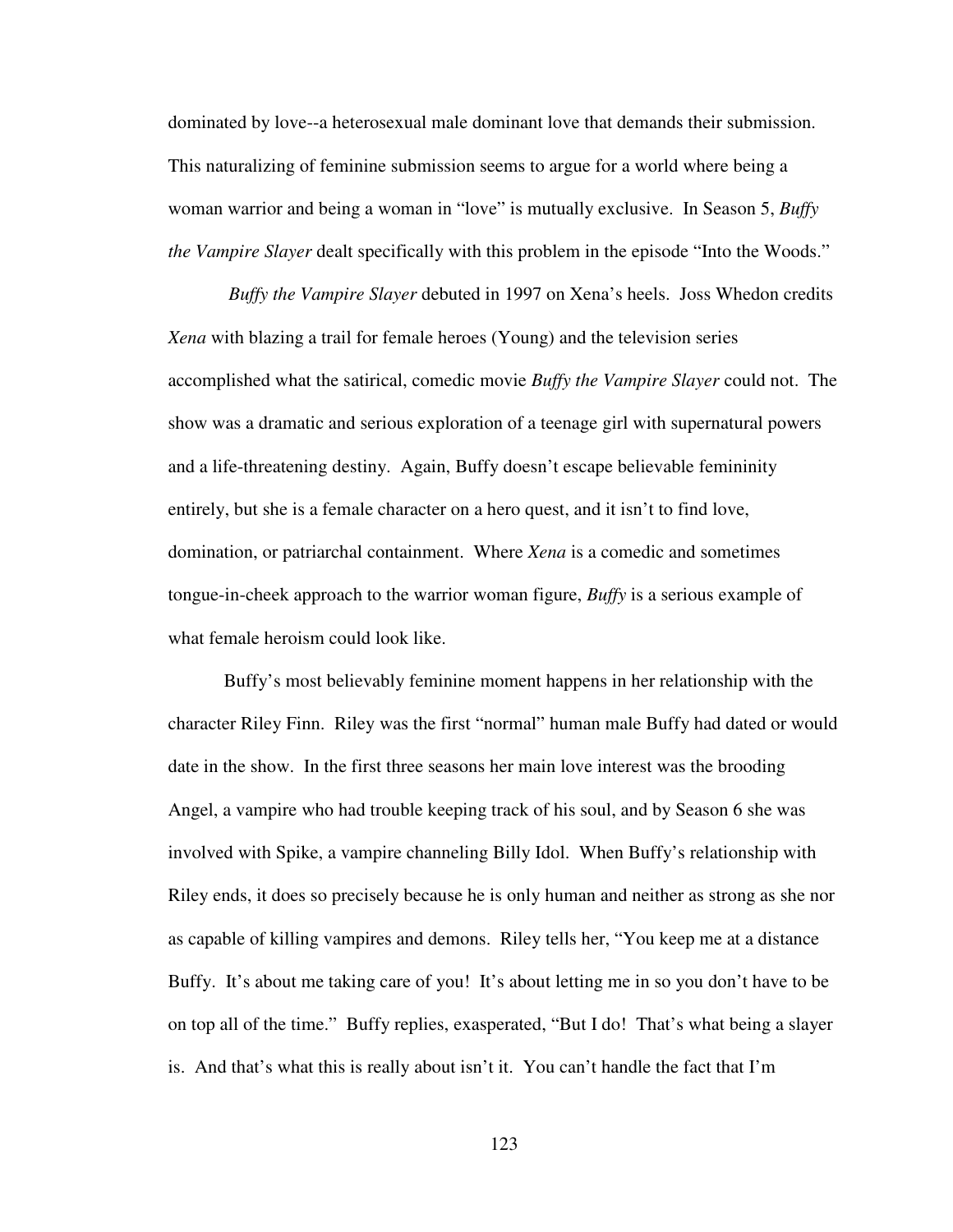stronger than you." Riley sighs, "It's hard sometimes, yeah, but that's not it" ("Into the Woods"). What Riley doesn't acknowledge, however, and what the episode doesn't seem to realize about itself is that in asking Buffy not only to open up to him but to *need*  him, Riley is looking for something, anything, that will restore the stereotypical maledominated hierarchy to their relationship and so provide him with a sense of empowerment.

 Buffy rejects him, however, and an interesting duality is set up for her character. While her believable femininity is maintained through her failed relationships with men who are physically weaker, her agency and power is simultaneously highlighted through her refusal to assume a submissive role. Riley pleads for a more traditional femaleneeding-male relationship with Buffy, but Buffy's status as a slayer--and the power and responsibility that come with it--removes the possibility of that tradition. Joss Whedon created a character that was a hero and a fictional woman whose desire for companionship is secondary to her mission as a slayer. Looking at love in *Buffy,* the question remains, does being a woman warrior preclude successful sexual relationships, or does it mean merely being a warrior?

 In both *Buffy* and *Xena,* the strong female friendships that grow and evolve with the main character survive where heterosexual relationships do not. Sharon Ross reads these relationships as indicative of a new type of heroism. As Ross states:

The primary purpose of both Xena and Buffy is to be heroic and tough enough to fight evil forces, and because this becomes inextricable from their best friends' purposes, Gabrielle and Willow become heroes, too … The interdependency of these series' titular heroines with their best friends refutes that heroes work best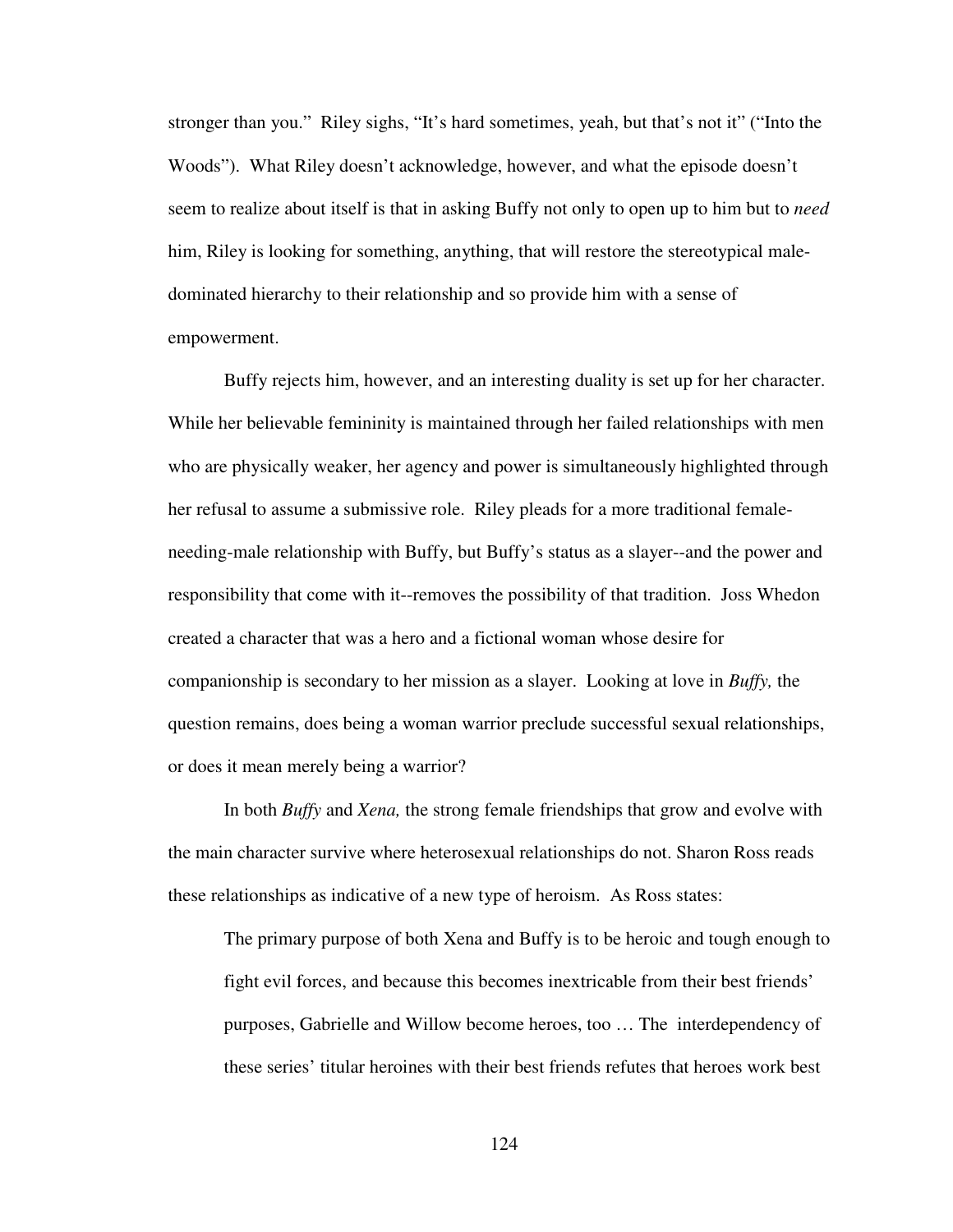alone; rather, women need other women. Second, in these series, Gabrielle and Willow shift from 'sidekick' status to heroes themselves, refuting a longstanding notion that female heroes are 'exceptions to the rule' of what women are able to do. In effect, *Xena* and *Buffy* demonstrate that many women can be tough and heroic when women come together in a supportive community. (232)

I take issue with Ross's reading of these series because I think *Xena* and *Buffy* show not that women are most tough and heroic when encapsulated within a "supportive community" but instead that *heroes* are most effective when surrounded by friends and allies. To say that these shows show a particularly feminine idea of heroism and friendship is to say that male heroes are as incapable of community as female heroes are of power. I think Ross's reading limits what both *Xena* and *Buffy* accomplish, which is not to present a particular type of female heroism that proves women *can* be heroes, but is instead a presentation of heroes that shows heroism is genderless. Heroes are imagined as loners not because they are literally alone, but because at the end of their journey the task of savior falls solely upon their shoulders. Like Frodo they may travel the whole way with a friend, but only the hero alone can save the world. A hero's independence is a mental achievement, not a physical loneliness.

 Ross is correct, however, that both of these shows allow for the ancillary characters to evolve into their own unique brand of heroism, which traditional presentations of male heroism rarely do. Gabrielle becomes an Amazon Queen and skilled fighter in her own right, while Willow grows into her own powerful abilities as a witch. But what I find interesting about these "sidekicks" is that their romantic entanglements, heterosexual and homosexual, steadily become more complicated as their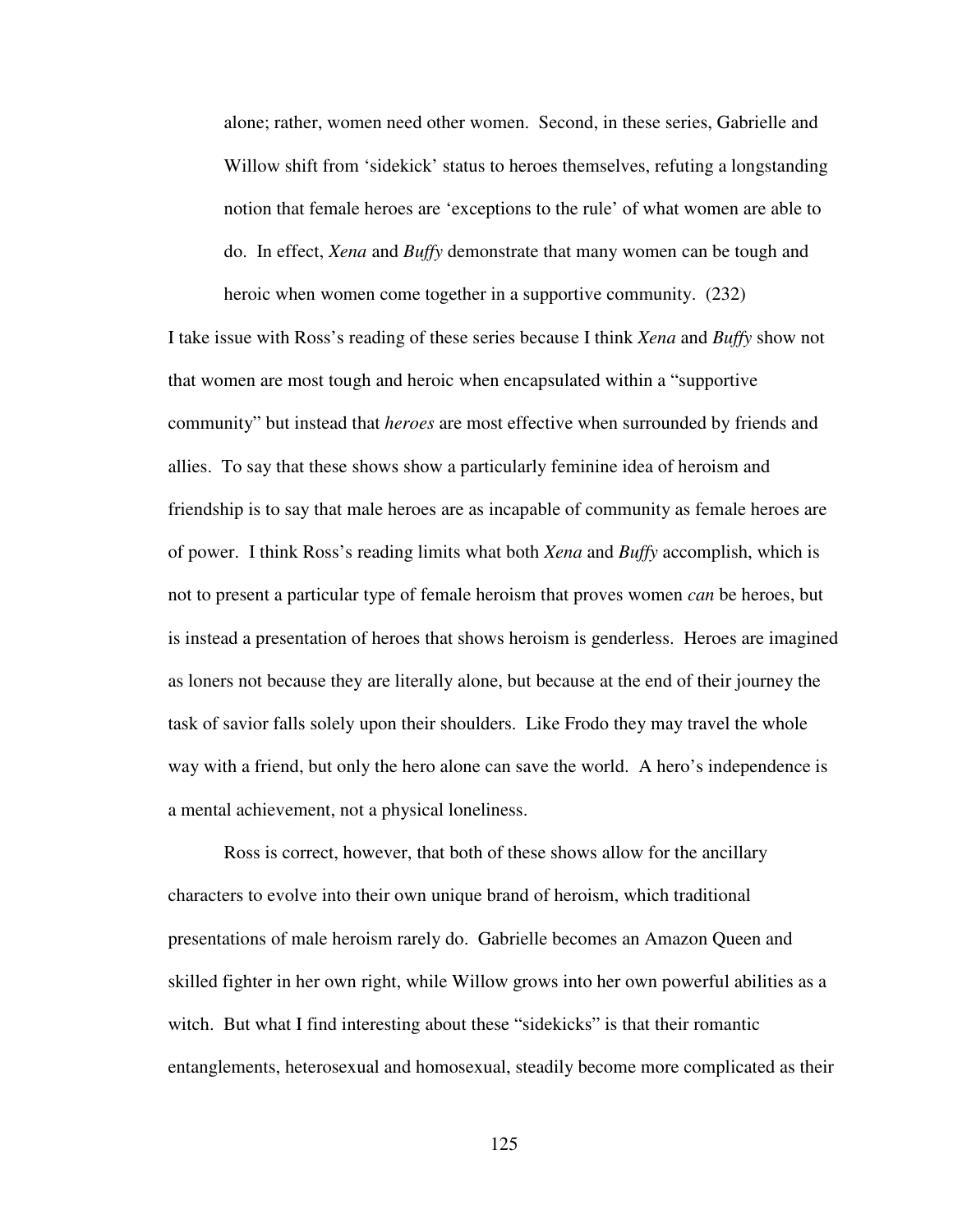power increases. This would seem to argue that more than simply female heroes having difficulty balancing lover and power, modern Western notions of female love in general cannot coexist with female power. The hero's existence is often a lonely one, but male heterosexuality and "love" is made more desirable as the male gains in power. Female heterosexuality carries an inverse proportion between power and love. Like Riley, the male characters that might love a female hero are constantly perplexed and driven away when women like Buffy don't need them, but merely desire them.

 One solution offered to the problem of love and power in women is what Dominique Mainon labels the fetishizing of female power. Xena in particular is indicative of a requirement of beauty in women warriors. Her opening credits are a montage of her getting dressed as the camera pans up from her feet over her leatherencased body before finally reaching her face. Most recently the movie *Kick-Ass* sparked intense debate after if featured Hit Girl, the twelve-year-old daughter of a vigilante cursing and killing her way through the movie. Hit Girl reads less like an idol of female empowerment and more like a pedophilic fantasy where sex is confused with violence. Dominique Mainon asks, "Could these portrayals actually be more of a double-edged sword, showing women as independent and powerful, yet fetishized for this display of phallic power, reduced by the male gaze to a live version of a one-sided video game character?" (xiv). Hit Girl slaughters drug dealers, mobsters, and henchmen without batting an eye, yet the movie never considers the repercussions her actions might have on her character. Where the main protagonist Kick-Ass is shown throwing up, shaking, and debating his vocation choice following Hit Girl's first appearance on screen, she is presented as a sociopath without any of the confused morality of her male counterpart.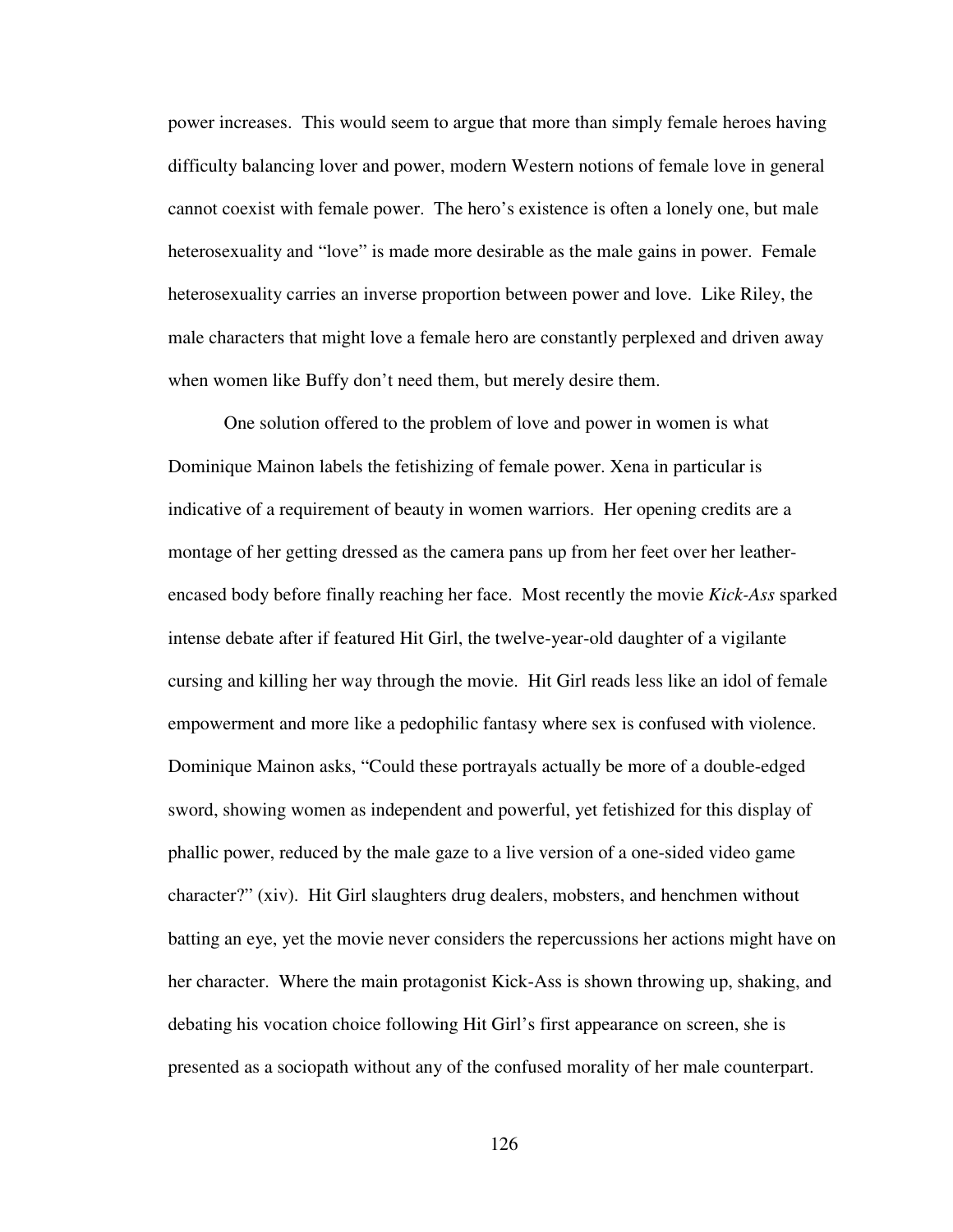She is Othered through her violence, even as that very same violence empowers her.

 This issue of othering while empowering creates an interesting paradox for believable femininity. Especially in the case of Hit Girl, the thrill of her character--the power it represents on screen--occurs precisely because she is a girl. A young boy would be simultaneously expected and so not nearly as shocking. Hit Girl is unique on screen because she exists opposite the stereotype of passivity. Believable femininity becomes its own worst enemy with these characters. While it works to define Hit Girl, Buffy, Xena, and Wonder Woman as undeniably *woman,* that very definition simultaneously redefines possibilities for woman. Again, as Judith Butler states, "When the constructed status of gender is theorized as radically independent of sex, gender itself becomes a freefloating artifice, with the consequence that *man* and *masculine* might just as easily signify a female body as a male one, and *woman* and *feminine* a male body as easily as a female one" (9). In requiring that these characters be feminine, but have the power, independence, and agency historically gendered as masculine, femininity becomes undone and the heroic attributes so long identified with the masculine become freefloating. The female body, then, is no longer defined by femininity. The myth, in attempting to ensure these characters are believably feminine, inadvertently destroys the naturalized idea of Woman as weaker, less able, and less independent from Man.

 It's not a perfect destruction, of course, but the idea of a female hero as *powerful* remains, however confusing the collapse of her believable femininity and that power may be. This is why shows like *Xena* and *Buffy* were able to pave the way for an explosion of female action heroes in the early twenty-first century. As Lillian Robinson states, "What enchanted me about Wonder Woman was her physical power" (13). This power remains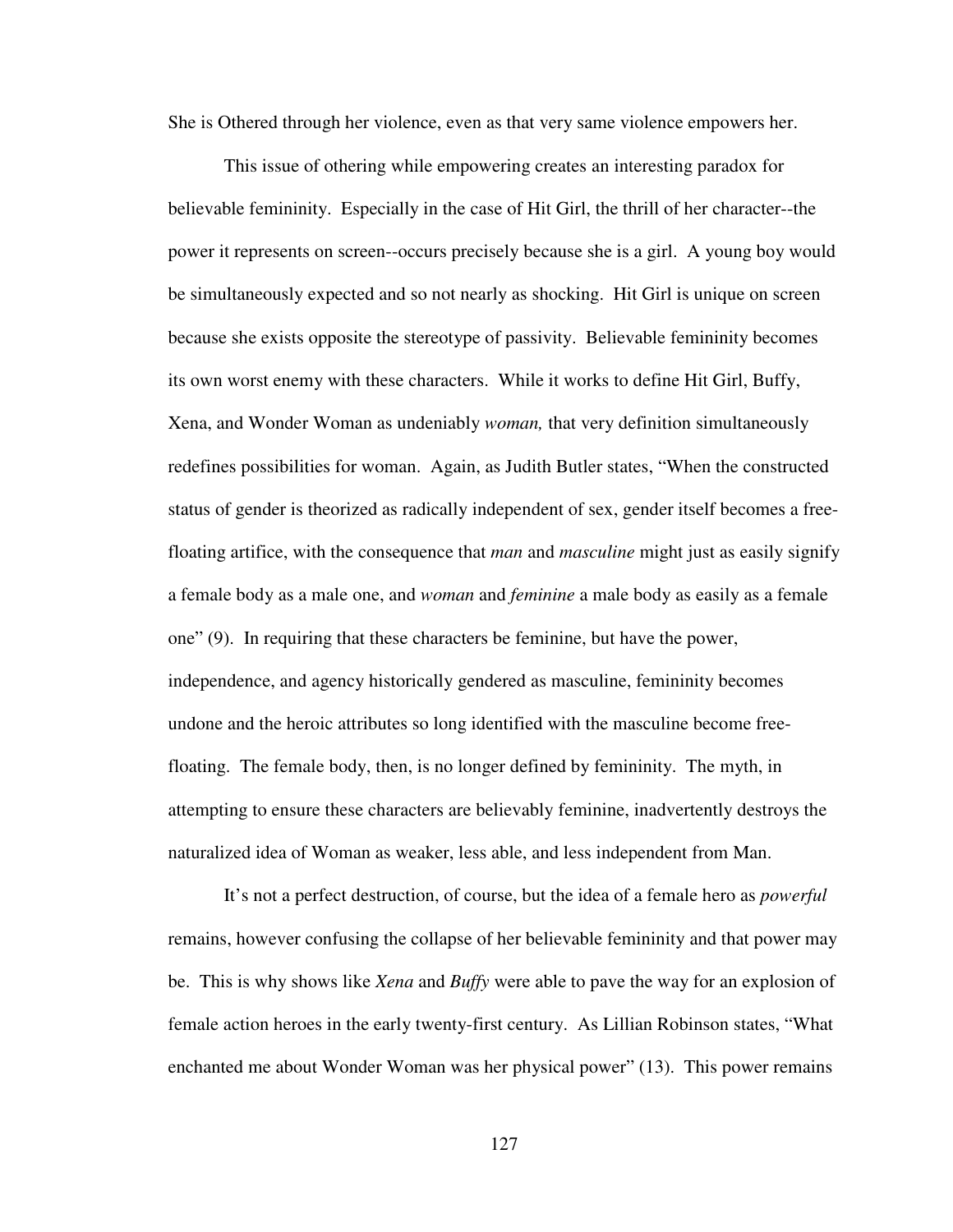despite the problem that "she's fallen for a mortal male [Steve Trevor] and the Amazon may at any moment be eclipsed into the conventional wife and eventual mommy" (16). Xena cannot defeat Hercules, Buffy cannot date a mortal male, and Wonder Woman may or may not sacrifice her power for love and happiness in a patriarchal marriage to Steve Trevor, but the fact that they are undeniably female characters and powerful changes the possibilities for all the female heroes that follow.

 As believable femininity defies recognition and notions of female heroism combat the fetishizing of female power, it is Western ideas of feminine love that remain as the next problem in the equation. Recognizing believable femininity's presence in the history of the warrior woman makes it easy to understand why it is so prevalent in modern representations. Britomart, Radigund, Hippolyta, and Joan or Arc are indicative examples of what patriarchal writers, producers, and directors have believed would be popular, but Xena, Buffy, and Red Sonya are proof that there are creators and fans who are yearning for something greater.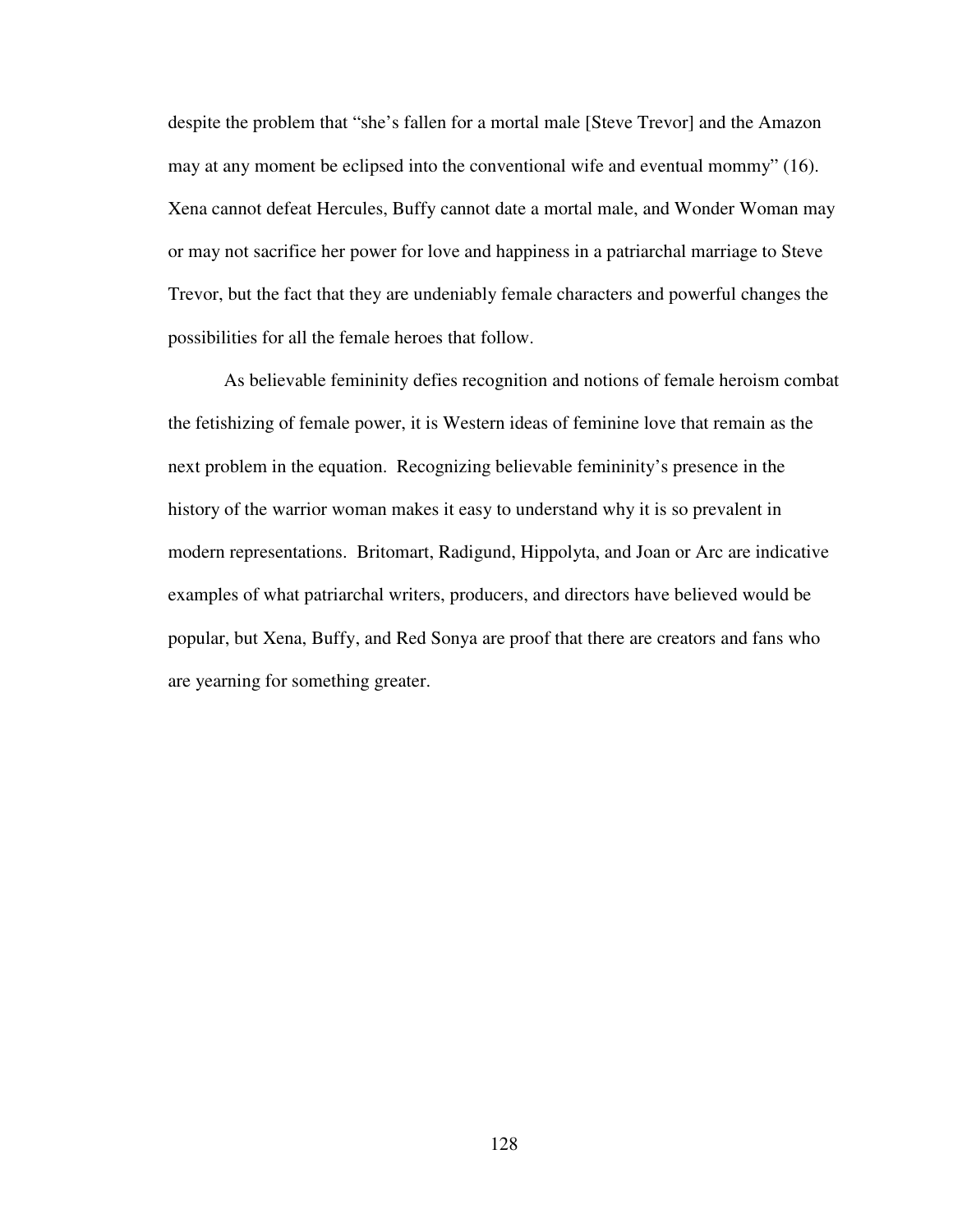### BIBLIOGRAPHY

Allen, Don. "Spenser's Radigund." *Modern Language Notes*. 67.2: 120-122 (1952). Alsford, Mike. *Heroes & Villains*. London: Baylor University Press, 2006.

Anderson, Judith. "Britomart." *The Spenser Encyclopedia*. Ed. A.C. Hamilton.

Toronto: Rutledge, 1990. 113-115.

- --. "Britomart's Armor in Spenser's *Faerie Queene*: Reopening Cultural Matters of Gender and Figuration." *English Literary Renaissance*. 39.1: 74-96 (2009)
- Astell, Ann W. *Joan of Arc and Sacrificial Authorship*. Notre Dame, Indiana: University of Notre Dame Press, 2003.
- Barthes, Roland. *Mythologies*. Trans. Annette Lavers. New York: Hill and Wang, 1957.
- Beatty, Scott. *Wonder Woman: The Ultimate Guide to the Amazon Princess*. Phil Jimenez, Forward. New York: DK Publishing, 2003.
- Bertolini, John A. "*Saint Joan:* The Self as Imagination." *Joan of Arc*. Ed. Harold Bloom. New York: Chelsea House Publishers, 1992.
- Brown, Jeffrey. "Gender, Sexuality, and Toughness: The Bad Girls of Action Film and Comic Books." *Action Chicks: New Images of Tough Women in Popular Culture*. Ed. Sherrie A Inness. New York: Palgrave Macmillan, 2004.
- Butler, Judith. *Gender Trouble*. New York: Routledge, 2007.
- Campbell, Joseph. *The Hero With A Thousand Faces*. Novato: New World Library, 1949.
- Cavanagh, Sheila. *Wanton Eyes and Chaste Desires: Female Sexuality in* The Faerie Queene*.* Indianapolis: Indiana University Press, 1994.

Coupe, Laurence. *Myth*. New York: Routledge, 1997.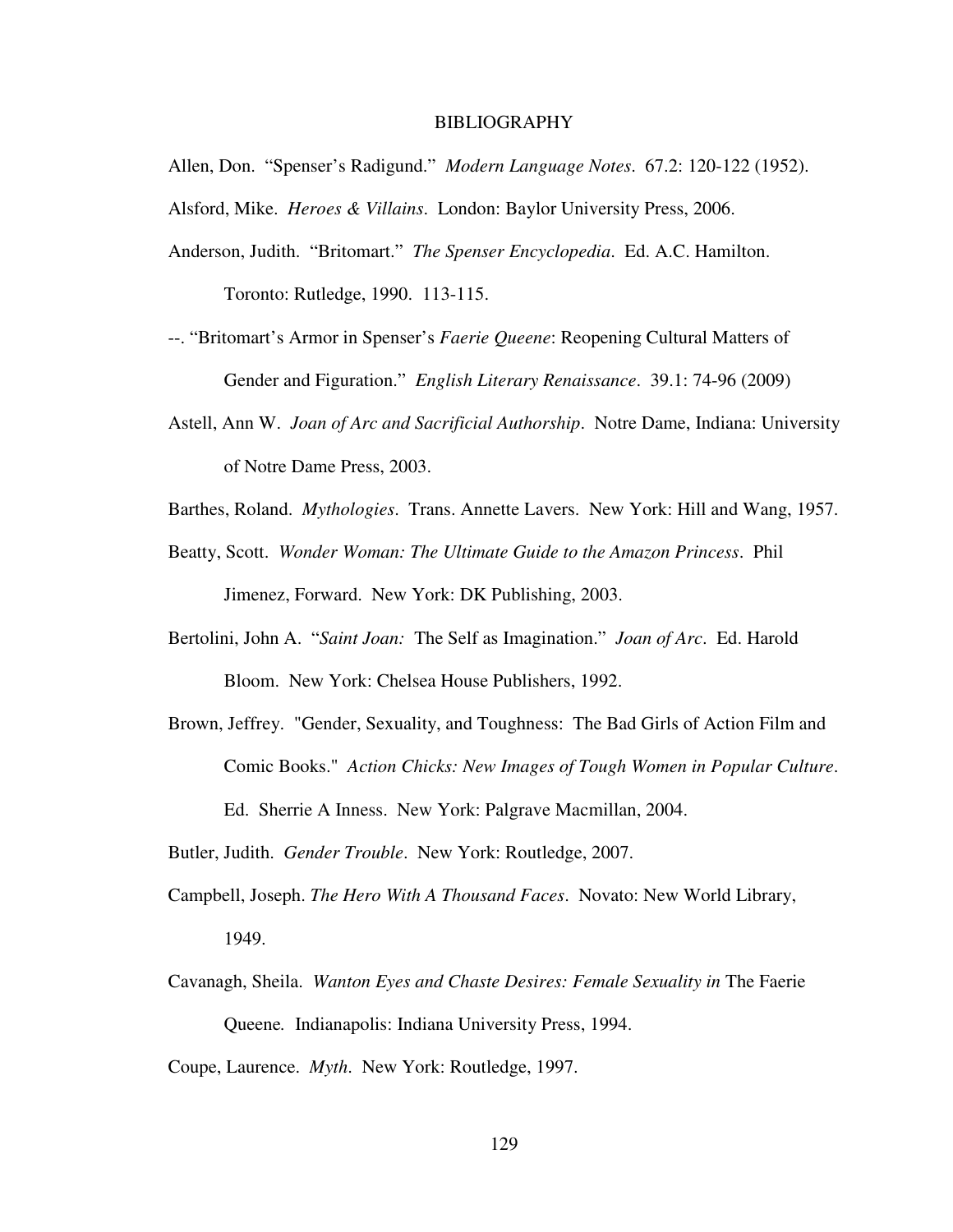- Curbet, Joan. "Repressing the Amazon: Cross-Dressing and Militarism in Edmund Spenser's *The Faerie Queene*." *Dressing Up For War*: *Transformations of Gender and Genre in the Discourse and Literature of War*. Eds. Aranzazu and Andrew Monnickendam. New York: Amsterdam, 2001.
- Daly, Pierrette. *Heroic Tropes: Gender and Intertext*. Detroit: Wayne State University Press, 1993.
- Davidson, Clifford. "Isis Church." *The Spenser Encyclopedia*. Ed. A.C. Hamilton. Toronto: Rutledge, 1990. 407-408.
- Davis-Kimball, Jeannine. *Warrior Women: An Archaeologist's Search for History's Hidden Heroines*. New York: Warner Books, Inc, 2002.

De Beauvoir, Simone. *The Second Sex*. New York: Vintage Books, 1952.

De Pizan, Christine. *The Book of the City of Ladies*. New York: Persea, 1982.

Early, Frances and Kathleen Kennedy. Introduction. *Athena's Daughters: Television's New Women Warriors*. New York: Syracuse, 2003.

Eisler, Riane. *The Chalice & The Blade*. New York: Harper One, 1995.

- Emad, Mitra C. "Reading Wonder Woman's Body: Mythologies of Gender and Nation." *The Journal of Popular Culture*. 39.6 (2006): 955-984.
- Eurpides. *Hippolytus*. Trans. James Morwood. New York: Oxford University Press, 1997: 39-80.
- Evans, Maurice. *Spenser's Anatomy of Heroism: A Commentary on* The Faerie Queene. Cambridge: University Press, 1970.

Fike, Matthew. "Britomart and the Descent into Hell." *ANQ*. 10.4: 13-18 (1997).

Foucault, Michel. *The History of Sexuality Volume 1: An Introduction*. New York: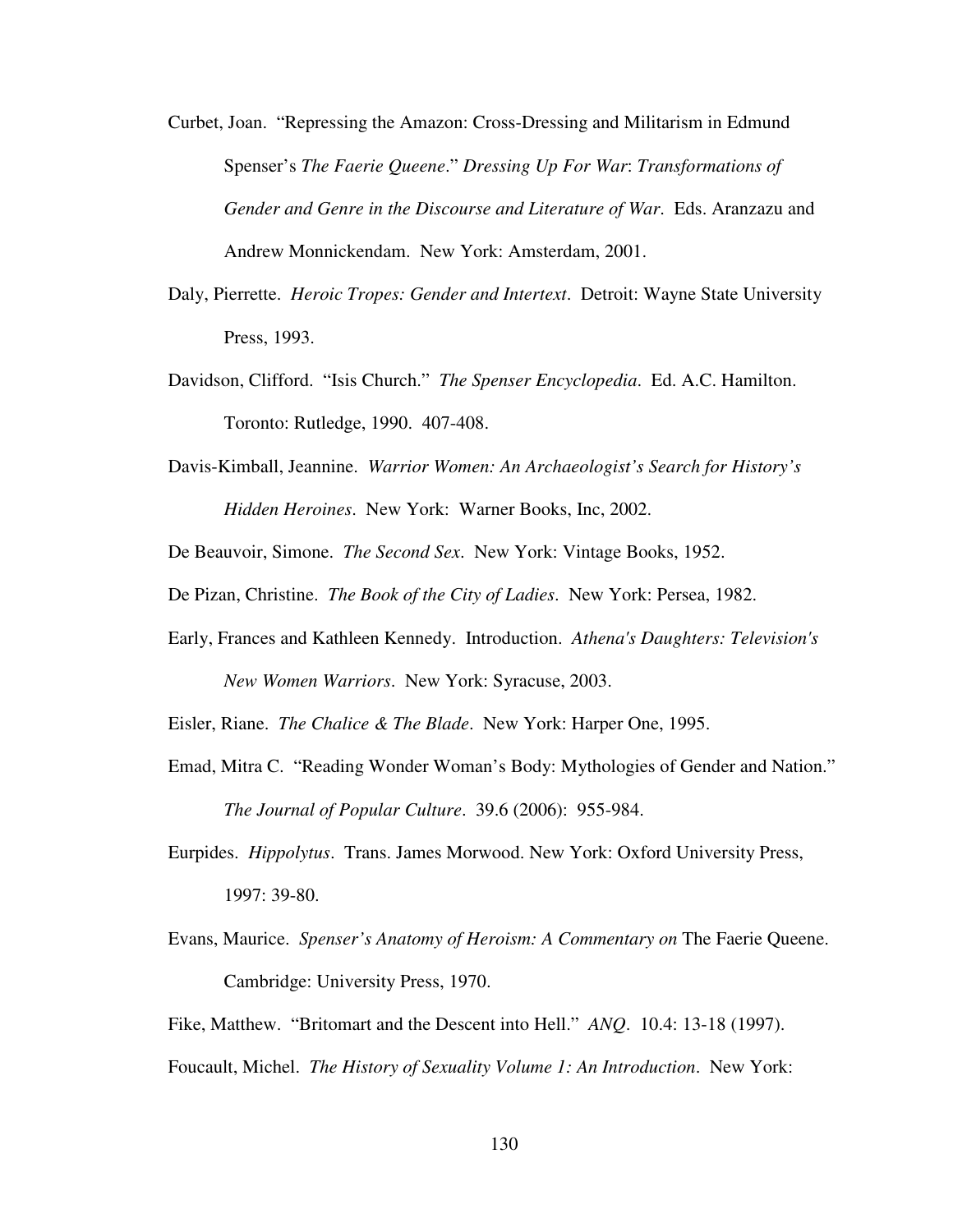Vintage Books, 1980.

- Gohlke, Madelon. "I wooed thee with my sword": Shakespeare's Tragic Paradigms. *The Woman's Part*. Ed. Carolyn Ruth Swift Lenz, Gayle Greene, and Carol Thomas Neely. Chicago: University of Illinois Press, 1983: 150-170.
- Hamilton, Edith. *Mythology*. New York: Little, Brown and Company, 1998.
- Heale, Elizabeth. *The Faerie Queen*: *A Reader's Guide*. Cambridge: University Press, 1999.
- Heinberg, Allan. *Who is Wonder Woman?* New York: DC Comics, 2008.
- Heinecken, Dawn. *The Warrior Women of Television*. New York: Peter Lang Publishing, Inc, 2003.
- Herodotus. *Histories*. London: Penguin, 2003.
- Hill, Iris Tillman. "Britomart and Be Bold, Be Not Too Bold." *ELH*. 38.2:173-187 (Jun., 1971).
- "Hippolyta (New Earth)." *D.C. Database*. 3 May 2008. dcdatabaseproject.com. 12 May 2008 <http://en.dcdatabaseproject.com/Hippolyta\_%28New\_Earth%29>.
- Housel, Rebecca. "Myth, Morality, and the Women of the X-Men." *Superheroes and Philosophy*. Ed. Tom Morris and Matt Morris. Chicago: Open Court, 2005. 75- 88.

"Into the Woods." *Buffy the Vampire Slayer.* WB. 19 December 2000.

- Jackson, Gabriele Bernhard. "Topical Ideology: Witches, Amazons, and Shakespeare's Joan of Arc." *English Literary Renaissance*. 18.1 (1988): 40-65.
- Johns, Geoff. *Infinite Crisis*. New York: DC Comics, 2005.

Johnson, Barbara. "Muteness Envy." *Human, All Too Human*. Ed. Diana Fuss. New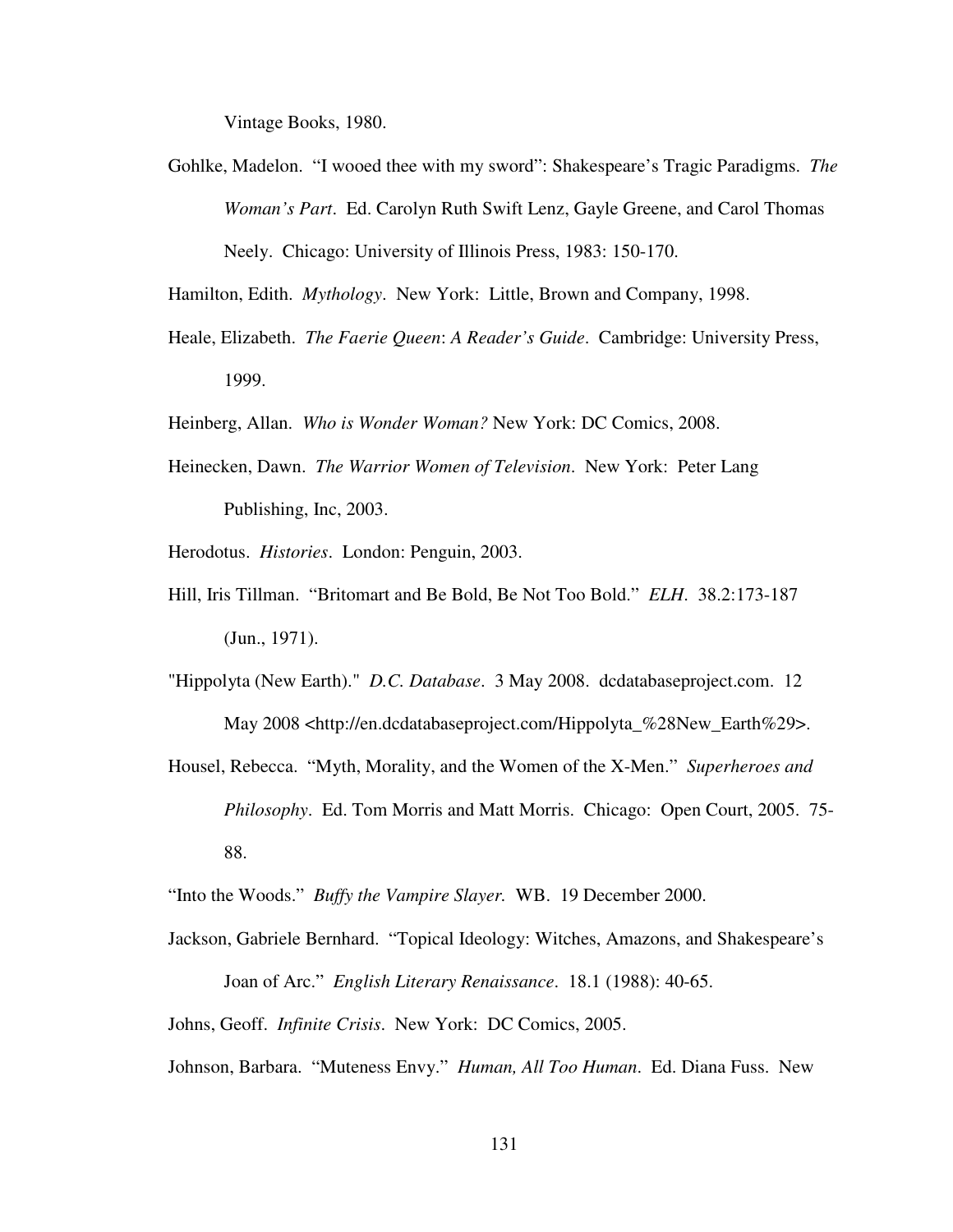York: Routledge, 1996: 131-148.

- Kant, Immanuel. *Basic Writings of Kant*. Ed. Allen W. Wood. New York: Modern Library, 2001.
- Kaske, Carol V. "Chastity." *The Spenser Encyclopedia.* Ed. A.C. Hamilton. Toronto: Rutledge, 1990. 142-143.
- Knowles, Christopher. *Our Gods Wear Spandex: The Secret History of Comic Book Heroes*. San Francisco: Weiser Books, 2007.
- Lemmi, Charles W. "Britomart: The Embodiment of True Love." *Studies in Philology*. 31.2: 133-139 (1934).
- Loeb, Jeph and Tom Morris. "Heroes and Superheroes." *Superheroes and Philosophy*. Chicago: Carus, 2005.
- MacKinnon, Catharine A. *Toward A Feminist Theory of the State*. Cambridge: Harvard University Press, 1989.
- Mainon, Dominique and James Ursini. *The Modern Amazons: Warrior Women On-Screen*. Limelight: Newark, 2006
- Melzter, Francoise. "Joan of Arc in America." *SubStance*. 32.1 (2003): 90-99.

Moeller, Christopher. *JLA: A League of One*. New York: DC Comics, 2000.

- Nietzsche, Fredrick. *A Nietzsche Reader*. Ed. R.J. Hollingdale. New York: Penguin, 1977.
- Ornstein, Robert. *A Kingdom For A Stage*. Cleveland: Arden Press, 1988.
- Philips, Dan. "Wonder Woman #600 Review." *IGN Comics*. 30 June 2010. 21 March
	- 2011. <http://comics.ign.com/articles/110/1103265p1.html>.
- Picoult, Jodi. *Wonder Woman: Love and Murder*. New York: DC Comics, 2007.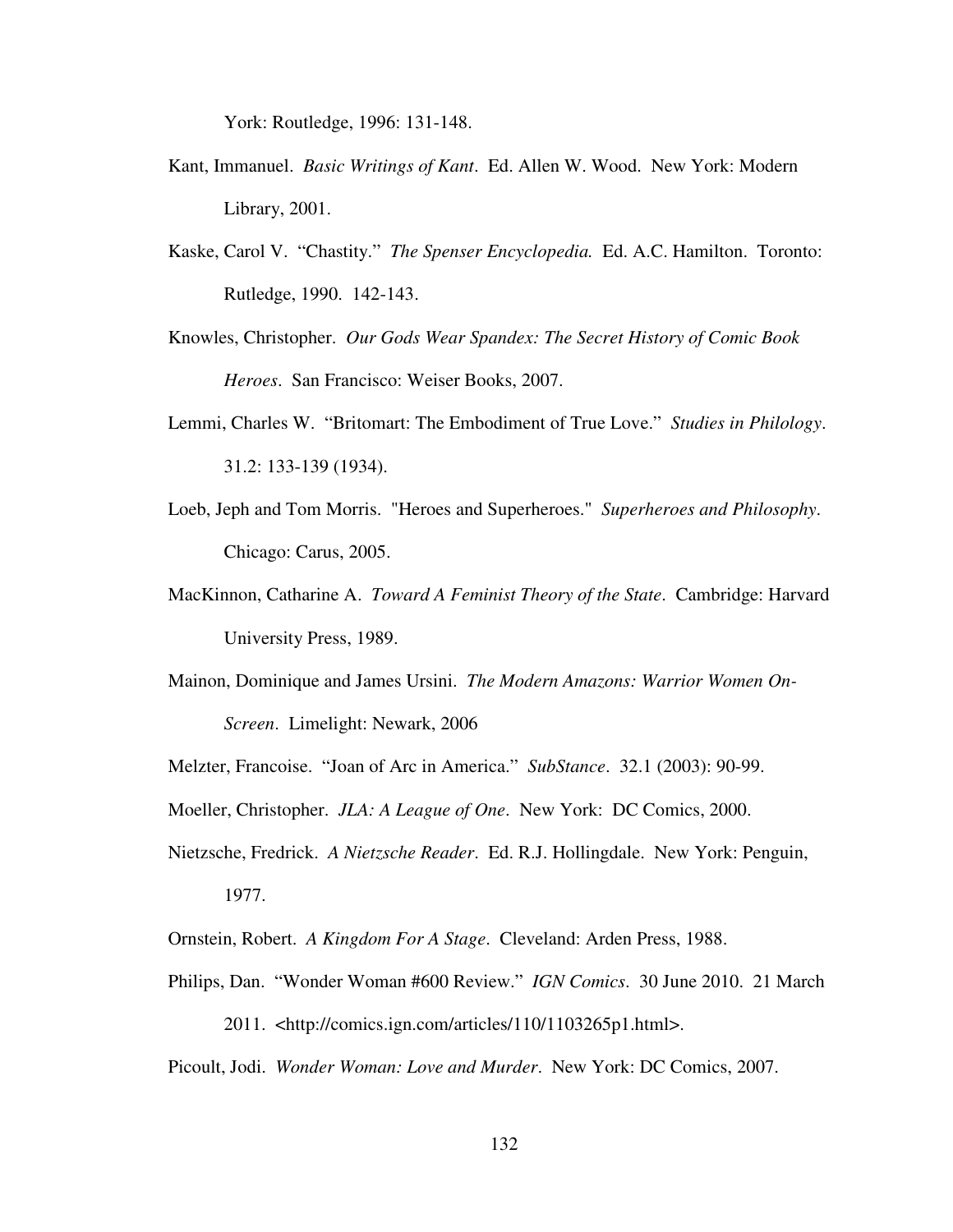- Rich, Adrienne. From "Compulsory Heterosexuality and Lesbian Existence." *The Norton Anthology of Theory and Criticism*. Ed. Vincent Leitch. New York: Norton, 2001. 1762-80.
- Richey, Stephen W. *Joan of Arc: The Warrior Saint*. Connecticut: Praeger, 2003.
- Robinson, Lillian. *Monstrous Regiment: The Lady Knight in Sixteenth-Century Epic*. New York: Garland Publishing, 1985.
- -----. *Wonder Women: Feminisms and Superheroes*. New York: Routledge, 2004.
- Roche, Paul. "Introduction." *The Orestes Plays of Aeschylus*. New York: New American Library, 1962.
- Ross, Alex. *Kingdom Come*. New York: DC Comics, 1996.
- Ross, Sharon. "'Tough Enough': Female Friendship and Heroism in *Xena* and *Buffy*."  *Action Chicks: New Images of Tough Women in Popular Culture*. Ed. Sherrie A. Inness. New York: Palgrave Macmillan, 2004. 231-255.
- Rucka, Greg. *The Hiketeia*. New York: DC Comics, 2002.
- Rucka, Greg, Mark Verheiden, and Gail Simone. *Superman: Sacrifice*. New York: DC Comics, 2005.
- Rucka, Greg, Mark Verheiden, and Gail Simone. *Wonder Woman: Mission's End*. New York: DC Comics, 2005.
- Rupprecht, Carol Schreier. "Radigund." *The Spenser Encyclopedia*. Ed. A.C. Hamilton. Toronto: Rutledge, 1990. 580-581.
- Russell, Bertrand. *A History of Western Philosophy*. New York: Simon & Schuster, 1972.
- Saccio, Peter. *Shakespeare's English Kings: History, Chronicle, and Drama*. London: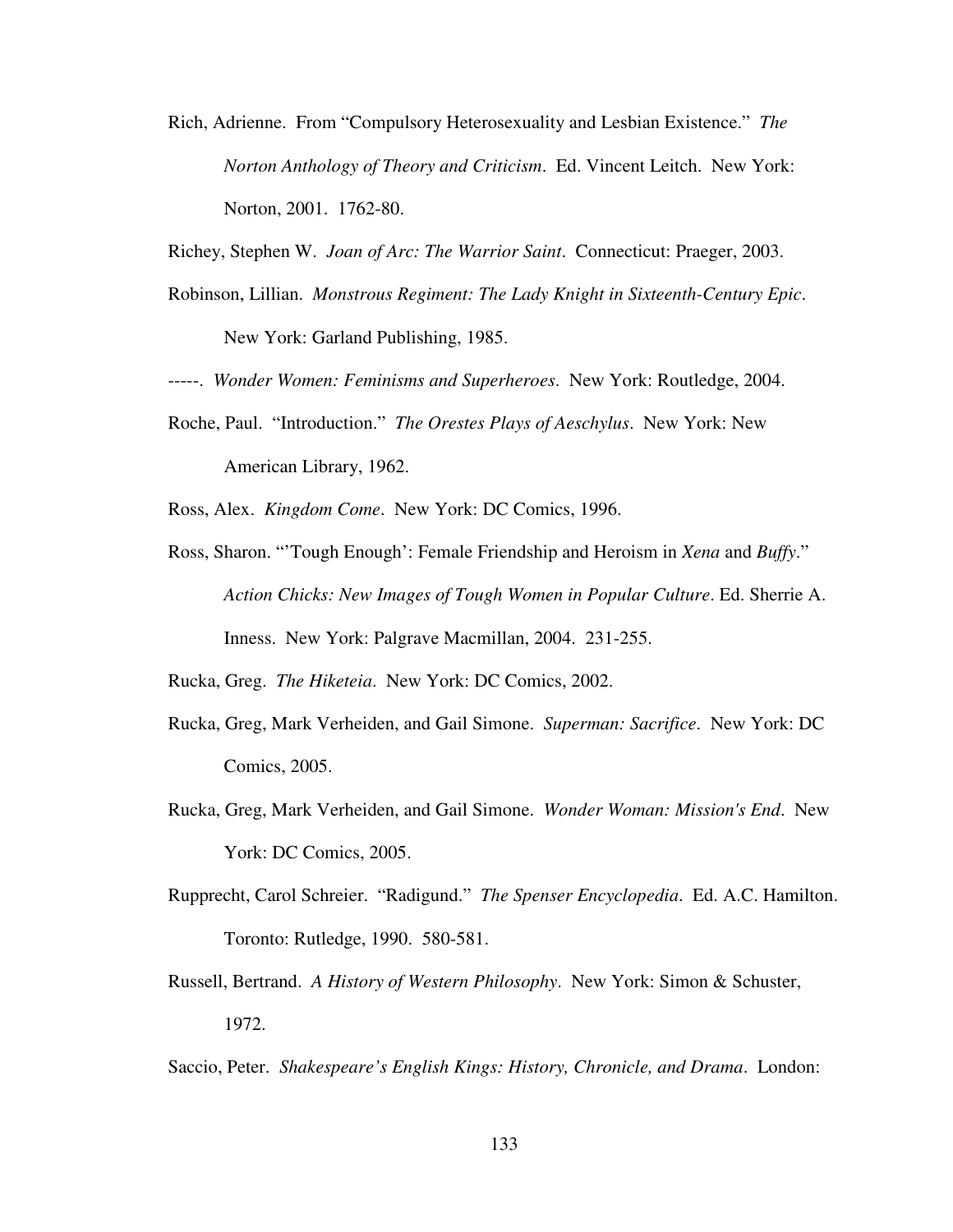Oxford University Press, 1977.

- Schwarz, Kathryn. "Fearful Simile: Stealing the Breach in Shakespeare's Chronicle Plays." *Shakespeare Quarterly*. 49.2 (Summer, 1998): 140-167.
- Schwarz, Kathryn. *Tough Love: Amazon Encounters in the English Renaissance*. Durham & London: Duke University Press, 2000.
- Shakespeare, William. *King Henry VI, Part 1*. Ed. Edward Burns. London: Arden, 2000.
- Shakespeare, William. *A Midsummer Nights Dream*. Boston and New York: Bedford/St. Martin, 1999. Ed. Gail Kern Paster and Skiles Howard.
- Shaw, Bernard. "Preface." *Saint Joan: A Chronicle Play in Six Scenes and an Epilogue*. Ed. Dan H. Laurence. New York: Penguin, 1957.
- Shaw, Bernard. *Saint Joan*. Ed. Warren S. Smith. New York: W. W. Norton & Co, 1970.
- Shepherd, Simon. *Amazons and Warrior Women: Varieties of Feminism in Seventeenth-Century Drama*. New York: St. Martin's Press, 1981.
- Simone, Gail. *Wonder Woman: Rise of the Olympian.* New York: DC Comics, 2009.
- Spenser, Edmund. *The Faerie Queene*. Ed. A.C. Hamilton. London: Pearson Education, 2001.
- Stanton, Kay. "A Presentist Analysis of Joan, la Pucelle: 'What's past and what's to come she can descry.' *Presentism, Gender, and Sexuality in Shakespeare*. Ed. Evelyn Gajowski. New York: Palgrave Macmillan, 2009.
- Steniem, Gloria. "Gloria Steniem on the New Wonder Woman." *Purse Pundits*. Jacki Zehner. 3 July 2010. 20 March 2011.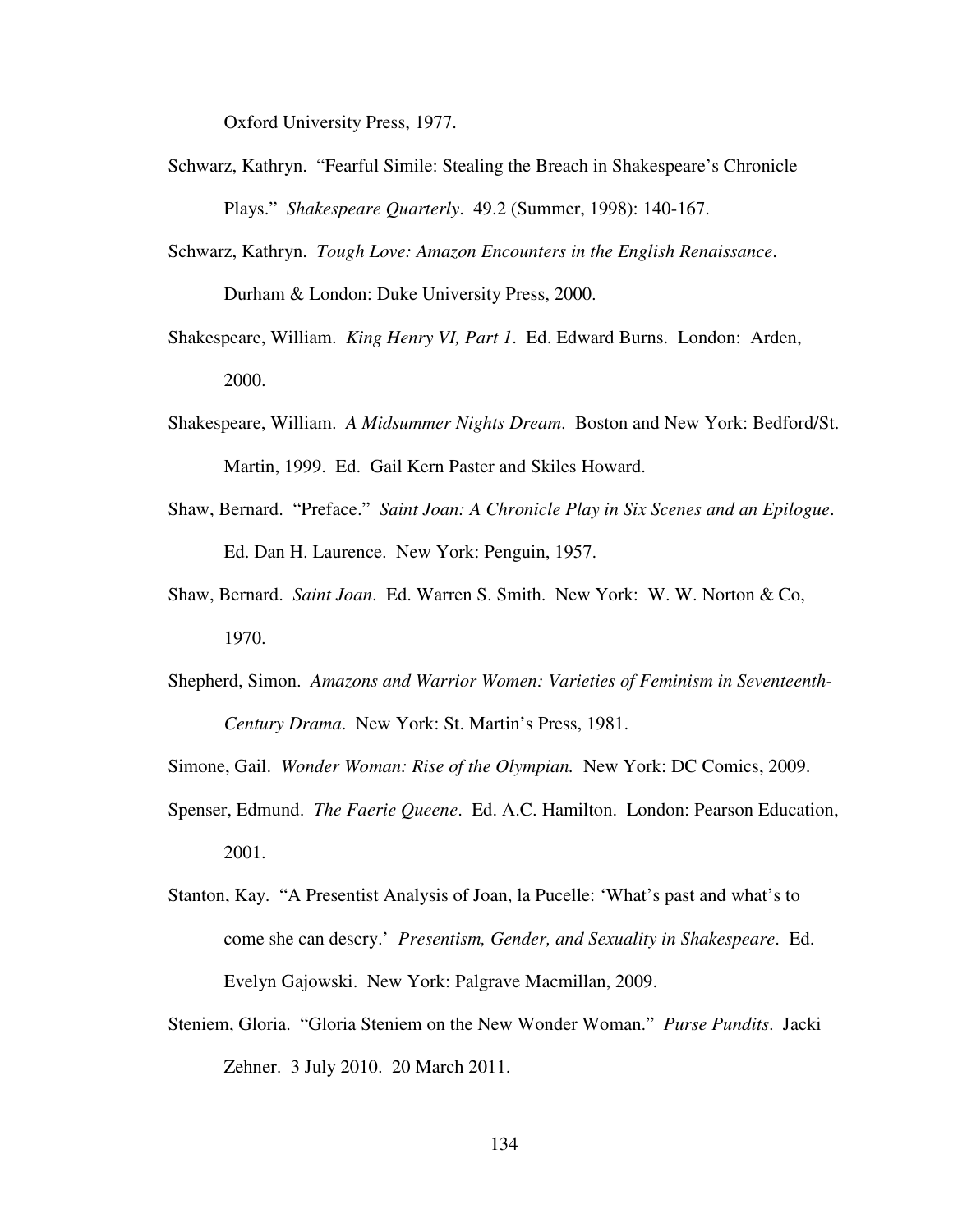<http://pursepundit.blogspot.com/2010/07/gloria-steinem-on-new-wonderwoman.html>.

--. "Wonder Woman Celebrates #600 Issue by Putting on Pants." *Ms. Blog*. Kay Whittle. 30 June 2010. 20 March 2011.

<http://msmagazine.com/blog/blog/2010/06/30/wonder-woman-celebrates-600 issues-by-putting-on-pants/>.

- Straczynski, J. Michael. "Wonder Woman Celebrates #600 Issue by Putting on Pants."  *Ms. Blog*. Kay Whittle. 30 June 2010. 20 March 2011. <http://msmagazine.com/blog/blog/2010/06/30/wonder-woman-celebrates-600 issues-by-putting-on-pants/>.
- "The Gauntlet." *Hercules: The Legendary Journeys.* Syndication. 1 May 1995.
- Wagner, Matt and Dave Stewart. *Trinity #1-3*. New York: DC Comics, 2003.
- Warner, Maria. *Joan of Arc: The Image of Female Heroism*. Berkeley: The University of California Press, 2000.
- Whittle, Kay. "Wonder Woman Celebrates #600 Issue By Putting On Pants." *Ms. Blog*. 30 June 2010. 20 March 2011. <http://msmagazine.com/blog/blog/2010/06/30/wonder-woman-celebrates-600-

issues-by-putting-on-pants/>.

- Wittig, Monique. "One Is Not Born A Woman." *Feminist Literary Theory and Criticism*. Ed. Sandra Gilbert and Susan Gubar. New York: Norton, 2007. 545- 551.
- Woods, Susanne. "Amazonian Tyranny: Spenser's Radigund and Diacrhonic Mimesis." *Playing With Gender*. Ed. Maryanne Cline Horowitz. Chicago: University of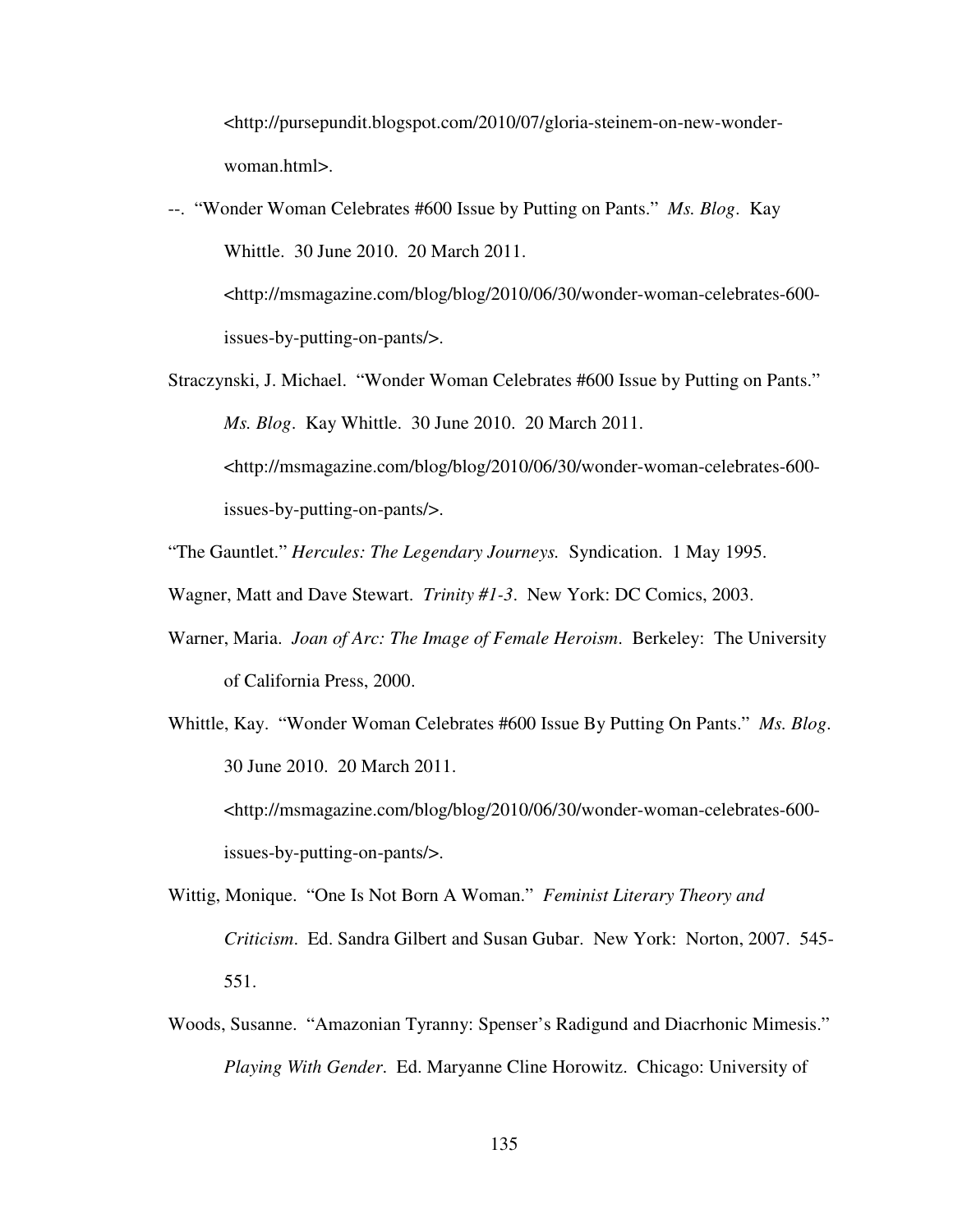Illinois Press, 1991.

--. "Spenser and the Problem of Women's Rule." *The Huntington Library Quarterly*. 48.2:140-158 (Spring, 1985).

Young, Cathy. "What We Owe Xena." *Salon.com*. 15 September 2005. 28 March 2011. <http://www.cathyyoung.net/features/whatweowexena.html>.

Zehner, Jacki. "Gloria Steniem on the New Wonder Woman." *Purse Pundits*. 3 July 2010. 20 March 2011. <http://pursepundit.blogspot.com/2010/07/gloria-steinemon-new-wonder-woman.html>.